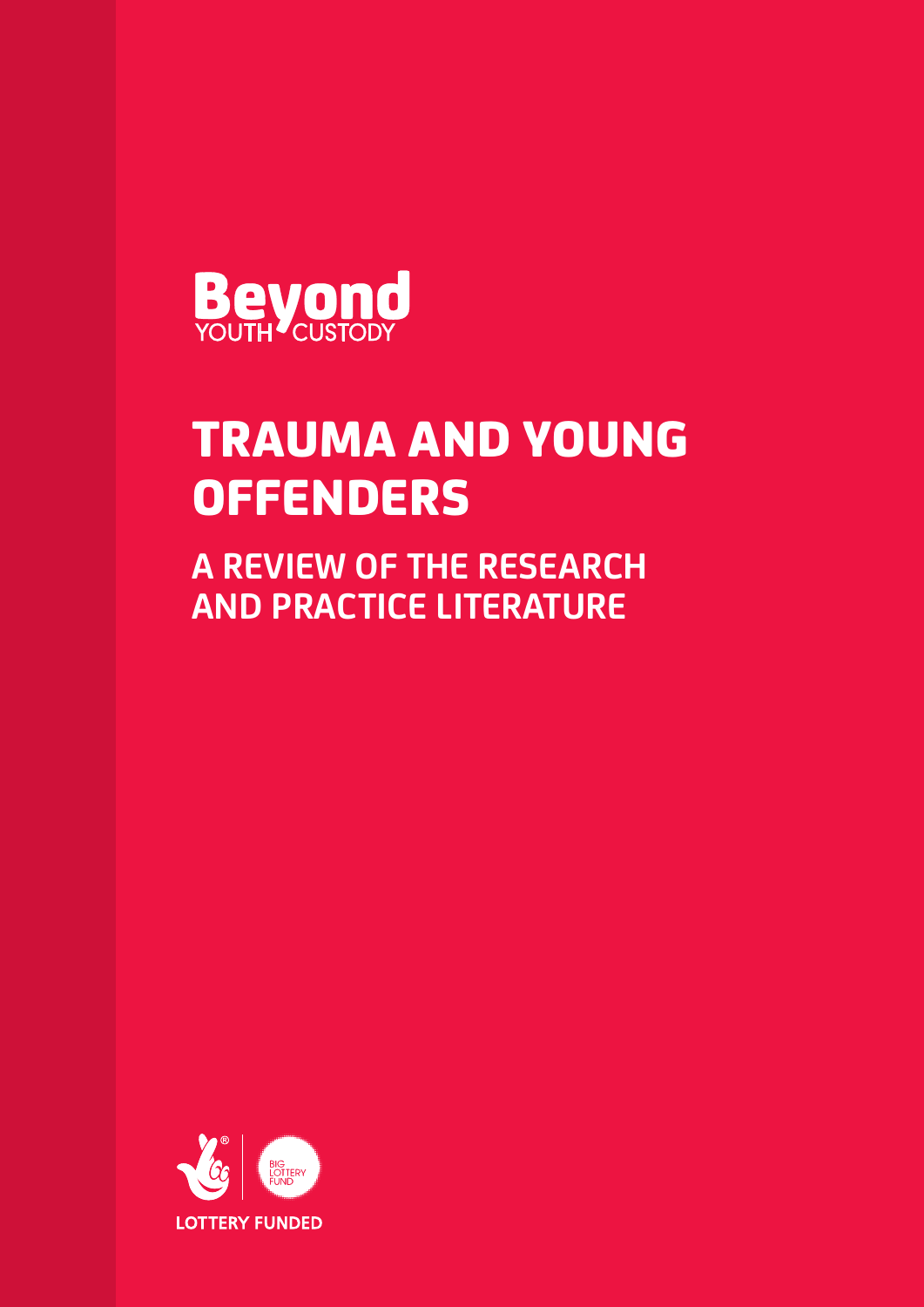# **Contents**

| 1 | <b>INTRODUCTION</b>    |                                                                                  |    |  |
|---|------------------------|----------------------------------------------------------------------------------|----|--|
|   | 1.1                    | Purpose and scope of the review                                                  | 3  |  |
|   | 1.2                    | Methods                                                                          | 3  |  |
|   | 1.3                    | Some comments on the literature                                                  | 4  |  |
|   | 1.4                    | Structure of the report                                                          | 4  |  |
| 2 | <b>WHAT IS TRAUMA?</b> |                                                                                  |    |  |
|   | 2.1                    | Definitional issues                                                              | 5  |  |
|   | 2.2                    | Key developments and debates                                                     | 6  |  |
|   | 2.2.1                  | Early research on trauma                                                         | 6  |  |
|   | 2.2.2                  | Shell shock and combat stress                                                    | 9  |  |
|   | 2.2.3                  | Disaster research                                                                | 10 |  |
|   | 2.2.4                  | The evolution of post-traumatic stress disorder (PTSD)                           | 11 |  |
|   | 2.2.5                  | Complex trauma                                                                   | 14 |  |
|   | 2.2.6                  | Trauma, power and victimisation - radical and critical approaches                | 15 |  |
|   | 2.3                    | The link with brain injury                                                       | 17 |  |
|   | 2.4                    | Summary                                                                          | 18 |  |
| 3 |                        | <b>HOW COMMON IS TRAUMA?</b>                                                     | 19 |  |
|   | 3.1                    | Traumatic experience in the general population                                   | 19 |  |
|   | 3.2                    | The extent of trauma among the young offender population                         | 21 |  |
|   | 3.3                    | Trauma and mental health conditions                                              | 24 |  |
|   | 3.3.1                  | Trauma and mental health in adult prisoners compared with the general population | 25 |  |
|   | 3.3.2                  | Trauma and mental health in young offenders compared with the general population | 27 |  |
|   | 3.4                    | Trauma and neurodevelopmental disorder with particular reference to brain injury | 29 |  |
|   | 3.5                    | Post-traumatic stress disorder (PTSD) among young offenders                      | 30 |  |
|   | 3.6                    | Trauma within the overlap between young offenders and looked after children      | 32 |  |
|   | 3.7                    | Trauma and women offenders                                                       | 33 |  |
|   | 3.8                    | Summary                                                                          | 35 |  |
| 4 |                        | <b>WHAT ARE THE IMPACTS OF TRAUMA?</b>                                           | 37 |  |
|   | 4.1                    | Key factors affecting impact                                                     | 37 |  |
|   | 4.2                    | Impacts on development                                                           | 38 |  |
|   | 4.3                    | Attachment                                                                       | 39 |  |
|   | 4.4                    | Dissociation and memory                                                          | 41 |  |
|   | 4.5                    | Impacts on brain development                                                     | 42 |  |
|   | 4.6                    | The impact of trauma upon behaviour                                              | 42 |  |
|   | 4.6.1                  | Trauma and 'problematic behaviours'                                              | 45 |  |
|   | 4.7                    | Impacts of combined and cumulative traumas                                       | 45 |  |
|   | 4.8                    | Impacts related to brain injury                                                  | 46 |  |
|   | 4.9                    | Summary                                                                          | 48 |  |
|   |                        | <b>TRAUMA-INFORMED PRACTICE</b>                                                  |    |  |
| 5 |                        |                                                                                  | 49 |  |
|   | 5.1<br>5.2             | Why is trauma an important consideration for resettlement practice?              | 49 |  |
|   |                        | Trauma and desistance                                                            | 50 |  |
|   | 5.3                    | What is trauma-informed resettlement?                                            | 51 |  |
|   | 5.3.1                  | Staff awareness, training and support                                            | 52 |  |
|   | 5.3.2                  | Screening and assessment                                                         | 53 |  |
|   | 5.3.3                  | Interventions with young offenders                                               | 54 |  |
|   | 5.3.4                  | The use of attachment theory to help understand and resolve trauma               | 58 |  |
|   | 5.3.5                  | The need for positive social support                                             | 59 |  |
|   | 5.3.6                  | Consideration of the therapeutic window                                          | 59 |  |
|   | 5.4                    | Summary                                                                          | 60 |  |
| 6 |                        | <b>REFERENCES</b><br>62                                                          |    |  |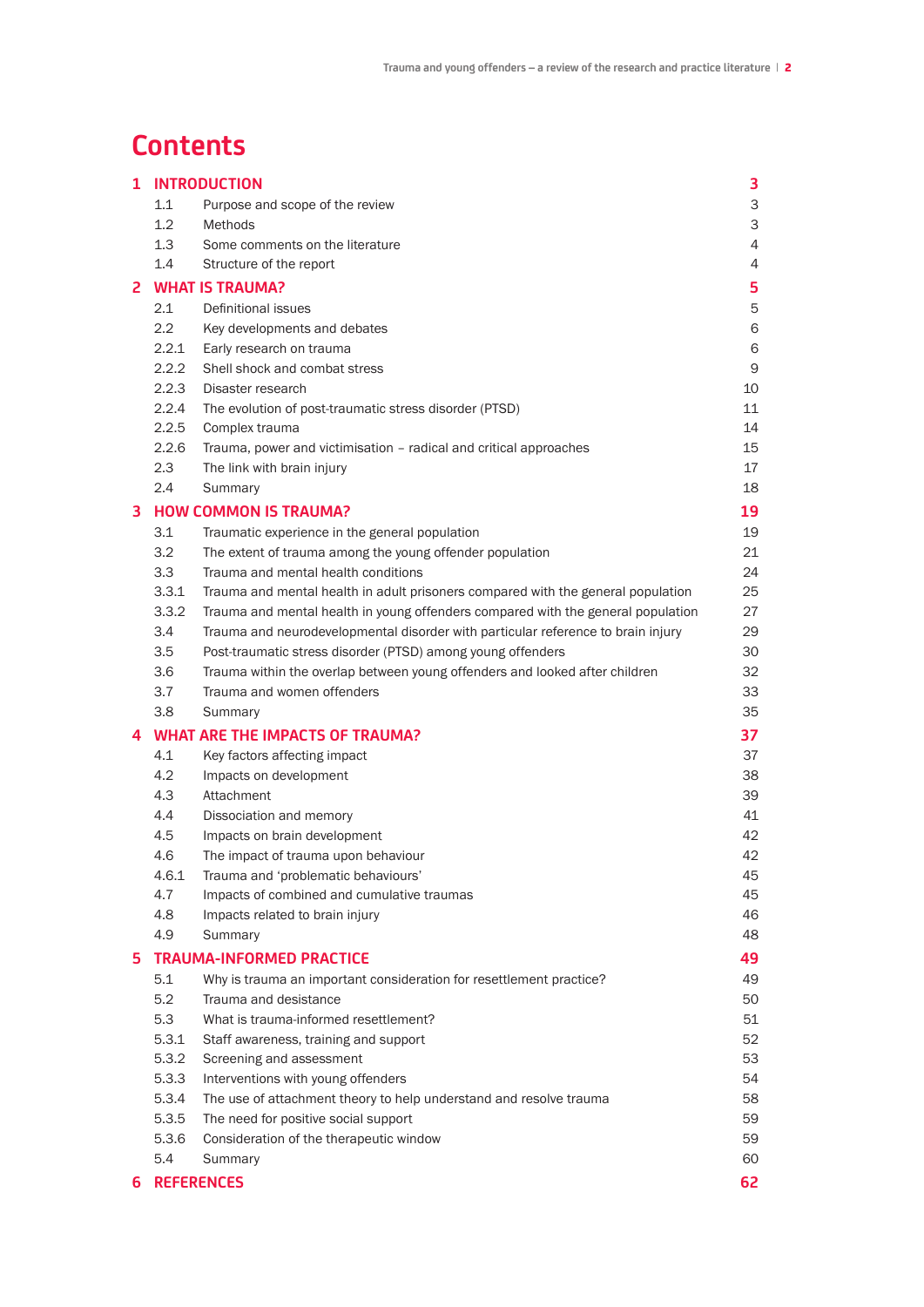# **1. INTRODUCTION**

This report presents key findings from a review of the research and practice literature concerning trauma in the backgrounds of young people who offend. It has been produced as part of the Beyond Youth Custody (BYC) programme, funded under the Big Lottery's Youth in Focus (YIF) programme. It is linked to two downloadable BYC practitioner guides on the prevalence and impacts of trauma among young people who offend, and to trauma-informed resettlement practice (Wright and Liddle, 2014a, 2014b).

The YIF programme aims to engender positive change in the lives of vulnerable young people, with a particular focus on three strands: young people leaving custody, young people leaving care and young carers. BYC is one of three England-wide learning and awareness projects that are working to develop best practice in policy and service delivery in each of these three YIF strands. Focusing on the young offenders' strand, BYC exists to advance knowledge and promote better policy and practice for young people making the transition from custody to the community and beyond, in order to improve outcomes.

BYC is being delivered through a partnership between four organisations: Nacro, ARCS (UK) Ltd, the Centre for Social Research at the University of Salford, and the Vauxhall Centre for the Study of Crime at the University of Bedfordshire.

### 1.1 Purpose and scope of the review

This review aims to highlight what is currently known about trauma within the population of young offenders, and to identify the importance of this knowledge for effective resettlement practice. It focuses on:

- Definitions of trauma and the different ways in which trauma has been understood in the research and practice literature
- The prevalence of different types of traumatic childhood and adolescent experiences in the backgrounds of young offenders
- The effects that such trauma can have on young people in the short term, and its longer term impacts on emotional, social, and neurological development
- The links between trauma and young people's behaviour, including the extent of their capacity to comply with youth justice interventions
- The implications that an understanding of trauma and its effects might have for resettlement work undertaken with young custody-leavers

### 1.2 Methods

Members of the BYC research team canvassed a very wide range of academic, professional and grey literature, generated by searches of internet and academic databases. The searches drew largely on combinations of the following terms:

- Trauma, adverse childhood experience, child abuse, child neglect, abandonment, separation, violence
- Impact, effect(s), development
- Young offender, offending, youth justice, criminal justice
- Mental health, problematic behaviour, vulnerable group

Initial searches using terms such as 'mental health' generated vast numbers of sources, but more finely tuned Boolean searches (allowing the combination of keywords with operators such as 'or', 'and' or 'not') using three or more of the above terms helped the team to narrow down lists of relevant material.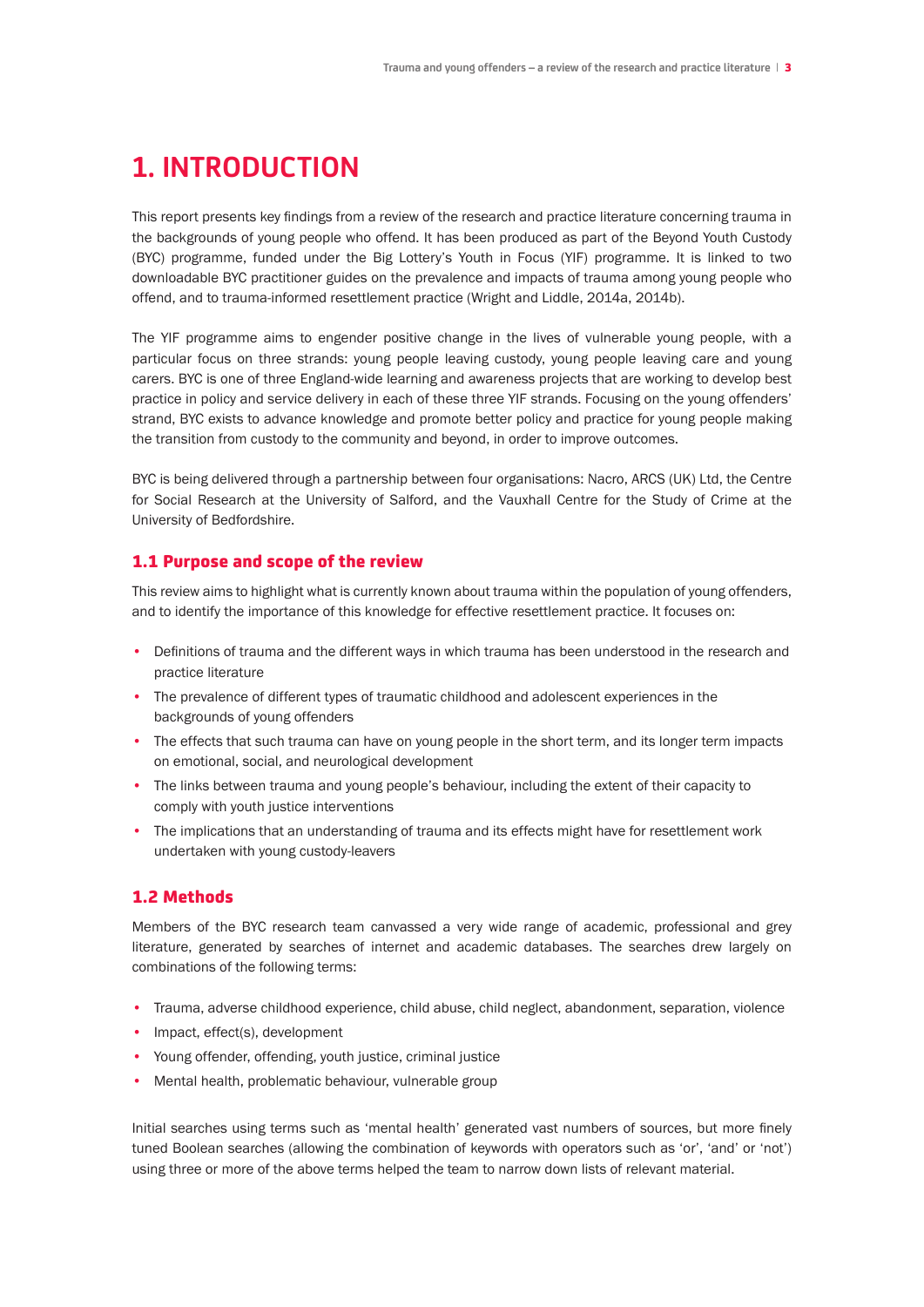Material providing a more specific focus on trauma was found by utilising search combinations from the first group of keywords listed above.

Since the YIF programme works with young people up to the age of 25, the review was not limited to material relating to young people below the age of 18, although much of the published material does focus on this younger age range.

Several hundred key documents – the majority of which were published in the last 20 years – were finally selected for assessment, and it is upon this material that this review is based.

#### 1.3 Some comments on the literature

In comparison with published material on the wider field of mental health, the literature on trauma and trauma-related issues has been slow to develop. In recent years, however, it has grown rapidly with the increasing recognition of trauma and its effects, such as post-traumatic stress disorder (PTSD) arising out of life experiences as diverse as war, child abuse, brain injury and natural disaster, to cite but a few examples.

Due to its diverse origins and effects, trauma defies classification under any one disciplinary umbrella. As a result, so reference to it is frequently found within a range of different theoretical paradigms, often involving different definitions which can occasionally be mutually antagonistic. In no sense, therefore, can 'the literature' on trauma be seen as homogeneous.

#### 1.4 Structure of the report

Given the wide-ranging disciplinary sources which inform the phenomenon of trauma and its related issues, there are many different ways in which this material could be synthesised and presented.

For the purposes of this report both relevant generic and trauma-specific sources have been drawn upon to structure the material into four main sections. Section 2 covers definitional issues and gives an overview of some of the background research on trauma and key debates surrounding it. Section 3 provides an overview of the evidence concerning the prevalence of trauma both in the offending and general populations; it also presents material generated by research on a range of mental health issues in both populations.

Section 4 sets out a range of impacts of trauma that have been focused on in the literature. Section 5 discusses some of the key implications of the evidence for trauma and its impacts for the general field of resettlement practice with young people.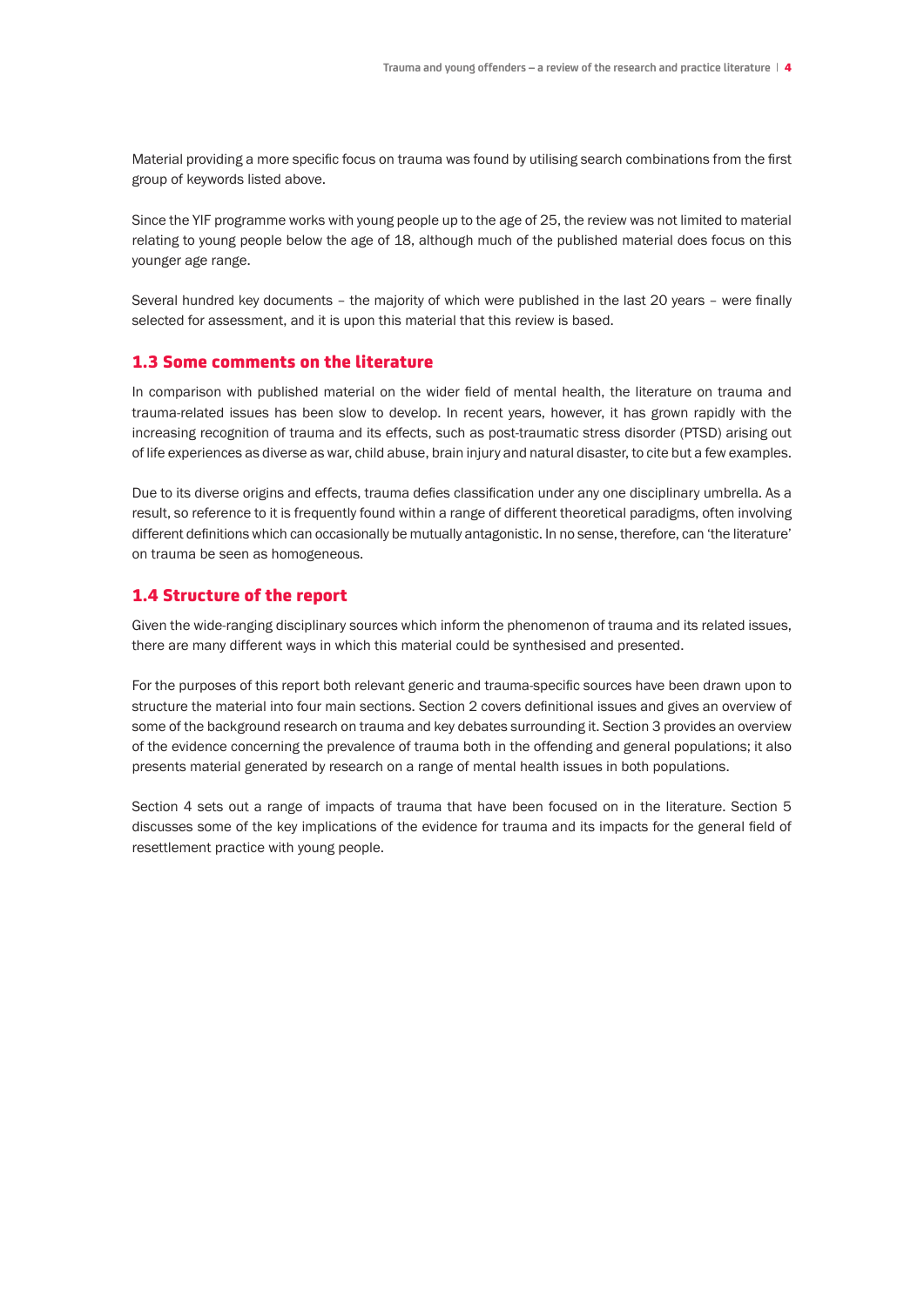# **2. WHAT IS TRAUMA?**

# 2.1 Definitional issues

Trauma is a phenomenon that requires both a particular kind of event and a particular kind of reaction to that event – as such, it defies simple definition. The wider disciplinary literature provides many such definitions, most of which focus on the way in which individuals experience negative events. The following examples describe trauma in terms of relevant links between events, individual experience, and its effects upon that individual:

 Trauma is an emotional wound, resulting from a shocking event or multiple and repeated lifethreatening and/or extremely frightening experiences that may cause lasting negative effects on a person, disrupting the path of healthy physical, emotional, spiritual and intellectual development.

 (National Centre for Child Traumatic Stress Network (NCTSN), 2004)

 Individual trauma results from an event, series of events, or set of circumstances that is experienced by an individual as physically or emotionally harmful or threatening and that has lasting adverse effects on the individual's functioning and physical, social, emotional, or spiritual well-being… In short, trauma is the sum of the event, the experience, and the effect.

(Substance Abuse and Mental Health Services Administration (SAMHSA), 2014)

Under these definitions, trauma can be generated by a wide range of events, whether these are interpersonal or impersonal, immediate or one-off, chronic or ongoing. The events below are typically referred to in the literature as having the potential to generate trauma:

- Emotional, physical, and sexual abuse
- Neglect
- Assaults, bullying
- Witnessing family, school, or community violence
- War
- Racist victimisation
- Acts of terrorism
- Disasters
- Serious accidents
- Serious injuries
- Loss of loved ones
- Abandonment
- **Separation**

If events of this kind are defined as traumatic, it is because they overwhelm an individual's capacity to cope and elicit powerful feelings such as fear, terror, and helplessness, lack of control, hopelessness or despair.

There is a tension in the literature between the formal approaches to definition taken by the psychiatric profession in particular and the less boundaried, more inclusive and contextual approach taken by some other health and social care professionals. For example, the definition of a trauma for a diagnosis of PTSD within DSM-5 – the American Psychiatric Association's Diagnostic and Statistical Manual of Mental Disorders (2013) which sets out the criteria most widely used in the United States to classify mental disorders – is that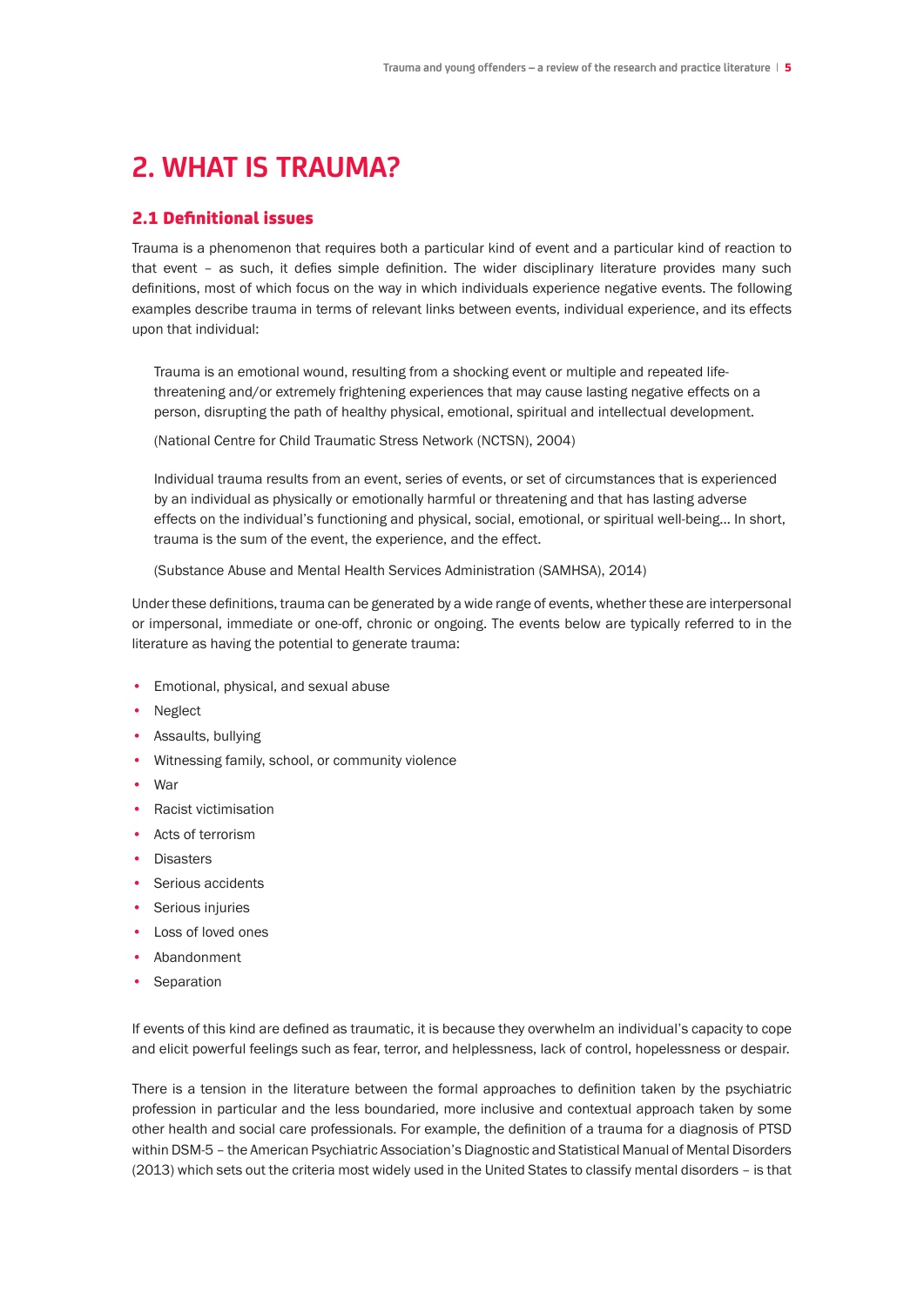the individual was directly or indirectly exposed to, or witnessed, either death, threatened death, actual or threatened serious injury, or actual or threatened sexual violence, and experienced specified symptoms as a result (see further discussion of PTSD at 2.2.4 below). Although this most recent iteration of DSM has widened its earlier definitions of trauma and traumatic stress, and has recognised the unique trauma experiences and responses of children under the age of seven, the relative rigidity of its definition arguably still provides some scope for overlooking those clearly experiencing traumatic disorder but who do not quite meet the diagnostic threshold, and to rob the notion of trauma of its social, political and other contexts.

Some writers have also claimed that usage of the term within the literature has led to a trivialisation of the concept (Brandell, 2012) or to a blurring of the distinction between traumatic events and traumatic response to such events (Allen, 2001). Brandell considers that common dictionary definitions of trauma are usually "more clinically useful", citing the Webster's New College Dictionary definition of trauma as an example:

 Trauma – an emotional shock that creates substantial and lasting damage to the psychological development of the individual, generally leading to neurosis; something that severely jars the mind or emotions (Brandell, 2012: 42).

However, rather than trauma 'generally leading to neurosis', a further definition allows for the possibility that some people will make a natural recovery:

Trauma is an emotional response to a terrible event like an accident, rape or natural disaster. Immediately after the event, shock and denial are typical. Longer term reactions include unpredictable emotions, flashbacks, strained relationships and even physical symptoms like headaches or nausea. While these feelings are normal, some people have difficulty moving on with their lives.

(American Psychological Association, 2015)

Some of these debates have their roots in earlier work on trauma, conducted by key figures in psychology and psychoanalysis in particular. They have also have taken shape alongside major events such as largescale conflicts (with two world wars and the war in Vietnam having a particularly strong impact on theoretical development), research focusing on the impact of major disasters, and wider developments such as feminism, community trauma theory, and transgenerational theory.

In the following sub-sections, the key developments and debates which have led to contemporary understandings of the issues surrounding the meaning and content of trauma are set out.

#### 2.2 Key developments and debates

#### **2.2.1 Early research on trauma**

Interest in issues concerning trauma and its impacts has developed relatively recently, although stressrelated conditions more generally have attracted attention within psychology, psychiatry, health and related fields since at least the middle of the 19<sup>th</sup> century.

Some of the earliest references to what would now be called psychological trauma were made during debates about the impact of violent railway accidents. Rail travel expanded rapidly alongside technological advances made in the wake of the Industrial Revolution and by the mid-19<sup>th</sup> century its use was widespread. Rail travel at that time was not, however, characterised by high levels of safety, and rail accidents were both common and serious when they did happen. Rail accidents were sufficiently numerous to have given rise to a literature focusing on what came to be known as 'railway spine', which referred to a cluster of symptoms that appeared to be generated by such accidents. These symptoms included sleep disturbances and nightmares, tinnitus, and sometimes chronic pain (Lasiuk and Hegadoren, 2006a). While some physicians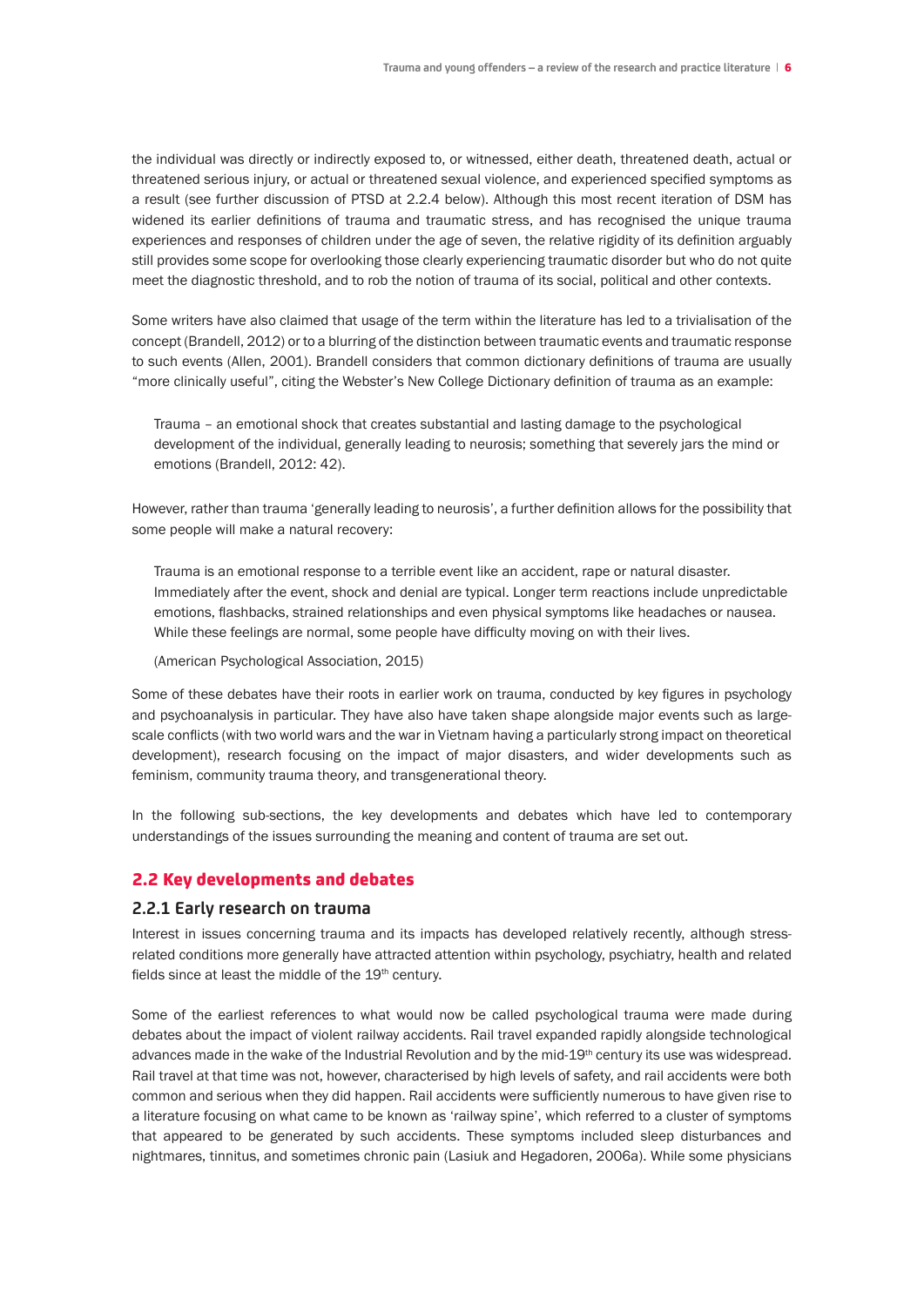(e.g. Erichsen, 1875) attributed these symptoms to organic causes, others argued that they were psychological in origin, since they could be found in people who had been involved in such accidents but not suffered any identifiable injury (van der Kolk et al., 1996; Lamprecht and Sack, 2002).

In 1889, Hermann Oppenheim (Oppenheim, 1889) employed the term 'traumatic neurosis' to refer to the condition (cited in Weisaeth and Eitinger, 1991). This appears to be the first use of the term 'trauma' within psychiatry, although it was of course already used widely in other fields such as surgery (Lasiuk and Hegadoren, 2006a). Oppenheim appeared to believe that the symptoms of railway spine were generated by psychological trauma, but that the trauma itself led to organic changes in the brain which in turn allowed for continuing 'neuroses'.

The notion of 'hysteria' had also become a subject of interest around the middle of the 19th century, with the publication in 1859 of Paul Briquet's 'Traité de l'Hystérie', in particular. That work presented findings from a long-term study of 430 patients with hysteria, a condition which Briquet understood as being a 'neurosis of the brain', but which was triggered by environmental events which acted upon the 'affective part of the brain' (Briquet, 1859; Mai and Merskey, 1981; Mai, 1983). Symptoms identified by Briquet were quite similar to those which later came to be associated with post-traumatic stress disorder or dissociative disorders whereby, in order to ward off the effects of intolerable pain, the individual may resort to dissociative behaviours that represent distractions, or attempt to reassert control in place of helplessness. Selfdestructive behaviours are also common, as is memory loss related to traumatic incidents (Briere, 2006).

Briquet rejected the previous association of hysteria with physical diseases of the female genitalia. He also rejected previous accounts which sought to explain hysteria in terms of 'frustrated sexual desire' (Weckowicz and Liebel-Weckowicz, 1990). Interestingly, a significant portion of Briquet's sample were (female) prostitutes, and he noted that 53% of these women had the condition, whereas one third of the 'house servants' in his sample were thought to have hysteria (Lowenstein, 1990).

In terms of causation, Briquet argued that hysteria resulted from impact on the nervous system of traumatic stresses or experiences, such as severe maltreatment in childhood, rape or sexual violence, but also as a result of other events such as witnessed deaths, serious illness, or family instability (Lowenstein, 1990).

Further examination of links between trauma and mental illness was undertaken by the French neurologist Jean Martin Charcot, who also focused on hysteria in the late 1880s. Charcot described the condition as being characterised by sensory loss, amnesia and "hypnotic states" in some patients. The disorder was felt to be suffered almost entirely by women, although Charcot surmised that the condition had psychological rather than physiological causes. In fact, he went so far as to "describe both the problems of suggestibility in these patients, and the fact that hysterical attacks are dissociative problems – the results of having endured unbearable experiences" (van der Kolk et al., 2007: 49-50). He made the more specific linkage of hysterical symptoms with experiences of violence, rape, and sexual abuse (Charcot, 1887), and his student Pierre Janet also went on to study the impact of traumatic experiences of this kind on development and behaviour. Feminist theorists and clinicians would later build on these ideas by examining the influence of gender on power relations and raising awareness of the pervasiveness of violence and sexual victimisation in the lives of women and children (Herman, 1997).

The famous psychiatrist, Sigmund Freud, was strongly influenced by Charcot (whom he visited in 1885), and many of Freud's papers on hysteria up until approximately 1896 drew similar links between dissociative states and actual traumatic events. In his 1893 paper 'On the Psychical Mechanism of Hysterical Phenomena: A Lecture' (Freud, 1893/1962), he noted:

 We must point out that we consider it essential for the explanation of hysterical phenomena to assume the presence of a dissociation, a splitting of the content of consciousness. [T]he regular and essential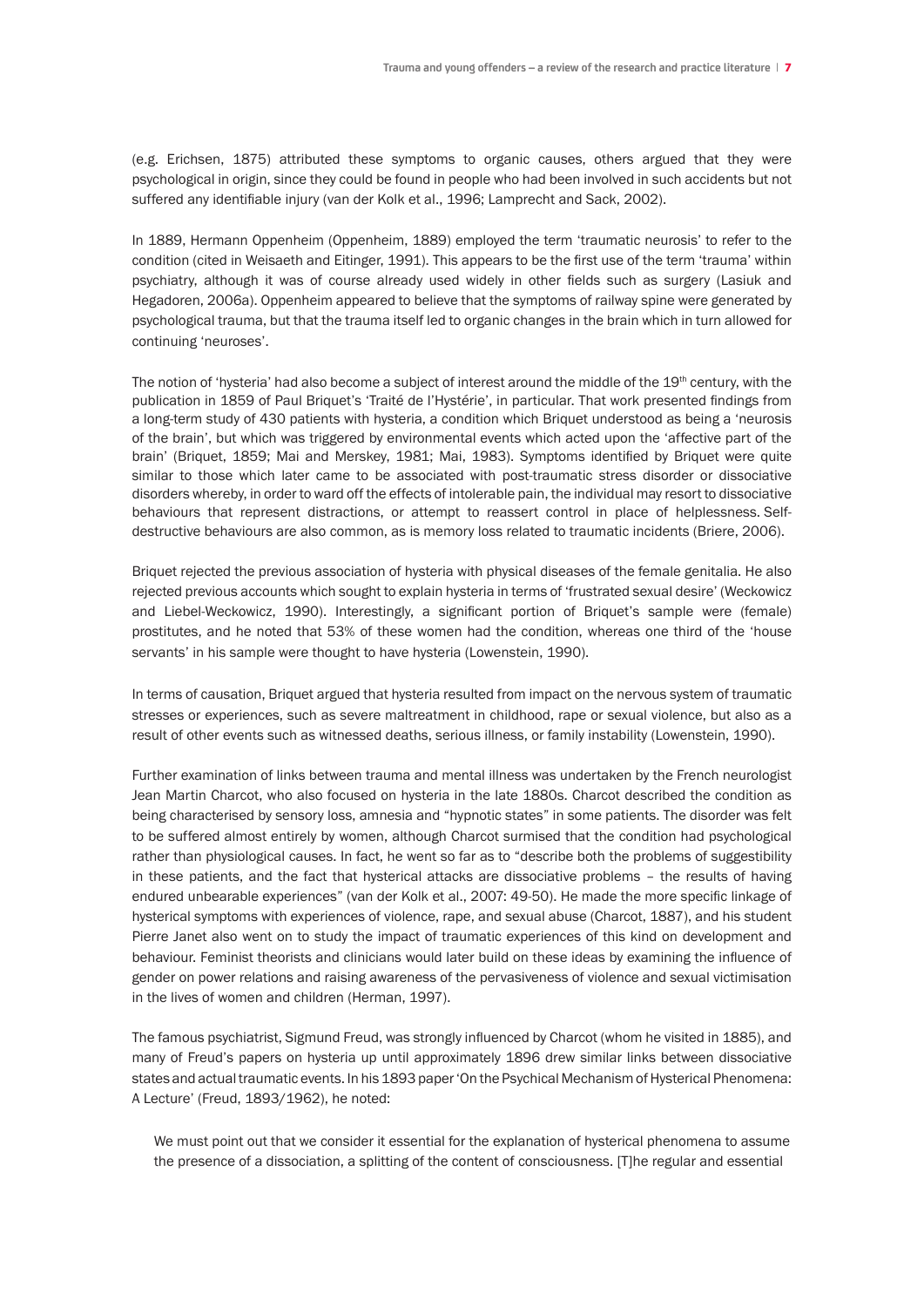content of a hysterical attack is the recurrence of a physical state which the patient has experienced earlier (cited in van der Kolk et al., 2007: 54).

In their influential Studies on Hysteria (Breuer and Freud, 1895), Breuer and Freud expanded on that central connection, describing how 'dissociative states' developed in response to overwhelmingly unbearable or traumatic experiences. Citing Janet, they argued that 'hypnoid hysteria' was in fact caused by external traumatic experiences, rather than solely by internal psychological processes:

 Hysterics suffer mainly from reminiscences… the traumatic experience is constantly forcing itself upon the patient and this is proof of the strength of that experience: the patient is, as one might say, fixated on his trauma (cited in van der Kolk et al., 2007: 54).<sup>1</sup>

Freud continued to develop this causal account of traumatic dissociation for the next several years. In 'Heredity and the Aetiology of the Neuroses' (Freud, 1896), he asserted that:

 A precocious experience of sexual relations… resulting from sexual abuse committed by another person… is the specific cause of hysteria… not merely an agent provocateur (Freud, 1896a/1962: 152).

Controversially, however, Freud subsequently rejected what became known as his 'seduction theory' in relation to trauma-related symptoms of the sort focused on by Charcot, in favour of 'conflict theory', which focused on the perceived unacceptability of sexual or aggressive desires. Under this view, the patient's 'hysterical symptoms' are not so much anchored in veridical recollections of previous sexual victimisation, as in conflicts generated by fantasies and desires that are themselves so unacceptable that the patient struggles to accommodate them.

In other words, the view that such symptoms were triggered by actual events that were highly upsetting to those who experienced them, gave way to a view that these symptoms had their roots in fantasy.

Freud's 'The Aetiology of Hysteria' (1896b/1962) seemed to mark a turning point; it is in this paper that he began to develop the notion of 'defence hysteria', and to move away from the view that hysteria had its roots in actual traumatic events. As Freud put it later on in 'An Autobiographical Study' (1925/1959):

 I believed these stories [of childhood sexual trauma] and consequently supposed that I had discovered the roots of the subsequent neurosis in these experiences of sexual seduction in childhood. If the reader feels inclined to shake his head at my credulity, I cannot altogether blame him… I was at last obliged to recognise that these scenes of seduction had never taken place, and that they were only fantasies which my patients had made up (Freud, 1925/1959: 34).

The latter position assumed a kind of mainstream orthodoxy within psychiatry for some time after, although a few psychoanalysts did continue to argue that actual traumatic events do have particular negative sequelae. Sandor Ferenczi in particular continued to make such arguments, although his work seems to have been regarded as something of an embarrassment within the mainstream of psychiatry at the time (and also to Freud himself, who was in many respects Ferenczi's mentor).

Ferenczi's 1933 paper 'The Confusion of Tongues Between Adults and the Child' (Ferenczi, 1933/1955) offers a detailed and impressive account of the psychology of child sexual abuse, and of the processes of traumatisation, denial, guilt, fragmentation of memory, and subsequent 'splitting' of personality. Ferenczi

1 Freud and Breuer also drew comparisons between hysterical symptoms and 'war neuroses', which referred at that time to a set of symptoms experienced by soldiers who had been subjected to overwhelming stress during battle.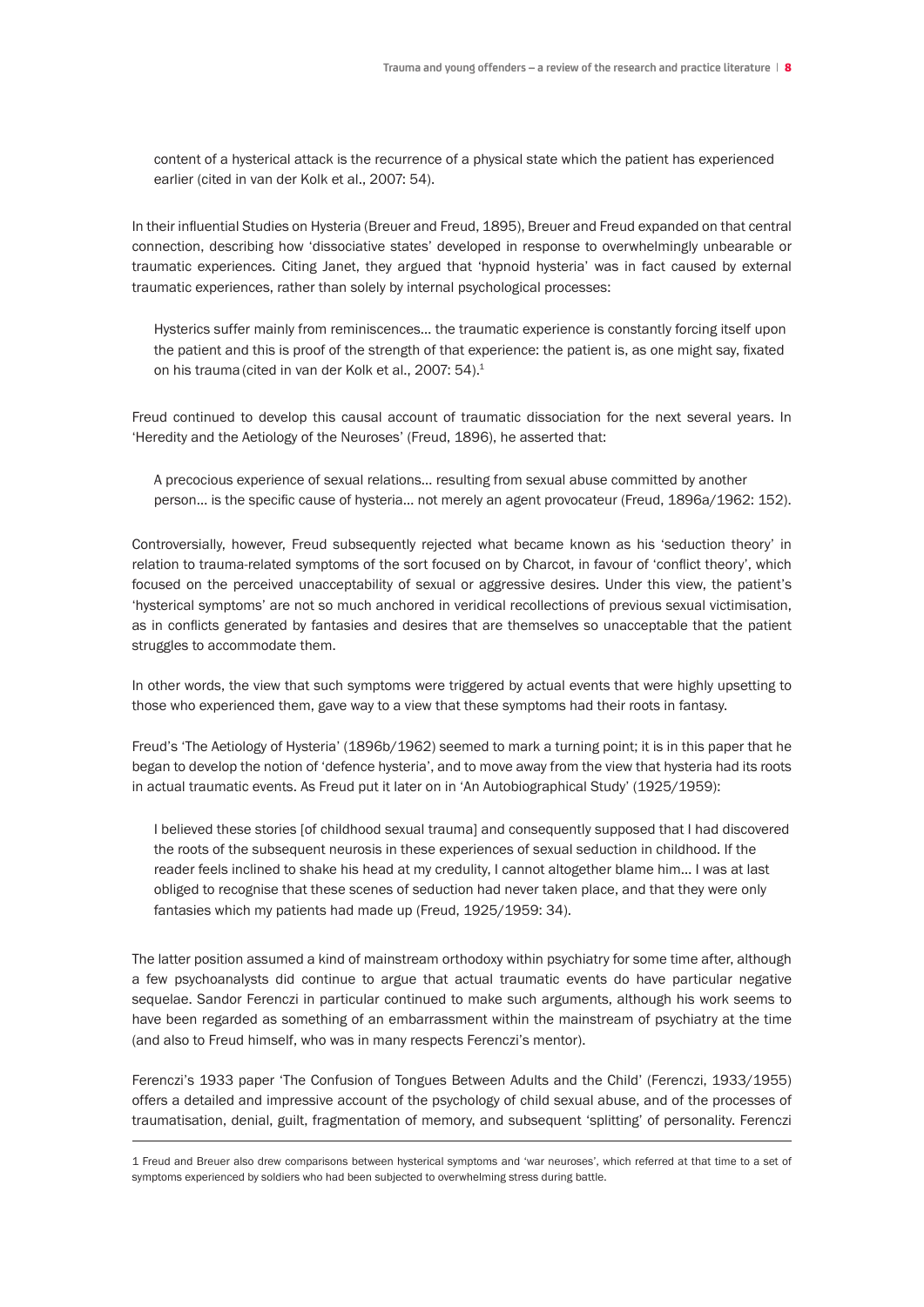noted in relation to the latter, that each split in the personality behaves as though "it does not know of the existence of the others" (Ferenczi, 1933/1955: 165). His account is striking in its similarity to current understanding of dissociative processes which are now regarded as being a central feature of adaptation to severe trauma.

# **2.2.2 Shell shock and combat stress**

Earlier comparisons between trauma linked to overwhelming interpersonal events and trauma linked to large-scale conflict (as in Breuer and Freud's 1885 descriptions of 'war neuroses', for example) attracted further attention in the wake of the First World War, at which point the notion of 'shell shock' also entered common usage. Although similar phenomena had been described in relation to other conflicts, the First World War was unprecedented both in terms of its scale and the industrialised way in which it was conducted. The horrors of trench warfare in particular were seen to mark a unique departure from previous conflicts.

The scale and type of casualties were also unlike anything previously seen, and did much to accelerate the study of war-related psychological trauma as graphically described here:

 Under conditions of unremitting exposure to the horrors of trench warfare, men began to break down in shocking numbers. Confined and rendered helpless, subjected to constant threat of annihilation, and forced to witness the mutilation and death of their comrades without any hope of reprieve, many soldiers began to act like hysterical women. They screamed and wept uncontrollably. They froze and could not move. They became mute and unresponsive. They lost their memory and the capacity to feel. The number of psychiatric casualties was so great that hospitals had to be hastily requisitioned to house them. According to one estimate, mental breakdowns represented 40 percent of British battle casualties.

(Herman, 1997:20)

Charles Myers, a military psychiatrist who studied large numbers of traumatised soldiers during and after the First World War, initially felt that sets of symptoms seen in some soldiers after periods of prolonged shelling were a result of cerebral concussion and the rupture of blood vessels in the brain. In what was probably the first academic paper to use the term 'shell shock, Myers (1915) also noted similarities between war neuroses and hysteria. He subsequently argued, however, that not all cases that he saw could be regarded as having neurological conditions, and he made a distinction between 'shell concussion' to refer to cases of the latter sort, and 'shell shock' to refer to a psychological condition brought on by extreme war experience (Lamprecht and Sack, 2002).

Abram Kardiner, an American anthropologist and psychoanalyst, also began his career working with traumatised war veterans, and his research provided a detailed and rich account of the impact of traumatic war-related events and subsequent 'traumatic neuroses'. The key features of the latter as described by Kardiner are highly similar to what are now regarded in the field as being the defining characteristics of posttraumatic stress disorder, which involve hyper-sensitivity (both physiological and emotional), fight or flight reactions to everyday stimuli, dissociation and withdrawal, cyclical re-living of the traumatic events, anxiety and panic attacks, and shifts in conceptions of the self. Kardiner described the latter:

 The subject acts as if the original traumatic situation were still in existence and engages in protective devices which failed on the original occasion. This means in effect that his conception of the outer world and his conception of himself have been permanently altered (Kardiner, 1941: 82).

In effect, because the sufferer's ego "dedicates itself to the specific job of ensuring the security of the organism, and of trying to protect itself against recollection of the trauma" (Kardiner, 1941: 184), and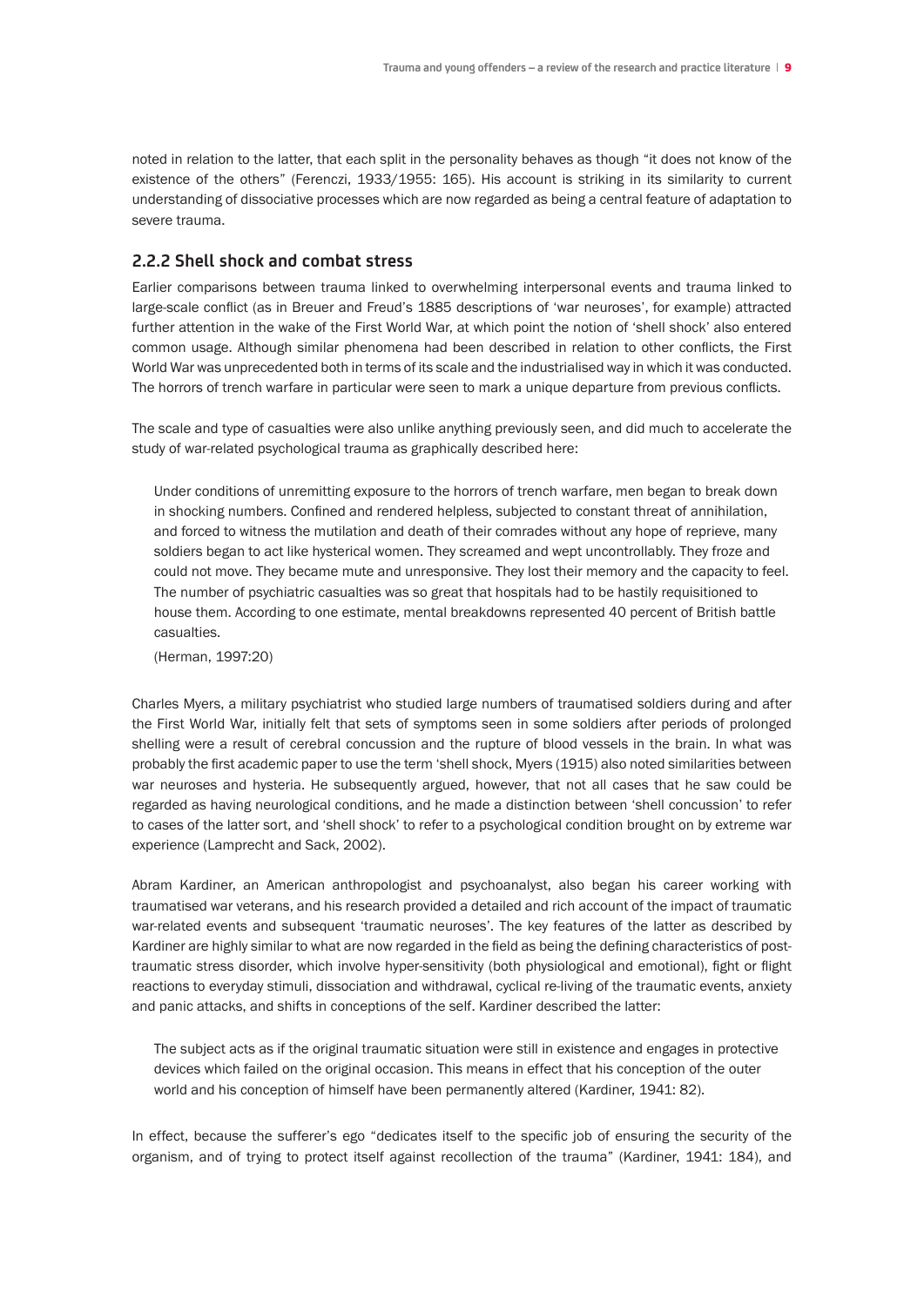because the latter is too overwhelming for the individual to deal with in the normal manner, (s)he becomes stuck in a spiral which Kardiner likened to the myth of Sisyphus.<sup>2</sup> In describing the impact of trauma in this way, Kardiner also highlighted a fundamental dilemma of treatment in such cases – how to balance the possible benefits of intervention against the risks involved in disrupting mechanisms which are to some extent adaptive for the individual suffering the effects of trauma.

### **2.2.3 Disaster research**

Contemporary trauma theory was further developed by a range of studies focusing on the impact of largescale disasters. Research and enquiries into disasters well-known to current generations, such as the terrorist attack on the World Trade Center (Koplewicz et al., 2002) and the Hillsborough Football Stadium disaster (Hillsborough Independent Panel, 2012) have benefited from these early analyses and attention to the place of trauma in disaster. Connections between trauma and more recent mass violence events such as the Paris terrorist shootings in November 2015 have also attracted media and research attention, although detailed studies have yet to be published.

One of the early studies was of the 1942 Cocoanut Grove nightclub fire in Boston, when some 493 individuals perished, with many being trampled to death. Erich Lindemann, a Boston psychiatrist, worked with survivors in the aftermath of the disaster, and conducted focused interviews with many of them, as part of his study of acute grief and traumatic loss. Lindemann found common symptoms in that group of disaster victims, including disorganisation, somatic problems, profound guilt feelings, hostile reactions and behavioural changes (Lindemann, 1944). He also noted, however, that interventions could be made which allowed trauma victims to avoid reactions that were maladaptive in the longer term.

Gerald Caplan, a psychiatrist who came to be known as the father of crisis intervention, also worked with Cocoanut Grove survivors, and drew on the experience to describe key components of survivors' efforts to come to terms with overwhelmingly stressful events. The notion of 'insurmountability' is of key importance in his account:

 People are in a state of crisis when they face an obstacle to important life goals… an obstacle that is, for a time, insurmountable by the use of customary methods of problem solving. A period of disorganisation ensues, a period of upset, during which many abortive attempts at solution are made.

 (Caplan, 1961: 18)

Howard Parad, another pioneering crisis theorist, worked with Caplan to identify five components that affected a trauma victim's ability to cope with overwhelmingly stressful events:

- The stressful event poses a problem which is by definition insoluble in the immediate future.
- The problem overtaxes the psychological resources of the family, since it is beyond their traditional problem solving methods.
- The situation is perceived as a threat or danger to the life goals of the family members.
- The crisis period is characterised by tension which mounts to a peak, then falls.
- Perhaps of the greatest importance, the crisis situation awakens unresolved key problems from both the near and distant past (Parad and Caplan, 1960: 11– 12).

<sup>2</sup> Sisyphus is a figure of Greek mythology, who is condemned to an eternity of rolling a large rock up the side of a mountain, only to have it roll back down again once he reaches the top. Kardiner describes how some of the sufferers of "pathological traumatic syndrome" had persistent 'Sisyphus dreams' in which the trauma is re-lived in a cyclical and utterly futile manner – futile because the dream simply involves fixation, and no resolution or scope for resolution.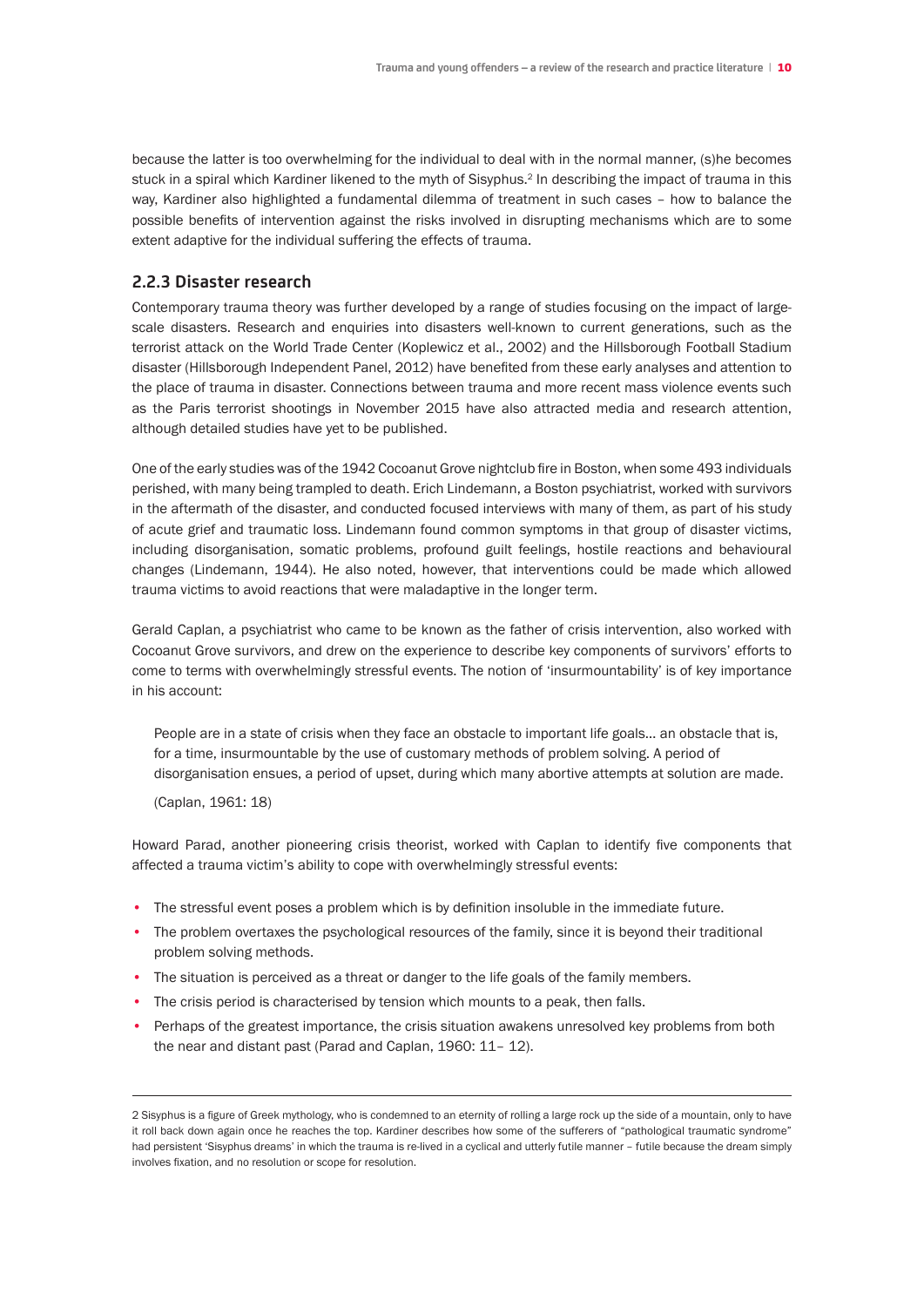Their first and third points about a perceived danger or threat to life which appears insoluble in the immediate future provide some of the ingredients of what would later become known as PTSD. The final point about the extent to which the current crisis resonates with an individual's previous history of traumatic experiences feeds in to more recent understandings of the effects of cumulative and complex trauma (further discussed in subsection 2.2.5).

While much of the earlier disaster research focused on specific events (and can therefore be regarded as case studies), a number of wider reviews (e.g. Green and Solomon, 1995) and meta-analyses (e.g. Rubonis and Bickman, 1991) have also been produced more recently, which aim to synthesise and assess a broader range of disaster research.

Reviews of that kind now form a key part of the 'trauma literature' and the themes identified in them resonate strongly with contributions from other disciplines referred to throughout this report. The metaanalysis undertaken by Fran Norris and colleagues, for example, (Norris et al., 2002a, 2002b) canvassed more than 250 previous publications focusing on disasters and their impacts. They also undertook very detailed analysis of information concerning 160 samples of disaster victims, in order to identify key links between types of incident, trauma, psychosocial impacts and the characteristics and backgrounds of victims. Findings from that analysis suggest that:

- Disasters that involve some human intent (e.g. mass shootings, bombings) are more likely to be experienced as traumatic and overwhelming than those that do not.
- Mass violence is the most likely type of disaster to result in 'severe' or 'very severe impairment' among victims or witnesses in terms of adverse psychological/emotional impacts including anxiety, stress, and a range of PTSD symptoms (described in more detail in section 2.2.4).
- Individuals who have a previous history of traumatic experience are more likely to be affected adversely by new disasters or other stressors.

# **2.2.4 The evolution of post-traumatic stress disorder (PTSD)**

One of the most commonly referred to conditions relating to traumatic experience is PTSD (previously referred to in section 2.1). It was partly as a result of the traumatic stress being reported over time by Vietnam War veterans (Kulka et al., 1990) that the term came into usage in the 1970s, and entered official psychiatric discourse with the addition of PTSD to the third iteration of the DSM (DSM-III, 1980).

The International Classification of Diseases (ICD) is the classification used by the World Health Organisation (WHO) since 1994. It has become the international standard diagnostic classification for most general epidemiological purposes. The ICD-10 Classification of Mental and Behavioural Disorders: Clinical Descriptions and Diagnostic Guidelines also provides international guidelines for the diagnosis of PTSD, which are broadly similar to those used by the DSM. Arguably a modern version of shell shock, the term PTSD served to fill a theoretical gap by specifying that its root cause was outside the individual rather than emanating from an inherent weakness or neurosis.

To be categorised as PTSD within the terms of its first inclusion in the DSM, the traumatic event associated with the condition had to constitute actual or threatened death or injury "outside the range of usual human experience", such as mass violence, the Holocaust, Hiroshima, earthquakes, air crashes and so on. This did not make allowance for the less visible, but potentially no less traumatic impact on the individual of such events as child abuse, loss, and serious illness; in 1980 these would have been categorised as 'adjustment disorders'.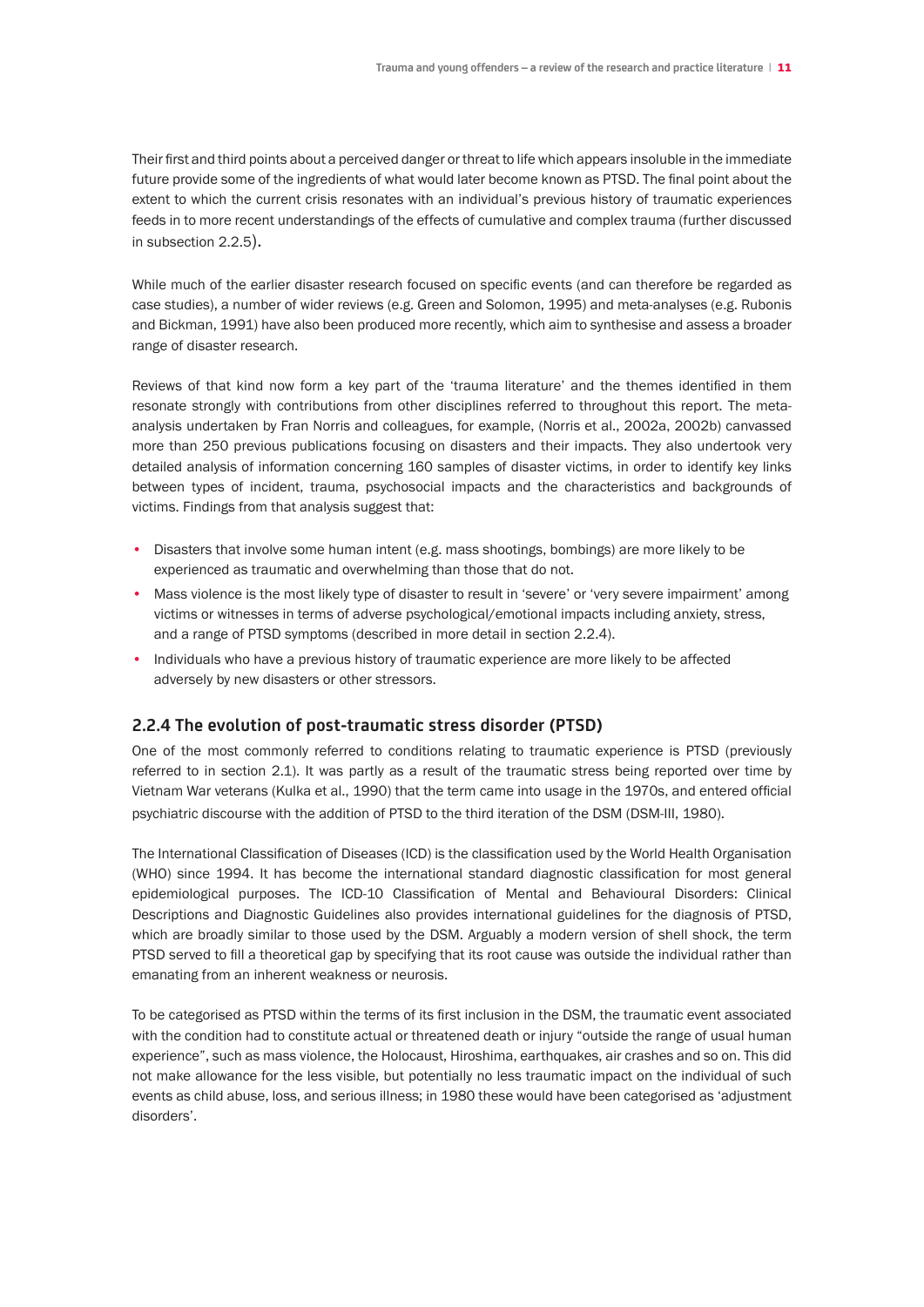Since that time, the DSM has been revised four times, making gradual changes in parallel to its sections on PTSD. In the 1987 version (DSM-III-R), the definition of PTSD added the stressor of 'threats to psychological integrity', which meant that events could be categorised as traumatic if they were highly upsetting even if they did not involve any actual or threatened death or injury. However, this revision has not appeared in subsequent versions, and it was therefore argued that more recent versions will "underestimate the extent of actual trauma in the general population" (Briere and Scott, 2013: 4). Or, to put it more accurately, the narrower definitions will fail to cover a range of people who have not experienced events involving such 'threats', but who are experiencing negative impacts or symptoms that are similar or identical to those of others who have experienced such events.

The most recent revision – the DSM-5 (American Psychiatric Association, 2013) – has made a number of evidence-based revisions to PTSD diagnostic criteria. As a result, PTSD, which hitherto had been classified as an Anxiety Disorder is now classified within the new category of Trauma- and Stressor-Related Disorders. The onset of every disorder in this category has been preceded by exposure to a traumatic or otherwise adverse environmental event.

It is worth setting out the DSM-5 criteria for PTSD in full, since this is the version that is currently in operation, and since the criteria themselves have very wide currency and are used by a large number of mental health professionals both within and outside the psychiatric field.

The first set of criteria is specific to children over the age of six years, adolescents and adults. Criteria A-E require a history of exposure to a traumatic event that meets specific stipulations and symptoms from each of four symptom clusters: intrusion, avoidance, negative alterations in cognitions and mood, and alterations in arousal and reactivity. Criterion F concerns duration of symptoms, criterion G assesses functioning, and Criterion H clarifies symptoms as not attributable to a substance or co-occurring medical condition. Again, based on research evidence, DSM-5 now includes the new specifications of a dissociative sub-type of PTSD, and of delayed expression.

The DSM-5 criteria for PTSD are as follows:

### **Criterion A: Stressor**

The person was exposed to: death, threatened death, actual or threatened serious injury, or actual or threatened sexual violence, as follows (one required):

- Direct exposure
- Witnessing in person
- Indirectly, by learning that a close relative or close friend was exposed to trauma. If the event involved actual or threatened death, it must have been violent or accidental
- Repeated or extreme indirect exposure to aversive details of the event(s), usually in the course of professional duties (e.g., first responders, collecting body parts; professionals repeatedly exposed to details of child abuse); this does not include indirect non-professional exposure through electronic media, television, movies, or pictures

# **Criterion B: Intrusion symptoms**

The traumatic event is persistently re-experienced in the following way(s) (one required):

- Recurrent, involuntary and intrusive memories (note: children older than six may express this symptom in repetitive play)
- Traumatic nightmares (note: children may have frightening dreams without content related to the trauma(s))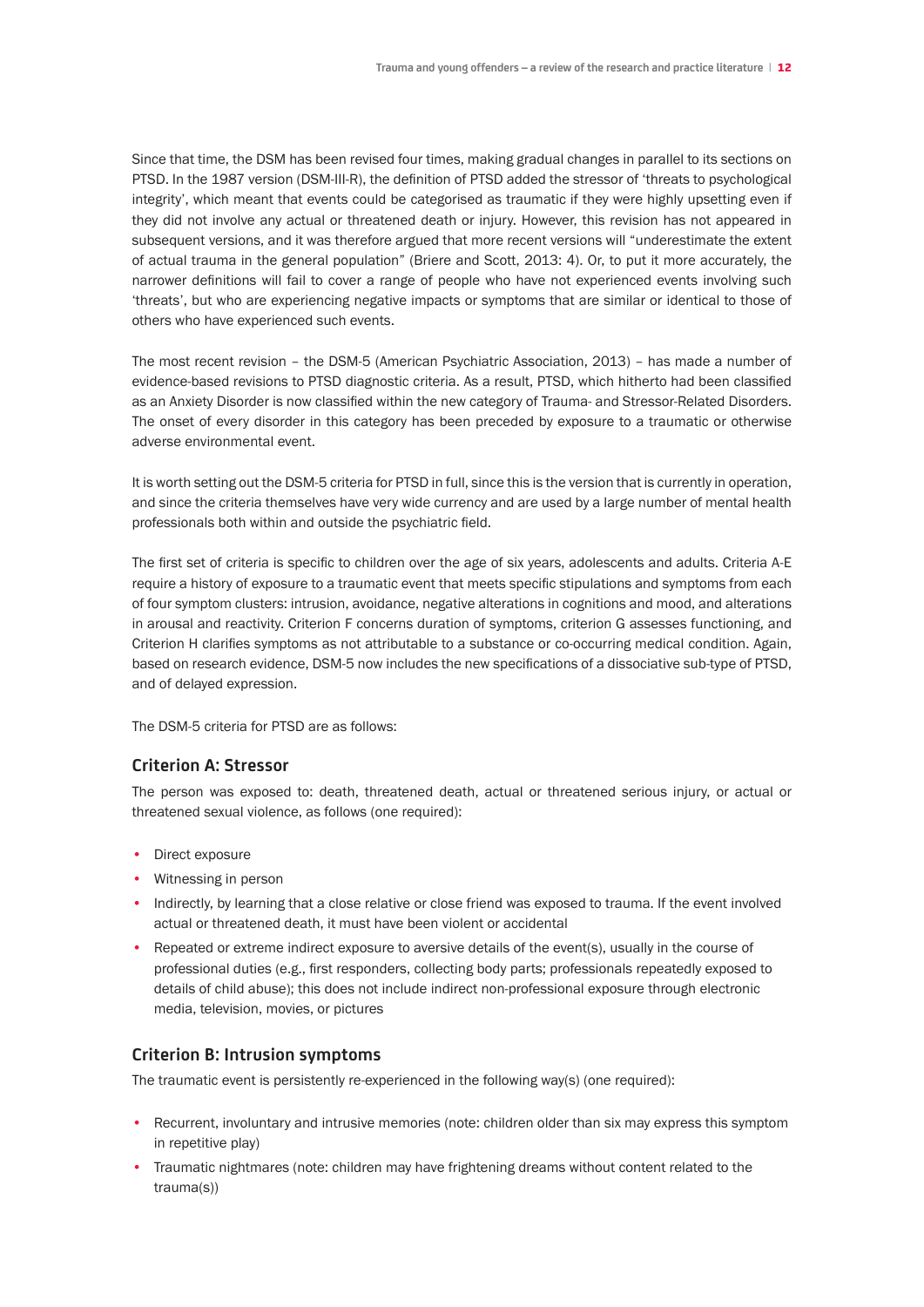- Dissociative reactions (e.g., flashbacks) which may occur on a continuum from brief episodes to complete loss of consciousness (note: children may re-enact the event in play)
- Intense or prolonged distress after exposure to traumatic reminders
- Marked physiologic reactivity after exposure to trauma-related stimuli

# **Criterion C: Avoidance**

Persistent effortful avoidance of distressing trauma-related stimuli after the event (one required):

- Trauma-related thoughts or feelings
- Trauma-related external reminders (e.g., people, places, conversations, activities, objects, or situations)

# **Criterion D: Negative alterations in cognitions and mood**

Negative alterations in cognitions and mood that began or worsened after the traumatic event (two required):

- Inability to recall key features of the traumatic event (usually dissociative amnesia not due to head injury, alcohol or drugs)
- Persistent (and often distorted) negative beliefs and expectations about oneself or the world (e.g., "I am bad" or "The world is completely dangerous")
- Persistent distorted blame of self or others for causing the traumatic event or for resulting consequences
- Persistent negative trauma-related emotions (e.g., fear, horror, anger, guilt or shame)
- Markedly diminished interest in (pre-traumatic) significant activities
- Feeling alienated from others (e.g., detachment or estrangement)
- Constricted affect persistent inability to experience positive emotions

# **Criterion E: Alterations in arousal and reactivity**

Trauma-related alterations in arousal and reactivity that began or worsened after the traumatic event (two required):

- Irritable or aggressive behaviour
- Self-destructive or reckless behaviour
- Hypervigilance
- Exaggerated startle response
- Problems in concentration
- Sleep disturbance

# **Criterion F: Duration**

Persistence of symptoms (in Criteria B, C, D, and E) for more than one month.

# **Criterion G: Functional significance**

Significant symptom-related distress or functional impairment (e.g. social, occupational).

# **Criterion H: Exclusion**

Disturbance is not due to medication, substance use, or other illness.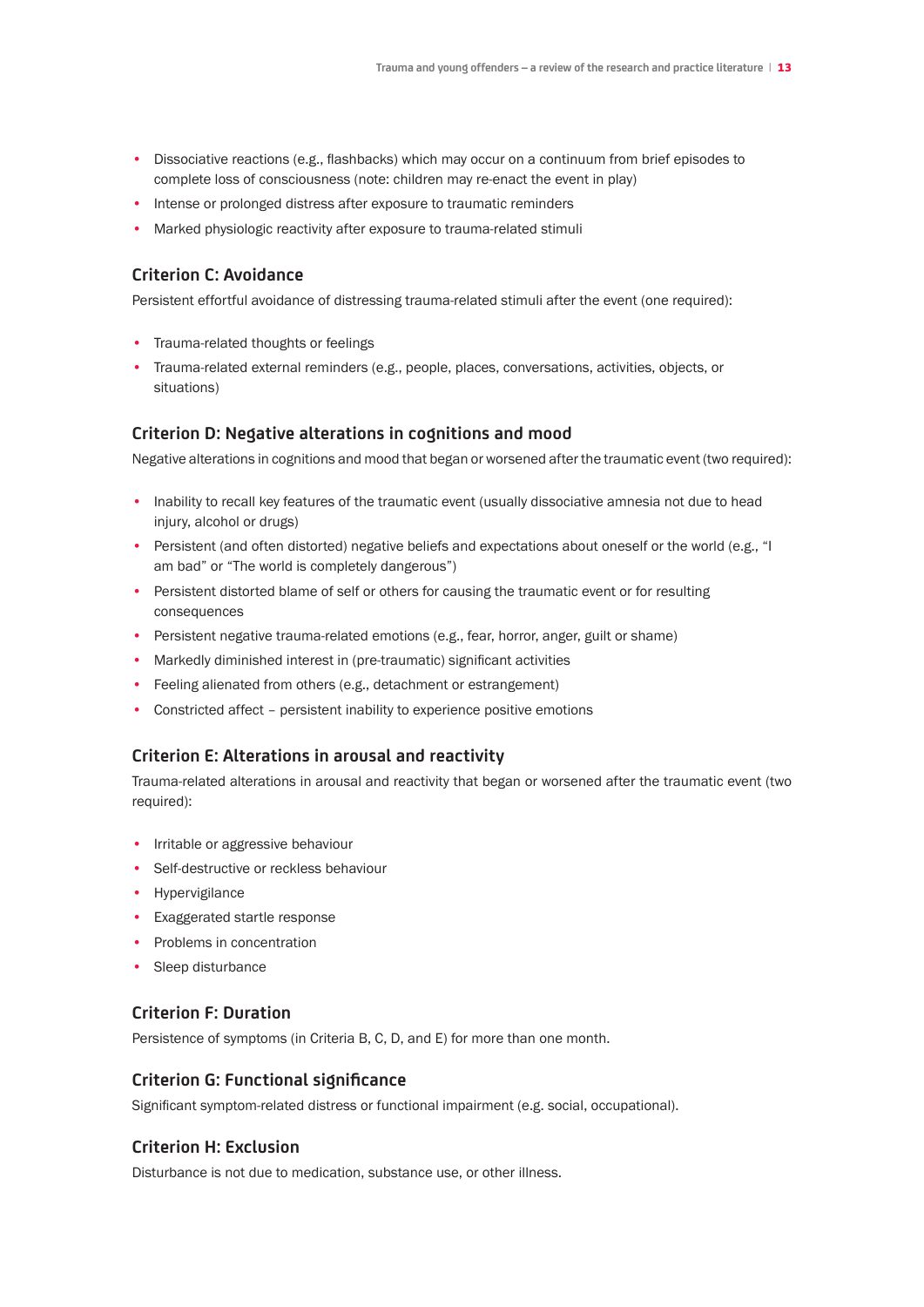# **Specify if: With dissociative symptoms**

If, in addition to meeting criteria for diagnosis, an individual experiences high levels of either of the following in reaction to trauma-related stimuli:

- Depersonalisation: experience of being an outside observer of or detached from oneself (e.g., feeling as if "This is not happening to me" or one were in a dream)
- Derealisation: experience of unreality, distance, or distortion (i.e., "Things are not real")

# **Specify if: With delayed expression**

Full diagnosis is not met until at least six months after the trauma(s), although onset of symptoms may occur immediately.

For the first time DSM-5 has also specified criteria for the diagnosis of PTSD in children under seven years. Although professionals working with young offenders are not likely to be working directly with children of this age, it is not impossible that their young clients will reside in families with such children, which may include their own. It is also possible that these young people may have experienced PTSD in these terms as an infant, and that possible complex trauma (see subsection 2.2.5) could have ensued. It is therefore important to be aware of the signs and symptoms.

The DSM-5 criteria for PTSD in children under seven years are as follows:

- Exposure to actual or threatened death, serious injury, or sexual violation
- Presence of one or more specified intrusion symptoms in association with the traumatic event(s)
- Symptoms indicating either persistent avoidance of stimuli associated with the traumatic event(s) or negative alterations in cognitions and mood associated with the event(s)
- Marked alterations in arousal and reactivity associated with the traumatic events(s)
- Duration of the disturbance exceeding one month
- Clinically significant distress or impairment in relationships with parents, siblings, peers, or other caregivers or in school behaviour
- Inability to attribute the disturbance to the physiologic effects of a substance or another medical condition

While there have been no specific laboratory studies that establish the diagnosis of PTSD, a range of psychological tests, scales and checklists that follow the format of the PTSD criteria have been developed. Measures following the most recent DSM (DSM-5, 2013) notably include the Clinician-Administered PTSD Scale for DSM-5 (CAPS-5), the PTSD Checklist for DSM-5 (PCL-5), and the Life Events Checklist for DSM-5 (LEC-5) (National Center for PTSD, 2014). The application of such measures is further discussed in section 3.5 in relation to PTSD among young offenders.

# **2.2.5 Complex trauma**

While many aspects of trauma outlined in the foregoing subsections involve a focus on specific events and their impacts, some writers argue that a focus on multiple or chronic forms of adverse experience is perhaps of greater value, not least because in cases where trauma is anchored in sets of events or experiences, the scope for damaging impacts is broader.

The term 'complex trauma' describes the early-life experience of multiple and/or chronic and prolonged, developmentally adverse traumatic events (Herman J., 1997; van der Kolk, 2005). Such experiences are usually of an interpersonal nature and, in particular, the term is often used in reference to multiple traumatic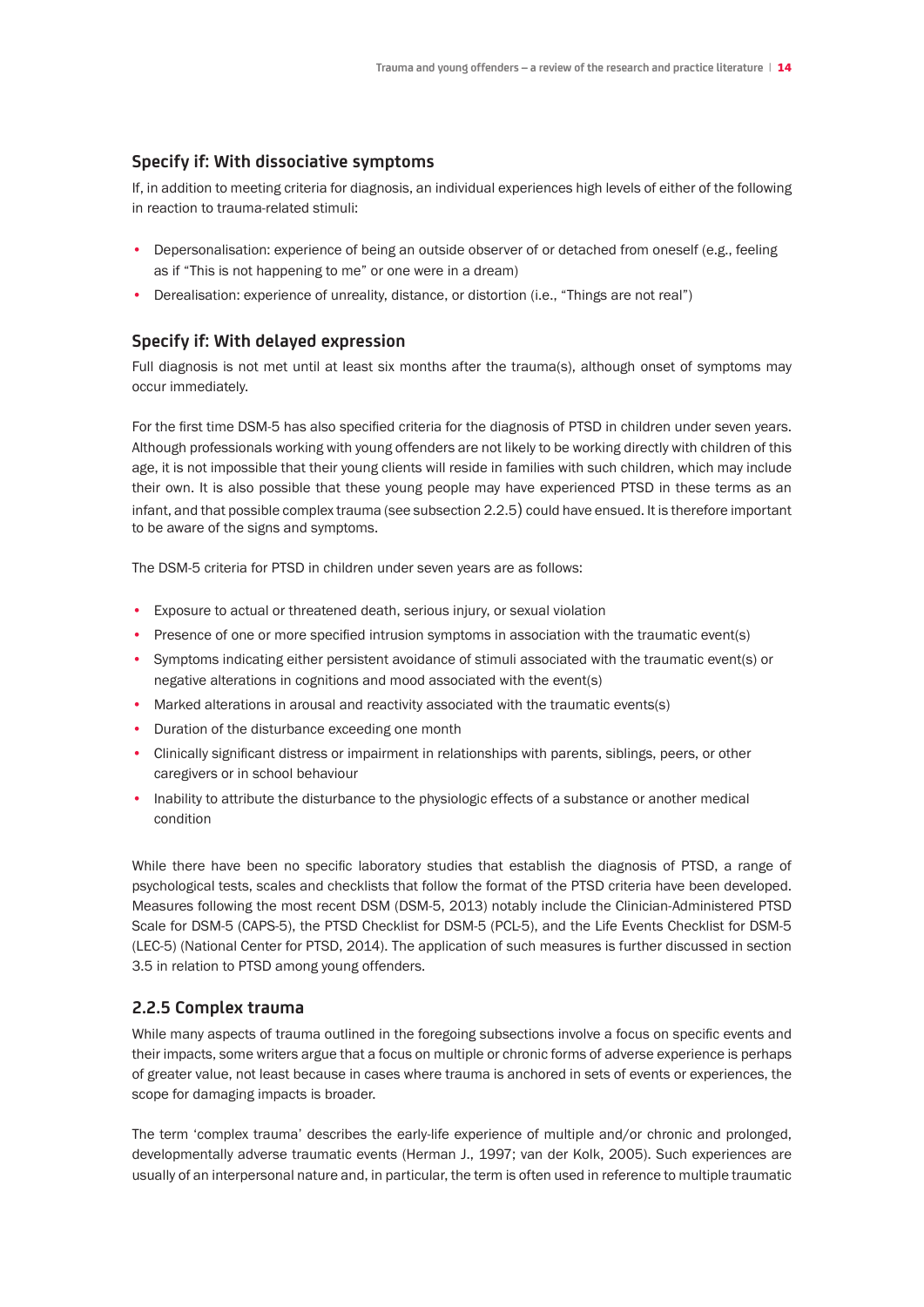events that begin at a young age and are perpetrated by adults responsible for care of the child (Cook et al., 2005; van der Kolk and Courtois, 2005).

However, Friedman (2014) suggests that scientific evidence in support of this notion is insufficient and inconsistent, hence not being included in DSM-5 as subtype of PTSD. Rather, he considers that the dissociative sub-type of PTSD, referred to in section 2.2.4, will prove to be the diagnostic sub-type that incorporates many or all of the symptoms originally set out by Herman.

The term, however, continues to be widely used in the literature, along with several similar terms which also focus on multiple events or types of event. For example, the notion of 'polyvictimisation' is used by a number of researchers (e.g. Finkelhor et al., 2007; Finkelhor et al., 2011) to refer to multiple forms of traumatic experience or victimisation experienced by individuals, sometimes over long periods of time. The notion of 'cumulative trauma' is also much used in the literature to refer to similar histories or experiences of multifaceted traumatic experiences.

Concepts of this kind are useful because, as will be shown in section 3, the evidence suggests that those who suffer from particular childhood and adolescent traumas are also more likely to suffer from other traumatic events than those who do not.

The relevance of such notions is that they also highlight a need for professional awareness, as expressed by van der Kolk in the following comments:

 Research has shown that traumatic childhood experiences are not only extremely common but also have a profound impact on many different areas of functioning. For example, children exposed to alcoholic parents or domestic violence rarely have secure childhoods; their symptomatology tends to be pervasive and multifaceted, and is likely to include depression, various medical illnesses, as well as a variety of impulsive and self-destructive behaviours. Approaching each of these problems piecemeal, rather than as expressions of a vast system of internal disorganisation runs the risk of losing sight of the forest in favour of one tree.

(van der Kolk, 2005: 402)

#### **2.2.6 Trauma, power and victimisation – radical and critical approaches**

The idea that traumatic experience for some individuals is multi-faceted and chronic is also argued from other perspectives which place much more emphasis on the systemic and power-related features of trauma.

Some of these perspectives involve a distancing from mainstream psychiatric approaches which, it is argued, have tended to dominate debates about trauma and its impacts. Writers such as Danieli (1998) have provided accounts of 'transgenerational trauma' for example, where trauma is described as arising through relationships with others who have directly experienced traumatic events such as war, genocide, or other forms of mass violence. A number of studies have focused on the families of Holocaust survivors from that perspective, and have highlighted the extent to which the impacts of trauma (including the development of PTSD) can be transmitted across generations (Auerhahn and Laub, 1998; Felsen, 1998; Solomon, 1998).

Similar accounts have been offered of transgenerational trauma relating to particular social or cultural groups, such as Indigenous people who have suffered colonial oppression or slavery (Duran and Duran, 1998; Gagne, 1998). The notion of 'insidious trauma' has also been used to describe the reality of trauma experienced by individuals who live under constant oppressive conditions, such as those who experience daily racism, for example (Brown, 1995). Indeed, Brown has argued for a change to Criterion A in the DSM, since the kind of stressor which can be covered by the notion of insidious trauma may not involve the (direct or indirect) experiencing of an event involving actual or threatened violence, death or injury (as required under the current Criterion A in the DSM, for a diagnosis of PTSD).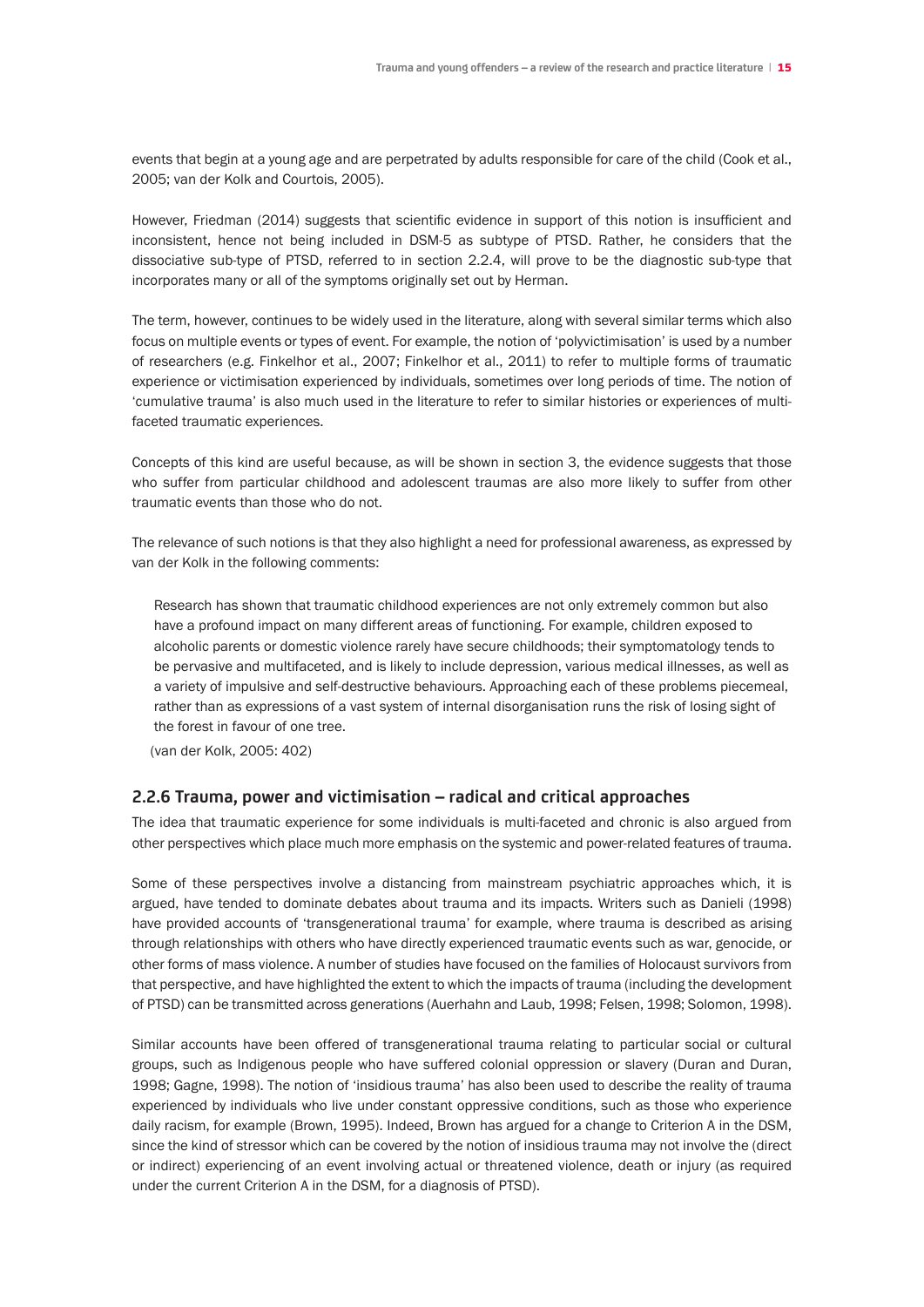The idea that whole communities can be regarded as suffering trauma and its impacts is also developed by writers such as Erikson (1995), who use the notion of 'community trauma' to highlight the way in which traumas experienced by entire communities (e.g. in the wake of significant disasters) can have impacts that are wider than the individual:

 Sometimes the tissues of community can be damaged in much the same way as the tissues of mind and body, as I shall suggest shortly, but even when that does not happen, traumatic wounds inflicted on individuals can combine to create a mood, an ethos – a group culture, almost – that is different from (and more than) the sum of the private wounds that make it up. Trauma, that is, has a social dimension.

 Erikson (1995)

What should already be clear from such accounts is the extent to which they deviate from what is laid down in the DSM concerning the way in which trauma should be understood, and the way in which conditions such as PTSD should be diagnosed and treated.

If there is a consensus among the writers referred to above it is that 'mainstream' approaches to trauma tend to de-contextualise the phenomenon and, in particular, to strip it of its essentially social and political dimensions.

Writers associated with the 'anti-psychiatry' movement (e.g. David Cooper, 1967) have made such objections even more explicit, and have also been outspoken aboutwhat they regard as the shortcomings of mainstream accounts of trauma. Thomas Szasz famously argued against the coercive aspects of traditional psychiatry and denied that the DSM provided any objective and reliable way of identifying mental disorder; in fact, he suggested that mental illness itself was a myth and that the DSM should be seen as part of a wider effort to medicalise what he called "problems in living".

Other critics of mainstream psychiatry have also noted that, historically, some efforts to medicalise human experience appear decidedly oppressive and atheoretical in retrospect. Gary Greenberg (2013), in his critique of the DSM (which he refers to as 'The Book of Woe') describes in some detail a medical condition called drapetomania. 'Discovered' by a physician named Samuel Cartwright in 1850, drapetomania was a disorder that "caused Negroes [slaves] to run away". Cartwright's account of this new disease came complete with an aetiology, symptomatology and recommended treatments.

Greenberg notes that such an example is perhaps an 'easy target' for those who wish to criticise mainstream medicine or psychiatry, but other writers also point out that homosexuality was itself regarded as a mental disorder even in the DSM as recently as 1973 (Kutchins and Kirk, 1997). The fact that homosexuality is now not regarded as a disorder suggests, at the very least, that the range of phenomena which the DSM seeks to name and understand scientifically is both historically variable and highly politicised.

Feminist writers have also been at the forefront of critical responses both to mainstream psychiatry and the DSM. It was writers such as Judith Herman who exerted pressure on the APA to make changes to earlier versions of the DSM and, in particular, to make changes which would allow it to be recognised that women who experience domestic or sexual violence can develop precisely the kinds of trauma-related symptoms related to a diagnosis of PTSD.

Other feminist theorists have continued in their criticisms of the DSM, with some arguing that radical approaches to trauma and its treatment – outside of traditional psychiatric frameworks altogether – need to be developed. Bonnie Burstow has argued that the PTSD diagnosis within the DSM is essentially beyond redemption and that, for example, the account of PTSD is inadequate "… as a diagnosis, as a framework, and as an account. It is contradictory, impractical, presumptuous, pathologizing, arbitrary, evasive, confused, insensitive, and reductionistic" Burstow (2005: 442).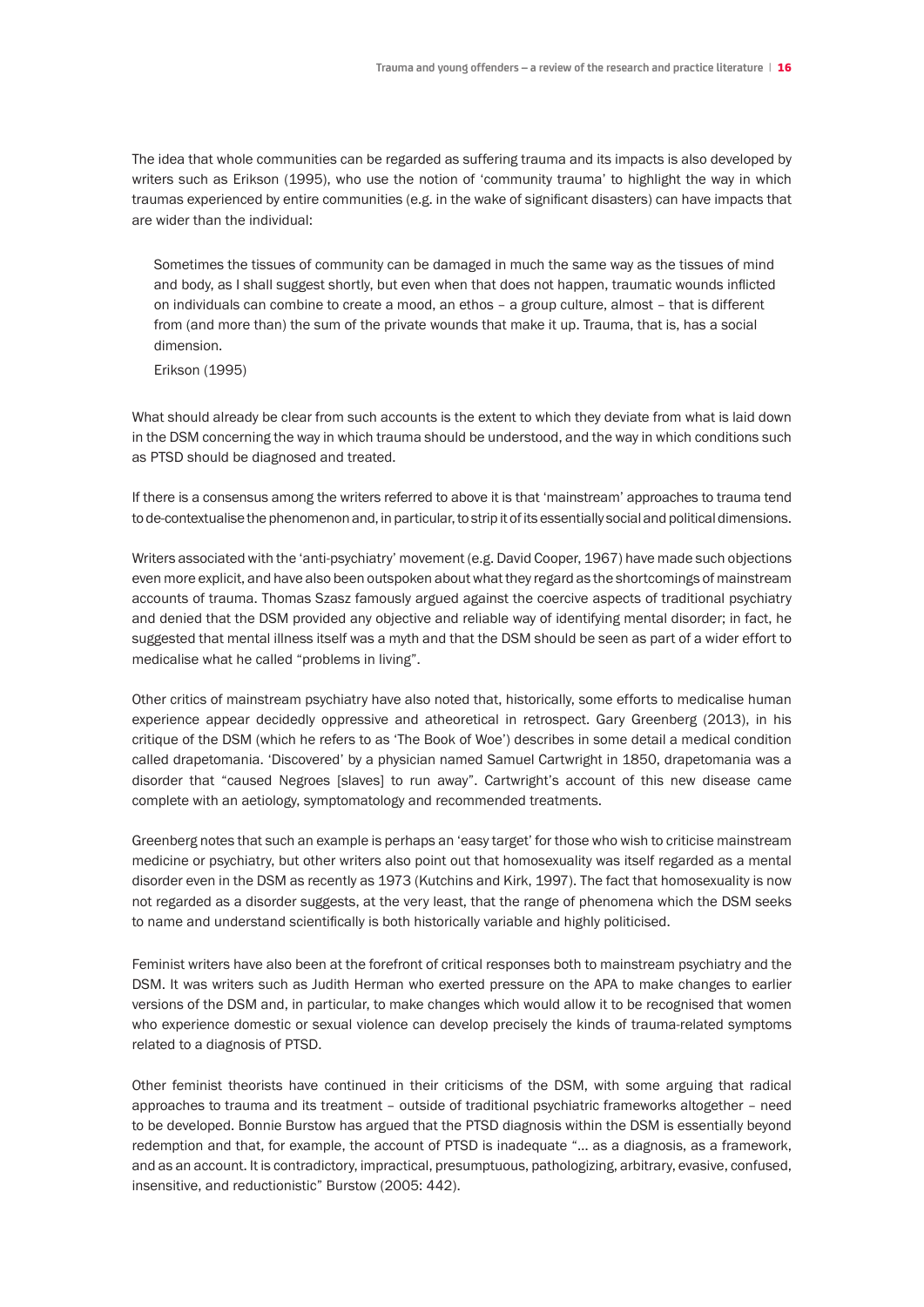Like Szasz, Burstow argues that the way in which the DSM approaches trauma and its impacts is insensitive "to the complexities of human existence" because it seeks to medicalise "problems in living" (Burstow, 2005: 444). She highlights what she sees as a fundamental tension between the reality of trauma and the motivation to provide a consistent diagnosis for it as a medical condition:

 The more sensitive PTSD is to the complex and variegated realities of trauma and so the less distasteful it is to progressive practitioners, the less defensible it is as a medical diagnosis, and thus the less likely it is to continue to be of use for legal and for insurance purposes; that is, the more room allowed for differences in experiences, including experiences such as insidious traumatisation, the greater the variety of experiences that qualify. The greater the variety of experiences that qualify, the more readily people with almost no alleged symptoms in common could be given the diagnosis. And the more readily people with almost no alleged symptoms in common can be given the diagnosis, the less likely the diagnosis will be accepted in lawsuits or by insurance firms. In addition, the more inclusive the definition is and so the more sensitive it is to the different ways in which human beings are 'wounded', the greater the number of people who will be so labelled; and the greater the number of people so labelled, the greater the number invalidated and placed in jeopardy of further psychiatric intrusion. I see no way around these conundrums.

 Burstow (2005:444)

In short, critical theorists argue that 'trauma' needs to be extricated from the medical and psychiatric mainstream which has claimed the notion for science, and place it back firmly on a terrain of power and victimisation.

Such views are also linked to criticism of 'deficit models' of trauma and its impacts (Burstow, 2003) within which individuals' attempts to cope with trauma are described as 'dysfunctional'. Hyperarousal, for example, is deemed to be dysfunctional because it highlights a mismatch between individual response to the world and the actual of level of danger that is present for the traumatised individual. Burstow argues instead that some of the symptoms of PTSD are effective survival mechanisms which, in fact, involve perceptions of the world and its dangers that are more veridical than mainstream accounts seem to suggest (i.e. the experiences of the trauma sufferer may in fact have given them an accurate perception that the world is a dangerous place – in which case their defensive strategies are apt rather than dysfunctional). We will expand upon this issue in section 4.

# 2.3 The link with brain injury

In discussing key approaches to understanding and defining trauma, it is also important to highlight recent developments in relation to the study of brain injury.

This is important because there are clear overlaps between the impacts of brain injury and those of traumatic experience more generally and there are also overlaps in terms of individual experience of each (and the circumstances in which those experiences take shape).

An acquired brain injury (ABI) is brain damage caused at any point after birth. It may occur for many reasons but most commonly it is a result of trauma, infection or stroke. Traumatic Brain Injury (TBI) is also injury that is caused at some point after birth, but is caused by an external force of some kind, such as being in a road accident, sustaining gunshot injuries to the head, being physically assaulted, striking the head in a fall or in a sports accident, and so on (Williams, 2012).

Age is a key risk factor for TBI, with the very young being most at risk, particularly from falls. Adolescents and younger adults are then the most at risk group for TBI resulting from road accidents and assaults (Williams et al., 2010). Males and females are at equal risk in childhood but in teenage years and throughout most of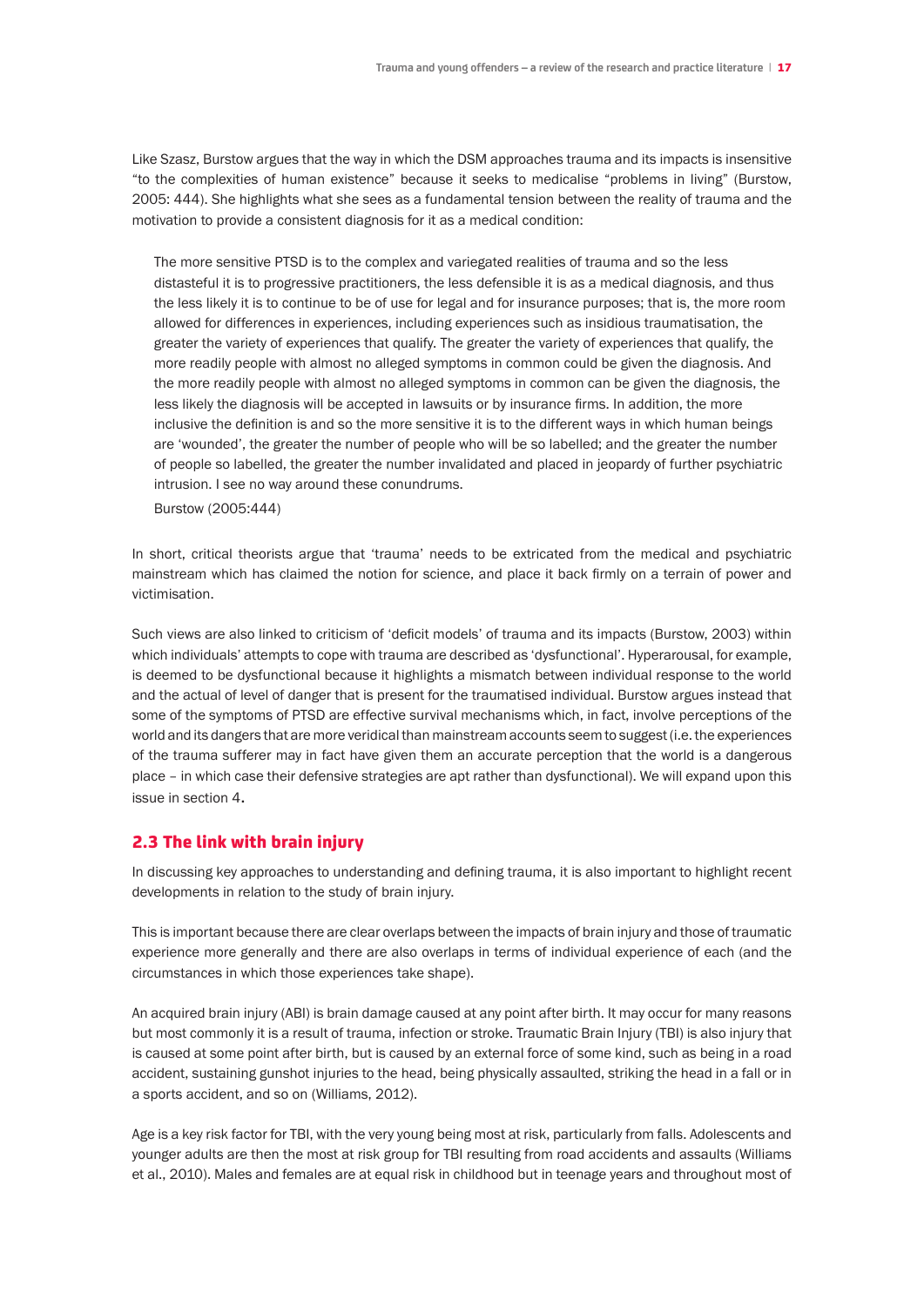adult life males are at much higher risk than females. Other factors associated with increased risk include being from a deprived socio-economic group; geographical location, with urban dwelling youth being more at risk (Yates et al., 2006); and use of alcohol and/or other drugs, particularly in adolescence and young adulthood (Kolakowsky-Hayner, 2001).

Brain injury often occurs in a socio-economic and family context that is also sometimes linked to particular kinds of traumatic experience in childhood and adolescence (such as violence, physical or sexual abuse, or neglect; Williams et al., 2010), and such injury can also have impacts that are similar to (and overlap with) those generated by traumatic experience that does not involve immediate brain injury. We return to some of these issues in section 3.2.

The important advances in the past few years in our understanding of brain systems, their development and what may happen after injury, as noted by Williams et al. (2010), will be considered in section 4.

### 2.4 Summary

Trauma is currently understood as a phenomenon which requires for its existence a particular category of event which has generated a particular category of human reaction. It is a phenomenon which has been formally identified – though in earlier times differently named – since at least the mid-1880s. Hysteria, neurosis, shell shock and combat stress have all held a key place in the evolving conceptualisation and definition by clinicians and researchers. More recently, the notions of trauma as a legacy of colonialism and intergenerational transmission have begun to receive critical attention.

Over the last half-century, in the wake of highly-publicised natural disasters and terrorist attacks, and with increased media attention to phenomena such as child abuse and neglect, domestic violence, bullying and racism and their effects upon individuals, PTSD has come to be a recognised term in both psychiatric and wider clinical and popular discourse. The official criteria for its diagnosis first appeared in the DSM of the American Psychiatric Association (1980) under the category of 'Anxiety Disorder'. Those criteria have been widened after several iterations of that Manual, and PTSD now appears under the category of Trauma- and Stressor-Related Disorder. Tests directly related to the Manual criteria have also been developed during that period, and can be employed as assessment tools by any recognised professional in the field.

The notion of 'complex trauma' (Herman, 1997) refers to multiple traumatic effects that begin in early childhood, continue sometimes via a chain reaction into early adulthood, and potentially across the lifespan, with a particularly poor prognosis for those who enter the criminal justice system. The nomenclature remains contentious and may yet come to be classified under the umbrella of dissociative disorder. Although of a different order, traumatic brain injury has also become recognised as a factor in the life histories of young offenders. In these cases and in all the situations referred to above, it is crucial that professionals are equipped with the knowledge and skills to ask the questions that would lead to the uncovering of information about trauma so that accurate assessment and tailored interventions or support may follow.

Finally, we have noted in this section that debates concerning how trauma should be defined and understood are both continuing and heated, with some arguing that mainstream definitions ignore contextual factors which give rise to trauma and even sustain it, and others arguing against the medicalisation of trauma and the 'deficit models' used by the psychiatric profession in particular. We return to some of the latter issues in section 4.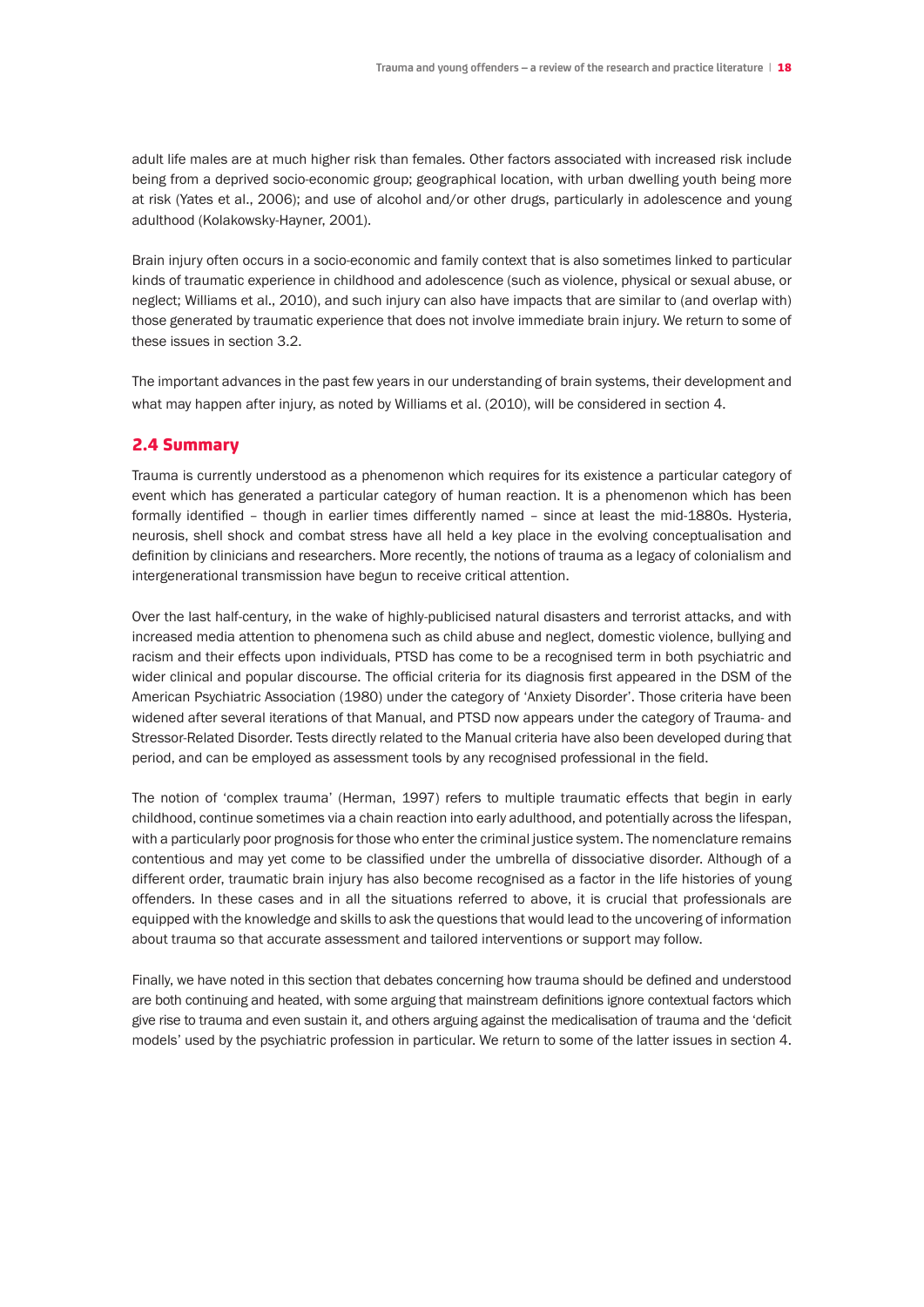# **3. HOW COMMON IS TRAUMA?**

As noted in earlier sections, although definitions of trauma do vary in the literature canvassed by the research team, all of them effectively describe it as constituting individual short- or long-term reactions to particular kinds of adverse events or experiences.

This section will therefore focus on the prevalence of key types of adverse experiences and present findings about the prevalence of particular sets of symptoms and/or trauma-related conditions. Material will be examined from within the general population, and within the mental health and offending populations, with particular focus on prevalence in the young offender group.

# 3.1 Traumatic experience in the general population

Evidence from adult and child/young people surveys about the prevalence of traumatic experiences – such as those listed in section 2.1 – is wide-ranging, especially in relation to child abuse and violence within the family. While much of the evidence is from studies conducted in North America there is also a growing body of UK material and, when taken together, that evidence suggests that traumatic experiences are very common across all population groups.

In the United States, surveys of the general population suggest that at least half of all adults have experienced at least one major traumatic stressor (Elliott, 1997; Kessler et al., 1995). However, it is important to remember that while such stressors are common, their ability to produce significant psychological disturbance varies according to a wide variety of other variables (Briere and Scott, 2013).

Studies suggest that childhood sexual and physical abuse are both quite prevalent in North American society, with estimates ranging from 25–35% of women and 10–20% of men having been sexually abused as children, and 10–20% of men and women reporting experiences consistent with definitions of physical abuse (Briere and Elliott, 2003; Finkelhor et al., 1990). The evidence also suggests that many children are psychologically abused and/or neglected, although these forms of maltreatment are harder to quantify in terms of incidence or prevalence (Erickson and Egeland, 2011; Hart et al., 2011).

Much higher prevalence rates have been suggested in studies that also include experiences of indirect victimisation – where individuals have witnessed serious violence, for example. The USA's National Survey of Children's Exposure to Violence (NatSCEV) gathered feedback about their experience of violence and maltreatment via direct interviews with 4,549 children and adolescents aged 17 and younger (Finkelhor et al., 2009a, 2009b). The survey covered a range of types of violence within the family, in school, and in the community, and captured details concerning both direct experiences (i.e. where the respondent was directly victimised) and cases where respondents witnessed violent events (primarily in the family or the community).

Percentages uncovered by NatSCEV relating to key forms of violence are summarised below, in Figure 1.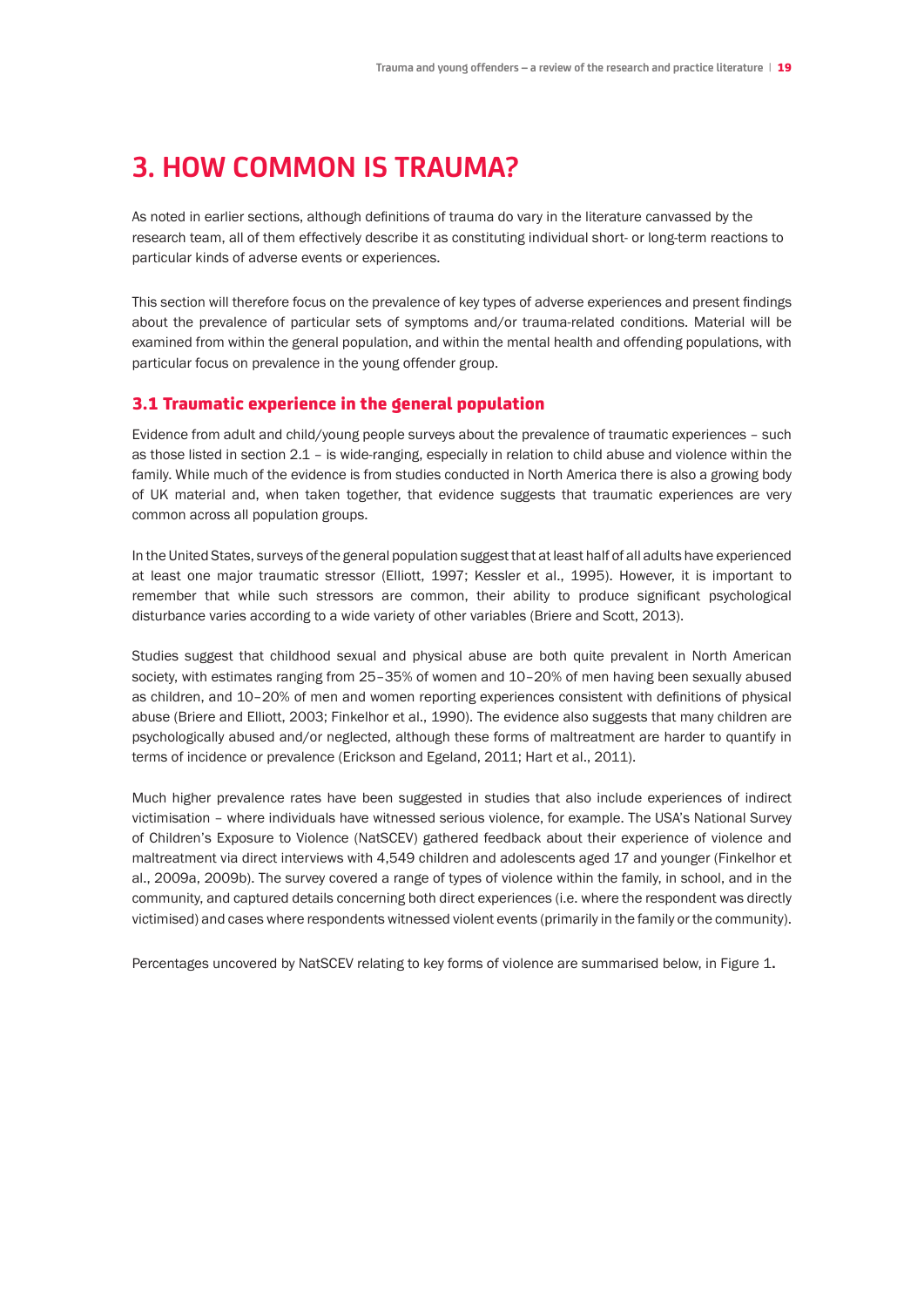# Figure 1– National Survey of Children's Exposure to Violence: exposure to selected categories of violence in the past year<sup>3</sup>, for all children surveyed  $%$  by type of violence)



More than one-third (38.7%) of the children surveyed reported more than one direct experience of victimisation within the previous year, and nearly two-thirds (64.5%) of those reported more than one. High levels of exposure to violence were revealed: 10.9% reported five or more direct exposures to violence in the past year, and 1.4% reported 10 or more direct victimisations.<sup>4</sup>

In the UK, a study conducted in 2000 by the National Society for the Prevention of Cruelty to Children (NSPCC) focused on the prevalence of a range of forms of child maltreatment and bullying, using a random probability sample of 2,869 young people aged from 18-24 years. In terms of parental physical violence the study found that 7% of the sample were seriously abused by parents or carers, 14% had experienced 'intermediate abuse' and 3% reflected 'cause for concern' (Cawson et al., 2000).

A further study was conducted by the NSPCC in 2009 (Radford, et al., 2011). It used a computer-assisted self-interviewing (CASI) approach, with a large, three-banded sample: 2,160 parents or guardians of children and young people under 11 years of age, 2,275 young people between the ages of 11 and 17 (with additional information provided by their parents or guardians) and 1,761 young adults between the ages of 18 and 24. The research found significant levels of reported child maltreatment – 4% of young adults aged 18–24 years reported childhood experiences of being beaten up or hit over and over again and 5% reported coerced sexual acts under the age of 16. More generally, the research also found that a substantial minority of children and young people reported having been severely maltreated. Percentages by age band are summarised below:

- 6% of children aged under 11 years had experienced severe maltreatment
- 19% of young people aged 11-17 years had experienced severe maltreatment
- 25% of young adults aged 18-24 had experienced severe maltreatment in childhood

The study also examined the co-occurrence of maltreatment and found that children and young people who were maltreated by a parent/guardian were more likely to suffer other forms of abuse from other perpetrators. In particular, those aged 11–17 years who had experienced severe maltreatment by a parent or guardian were three times more likely to witness family violence than those who were not severely maltreated. Figure 2 provides a detailed breakdown of the prevalence of different types of abuse among the different age ranges and genders under study.

<sup>3</sup> The survey was conducted between January and May, 2008.

<sup>4</sup> Victimisations that could be counted in more than one category, such as physical abuse by a parent or caregiver that could also be considered an assault, were not included in the counting of multiple victimisations.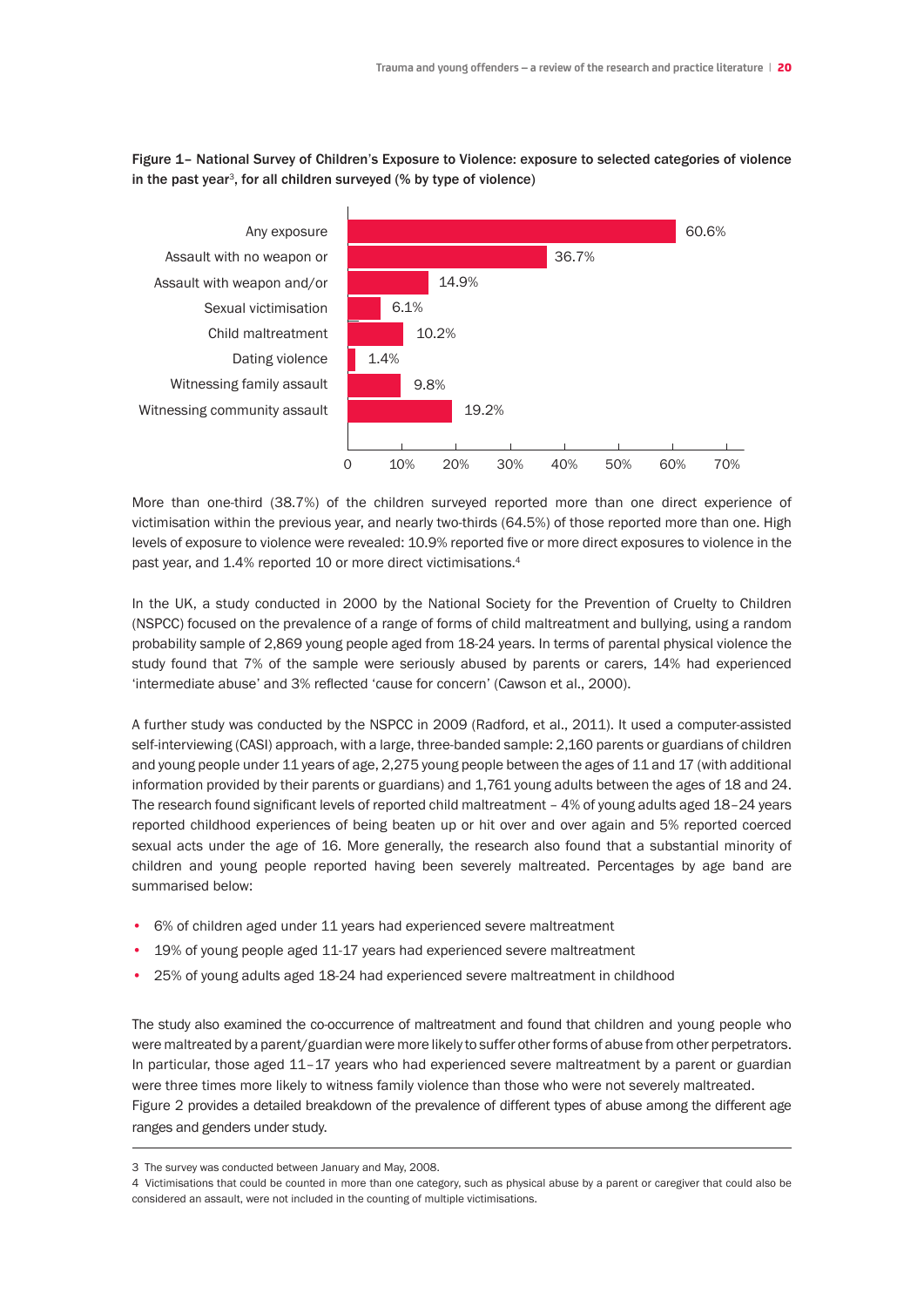

#### Figure 2 - NSPCC child abuse and neglect study: breakdown of prevalence by age and gender\*

\*Figures are based on findings presented in Radford et al., 2011

Against a vast background of literature on adverse childhood and adolescent experience, the references to particular studies in this section have been necessarily selective. However, they resonate clearly with a very wide range of other research both within and outside the UK. Although the estimated prevalence of particular forms of abuse and maltreatment varies widely, when taken together they do suggest that traumatic events of this kind are very common in the general population.

The available research also suggests, however, that events of this kind are even more common and pervasive in the backgrounds of offending groups than in the general population, and some of the relevant data concerning this is outlined in the following sections.

#### 3.2 The extent of trauma among the young offender population

In terms of children and young people who come into contact with the criminal justice system, evidence from successive studies clearly suggests that they tend to come from the most disadvantaged families and communities, with high levels of exposure to social and economic deprivation, neglect and abuse. Young offenders – both in custody and community – are a particularly vulnerable group, frequently with a history of neglect, child protection intervention, social care placements, family breakdown and school exclusions (Harrington et al., 2005; Jacobson et al., 2010). Official estimates suggest that a quarter of boys and two in five girls in custody report suffering violence at home (Youth Justice Board 2007) and that 27% of young men and 45% of young women disclose having spent some time in care (HM Inspectorate of Prisons 2011; Caplan, 1961).

A detailed study examining the backgrounds and psychiatric morbidity of young offenders in custody in England and Wales was commissioned by the Department of Health (Lader et al., 2000). Its key findings included the following:

- 29% of the male sentenced group, 35% of the women and 42% of the male remand group had been taken into local authority care as a child.
- Approximately two-fifths of the women and a quarter of the men interviewed reported having suffered from violence at home.
- Approximately one-third of the women reported having suffered sexual abuse compared with just fewer than one in 20 of the men.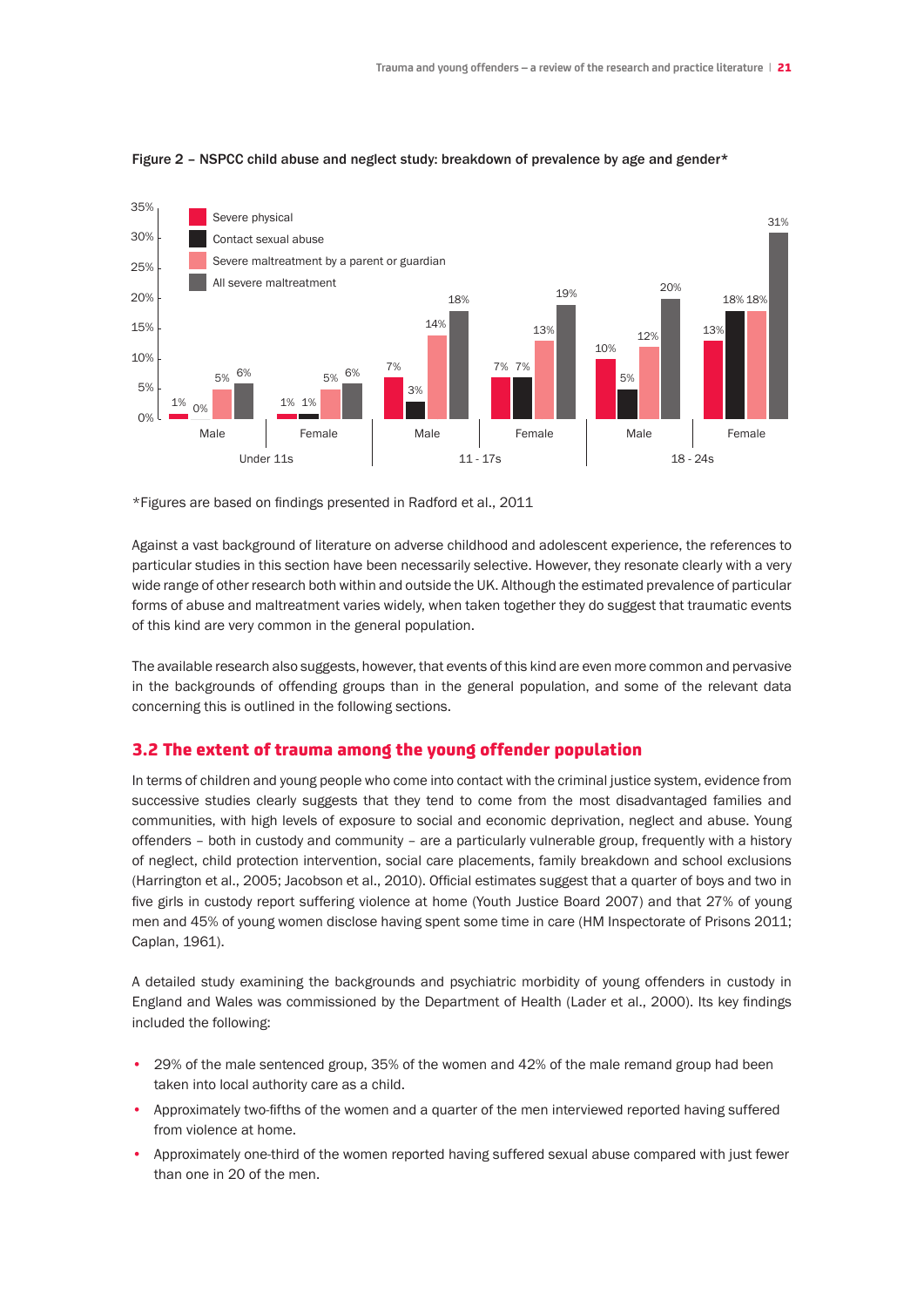- 29% of women, 13% of male remand and 11% of male sentenced respondents reported having received help for mental or emotional problems in the year before coming to prison.<sup>5</sup>
- Around one in 10 male respondents and one in six female young offenders had been offered help for mental, nervous or emotional problems which they had turned down in the year before coming to prison and a similar proportion had turned down some form of help since coming to prison (or in the past year).

Stuart and Baines (2004), in their research for theJoseph Rowntree Foundation, reported that among their sample of 100 girls across five establishments and 2,500 boys across 14 male establishments:

- 40–49% had a history of local authority care
- 40% of girls and 25% of boys suffered violence at home
- 33% of girls and 5% of boys reported sexual abuse
- 50% of girls and 66% of boys reported hazardous drinking
- 85% (across both boys and girls) showed signs of personality disorder
- 66% of girls and 40% of boys reported anxiety/depression

However, the figures may be even higher than these self-report studies suggest. A review of the literature conducted by Day et al. (2008) estimated that anything between 33% and 92% of children in custody have experienced some form of maltreatment. This variation in the figures may be explained by the use of differing definitions of maltreatment in the various studies and the reliance on self-reporting in some of the studies. Research on children who had committed more serious offences suggest that there may be some correlation between serious offending and serious and ongoing abuse, and that the prevalence of abuse is higher in those who commit more serious offences (Boswell, 1996, 1997; Widom, 1998, 2000).

Jacobson and colleagues (2010) undertook a census of nearly 6,000 children imprisoned in the second half of 2008. Their research highlighted that within their sub-sample of 200 children, there were concerns about vulnerability in custody for almost half of them. Only 6% of the sample had no previous convictions. Almost half of the children with previous convictions had their first conviction at the age of 13 or younger. In terms of the prevalence of home and family disadvantages and psycho-social and education problems (among the sub-sample of 200), the following factors were found:

- 76% of children had an absent father (i.e. has lived apart from father for significant period of childhood, not solely through bereavement)
- 54% of children were involved in truancy or other non-attendance of education (currently or previously, due to refusal to attend, lack of provision or other reason)
- 48% had experienced school exclusion (currently or previously, fixed-term and/or permanent)
- 47% had ever run away or absconded
- 39% had ever been on the child protection register and/or had experienced abuse or neglect
- 38% had a parent and/or sibling(s) involved in criminal activity
- 33% had an absent mother (i.e. has lived apart from mother for significant period of childhood, not solely through bereavement)
- 31% were involved in substance use that placed them at particular risk (e.g. injecting, sharing equipment, poly-drug use) and/or has a detrimental effect on education, relationships, daily functioning, etc.

<sup>5</sup> Questions about help received for mental, nervous or emotional problems in the year before coming to prison this time were only addressed to those who had been in prison for less than two years – it was felt that those who had been in longer would not be able to recall the information accurately.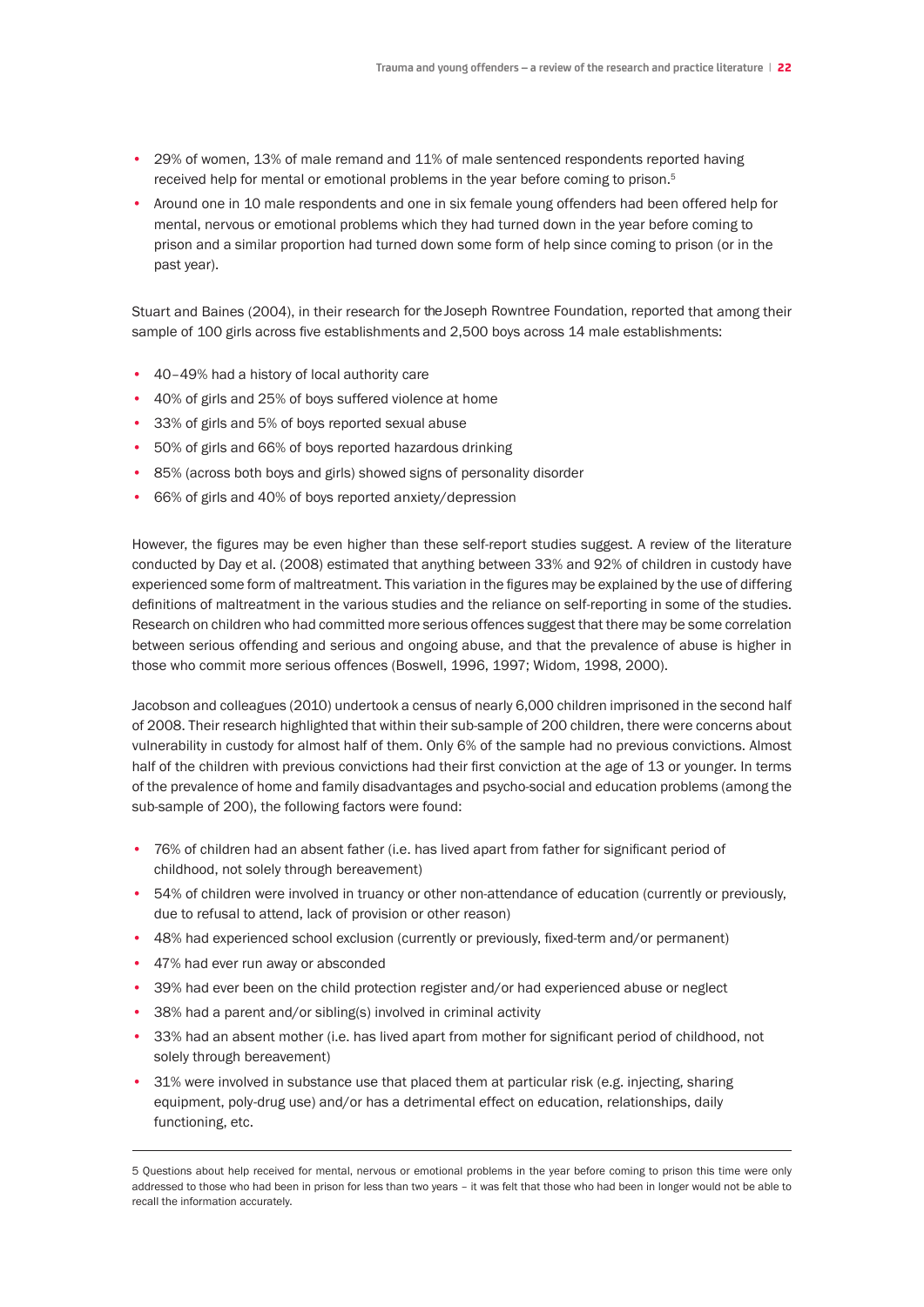- 28% had witnessed domestic violence
- 27% had ever been accommodated in local authority care (through voluntary agreement by parents and/or care order)
- 26% had difficulties with literacy and/or numeracy
- 20% had self-harmed
- 17% had a formal diagnosis of emotional or mental health condition
- 13% had experienced bereavement, of a parent and/or sibling(s)
- 11% had attempted suicide

The authors summarised the implications of their findings for criminal justice policy as follows:

 The high level of correlation between offending behaviour by children and multiple disadvantage suggests that the prevention of offending depends, at least in part, on effective action to tackle these children's deep-rooted and complex needs. In other words, a justice system that puts more emphasis on addressing welfare and less emphasis on punitive responses is likely to achieve better results in terms of reducing offending and reoffending.

(Jacobson et al., 2010)

A quarter of boys and two in five girls in custody have reported suffering violence at home (Youth Justice Board, 2007) and 27% of young men and 45% of young women have said that they have spent some time in care (HM Inspectorate of Prisons, 2011).

The experience of traumatic abuse and/or significant loss has been identified as a significant factor in the lives of the majority of young violent offenders sentenced to custody.<sup>6</sup> Boswell's 1996 examination of 200 files (one third of the population) for violent young offenders subject to what has now become a Section 90/91 sentence revealed that:<sup>7</sup>

- 72% had experienced abuse; this was broken down into emotional abuse 28.5%, sexual abuse 29%, organised/ritual abuse 1.5%, combinations of abuse 27%
- 57% had experienced significant loss via bereavement or cessation of contact, usually with a parent
- 91% of Section 90/91 offenders had experienced abuse and/or loss (only 18 out of the 200 cases studied had no reported evidence of either phenomena)
- 35% had experienced both abuse and loss, suggesting that the existence of a double childhood trauma may be a potent factor in the lives of violent young offenders

Among the individuals focused on the above study, only 18 (9%) had no reported evidence of either abuse or loss.

While there may be experiences of abuse and loss which took place when the young offenders were too young to be able to recall them, the researchers emphasise that child abuse and loss are not the only potential causes of violent offending, nor does every abused child becomes an offender. Yet unresolved trauma is likely to manifest itself in some way at a later date. Many children become depressed, disturbed,

<sup>6</sup> Young people from deprived backgrounds are more likely to be cared for by their grandparents which places them at greater risk of losing their primary caregiver during their childhood.

<sup>7</sup> Section 90/91 sentences, under the Powers of Criminal Courts (Sentencing) Act 2000, can only be given at a Crown Court. Section 90 is passed on a murder conviction. Section 91 is used for young people who have committed crimes so serious that if an adult committed them they would go to prison for more than 14 years.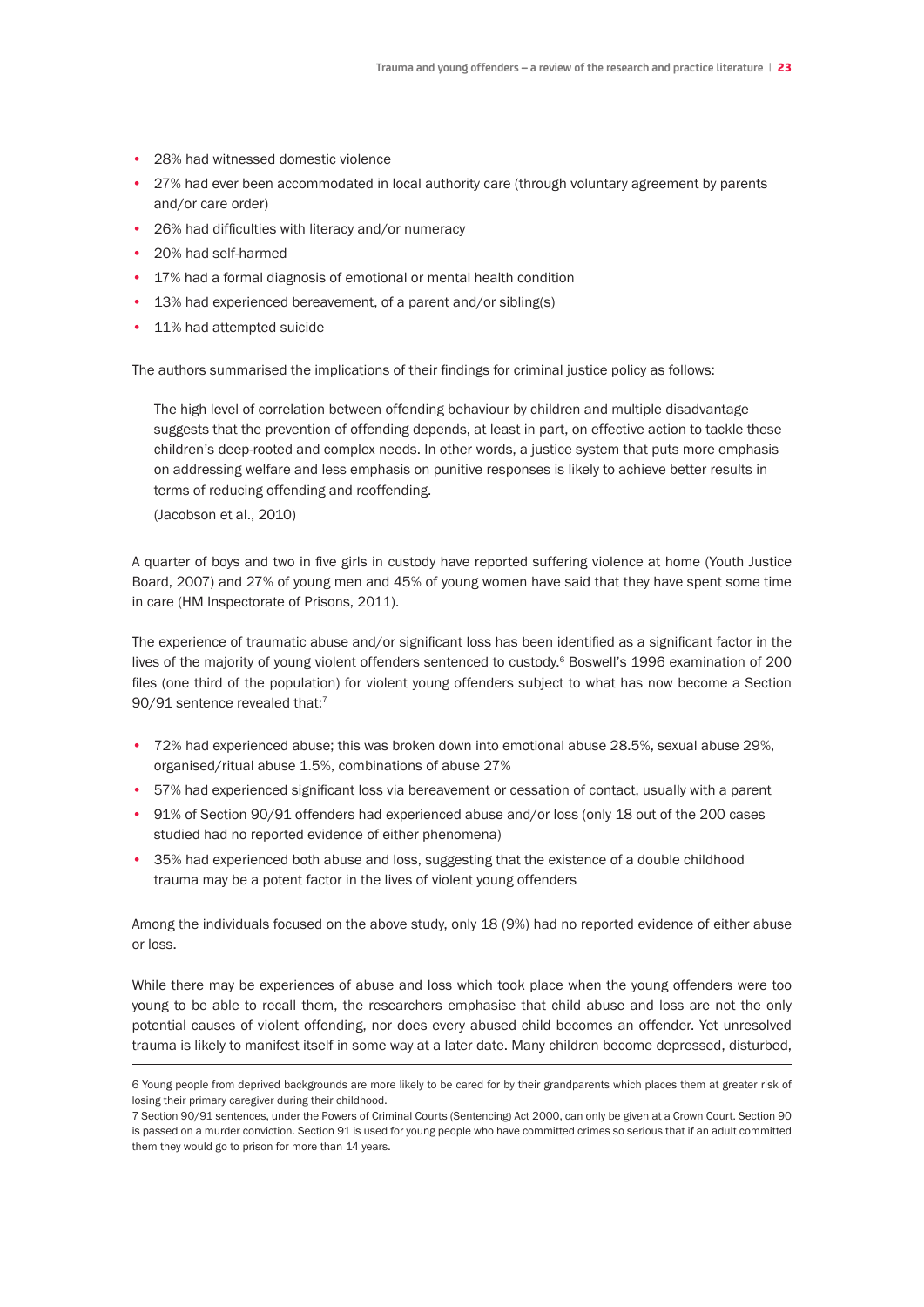violent or all three, with girls tending to internalise and boys to externalise their responses (Alisic et al., 2014). The researchers conclude that these experiences are sufficiently prevalent to warrant the introduction of systematic assessment for violent young offenders – a message also echoed by Smith and McVie (2003) and Lösel and Bender (2006).

In an attempt to elicit the voices of the young people whose behaviour and backgrounds give cause for concern, the 'My Story' project (Grimshaw et al., 2011) encouraged young people who had been convicted of grave crimes as children to recount their life stories, thereby shedding light on the relationships and events that had shaped their lives. In asking participants to describe their life experiences, the project sought to help them form a coherent narrative about their lives, uncovering traumatic histories which included interruption of care, abuse and domestic violence – all of which seriously affected the participants' childhood attachment relationships. The report highlighted a number of themes derived from the stories, including:

- The inaccessible parent
- Parental jealousy
- Impulsive courting of danger
- The roots of sexual assault
- Bereavement
- Normalisation of continuous and intrusive trauma
- Multigenerational abuse
- Failures of intervention

These first-hand stories both confirm and develop much that the research, cited in this and preceding subsections, has shown about the life experiences of troubled young people. The authors stress the need for positive, nurturing support to help them forge more positive lives and maximise their potential to desist from offending in the future:

 It is important to avoid the impression that young people subjected to violent and abusive childhoods are 'puppets' who have been simply propelled into despair and violence. Their emotional needs do not mean that they cannot make choices or acknowledge wrongdoing; the urgency of those needs can sometimes be managed by the application of other inner psychological resources that enable the individual to survive. A grim backdrop of emotional need, however, is inescapable, unless it is addressed by positive nurturing.

(Grimshaw et al., 2011: 8)

The findings reported within the studies discussed in this subsection indicate a high prevalence of traumatic events and experiences in young offenders' life histories, with some evidence to support the suggestion that exposure to multiple types of mistreatment may be linked with offence severity (Smith and Thornberry, 1995). Nevertheless, direct representation from some of the young offenders themselves reminds us that choice and change are not impossible for them, especially if protective or resilience factors are present in their lives or provided by professional intervention. Such intervention can stem the development of traumatic stress, as further discussed in Section 4. The following subsections discuss the symptoms which may ensue from trauma experiences.

# 3.3 Trauma and mental health conditions

As noted in Section 1, there is a vast literature on the subject of mental health, and trauma is a phenomenon which may constitute both cause and effect of adverse mental health conditions. Specific connections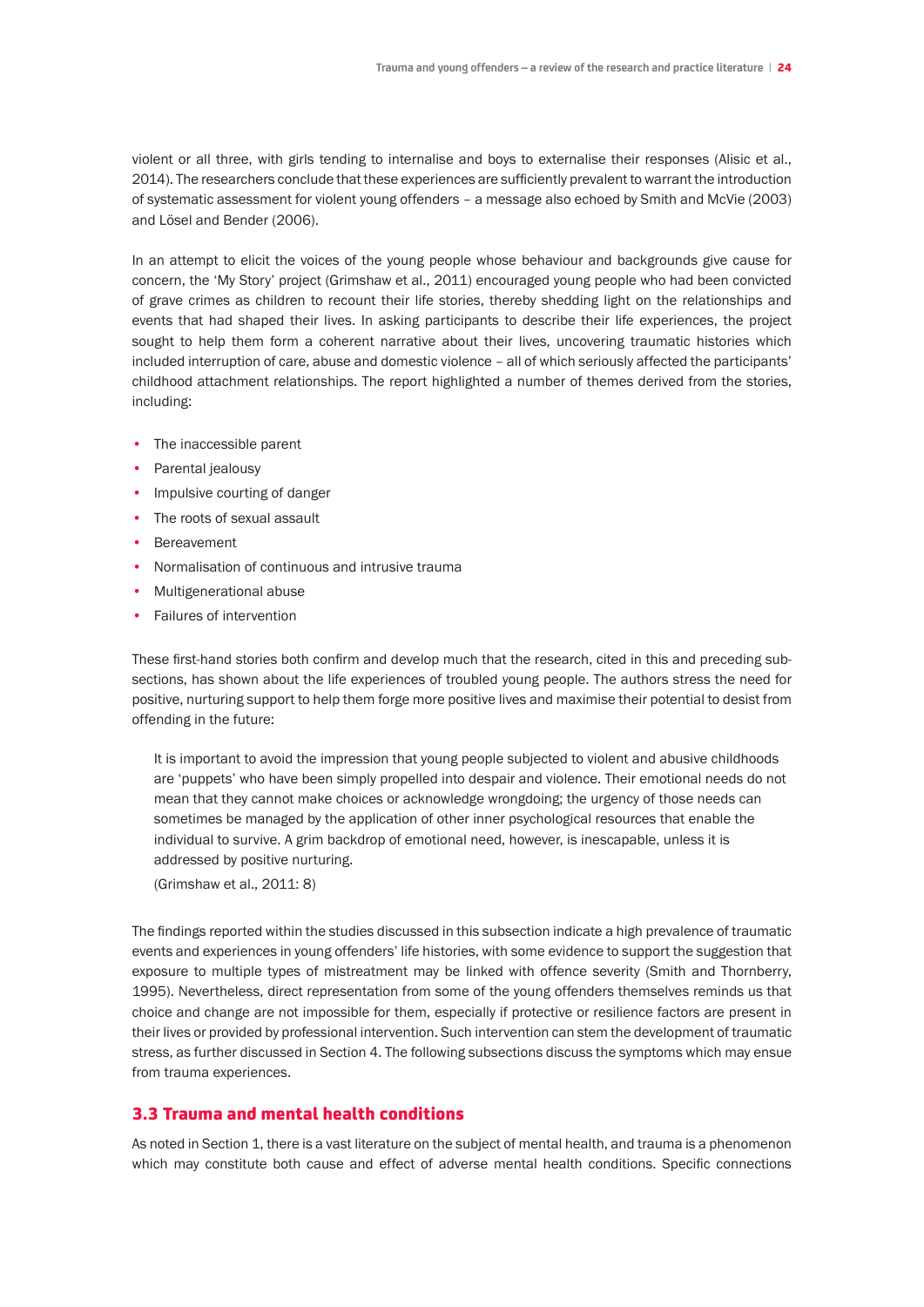between traumatic experiences in childhood and an increased likelihood of subsequent mental illness are very well documented (e.g., Watts-English et al., 2006), although cause itself is difficult to isolate outside of random control trials, which are rarely conducted in this field.

The ensuing subsections focus largely on trauma in the backgrounds of different types of incarcerated populations where mental health problems have emerged as prevalent, incorporating studies containing comparisons with prevalence in the general population.

# **3.3.1 Trauma and mental health in adult prisoners compared with the general population**

Over time, and at all stages of the Criminal Justice process (police custody, courts and probation) research has indicated higher rates of mental illness among those who have contact with the system than among the general population (Gudjonsson et al., 1993; Mair and May, 1997; Shaw et al., 1999). Figure 3 illustrates the prevalence of a range of mental health and related dimensions within adult prison populations as compared with the general population.





Based on data from Singleton et al. (1998) and Singleton et al. (2001)

The above data reveals very much higher mental illness levels among adult prisoners than in the general population; these kinds of statistics are commonly found in the literature on prisoners of both sexes and across the age span. Further examples are provided by the Prison Reform Trust and the Mental Health Foundation below:

- 10% of men and 30% of women have had a previous psychiatric admission before they entered prison. A recent study found that 25% of women and 15% of men in prison reported symptoms indicative of psychosis. The rate among the general public is approximately 4%.
- 26% of women and 16% of men said they had received treatment for a mental health problem in the year before entering custody.
- Personality disorders are particularly prevalent among people in prison. 62% of male and 57% of female sentenced prisoners have a personality disorder.
- 49% of women and 23% of male prisoners in a Ministry of Justice study (Light et al., 2013) were assessed as suffering from anxiety and depression. 16% of the general UK population (12% of men and 19% of women) are estimated to be suffering from different types of anxiety and depression.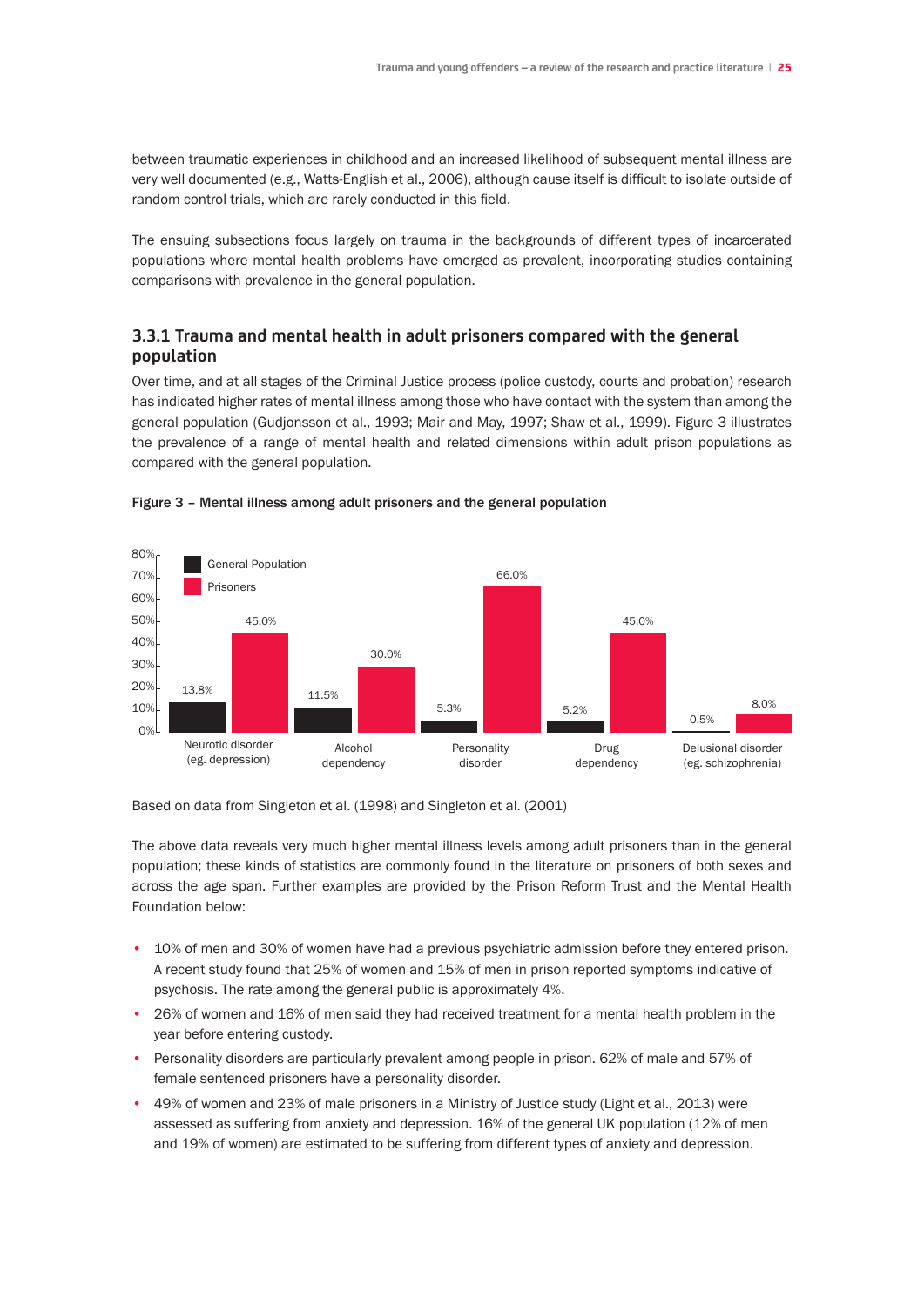• 46% of women prisoners reported having attempted suicide at some point in their lives. This is more than twice the rate of male prisoners (21%) and higher than in the general UK population, amongst whom roughly 6% report having ever attempted suicide. Prison Reform Trust (2015)

The Mental Health Foundation (2015) also summarises key statistics from a variety of sources:

- More than 70% of the prison population has two or more mental health disorders; in particular, male prisoners are 14 times more likely to have two or more mental health disorders than men in general, and female prisoners are 35 times more likely than women in general (Social Exclusion Unit, 2004, quoting Psychiatric Morbidity Among Prisoners in England and Wales, 1998). See also Ramsay, 2003.
- The suicide rate in prisons is approximately 15 times higher than in the general population. (In 2002 the rate was 143 per 100,000 compared to nine per 100,000 in the general population. See further: The National Service Framework for Mental Health: Five Years On, Department of Health, 2004; Samaritans Information Resource Pack, 2004).

As Singleton's and the Prison Reform Trust's figures indicate, Personality Disorder is extremely prevalent within adult prison populations and has remained consistently so over time. For example, the survey conducted by Gunn et al., (1991) with a 5% sample of men serving prison sentences across England and Wales found that 652 (37%) had a psychiatric diagnosis.<sup>8</sup> Within this, a total of 177 participants (10%) were diagnosed with a personality disorder, a 21 (1%) diagnosed with schizophrenia and 15 (1%) with organic disorders. The only disorder more prevalent than personality disorder was substance misuse in 407 participants (23%). As in the case of PTSD, personality disorder is usually diagnosed following criteria set by the Diagnostic and Statistical Manual (DSM) of the American Psychiatric Association, or by the World Health Organisation's ICD-10 Classification of Mental and Behavioural Disorders (see section 2.2.4). The DSM-IV-TR definition (unchanged in DSM-5) will serve for this section's discussion:

 An enduring pattern of inner experience and behaviour that deviates markedly from the expectations of the individual's culture. (American Psychiatric Association, 2000)

More recently, Fazel and Danesh (2002) conducted a systematic review of 62 studies from 12 countries published between January 1996 and January 2001, investigating the prevalence of personality disorders in prison populations. The total number of participants across the 62 studies comprised 22,790. Of these, 18,530 (81%) were men and 4,260 (19%) women. They reported that Anti-Social Personality Disorder (ASPD) was most prevalent. Other notable forms include Paranoid Personality Disorder and Borderline Personality Disorder, the latter having high co-morbidity with ASPD (Moran, 2002). Of the studies specifically reporting it, 5,113 (47%) of 10,797 men and 631 (21%) of 3,047 women had ASPD.

Of offenders detained in high security hospitals, research has shown that those with a personality disorder are more likely to reoffend after discharge compared with mentally ill offenders (Jamieson and Taylor, 2004). The authors conducted a 12 year follow-up of a cohort of 204 patients discharged from UK high security hospitals in 1984. They found that 38% were reconvicted, 26% for serious offences. Discharged patients with a personality disorder were seven times more likely to commit a serious offence than mentally ill offenders.

<sup>8</sup> Participants were selected from 16 adult male prisons and nine young offender institutions, representative of prison type, security levels and sentence length nationally. All participants completed semi-structured interviews to assess their present mental state. Prison files were examined to obtain demographic, clinical and behavioural information. The sample comprised 1,769 participants, of which 1,365 (77%) were adult men and 404 (23%) young adult men (17-21 years).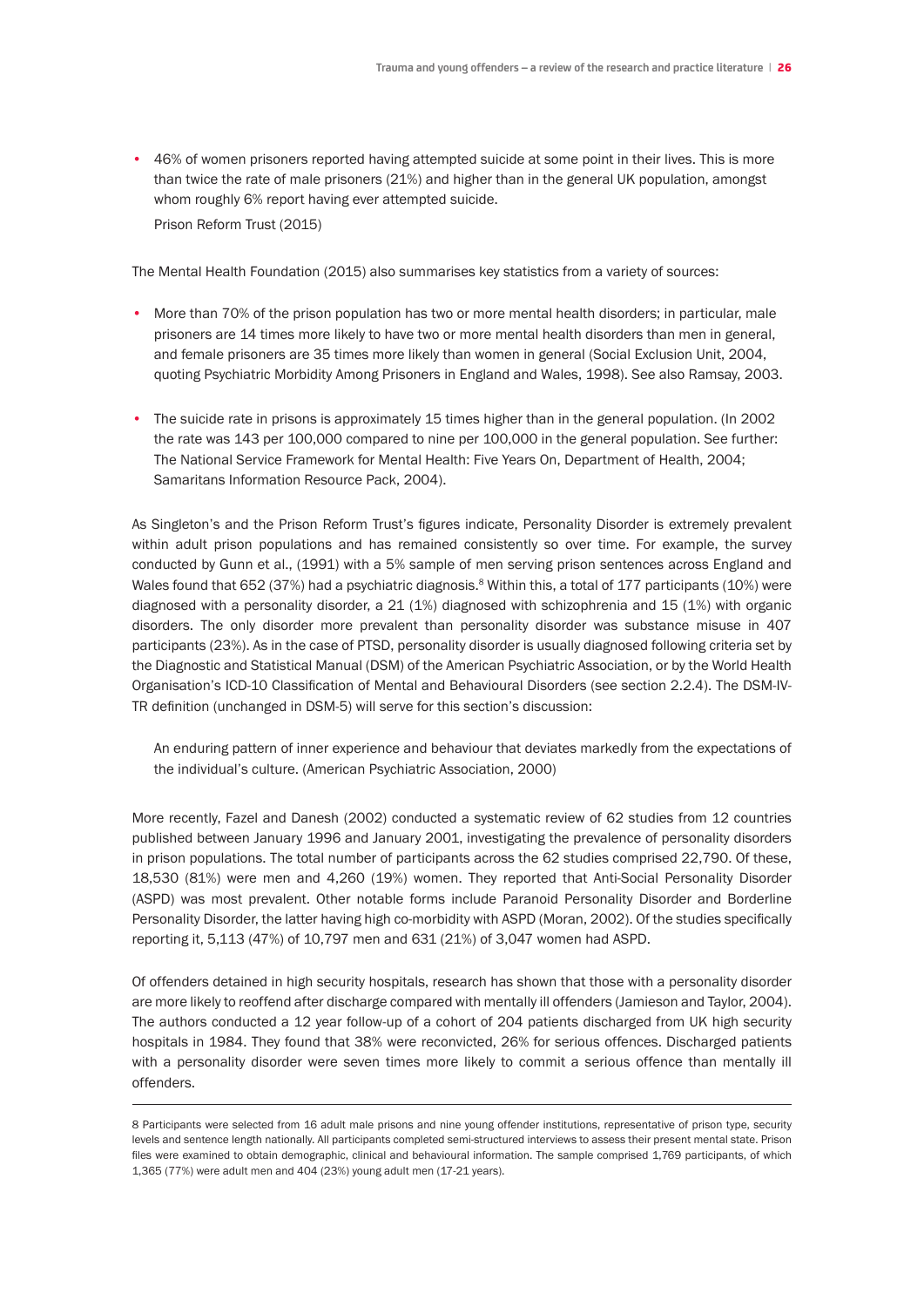Young people under the age of 18 years cannot be diagnosed with a personality disorder though their behaviour and symptoms may lead to diagnosis in adulthood. As the next section on wider mental health conditions among young people shows, however, its ingredients may lie in earlier life events and/or previously diagnosed disorders.

# **3.3.2 Trauma and mental health in young offenders compared with the general population**

In its 2004 study, the Office of National Statistics estimated that one in 10 children and young people aged 5–16 had a clinically diagnosed mental disorder (ONS, 2004). This is broken down as follows:

- 4% had an emotional disorder (anxiety or depression)
- 6% had a conduct disorder
- 2% had a hyperkinetic disorder
- 1% had a less common disorder<sup>9</sup>

The study also found that 2% of children had more than one type of disorder and that boys were more likely to have a mental disorder than girls. Among 5–10 year olds, 10% of boys and 5% of girls had a mental disorder. In the older age group (11–16 year olds), the proportions were 13% for boys and 10% for girls (ONS, 2013). The experience of emotional and behavioural difficulties had particularly serious implications; among young people aged 11–16 who had an emotional disorder, 28% said that they had tried to harm or kill themselves. Among young people aged 11-16 who had a conduct disorder, 21% said that they had tried to harm or kill themselves (ONS, 2013). The report also highlighted that 194 young people aged 15–19 committed suicide in 2011 (ONS, 2013).

Worrying as these figures are, rates of mental health problems are estimated to be at least three times higher for young people in the criminal justice system than for those in the general population. Leon's 2002 review of the mental health needs of young offenders suggests that 13% of girls and 10% of boys aged 11–15 years in the general population have mental health problems, while the prevalence for young people in contact with the criminal justice system ranges from 25% to 81%, with the highest estimates being for young people in custody.<sup>10</sup>

A study commissioned by the Youth Justice Board (Harrington et al., 2005) focusing on young offenders in custody and in the community identified that one-third of young offenders had a mental health need.<sup>11</sup> This was broken down as follows:

- Almost a fifth (19%) of young offenders had problems with depression
- One in 10 young people reported a history of self-harm within the last month
- Approximately one in 10 (11%) young people were suffering from anxiety
- 11% of young people were suffering from PTSD
- 7% of young people reported hyperactivity
- 5% reported psychotic-like symptoms

The researchers found that female offenders had more mental health support needs than males and that young offenders from ethnic minorities had higher rates of post-traumatic stress. The study also found that the most common reason for unmet need was the failure to adequately assess and review the young

<sup>9</sup> Including autism, tics, eating disorders and selective mutism.

<sup>10</sup> The most common disorders for both groups are conduct disorders, emotional disorders and attentional disorders although substance misuse is also a substantial problem (Leon, 2002). The wide range in these estimates is a result of differences in the way that the studies canvassed by this author operationalised 'mental health problems', and the area of the criminal justice system that they focused on. 11 See also Chitsabesan et al, 2006.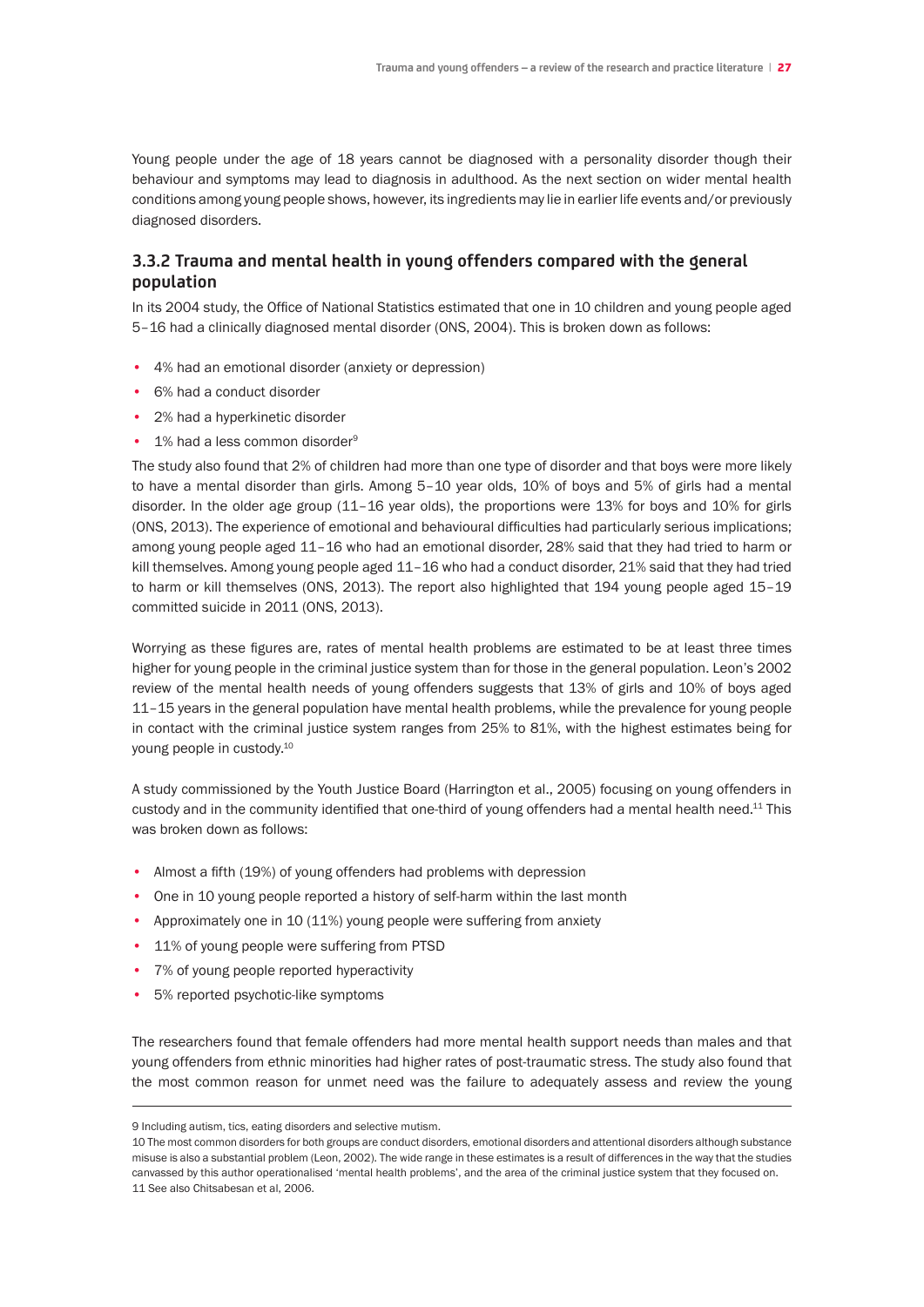people's needs. In 8% (n=46) of cases, Asset<sup>12</sup> had not been completed and a further 8% of files could not be found to ascertain whether the Asset had been completed or not. Of the 600 Asset forms that were evaluated, only 15% of young people with mental health problems were identified $^{13}$  – a much lower rate than the 31% that the research team identified through use of their needs assessment tool. The authors concluded that Asset was not sufficiently sensitive in identifying mental health needs in young offenders. They consequently recommended that an initial structured assessment of risk and mental health needs form the basis for planning interventions for every young person.

Young people in prison (whether these are juvenile offenders aged under 18, or young adults aged 18-20) have an even greater prevalence of poor mental health than either other young offenders or adults in prison: 95% are estimated to have at least one mental health problem and 80% have more than one (Lader et al., 2000; Durcan, 2008). A study of psychiatric morbidity among prisoners in England and Wales (Lader et al., 2000), commissioned by the Department of Health, found huge divergence in the rates of mental health difficulty for young people in custody compared to those in the general population:

- 51% of young men on remand reported depression, as did 36% of sentenced young male offenders and 51% of sentenced young women. In contrast, 6% of young men and 11% of young women from the household sample reported depression.
- 42% of sentenced young male offenders and 68% of sentenced young women reported experiencing a neurotic disorder;<sup>14</sup> whilst rates among the general household population were 7% for young men and 19% for young women.
- Nearly one in 10 of the female sentenced young offenders reported having been admitted to a mental hospital.
- 20% of the young offenders interviewed for the study were selected to participate in a second stage clinical interview. Among this group, 84% of male remand and 88% of male sentenced young offenders were identified as having a personality disorder, while 10% of male sentenced and 8% of male remand offenders had experienced functional psychosis in the previous year.
- High proportions of respondents reported suicidal ideation: 38% of male remand young offenders had thought of suicide in their lifetime; 30% in the previous year and 10% in the week prior to interview. Rates of suicide attempts were also high – 20% of male remand young offenders said they had attempted suicide at some time in their life, 17% in the year before interview and 3% in the previous week. Women reported higher rates of suicidal thoughts and suicide attempts than the males: a third of the female sentenced respondents had tried to kill themselves in their lifetime – twice the proportion of male sentenced young offenders.
- Rates for self-harm without the intention of suicide (parasuicide) ranged from 7% for male remand young offenders to 11% for female sentenced young offenders.

Evidence of high rates of both diagnosed mental illness and behaviours that are often indicative of emotional distress is wide-ranging. Joint work by the YJB and Prison Service (Stuart M. and Baines C, 2004) on young people in custody suggests that 85% show signs of personality disorder, two-thirds of girls and one in five boys report anxiety/depression, and half of girls and two thirds of boys reported hazardous drinking.

Given these high rates of vulnerability and the stressful experience of incarceration, it is not surprising that prisoners exhibit high rates of self-harm and suicidal ideation and/or attempts. In particular, young adult males are significantly more likely to commit suicide while in prison than when they are in the community (Fazel et al., 2005). In 2004 the Audit Commission highlighted that up to 300 young people in secure

<sup>12</sup> Asset is a structured assessment tool used by Youth Offending Teams (YOTs) in England and Wales on all young offenders who come into contact with the criminal justice system.

<sup>13</sup> In Asset, those identified with mental health problems score a three or four on the mental health section.

<sup>14</sup> The most common neurotic symptoms among male sample groups were sleep problems and worry (not including worry about physical health), followed by irritability and depression. Among women, fatigue was the most common symptom.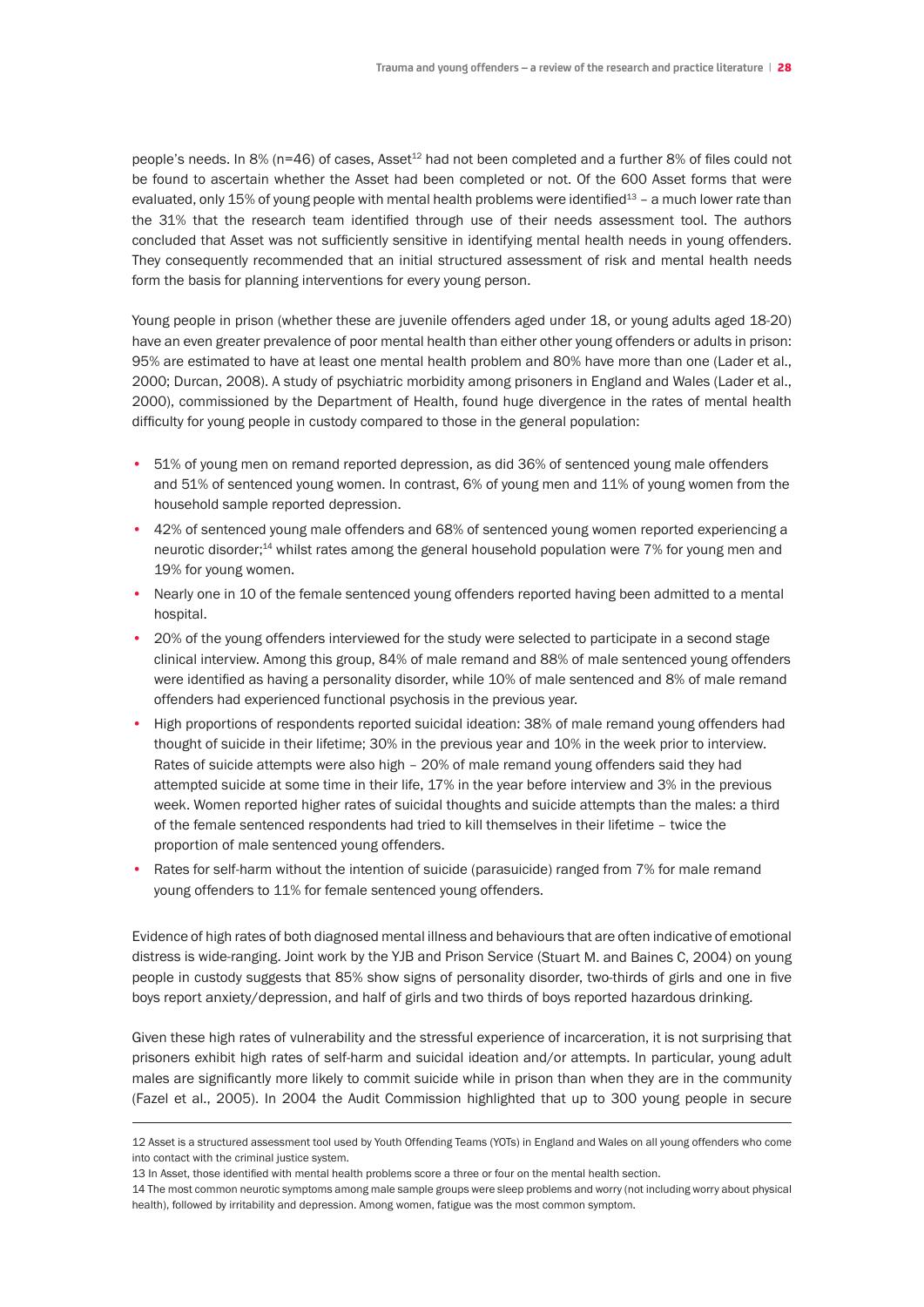establishments were requiring transfers to specialised mental health facilities, concluding that, 'The provision of mental healthcare for young people in prisons is particularly poor' (Audit Commission, 2004).

Further comments on links between trauma and mental illness are made in later sections, but it is important to stress that the body of research cited in this section has demonstrated with considerable consistency that, in comparison with general populations, adverse mental health conditions are highly prevalent in both adult and young offender populations, where traumatic life events are similarly prevalent. Since many young offenders become adult prisoners in their later years, this progression probably serves to explain the prevalence in that adult population, and is a trajectory upon which greater knowledge and awareness could intervene in the future.

# 3.4 Trauma and neurodevelopmental disorder with particular reference to brain injury

In addition to the highly disadvantaged and traumatising backgrounds described in previous sections, mental health difficulties, communication difficulties and neurodevelopmental disorders are all far more common among young people in custody than among those in the general population (Hughes et al., 2012). This includes the incidence of brain trauma, which is specifically associated with involvement in violent offences and a younger age of incarceration. The following table summarises findings from a number of research studies to compare the prevalence of a variety of neurodevelopmental disorders between young people in general and those in custody:

| Neurodevelopmental disorder            | Reported prevalence among young<br>people in the general population | Reported prevalence among<br>young people in custody |
|----------------------------------------|---------------------------------------------------------------------|------------------------------------------------------|
| Learning disabilities <sup>A</sup>     | $2 - 4%$ <sup>B</sup>                                               | $23 - 32%$                                           |
| <b>Dyslexia</b>                        | $10\%$ <sup>D</sup>                                                 | 43-57%E                                              |
| Communication disorders                | $5 - 7%$ F                                                          | 60-90% <sup>G</sup>                                  |
| Attention deficit hyperactive disorder | $1.7 - 9%$ <sup>H</sup>                                             | 12%                                                  |
| Autistic spectrum disorder             | $0.6 - 1.2%$                                                        | $15\%$ <sup>K</sup>                                  |
| Traumatic brain injury                 | 24-31.6%L                                                           | 65.1-72.1% <sup>M</sup>                              |
| Epilepsy                               | $0.45 - 1\%$ <sup>N</sup>                                           | $0.7 - 0.8\%$ <sup>o</sup>                           |
| Foetal alcohol syndrome                | $0.1 - 5%$ <sup>P</sup>                                             | 10.9-11.7% <sup>Q</sup>                              |

#### Table 1 – Neurodevelopmental disorder rates: young people in general and those in custody

(Reproduced from Hughes et al., 2012:23)

A There are specific concerns with definition in this category, as outlined in the Hughes et al. (2012) report.

- B McKay and Neal, 2009; Australian Institute of Health and Welfare, 2003; Gerber, 1984.
- C Kroll et al., 2002; Rayner et al., 2005.
- D www.bdadyslexia.org.uk/about-us.html (British Dyslexia Association, 2015).
- E Rack, 2005; Reid and Kirk, 2002; Snowling et al., 2000.
- F Bryan, 2004; Tomblin et al., 2000; Larsen and McKinley, 1995.
- G Bryan et al., 2007; Bryan, 2004; Snowling et al., 2000; Gregory and Bryan, 2011.
- H SIGN, 2001; NICE, 2008; Merrell and Tymms, 2001.
- I Fazel et al., 2008.
- J Chakrabarti and Fombonn, 2001; Gillberg, 1995; Baird et al, 2006.
- K Anckarsater et al, 2007.
- L. McKinley et al, 2008; McGuire et al, 1998.
- M Williams et al, 2010; Davies et al, 2012.
- N Bell and Sander, 2001; MacDonald et al, 2000; Gunn and Fenton, 1969; Fazel et al, 2002.
- O Fazel et al, 2009; Fazel et al, 2002; Rantakallio et al, 1992; Kendall et al, 1992.
- P May et al, 2009; May and Gossage, 2001; Young, 1997; Abel and Sokol, 1991.
- Q Popova et al, 2011; Murphy and Chittenden, 2005; Rojas and Gretton, 2007.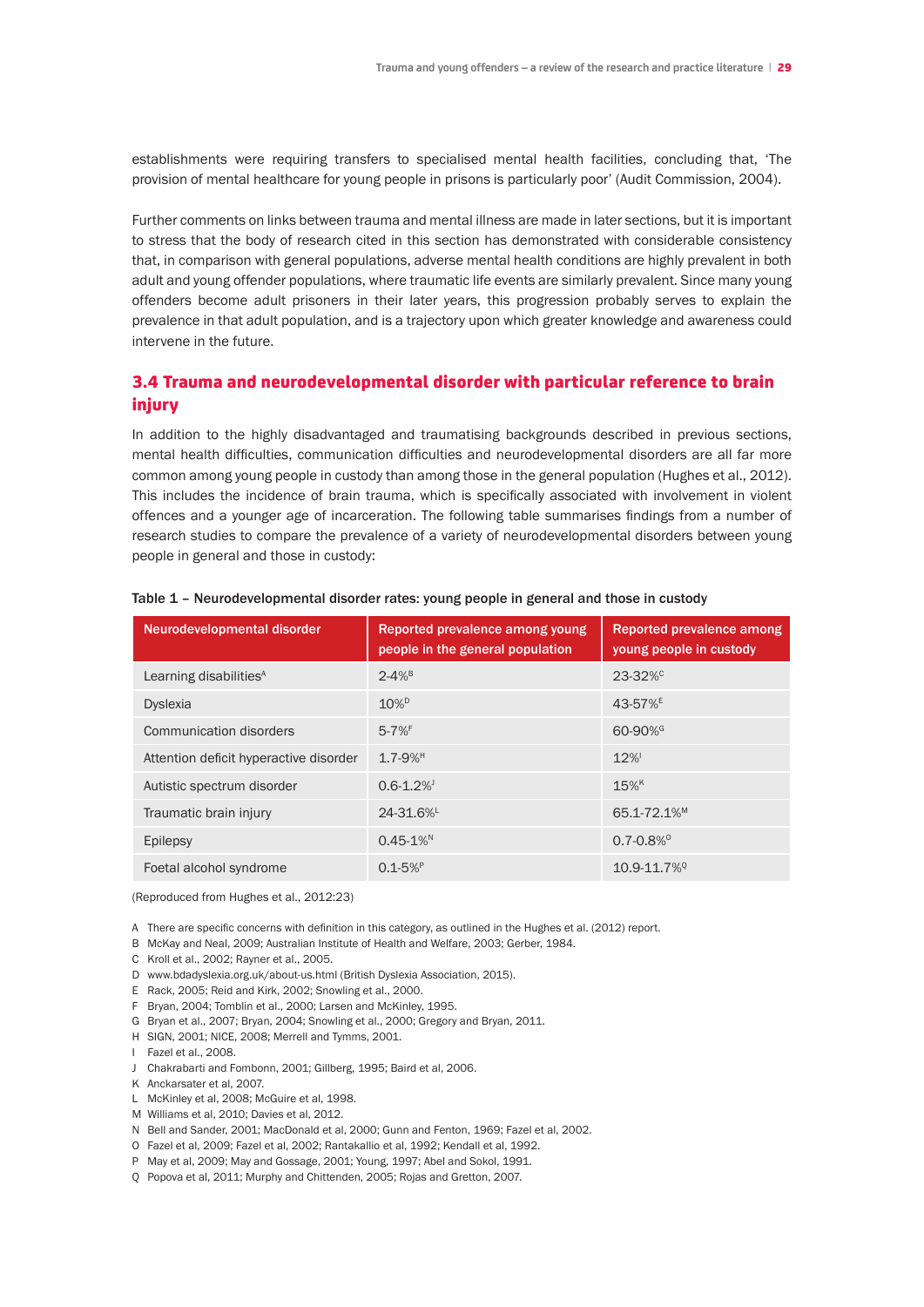As shown in the table above, communication disorders and brain trauma are particularly common among young people in custody – the latter arising for almost two-thirds of them, approximately 16% of whom have suffered moderate or severe brain injury (Williams H. 2013).

Further studies confirm that traumatic brain injury (TBI) is the most prevalent form of brain injury (Fleminger and Ponsford, 2005). Among the general population, approximately 8.5% are estimated to have suffered mild to severe TBI (Silver et al., 2001). In males, a range of 5-24% of prevalence for TBI of all severities has been given across studies (McGuire et al., 1998). While less than 10% of the general population has experienced a head injury, studies from across the world have typically shown that this is between 50-80% in offender populations.

This is particularly important to recognise because head injury has been associated with a younger average age of incarceration for offenders, and it has been found that the greater the number of times an individual has been knocked out, the greater their likelihood of committing violence. Since traumatic brain injury is clearly the most prevalent neurodevelopmental disorder both in the general young person and young offender populations, with the latter being particularly high, it is important to highlight it as particular condition that may increase the risk of offending. Yet many of those within the criminal justice system have received little or no treatment and their injury is generally not taken into account in the way they are dealt with.

With such consistent findings over the disproportionately high prevalence of neurodevelopmental disorders amongst young people in the custodial estate, Hughes et al. (2012) raise a number of key issues for the youth justice system in England and Wales. Considerations include how the behaviour and cognitive functions associated with neurodisability increase the risk of offending and how, in the absence of systematically applied assessment of neurodisability and associated needs, criminal justice interventions and sentences can further criminalise young people, rather than encourage desistance from further offending. Moreover, they question whether the current criminal justice system approach is fair in committing young people with neurodisability to custody, when those young people may not be able to understand the consequences of their actions or have the cognitive capacity to instruct solicitors.

#### 3.5 Post-traumatic stress disorder (PTSD) among young offenders

In examining the prevalence of PTSD in the general population and its relationship with specific traumatic events, the most useful findings emanate from studies which have employed formal diagnostic tests. As explained in section 2.2.4, a range of psychological tests, scales and checklists that follow the format of successive Diagnostic and Statistical Manual PTSD criteria, have been developed. They have tended to be utilised with ex-military populations and those who have been exposed to natural disasters, rather than in the wider community. An exception to this, however, is a study by Frissa et al. (2013) utilising the Primary Care PTSD screen (PC-PTSD) (Prins et al., 2003) a structured face-to-face interview, which was designed to capture the four PTSD symptom clusters of re-experiencing, numbing, avoidance and hyperarousal.

Frissa et al. (2013), interviewed a representative community sample of 1,698 adults aged 16 and above, from two south London boroughs, in order to estimate the prevalence of these four symptoms and examine their association with traumatic events. Current symptoms of PTSD existed for 5.5% of the sample. Women were more likely to screen positive (6.4%) than men (3.6%), and symptoms of PTSD were high in the unemployed (12.5%), in those not working because of health reasons (18.2%) and in the lowest household income group (14.8%). Current symptoms of PTSD were found to be associated with both childhood and lifetime trauma, to the extent that as cumulative traumatic events increased, so did the likelihood of reporting symptoms of current PTSD. Almost four in five (78.2%) of the study population had experienced trauma in their lifetime and more than one-third (39.7%) reported childhood trauma. Although the highest prevalence of current symptoms of PTSD was found in those who migrated for asylum or political reasons (13.6 %), the prevalence of exposure to most traumatic life events was higher in the non-migrant group. The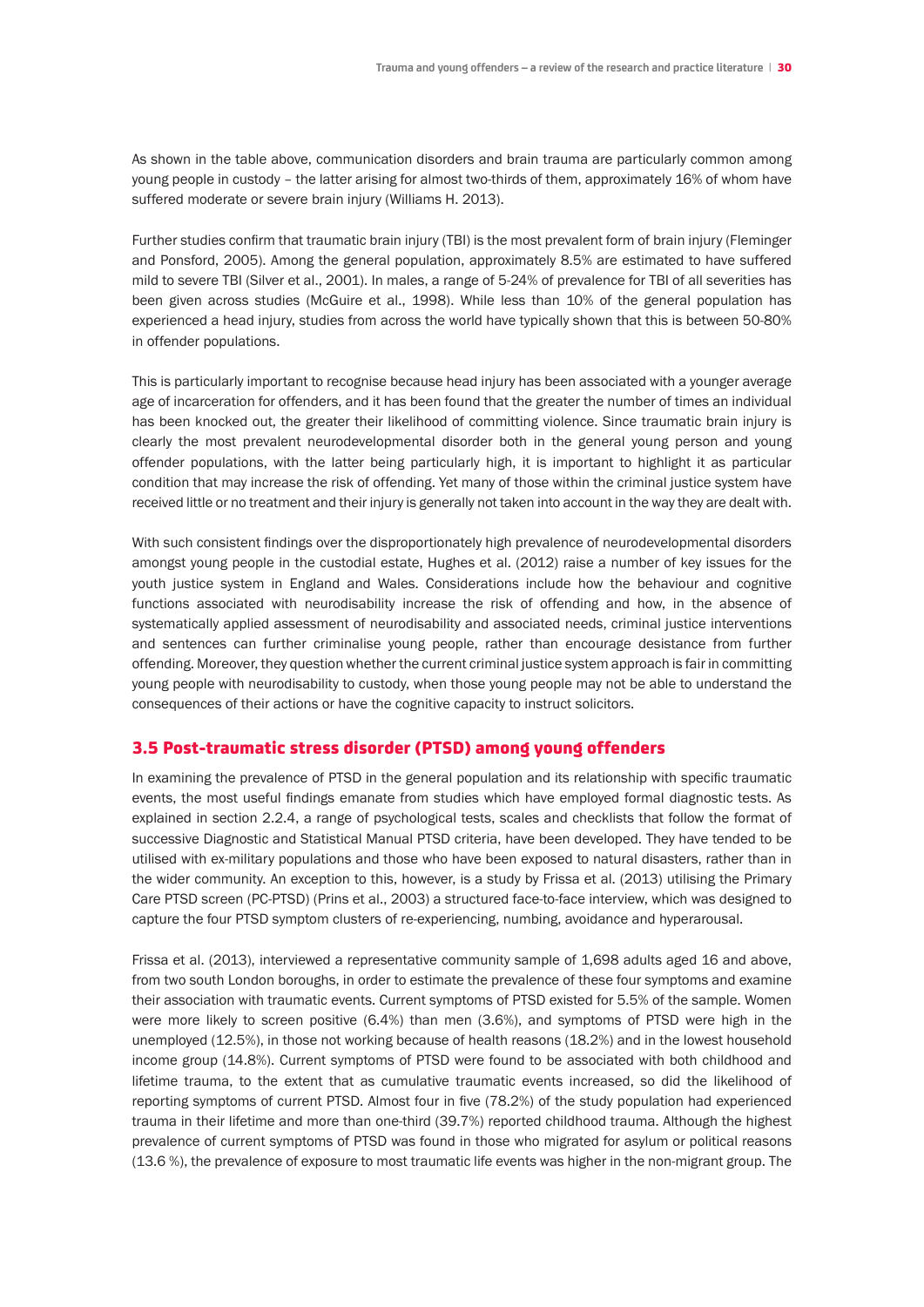conclusion was that high prevalence of exposure to trauma may thus exist in the general community, with cumulative effects upon current symptoms of PTSD.

Sarkar et al. (2005) examined rates of trauma and PTSD among offending and non-offending psychiatric patients who had a primary diagnosis of paranoid schizophrenia.15 They used the Personality Diagnostic Questionnaire, a self–report questionnaire derived from the personality disorders section of the original DSM–III (American Psychiatric Association, 1980). Of the entire group, 93% reported previous trauma, with the offending group reporting higher rates of physical and sexual abuse. While not statistically significant, the offending patients had also experienced more multiple traumas than the general psychiatric sample. PTSD was common among the whole group, with 27% identified as currently experiencing it and 40% having a diagnosis across their lifetime. Offending patients had higher rates of both current (33% v. 21%) and lifetime (52% v. 29%) PTSD. Yet despite such high rates, very few patients had received a formal diagnosis of PTSD or were receiving trauma-focused psychological therapy.

As with general populations, formal PTSD testing has rarely been the norm for research with young offender populations, despite growing evidence of trauma in their lives. The two exceptions set out below serve to illustrate the need for this testing to become much more routine.

The Lader et al. study of psychiatric morbidity among young offenders in England and Wales (2000), discussed in sub-section 2.3, also examined the incidence of PTSD among young offenders, using the ICD-10 measure of PTSD (WHO, 1992). About one-fifth of the young men and two-fifths of the sentenced young women reported experiencing a traumatic event that was likely to cause pervasive distress. Indeed, between one-third and a half of those experiencing such an event also reported persistent symptoms (such as flashbacks) and half of them also met the other criteria necessary to be considered indicative of posttraumatic stress.16 Four per cent of both male sentenced and remand offenders, and 7% of female sentenced young offenders were categorised as having PTSD – proportions that the researchers point out are very similar to those found among prisoners as a whole (Singleton et al., 1998).

A further example of the employment of a diagnostic measure of PTSD, and its application, is the PTSD-1 test – a psychosocial and cognitive assessment containing 17 items with a summary section, three introductory questions, and a rating key for respondents to indicate the frequency with which any PTSD symptoms occurred. This is a test in line with DSM-III-R (American Psychiatric Association, 1987) which had been shown to have very high internal consistency (Watson et al., 1991). When employed in research in a Young Offender Institution (YOI) enhanced unit for young men who had committed violent offences, it found that one-third of them had current or lifetime PTSD, which had not been previously diagnosed (Boswell, 2006), with others coming quite close to the threshold (it is important to bear in mind the criticisms of researchers who believe the criteria to be too rigid, especially where it applies to young people whose linguistic and reflective abilities may not yet be fully developed (Pynoos et al., 2009). The majority of these young men had reported traumatic experiences of abuse and/or loss. Yet, despite a mandatory health requirement in a contemporary Prison Order for a multidisciplinary team (HM Prison Service, 2000) skilled and experienced in adolescent mental health, this facility did not appear to be present.

The studies discussed above would suggest that PTSD linked with earlier traumatic events is present in the general population perhaps at least as much as it is in the young offender population, if somewhat more so in the offending psychiatric population. It is possible that its highest presence in a migrant group within the general population could be linked with asylum and political-related issues rather than with more commonlyreported trauma experiences. It is clear that more research employing diagnostic tools needs to be conducted in order to supplement the existing limited material.

<sup>15</sup> Twenty-seven disordered offender patients were compared with 28 non-offender (general) psychiatric inpatients.

<sup>16</sup> Those criteria include avoidance of circumstances associated with the event and the onset of symptoms occurring within six months of the event.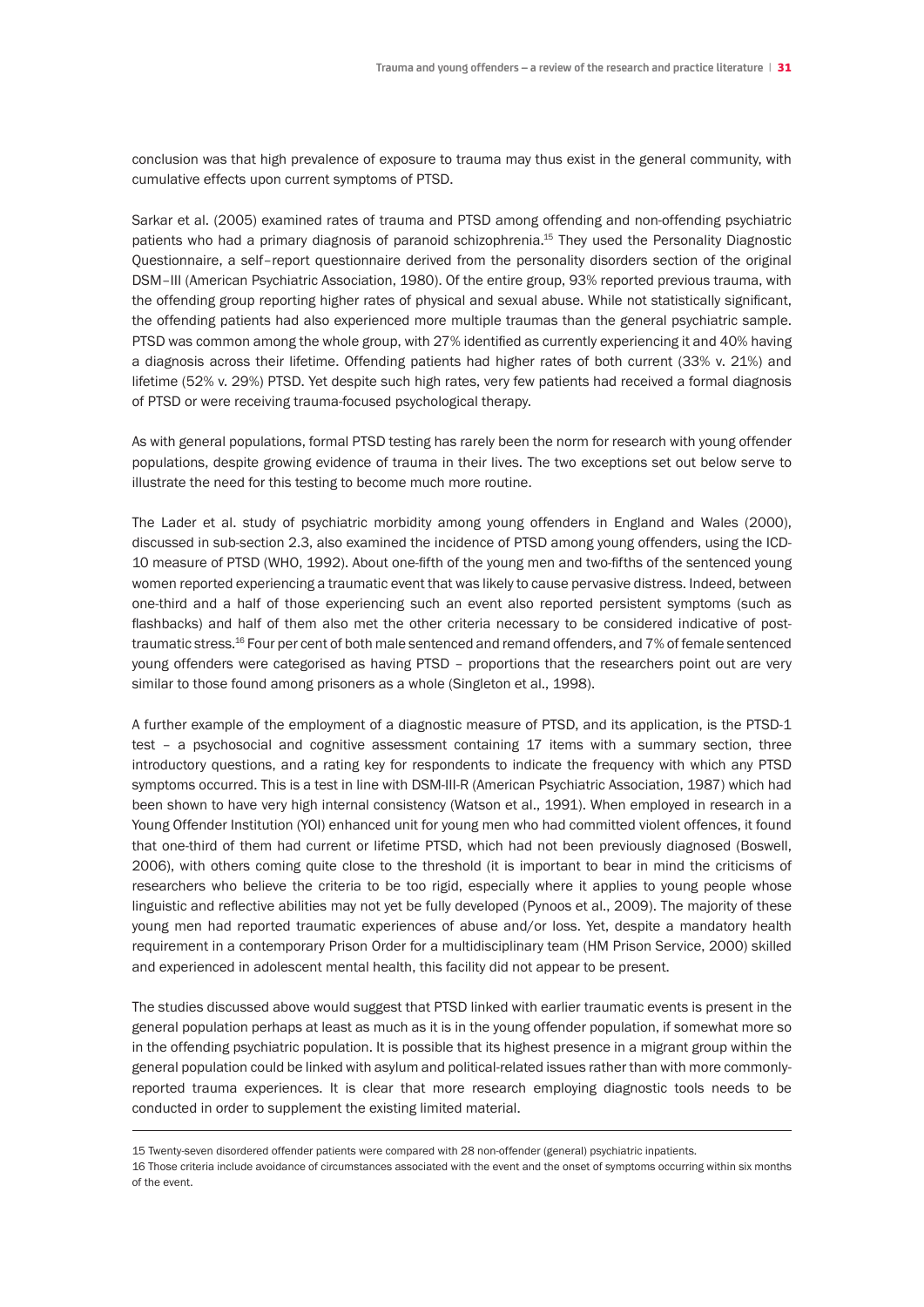### 3.6 Trauma within the overlap between young offenders and looked after children

While looked after children account for less than 1% of the total child population, they are hugely overrepresented in the youth justice system (Blades et al., 2011). A survey of 15-18 year olds in YOIs found that more than a quarter of the boys, and half the girls, were or had been looked after at some point previously (Blades et al., 2011). This may be even an under-estimate as the Youth Justice Board/Prison Service (Stuart and Baines, 2004)<sup>17</sup> estimate that 40-49% of young people in custody have a history of local authority care, while Nacro also suggests that 50% have experienced time in care or substantial social services involvement (2003).

 Many young people at risk of offending or who have criminal convictions are vulnerable because of past abuse, neglect or unstable living arrangements. Looked after children are also likely to have received poor quality parenting and there is a significant possibility of maltreatment prior to entering the looked after system. These factors may impact on their coping skills, including the ability to act appropriately, to express themselves adequately and to conform to social norms. In some instances, troublesome behaviour may arise more from these difficulties than from criminal intent.

 Nacro (2012:4)

Unsurprisingly, the prevalence of mental disorders among children (aged between five and 17-years-old) being looked after by local authorities and their associations highlight similarly high rates to those for young offenders (Meltzer et al., 2002), $^{18}$  with 45% of children being assessed as having more than one type of disorder:

- 45% were assessed as having a mental disorder
- 37% had clinically significant conduct disorders
- 12% were assessed as having emotional disorders anxiety and depression
- 7% were rated as hyperactive
- 4% of the sample were assessed as having less common disorders (pervasive developmental disorders, tics and eating disorders)

Among the 5–10 year olds, those looked after by local authorities were about five times more likely to have a mental disorder; 42% compared with 8%. For each type of disorder, the rates for looked after children compared with private household children were:

- Emotional disorders: 11% compared with 3%
- Conduct disorders: 36% compared with 5%
- Hyperkinetic disorders: 11% compared with 2%

The research also found that 11–15 year olds looked after by local authorities were four to five times more likely to have a mental disorder (49% compared with 11%), which was then further broken down to provide more detailed prevalence rates for categories of disorder, as follows:

- Emotional disorders: 12% compared with 6%
- Conduct disorders: 40% compared with 6%
- Hyperkinetic disorders: 7% compared with 1%

17 With reference to 100 girls in five establishments and 2,500 boys in 14 male establishments. November 2003 presentation described in: Joseph Rowntree: Safeguards for Vulnerable Children www.jrf.org.uk/sites/files/jrf/1859352278.pdf

18 See also: Christine Cocker et al. (2003).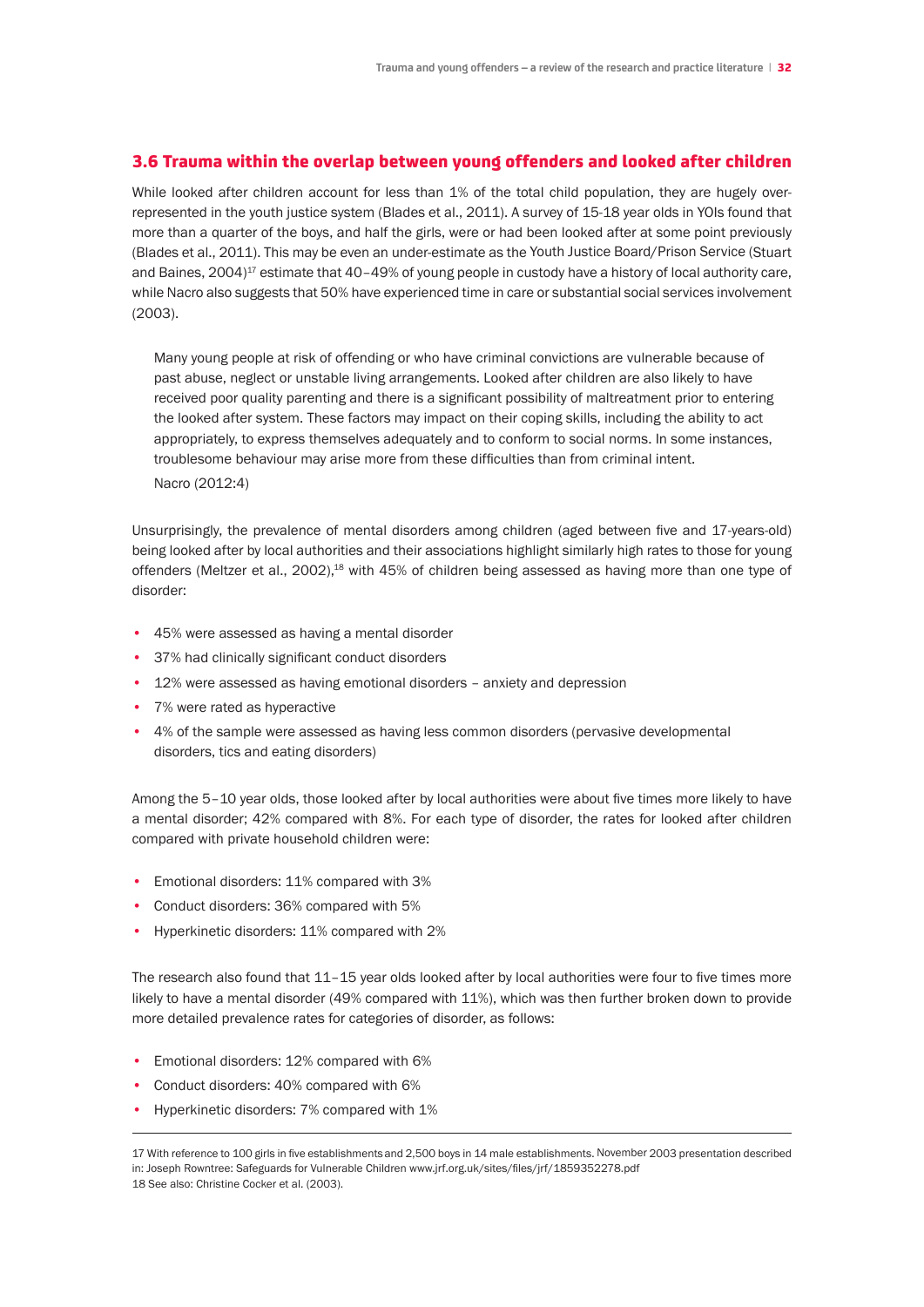Children with a mental disorder were more than five times more likely than those with no disorder to have been in trouble with the police (26% compared with 5%). Carers of children with a conduct disorder were the most likely to have reported this experience (29%) and this group were also the most likely to have been in trouble three or more times (14%).

As part of its Out of Trouble programme, The Prison Reform Trust's study based on a census survey of more than 6,000 children in custody set out to find who these children were and how and why they came to be there (Jacobson et al., 2010). It showed that most young people in custody are being doubly punished: first, by having very difficult childhoods characterised by loss and disadvantage; then, by being locked up, often for not very serious crimes. At least three quarters of children had absent fathers, and one-third had absent mothers; more than a quarter had witnessed domestic violence and a similar proportion had experienced local authority care; a fifth were known to have harmed themselves and 11% to have attempted suicide. More than one in 10 had suffered the untimely death of a parent or sibling.

A more recent prison inspectorate survey cites that one-third of boys and 61% of girls in custody have spent time in care (Kennedy, 2013). Arguments concerning 'double punishment' also resonate with accounts of imprisonment such as those offered by Willow (2015) in her book 'Children Behind Bars', which exposes a catalogue of degrading and abusive treatment which some children and young people experience in custody.

Clearly, then, the problems experienced as commonplace by young offenders are further exacerbated for looked after children in custody. The HMIP thematic review estimated that approximately 400 looked after children are in custody at any one time, finding a lack of clarity about who was responsible for looking after the children and a lack of coordination between the agencies involved. The young people themselves were described as, 'Often pessimistic about their resettlement prospects' and HMIP stated that outcomes were indeed poor for those who were followed up. The report concludes that: 'It remains unacceptable that children who are so at risk that they need to be taken into the state's care also remain low among our national priorities.' (HM Chief Inspector of Prisons for England and Wales, 2012).

### 3.7 Trauma and women offenders

Women offenders form a small minority of both the adult and young offender populations. They are often overlooked as a separate group in criminal justice studies, and so their experiences tend to be subsumed and 'lumped together' with those of their male counterparts. When considering the issue of traumatic experience and its effects, it is particularly important to elicit their discrete experiences. In Boswell's study of 200 Section 90/91 offenders, for example, the 12 young women involved had all been subject to abuse and victimisation, but this had hardly been recognised or addressed by criminal justice professionals (Boswell, 1996).

The Criminal Justice Joint Inspectorate thematic report into alternatives to custody for women (CJJI, 2011) examined the case files of 107 women offenders, finding that 54% were considered to have mental health problems, 51% took illegal drugs, 59% had problems with alcohol, 34% were vulnerable to self-harm and 24% vulnerable to suicide. Additionally, 73% had been victims of domestic abuse, 18% had been perpetrators of domestic abuse and 60% had financial problems. These findings confirmed the factors identified in the earlier Corston report on women with particular vulnerabilities in the criminal justice system (Home Office, 2007).

The Lader et al. study (2000) described in foregoing sections also considered the psychiatric needs of young female offenders in custody. This found that women were far more likely than men to report having suffered as a result of violence at home and sexual abuse. About two-fifths of the women and approximately a quarter of the men interviewed reported having suffered from violence at home, while about one in three of the women reported having suffered sexual abuse compared with just under one in 20 of the men. Other key findings include that: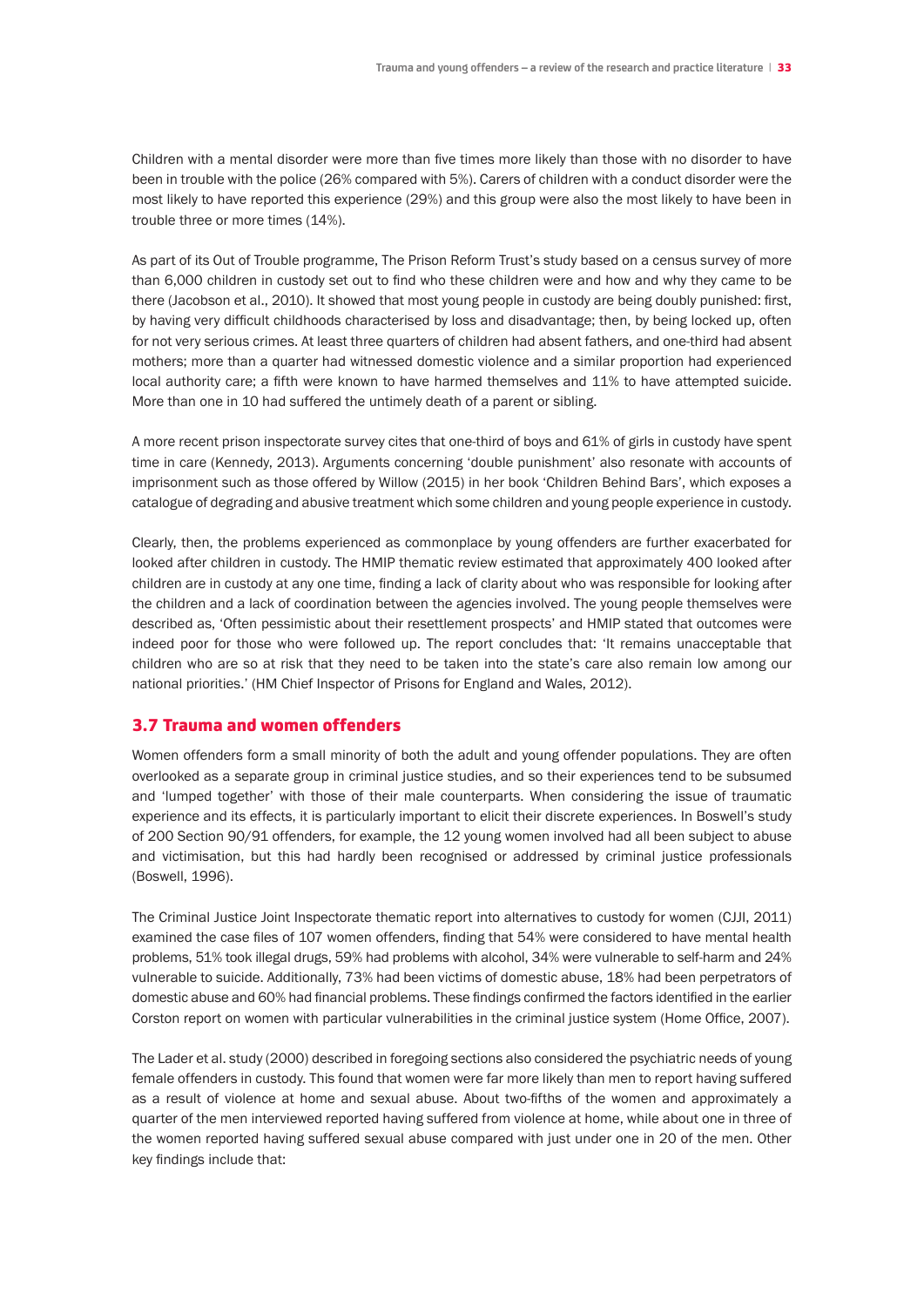- 9% of women reported that at one time they had been admitted to a mental hospital (including 2% who had a stay of more than six months)
- 27% said they had received help or treatment for mental/emotional problems before entering prison
- 22% had received help or treatment for mental/emotional problems since entering prison (the biggest proportion across all samples)
- One-third had tried to kill themselves in their lifetime (twice the proportion of male sentenced young offenders)
- 11% reported self-harm without the intention of suicide (parasuicide)
- 32% showed evidence of four or five disorders

The most marked differences between the young women and the young male offenders arose in relation to receipt of treatment for mental health problems. In the 12 months prior to entering prison, 13% of male remand young offenders and 11% of male sentenced young offenders had received help or treatment for a mental or emotional problem. At 27%, the proportion among female young offenders was double this. A similar ratio was also found in terms of the proportion of young offenders who had received help in prison – 11% for male remand and 14% for male sentenced young offenders, compared with 22% among female young offenders.

Similar figures were reported by Rowan-Szal and colleagues in their study of trauma and mental health assessments for female offenders in prison (Rowan-Szal et al., 2012). The study found that female offenders report higher levels of trauma and mental health complications than males, although limited resources prevented consistent screening, diagnosis and assessment.

In relation to brain injury, Williams (2012) suggests that the prevalence of TBI may be even higher for female than male prisoners; his analysis suggested that 42% of women offenders who had committed violent offences had experienced an average of two TBIs. Three factors were significantly associated with current violent convictions: the number of years since direct experience of domestic violence incidents, the number of previous suicide attempts, and previous TBIs with loss of consciousness.

Research conducted in the US suggests that young women and girls involved with the justice system have high rates of traumatic childhood experience but that there are few programmes to address links between trauma and offending (Smith et al., 2012). Similar findings have been generated in studies focusing on adult women prisoners (e.g. Valentine 2000a, 2000b).

The following studies are also US-based, but raise some key considerations that are equally applicable in the UK. For clarity, they are set out under a statement of their key findings:

#### Women are more likely to have experienced interpersonal sexual trauma than men

Komarovskaya et al. (2011) analysed gender differences in traumatic experience and associated PTSD symptoms reported by prisoners in a sample of 266 (male and female inmates). In their sample, just under 95% of the inmates had experienced at least one traumatic event, with male prisoners reporting higher rates of witnessing harm to others in childhood (22%) and adolescence (43%) and female prisoners reporting higher rates of interpersonal sexual trauma in childhood (31%), adolescence (35%), and adulthood (28%). Women showed higher rates of PTSD (40%) when compared to men (13%) (as measured by the total PTSD score of the Impact of Event Scale – Revised). For females, interpersonal sexual trauma was a significant predictor of PTSD symptoms, and for male prisoners interpersonal nonsexual trauma was a significant predictor.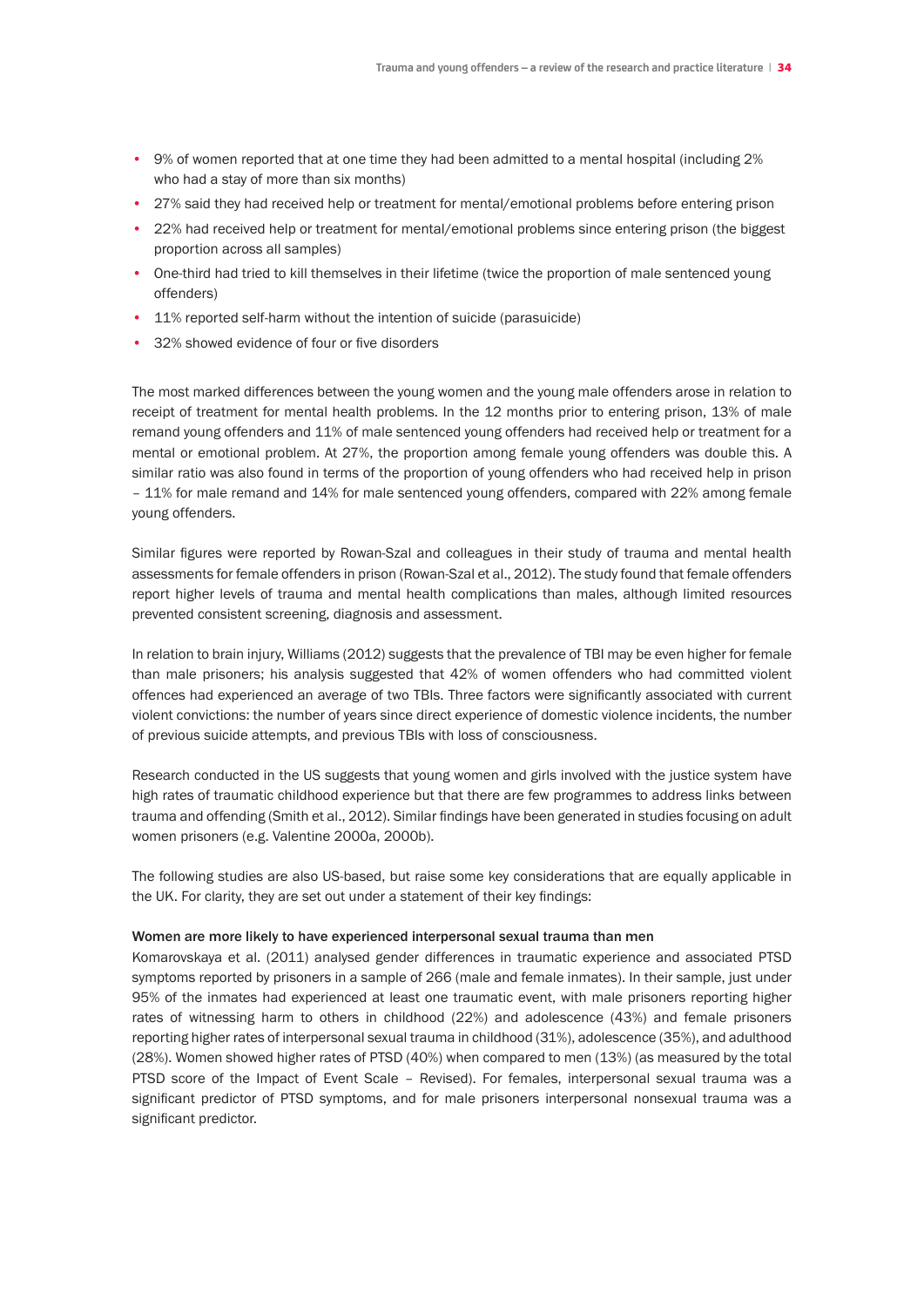#### There is a strong association between female homelessness and previous trauma

Cook et al. (2005) conducted a study to describe the nature, scope, and socioeconomic correlation of traumatic life events in a random sample of 403 women entering a state correctional facility. Of the sample, 99% reported having experienced at least one traumatic life event and 81% experienced five or more. Those who reported several experiences differed by race, age and marital status, but the most significant findings related to homelessness. Those women who had been homeless for a minimum of seven days were between 2.19 and 5.62 times more likely to have experienced 14 of the 21 traumatic events being focused on by the researchers; most of these events were defined by interpersonal violence.

# Decision-making for female offenders is significantly impaired by emotional responses – particularly for those exposed to trauma

Solomon et al. (2012) examined decision-making behaviours among 213 adolescent female offenders. While the young women had high perceived decision-making competence, this was significantly undermined by their experiences of anger, substance misuse, and depression – particularly among those with more exposure to trauma. Substance misuse in particular linked the young women's psychosocial characteristics to antisocial decision-making.

# Women offenders may have higher risk of trauma and poorer coping skills than women in the general population

Grella et al. (2013) examined relationships between trauma exposure, familial risk and protective factors, substance abuse and PTSD among incarcerated and non-incarcerated women. A sample of 100 women prisoners were matched with 100 women in the general population (using a case control method). The women prisoners were between 1.7 and 3.7 times more likely to be at risk of trauma exposure compared to women in the control group. In relation to PTSD specifically, exposure to sexual or physical trauma significantly increased the odds of PTSD, as did substance misuse in response to traumatic distress. The researchers argue that incarcerated women are at high risk for PTSD given their high rates of trauma exposure and apparent lack of appropriate coping mechanisms, and they suggest that their findings clearly support the use of trauma-specific interventions for this population.

#### Prison fails to address trauma and may further harm women

Fournier et al. (2011) examined the rehabilitation needs of women in prison in order to assess whether prison-based programmes and policies were addressing these needs. A total of 17 incarcerated women from a medium-security prison were surveyed, revealing significant histories of trauma as well as significant psychosocial deficits typically associated with trauma. The findings suggested not only that there was significant unaddressed need among women prisoners, but that existing institutional policies actually had the potential to further harm survivors of trauma.

#### 3.8 Summary

The extent of trauma and its manifestations in both the general population and among offenders have been outlined, with a great deal of evidence to suggest that it is particularly prevalent among offenders. Particular types of trauma have been identified in the lives of young offenders, centring around experiences of child abuse, loss, victimisation, mental health conditions and brain injury. The 'double punishment', of being a looked after child and then being incarcerated within the criminal justice system has been underlined. Gender-specific factors have been explored, and references made to research findings which indicate that although females make up a very small proportion of the offending population, they are more likely than males to have suffered a range of traumatic events including sexual abuse and family violence. The nature and extent of PTSD and the importance of formal testing among young offenders has been highlighted. As a consequence, it can be seen that: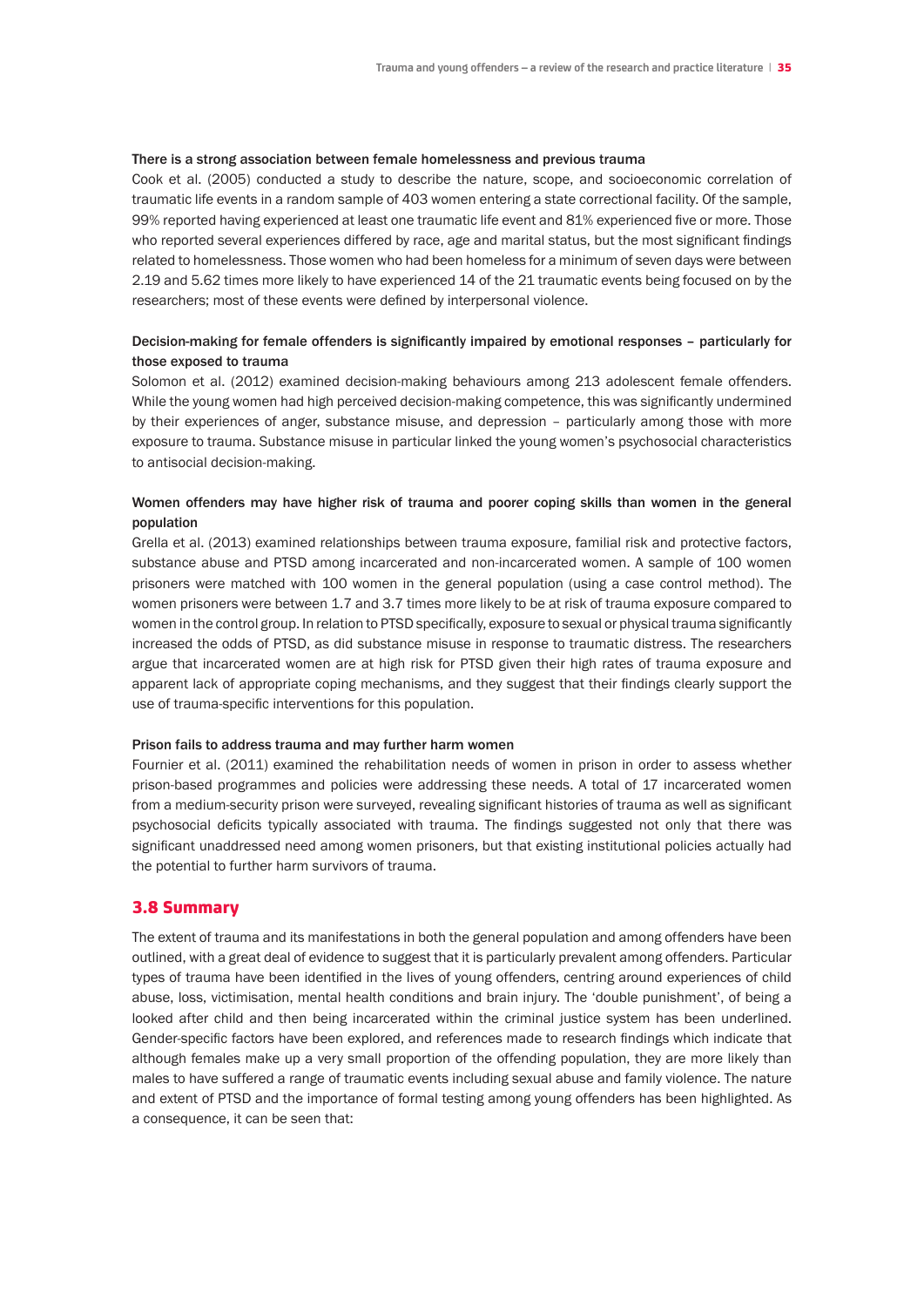Maltreatment is present in the life histories of a greater proportion of children in custody than in the general population… [this] should be regarded as a critical and primary pre-disposing risk factor in relation to offending behaviour.

 (Harrington et al., 2005)

The evidence that both the physical and mental health of children and young people in contact with the youth justice system is markedly worse than children in the general population is overwhelming, with at least 43% of the former estimated to have emotional or mental health needs (HM Inspectorate of Prisons, 2011; Healthcare Commission 2009). NICE recognises that child and adolescent offenders – particularly those in secure institutions – are particularly at risk of mental difficulties. They suggest that the known numbers of successful suicides in YOIs strongly indicates high levels of depression that are not currently adequately assessed or managed. NICE advises that 'hidden maltreatment' should be considered in children and adolescents with unexplained mood disorders where there is no family history of depression and an absence of other overt social adversities. Indeed, the evidence appears overwhelming that the introduction of a consistent system of professional assessment for the presence of trauma in these young people's lives is long overdue.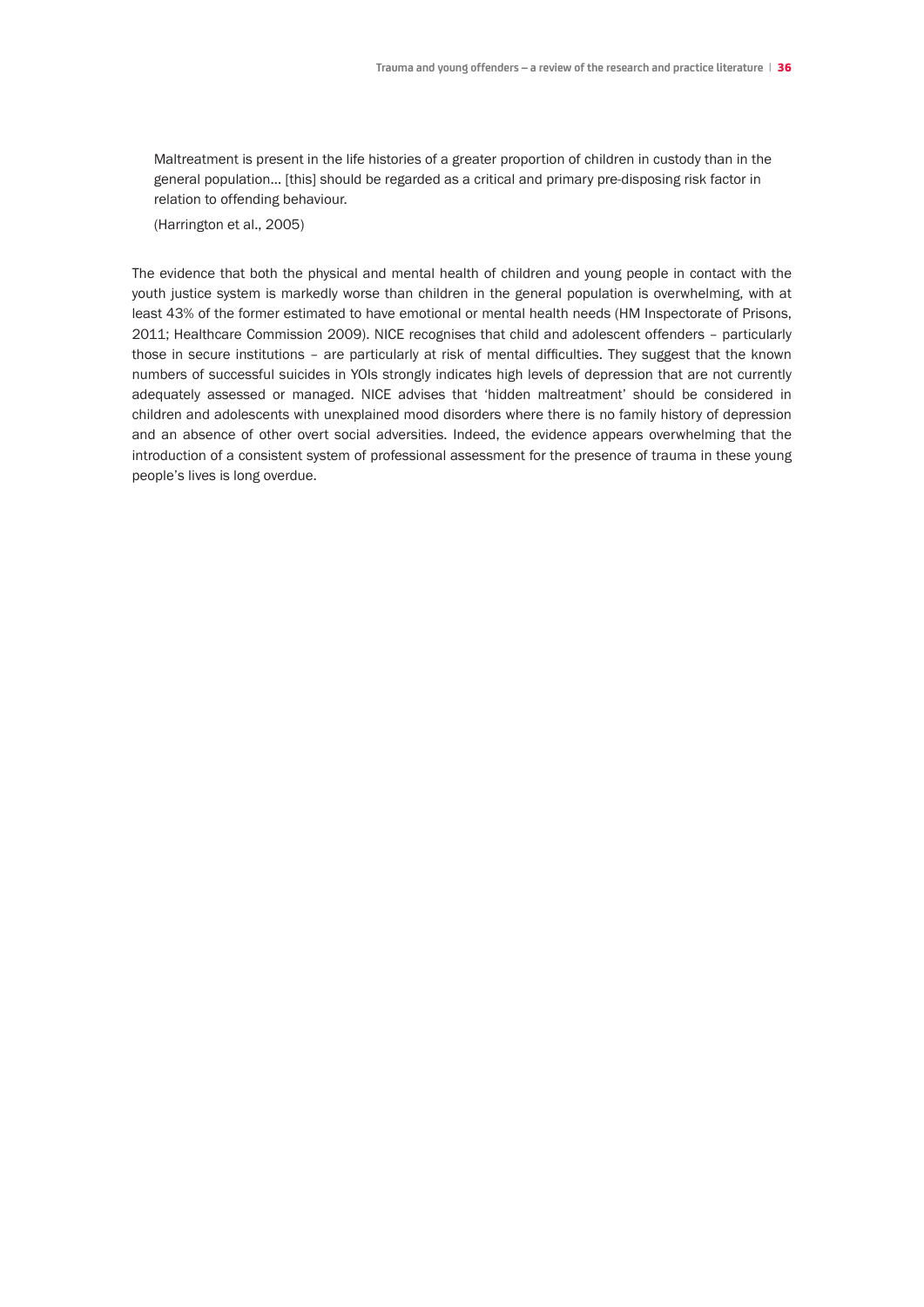# **4. WHAT ARE THE IMPACTS OF TRAUMA?**

 With this array of poor backgrounds, restricted opportunities, stressful life experiences and, in extreme cases, withdrawal of liberty, it is not surprising that the more persistent or serious young offenders are likely to be a disaffected and angry group. In some cases their behaviour and mood could be construed as *a reasonable response to the situations in which they find themselves and even a type of coping mechanism.*

 (Leon, 2002; emphasis added)

An event can be considered to be 'traumatic' if it is extremely upsetting and at least temporarily overwhelms the individual's internal resources (Briere and Scott, 2013). But it is well known that individuals having experienced the same or similar traumatic events do not always respond in the same way.

In the first part of this section we outline key factors as described in the literature, which appear to be related to the kinds of impacts which traumatic experience can generate. Following sections then provide details concerning those impacts themselves.

## 4.1 Key factors affecting impact

Trauma can have immediate negative impacts upon an individual but it can also have damaging effects over a much longer term. Yet not all traumatic events generate lasting damage – the impact of traumatic events is usually dependent on a range of factors, including:

- The type of event that gave rise to the trauma interpersonal traumas (e.g. involving violence or child abuse) are more likely to have negative impacts and to increase the risk of subsequent further traumatic experiences and revictimisation, than non-interpersonal traumas (e.g. road accidents, disasters).
- Previous experience of trauma where adverse experiences are multiple or chronic, the scope for negative impacts on individual health and development is increased (and this can be exacerbated where a pooling up of trauma is also accompanied by a lack of protective factors).
- Mental and emotional strengths and weaknesses (resilience).
- What kind of support the individual has at home or elsewhere.

Other factors such as lifestyle, socio-economic circumstances and environment also play a role in determining the complex patterns of traumatic experience and their impact.

Concerning the first key set of factors listed above, the evidence suggests that victims tend to perceive trauma that is caused by people as more intentional, intrusive and malignant – often giving rise to feelings of betrayal – and such experiences are associated with more negative outcomes (Briere and Scott, 2013; Freyd, Klest, and Allard, 2005). Interpersonal traumas that are caused by care-givers can have particularly adverse impacts, especially where such incidents are chronic and begin at a very young age (The National Child Traumatic Stress Network (NCTSN) 2011; Cook et al., 2005; van der Kolk and Courtois, 2005).

Care-giving that is neglectful or unpredictable can also be traumatising, leaving a child less able to deal with longer-term effects and without an adequately secure base to turn to in the face of insecurity or perceived threat (Purnell C., 2010).

The relationship between different traumas and the difficulties they cause for a young person is complex (Briere and Scott, 2013). Childhood abuse may produce numerous symptoms and problematic behaviours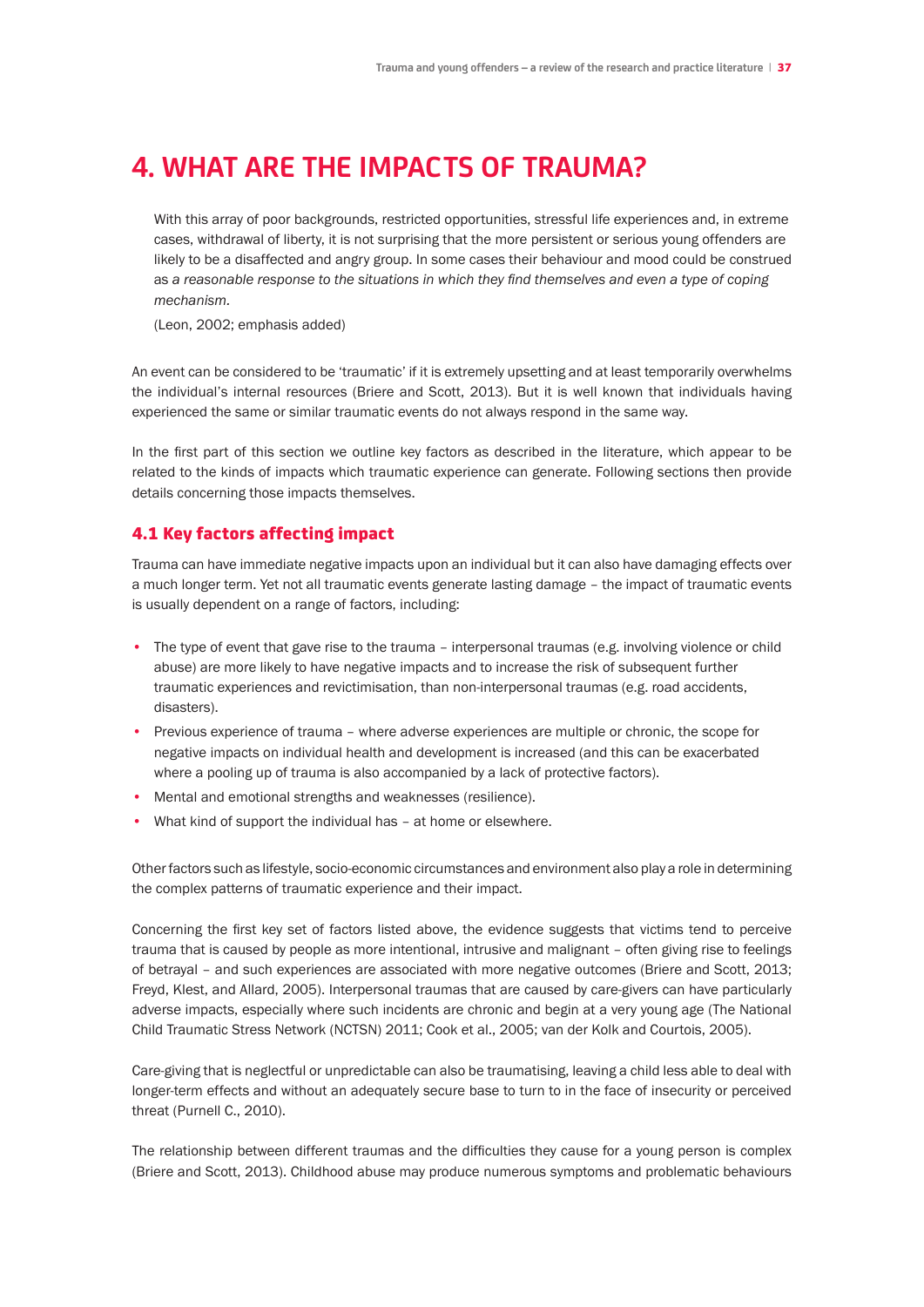in adolescence and adulthood (including substance abuse, indiscriminate sexual behaviour and reduced awareness of danger). This, in turn, increases the likelihood of further victimisation, as later traumas can lead to further behaviours and responses to these that generate additional risk factors and even more complex mental health problems (Briere and Jordan, 2009).

Many abuse victims have experienced a number of incidents and types of maltreatment during childhood (Finkelhor et al., 2007) and are at greater risk of revictimisation in adolescence and adulthood (Cloitre et al., 1996). For example, abuse victims are more likely to have also experienced psychological neglect (Manly et al., 2001), children exposed to physical abuse are more likely to experience psychological abuse (Briere J. and Runtz, M.R., 1990); Higgins and McCabe, 2003), intrafamilial abuse is associated with extrafamilial abuse (Hanson et al., 2006) and being sexually abused as a child substantially increases the likelihood of being sexually assaulted in adulthood (Classen et al., 2005; Elliott et al., 2004). Furthermore, it appears that there are cumulative effects of different forms of childhood trauma, above and beyond their individual impacts (Briere et al., 2008; Follette et al., 1996). So, where individuals have multiple traumatic experiences in their backgrounds, the impact of these can be cumulative and mutually reinforcing.

## 4.2 Impacts on development

As noted earlier, the impacts of trauma on behaviour, and connections between trauma and subsequent mental health issues, have been documented over many decades. But developmental impacts, and impacts on brain development in particular, have become a focus of research only in recent decades.

Where trauma is particularly acute or generated by multiple events (as in the case of child abuse, for example), there can be adverse physical and emotional impacts which, in turn, can have a profound effect on individual development during childhood and adolescence, and into adulthood. These effects can conspire to blunt affective development and socialisation, levels of self-esteem or confidence, and also the individual's ability to form relationships with others. Experiencing multiple incidences of interpersonal victimisation is particularly harmful, as cumulative experiences may lead to dysfunctional avoidance behaviour (Freyd et al., 2005).

Aside from its immediate negative impact, early child maltreatment interrupts normal child development, especially the processes through which emotions are managed (Briere J., 2002). In order to fully understand the impact of trauma upon children and young people, it is important to consider their developmental process and how this is damaged by their experiences:

### Adolescents' key developmental tasks include being able to (NCTSN 2011):

- Learn to think abstractly
- Anticipate and consider the consequences of behaviour
- Accurately judge danger and safety
- Modify and control behaviour to meet long-term goals

### Trauma can impact upon adolescents by making them (NCTSN 2011):

- Exhibit reckless, self-destructive behaviour
- Experience inappropriate aggression
- Over- or underestimate danger
- Struggle to imagine/plan for the future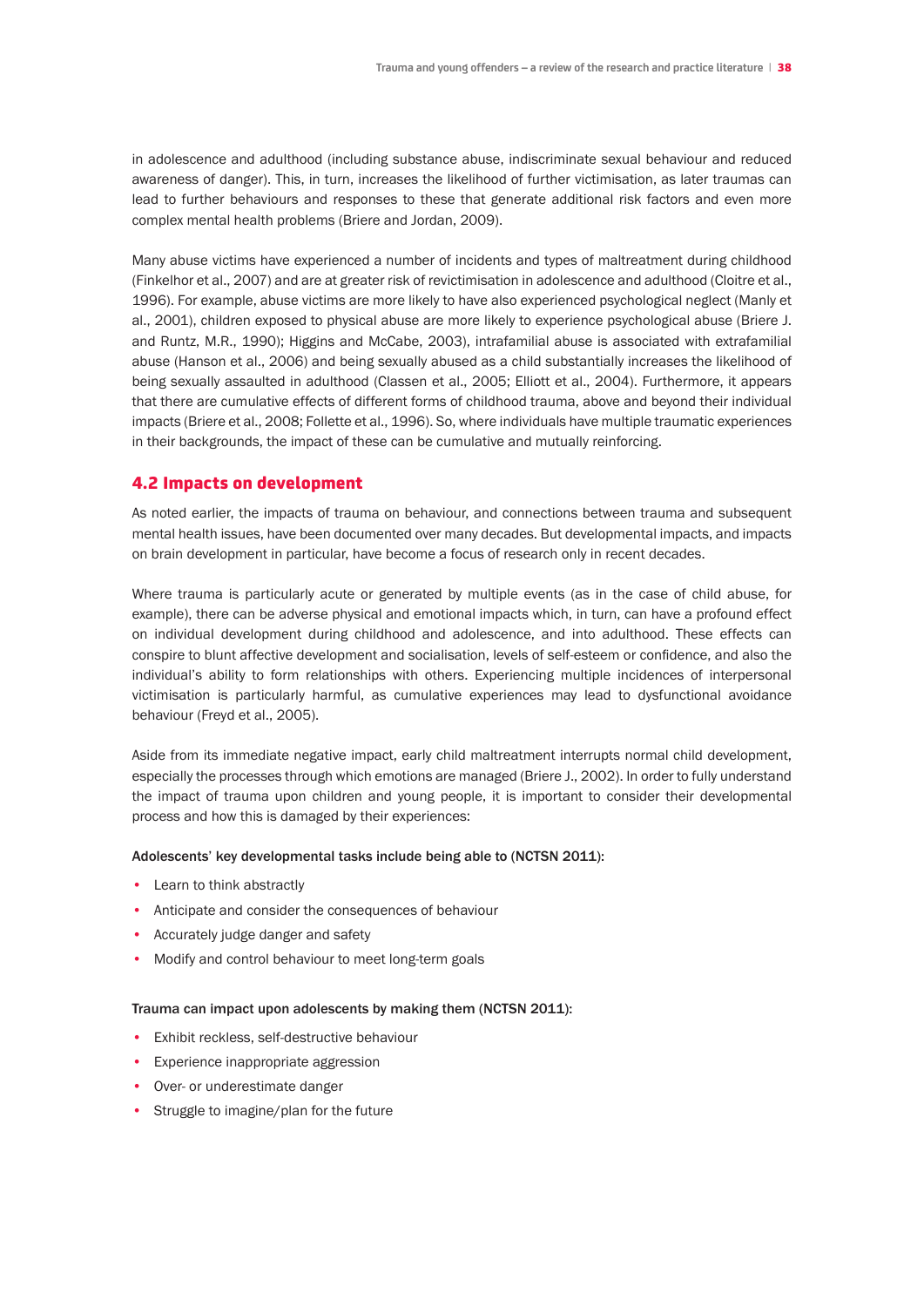So, trauma can complicate child development, resulting in young people who are on constant alert for danger, and who are quick to react to threats via fight, flight, freeze (Teicher, M. H. 2002; NCTSN, 2011). The way in which trauma can blunt a young person's capacity to manage emotions can also have implications for the formation and maintenance of human relationships, as will be seen in the following section.

# 4.3 Attachment

Attachment theory is fundamental to understanding childhood emotional development (Grimshaw et al., 2011). This approach seeks to explain how relationships with parents and other carers influence each individual's capacity to develop healthy relationships (Bowlby, 1969, 1973, 1980, 1988; de Zulueta, 2006, 2009). Attachment forms through the close relationship between an infant and their primary care-giver, which builds and sustains the child's feelings of security. An infant with secure attachment feels safe and confident to explore their surroundings and the wider world, while a child who has been abused, neglected or rejected, experiences feelings of insecurity and disorganised attachment patterns which can result in anxiety, avoidance, anger and sometimes aggression (Troy and Sroufe, 1987).

The National Child Traumatic Stress Network (NCTSN) has specified several important functions of the attachment process, including the regulation of emotions, developing a view of oneself as worthy and competent, perceiving the world as 'safe' and buffering the impact of any trauma. By anticipating their caregivers' responses to them, children learn to regulate their behaviour (Schore, 1994) and this interaction allows them to construct 'internal working models' (Bowlby, 1980) which combine the affective and cognitive characteristics of their primary relationships. As these early experiences are occurring at a time of rapid brain development, social interaction and neural development are inextricably intertwined. Early patterns of attachment thus impact upon the quality of information processing throughout an individual's life (Crittenden 1992). Children with secure attachment learn to trust both their feelings and their understanding of the world (van der Kolk, 2005).

 Repeated experiences of parents reducing uncomfortable emotions (e.g., fear, anxiety, sadness), enabling child to feel soothed and safe when upset, become encoded in implicit memory as expectations and then as mental models or schemata of attachment, which serve to help the child feel an internal sense of a secure base in the world. Siegel, D. (NCTSN 2011)

Generally, the more exposure to danger there has been through neglect or abuse, the more distortion there will be in the attachment response. But disturbance in a child's early attachment to their significant caregivers does not only occur when there is trauma (Cassidy J. and Shaver P.R. 2008) – such an impact can arise from 'subtraumatic events' which involve growing up in an invalidating (but perhaps not extremely violent) family environment (Linehan, 1993).

Van der Kolk (2005) describes how a primary function for parents is to help children learn to manage their emotions. Repeated interventions to calm emotional upset provide the basis for developing a sense of trust and safety (Fahlberg, 1991; Cozolino, 2006). Secure attachment can thus mitigate against the impact of trauma upon a child as parents/caregivers can help their distressed children restore a sense of safety and control. Many young people who have difficulty regulating emotions and impulses have been exposed to complex trauma (Bath, 2008), which can impair the development of thinking, relationships, self-worth, memory, health, and a sense of meaning and purpose in life (van der Kolk et al., 2005). From a neurodevelopmental perspective, the stress activation systems of traumatised children have become overly sensitized – detecting threat and triggering fight or flight responses when they are not needed (Bath, 2008). Bruce Perry observes that, 'Children exposed to significant risk will "reset" their baseline state of arousal, such that — where no external threats or demands are present — they will be in a physiological state of persisting alarm." (Perry and Szalavitz, 2007:32).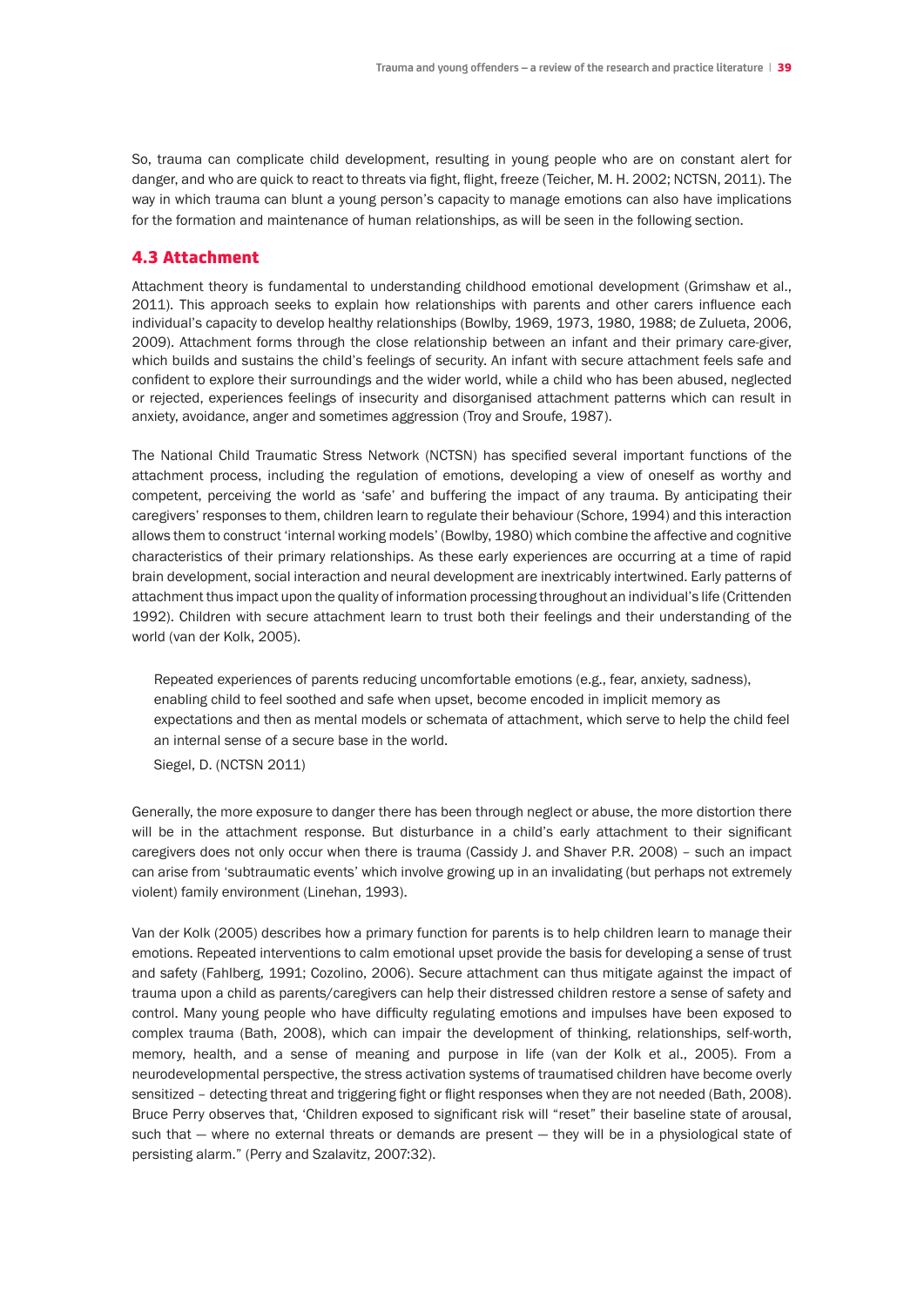This constant activation of 'deep brain' emotional arousal leads to an impaired 'higher brain' capacity to provide emotional regulation. Thus, many troubled young people are prone to emotional outbursts, frustration that escalates to fury and rage, and disappointment that descends into depression and despair. These young people also display high levels of impulsivity, emotional contagion and risk taking (Bath, 2008), partly because, in crisis, the brain is focusing almost entirely on perceived threat and the need for revenge or safety.

Unpredictable and inconsistent parenting means that infants are not able to organise their attachment behaviour in any coherent pattern (Liotti, 2004:2) and may, as a result, suffer from deeply divided attachment feelings – this can include a split perception in which an idealised relationship cohabits with the strong sense of a dysfunctional one (Grimshaw et al., 2011). This can fundamentally impair an individual's ability to self-regulate their emotional response, resulting in a surge of panic, not only as a response to threat but also because of perceived loss of comfort and protection. Any subsequent terrifying stimulus may result in retraumatisation or defensive violence, and there is a further risk that individuals may identify with their aggressor and go on to violate others (Grimshaw et al., 2011).

Unavailable and rejecting caregivers result in infants with internal representations of themselves as unworthy and unlovable. It is worth considering what van der Kolk has to say on this issue:

When caregivers are emotionally absent, inconsistent, frustrating, violent, intrusive, or neglectful, children are liable to become intolerably distressed and unlikely to develop a sense that the external environment is able to provide relief. Thus, children with insecure attachment patterns have trouble relying on others to help them, while unable to regulate their emotional states by themselves. As a result, they experience excessive anxiety, anger and longings to be taken care of. These feelings may become so extreme as to precipitate dissociative states or self-defeating aggression. Spaced out and hyper-aroused children learn to ignore either what they feel (their emotions), or what they perceive (their cognitions).

If children are exposed to unmanageable stress, and if the caregiver does not take over the function of modulating the child's arousal, as occurs when children exposed to family dysfunction or violence, the child will be unable to organize and categorize its experiences in a coherent fashion. Unlike adults, children do not have the option to report, move away or otherwise protect themselves - they depend on their care givers for their very survival. When trauma emanates from within the family children experience a crisis of loyalty and organize their behaviour to survive within their families. Being prevented from articulating what they observe and experience, traumatized children will organize their behaviour around keeping the secret, deal with their helplessness with compliance or defiance, and accommodate any way they can to entrapment in abusive or neglectful situations [Summit 1983] When professionals are unaware of children's need to adjust to traumatizing environments and expect that children should behave in accordance with adult standards of self-determination and autonomous, rational choices, these maladaptive behaviours tend to inspire revulsion and rejection. Ignorance of this fact is likely to lead to labelling and stigmatising children for behaviours that are meant to ensure survival.

(van der Kolk, B. 2005)

Trauma can throw off the healthy developmental trajectory by overwhelming a person's ability to cope (Briere). Developmental trauma can result in children developing unfocused responses to subsequent stress (van der Kolk, 2005; Cicchetti and Toth, 1995) leading to dramatic increases in the use of medical, correctional, social and mental health services (Drossman et al., 1990).

An attachment-based interpretation of childhood violence suggests that children's development suffers markedly in the absence of an early nurturing of social relationships. If this damaging type of insecurity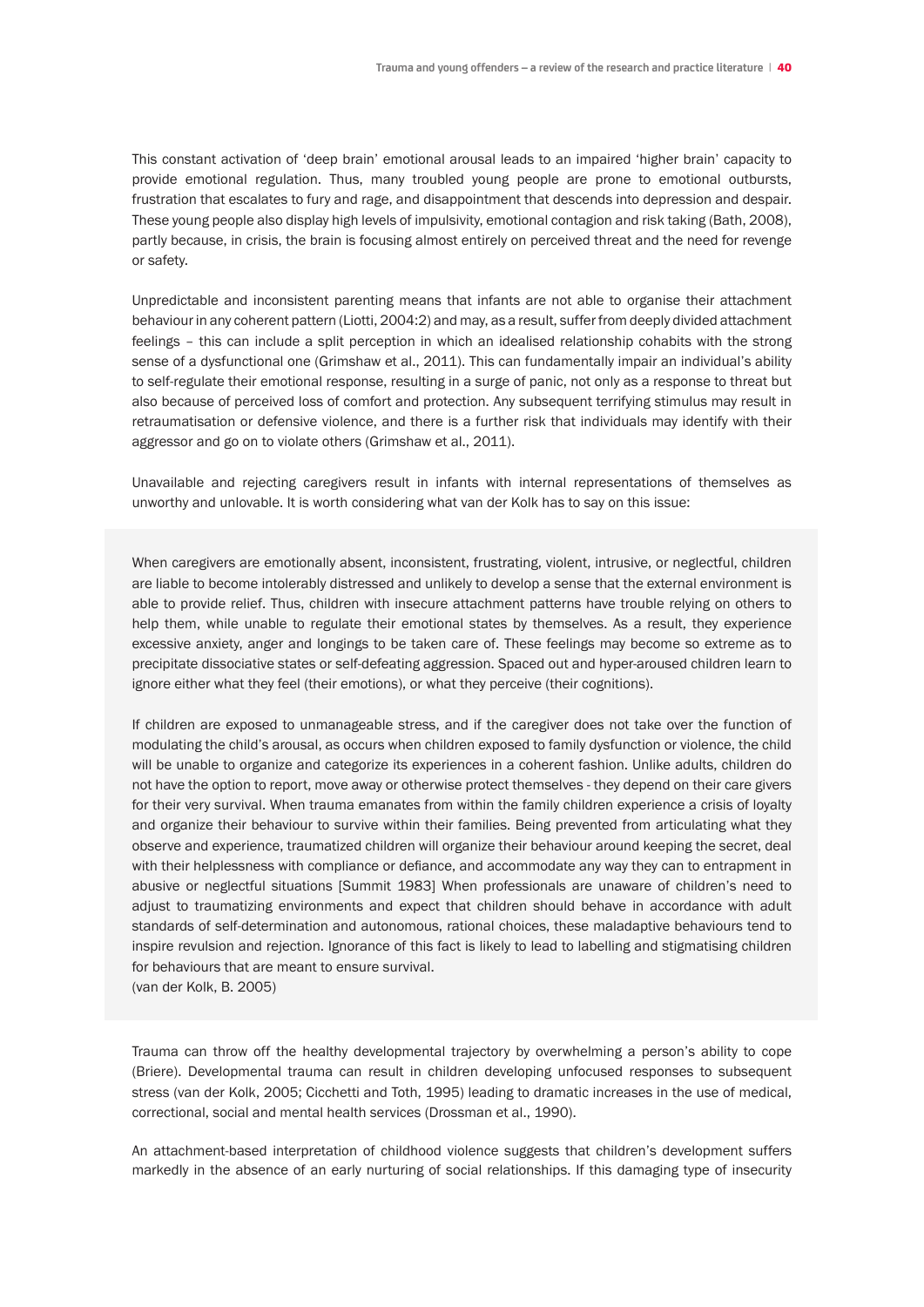persists, the child's model of the external world is affected, opening up the potential for violence as a response to later frustrations. It is, therefore, easy to understand how the loss of a primary care-giver – through separation, being placed in care, or bereavement – is experienced as acutely painful and traumatic.

While attachment difficulties have been positively associated with exposure to danger through neglectful or abusive caregiving, not all attachment difficulties arise because of parental or caregiver behaviour. Environmental factors also play a part, as the following presentation by NCTSN (2011) highlights:

| Parent contributions to insecure attachment        | <b>Environmental contributions to insecure</b><br>attachment |
|----------------------------------------------------|--------------------------------------------------------------|
| Ineffective or insensitive care                    | Poverty (Egeland, B., Carlson, E.)                           |
| Physical and/or emotional unavailability of parent | Violence (victim and/or witness)                             |
| Abuse and neglect                                  | Lack of support (absent father or extended kin,              |
| Parental psychopathology                           | lack of services, isolation)                                 |
| Teen parenting                                     | Multiple out of home placements                              |
| Substance abuse                                    | High stress (marital conflict, family                        |
| Intergenerational attachment difficulties          | disorganisation and chaos, violent community)                |
| Prolonged absence                                  | Lack of stimulation                                          |

It is important to note that trauma does not inevitably lead to anxious attachment; children may experience hardship but will respond with relatively secure attachment strategies because their caregivers are adequately protective (Purnell, 2010). However, neglectful, unpredictable or dangerous behaviour by caregivers is inherently traumatising and leaves a child less able to deal with its longer-term traumatising effect and without an adequately secure base for when danger threatens.

# 4.4 Dissociation and memory

Psychiatrists use the term 'dissociation' to explain how memories are kept away from consciousness. In order to ward off the effects of extreme anxiety, the individual resorts to dissociative behaviours that represent distractions, or attempts to reassert control instead of feeling helpless. Self-destructive behaviours are therefore common among victims of abuse. Examples of dissociation include losing memories of traumatic incidents. Recall of trauma can also be both difficult and uncomfortable. There are psychological reasons for resisting the incursion of painful memories about people to whom we are closely attached.

It is worth noting that many studies focusing on the prevalence of traumatic experiences in a particular population are based on feedback from individual respondents who are asked to reflect back on their experiences, sometimes over very long periods of time. Yet it is known that trauma and poor infant attachment negatively impact upon accessing memories and narrative coherence (Grimshaw et al., 2011; Holmes, 2000; Hesse, 1999). Given the sensitivity of disclosing traumatic experiences, combined with the fact that some of the impacts of trauma include dissociation and avoidance, it is likely that many respondents will under-report such experiences.

The narrative style linked with disorganised attachment tends to be characterised by levels of incoherence (e.g. lapses and discrepancies between thinking and feeling while reporting memories of past attachment relationships) and leads to a classification called 'unresolved'. Unresolved interviews are characterised by episodic memories or 'attachment-related traumas or losses that are not well integrated' (Liotti, 2004:3). Attachment researchers have demonstrated that these children may over-generalise at points in their narrative, have peculiar lapses in narrative, with unusual syntax, sequencing and use of pronouns. They may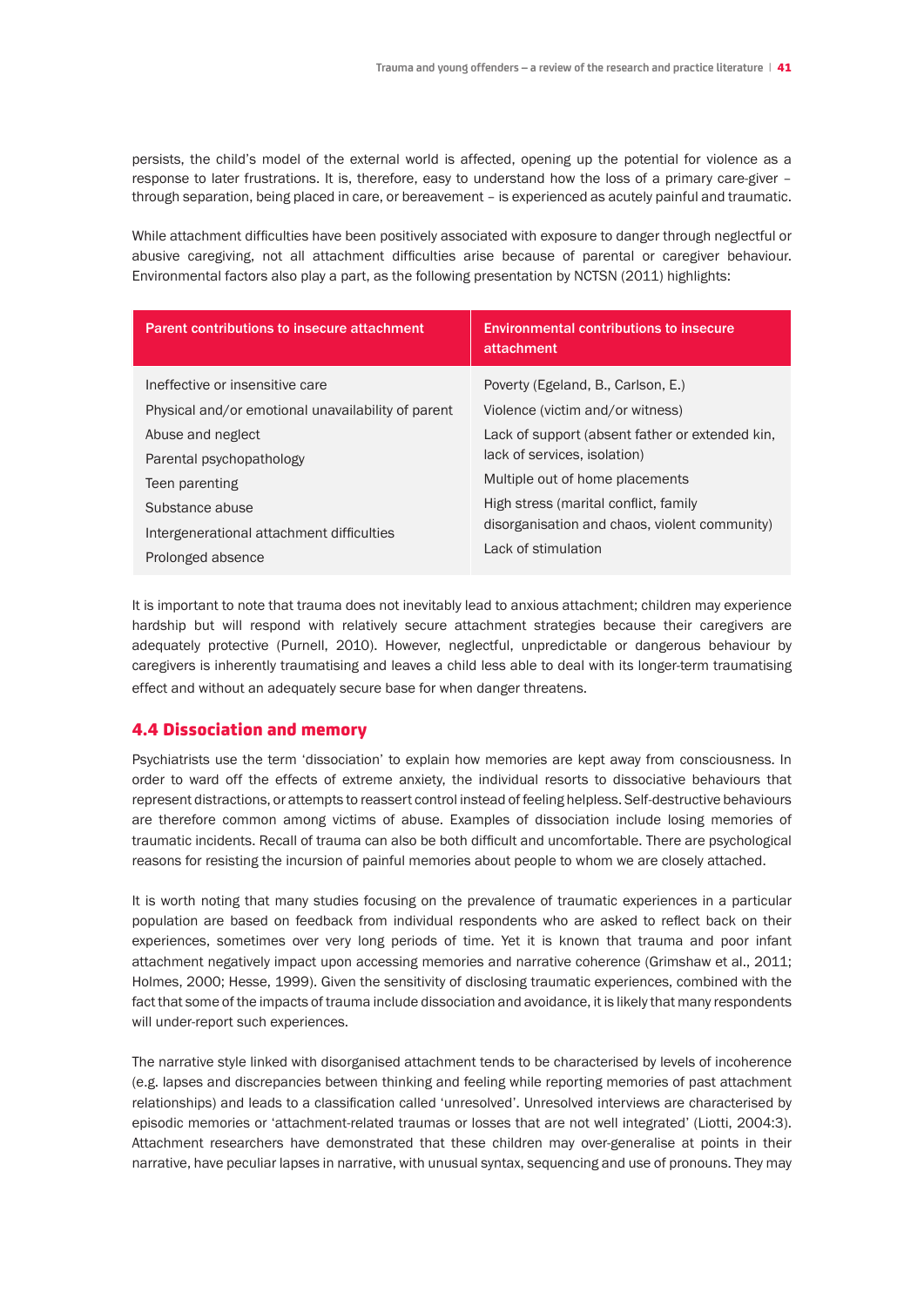recount horrible events in a depersonalised manner, without any affect (van der Hart et al., 2006:40). Transcripts that are classified 'unresolved as to traumas', and infant disorganised attachment behaviour, bear close resemblance to clinical phenomena usually regarded as indicative of dissociation (Hesse and Main, 2000:4).

Herman and Schatzow (1987) found that 28% or their clinical sample of women in group therapy for childhood sexual abuse reported 'severe memory deficits' in relation to their own abuse, for example. Similarly, Briere and Conte (1993) found that 59% of 450 women and men in treatment for sexual abuse suffered in childhood had 'forgotten' about the abuse prior to the age of 18.

### 4.5 Impacts on brain development

The incidence of trauma among offenders warrants consideration because the evidence clearly suggests that adverse childhood and adolescent experience can also affect brain development itself.

Recent research focusing on the connections between trauma and subsequent mental health issues have benefited from technological advances which have allowed impacts on brain development to be assessed and measured in much more detail than had previously been possible.

In the 1980s, post-mortem examination of brain sections allowed researchers to draw comparisons between groups that had suffered severe child abuse or neglect, for example, and groups from the normal population. Those studies highlighted key differences between the two groups in relation to the size and functioning of certain parts of the brain (Teicher, 2002).

Research of this kind highlighted strong correlations between brain features for these groups, but further research also focused on causal processes which might generate these kinds of impacts. Some regions of the brain have a higher density of receptors, which are sensitive to stress hormones such as cortisol. Prolonged exposure to stress hormones and their neurotoxicity over time (particularly in relation to chronic abuse, for example) can alter the morphology and functioning of the brain itself, in a way which affects and shapes an individual's adaptive responses (Perry, 2001).

Recent research has also suggested that the impacts of trauma on brain development may be gendered as well. Research undertaken by the Stanford Neurosciences Institute, for example, involved studying particular brain structures of both boys and girls. They were divided into two groups, with some having experienced trauma (including complex trauma) and others having had no such experience. The study found no difference in brain structure between boys and girls in the control group (i.e., those not having experienced previous trauma), but found key differences between boys and girls in the trauma group. A region of the brain called the anterior circular sulcus (which plays a key role in monitoring and integrating emotions) was found to be larger in volume for boys who experienced trauma and smaller in girls who had such experience. It has always been known that girls who experience trauma are more likely to develop PTSD than boys who experience trauma, but the study has provided some clues concerning what the neurological correlates of that might be, and the researchers suggest that the development of sex-specific treatments seems warranted (Stanford Medicine News Center, 2016).

#### 4.6 The impact of trauma upon behaviour

 [T]here are complex interactions beginning in early childhood that affect our ability to envision choices and that may later limit our ability to make the best decisions.

 (Perry and Szalavitz, 2007)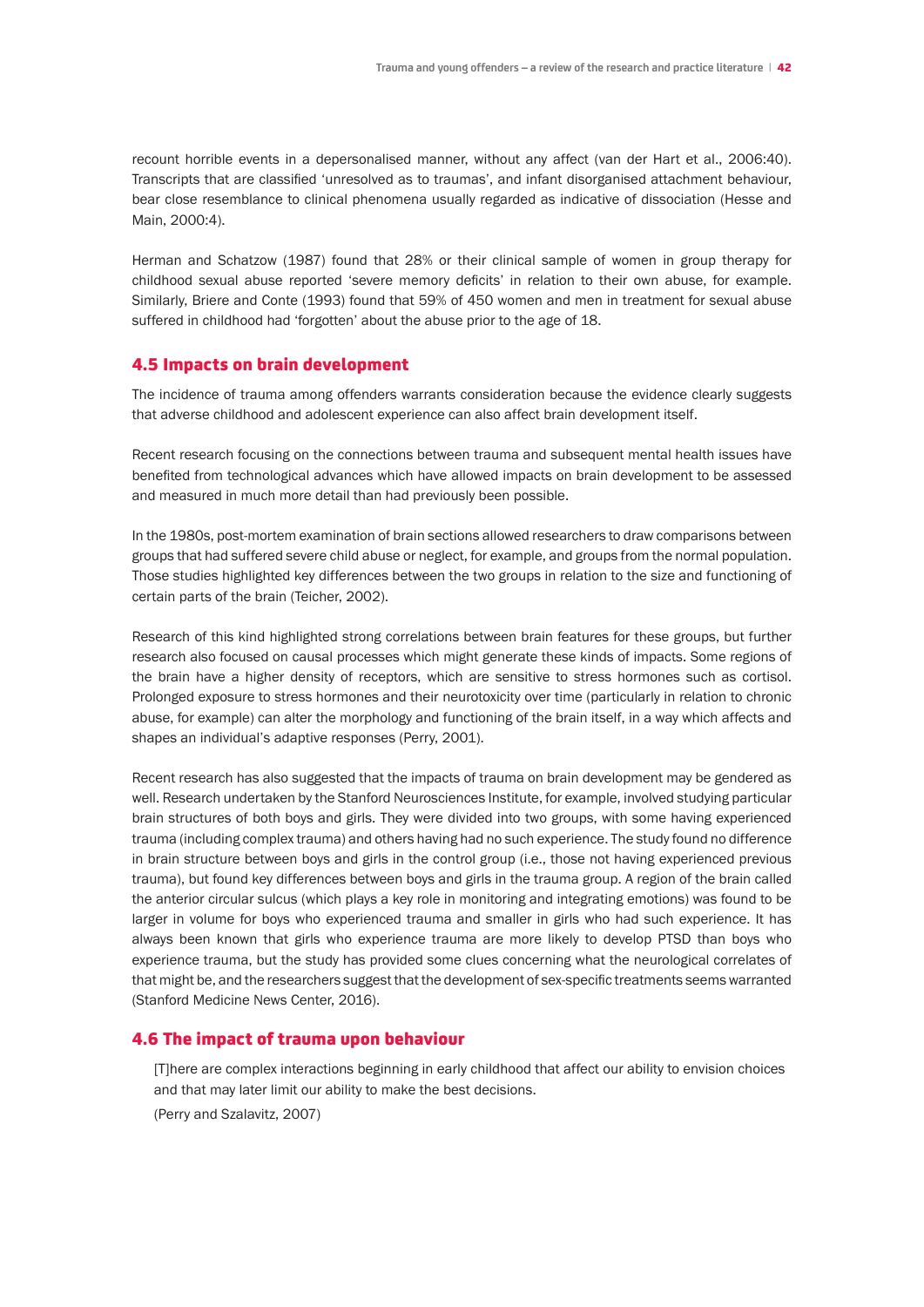We know that adversity affects children's brain development and that experiencing violence in one's formative years heightens sensitivity to perceived threat and anger in others. But, in addition to increasing the risk of offending, the impairment of neuro-cognitive development may make it difficult for these young people to understand and comply with criminal justice interventions and also to comprehend the consequences of breaching them. The challenges faced by these young people in trying to comply with the criminal justice system is apparent when one reflects that they are likely to (Williams, 2013):

- Be disinhibited, make poor social judgements and behave inappropriately (Anderson et al., 2006)
- Lack the communication skills necessary to allow them to negotiate out of conflict
- Have limited planning skills and respond inflexibly to challenging situations (Milders et al., 2003)
- Experience difficulties with attention, working memory and cognition (Anderson et al., 2006)
- Misperceive situations (be unable to read others' emotions (Tonks et al., 2008) or to perceive threat when there is none)
- Have difficulty in considering alternative behaviours or controlling their impulses especially in conflict situations (Pontiflex et al., 2009)

An individual's experience of traumatic events is related to their ability to cope. Three broad classes of coping mechanisms that people use to overcome stressful situations have been identified as:

- 1. Consciously seeking social support
- 2. Conscious cognitive strategies employed intentionally to master stress
- 3. Involuntary mental defence mechanisms that distort perceptions of reality in order to reduce distress, anxiety and depression<sup>19</sup>

How children and young people respond to traumatic experiences varies depending on (NCTSN, 2011):

- Their age and developmental stage
- Their temperament
- Their perception of the danger
- Their historical experiences of trauma (and their cumulative effects)
- The adversities they face following the trauma
- The availability of adults who can offer help, reassurance, and protection

In addition to increasing the risk of offending, the incidence of brain injury results in neuro-cognitive impairment that makes it difficult for these individuals to understand, comply with and comprehend the consequences of criminal justice interventions. Such impairments can include (Williams, 2013):

- Making poor social judgements (and behaving inappropriately)
- A lack of communication skills to negotiate out of conflict
- Poor planning and inflexibility (Milders et al., 2003)
- Difficulties with disinhibition, attention, working memory and executive control (Anderson et al., 2006)
- Poor emotional understanding of others (Tonks et al., 2008)

<sup>19</sup> The Defensive Function Scale of DSM-IV describes how such defences can have several manifestations: to abolish impulse (e.g. by reaction formation), or conscience (e.g. by acting out), or the need for other people (e.g. by schizoid fantasy) or reality (e.g. by psychotic denial). They can abolish our conscious recognition of the subject (e.g. by projection) or the awareness of a transgressor (e.g. by turning against the self) or abolish the idea (e.g. by repression), or the affect associated with an idea (e.g. isolation of affect/intellectualisation).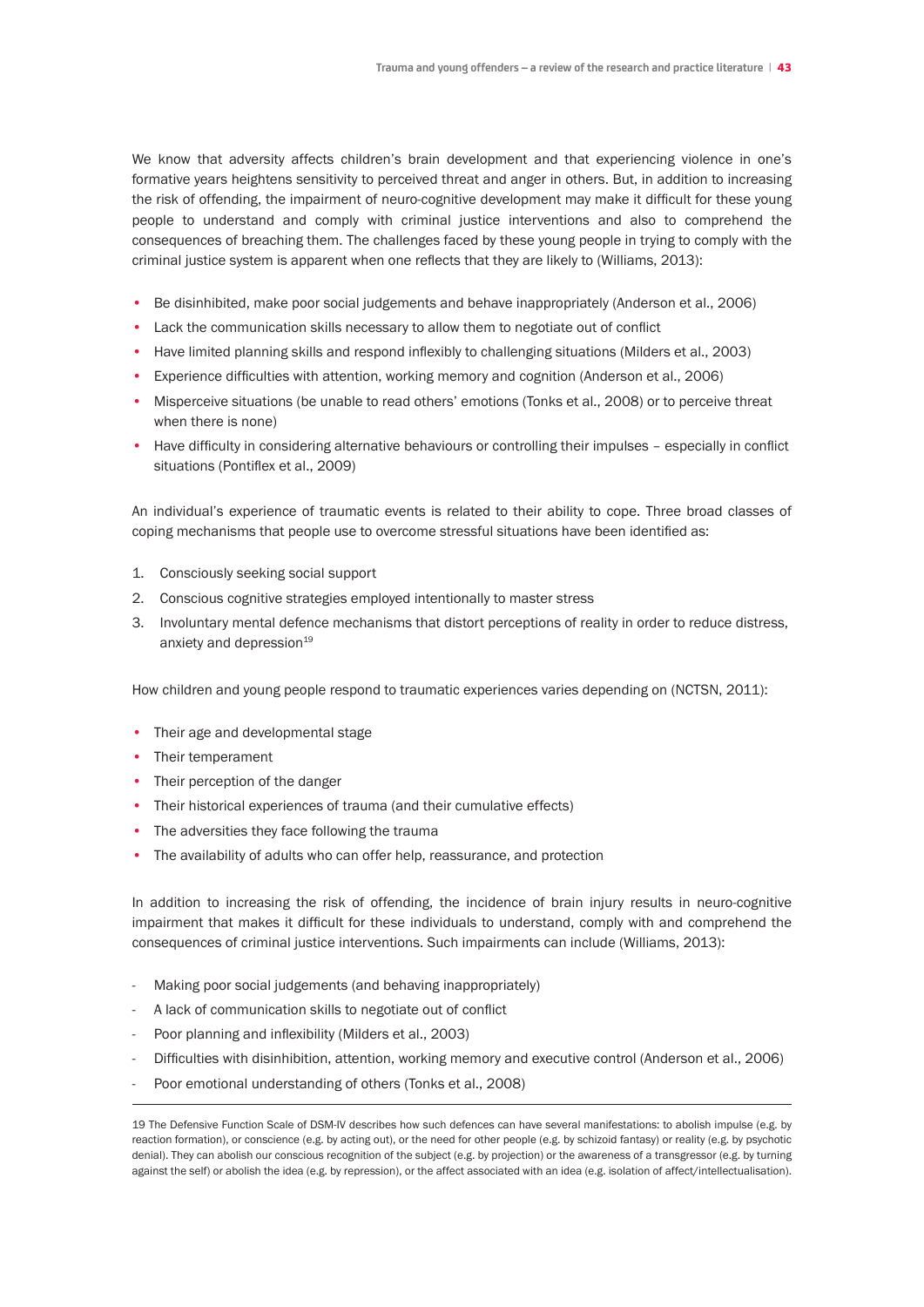- Misperception of situations (not reading others' emotions, perceiving threat when there is none)
- Difficulties in considering alternative behaviours or controlling impulses, especially in conflict situations (Pontifex 2009)
- Sensitivity to threat and anger in others (Wiliams, 2013)

Such young people are likely to experience attachment difficulties, feel extremely isolated and have feelings of mistrust towards strangers (for example, resettlement practitioners). Having developed situation-specific coping skills that may be described as 'maladaptive' in community situations, they will be prone to derailing interventions, even those specifically designed to help them (Bailey, 2013). Those sentenced to custody may experience particular difficulties in coping with new situations for up to six months (known as 'adjustment disorder') – this can arise both upon entering and leaving custody. This means, unfortunately, that many current criminal justice interventions will be highly distressing to young offenders who are particularly poorly equipped to deal with such emotional distress.

With limited psychological resources at their disposal, young people who have experienced a range of childhood abuse and neglect will tend to use distraction, self-soothing or the 'artificial' induction of a positive state in an attempt to reduce their negative emotions. Suicidal ideation, self-harm, substance abuse, binge/ purge eating, impulsive aggression, compulsive sexual behaviour, dissociation and dysfunctional behaviour may serve the purpose of reducing emotional distress in individuals who have experienced multiple forms of interpersonal trauma (Briere and Rickards, 2007; Herpertz et al., 1997; Zlotnick et al., 1997). The experience of PTSD can result in numbness or frozen emotion and so, for such offenders who have committed violent crime, it is important that they are enabled to come to terms with their violence and become aware of the steps required to prevent its reoccurrence (Boswell, 2013).

| Adversity         | Potential associated characteristics                                                                                                                                                                                                                           |
|-------------------|----------------------------------------------------------------------------------------------------------------------------------------------------------------------------------------------------------------------------------------------------------------|
| Trauma (and PTSD) | Suspiciousness<br>Intolerance<br><b>Stubbornness</b><br><b>Hypervigilance</b><br>Inflexibility<br>Lacking emotion<br>Numbness or frozen emotion<br>Having experienced violence in one's formative years heightens<br>sensitivity to threat and anger in others |
| Neurodisability   | Hyperactivity, impulsivity, poor emotional control<br>Cognitive and language impairment<br>Alienation                                                                                                                                                          |
| Brain injury      | Poor decision-making capabilities<br>Limited ability to think ahead<br>Lack of feelings<br>Difficulty in understanding others' perspectives                                                                                                                    |

Having suffered adversity, young people may exhibit a range of characteristics, such as: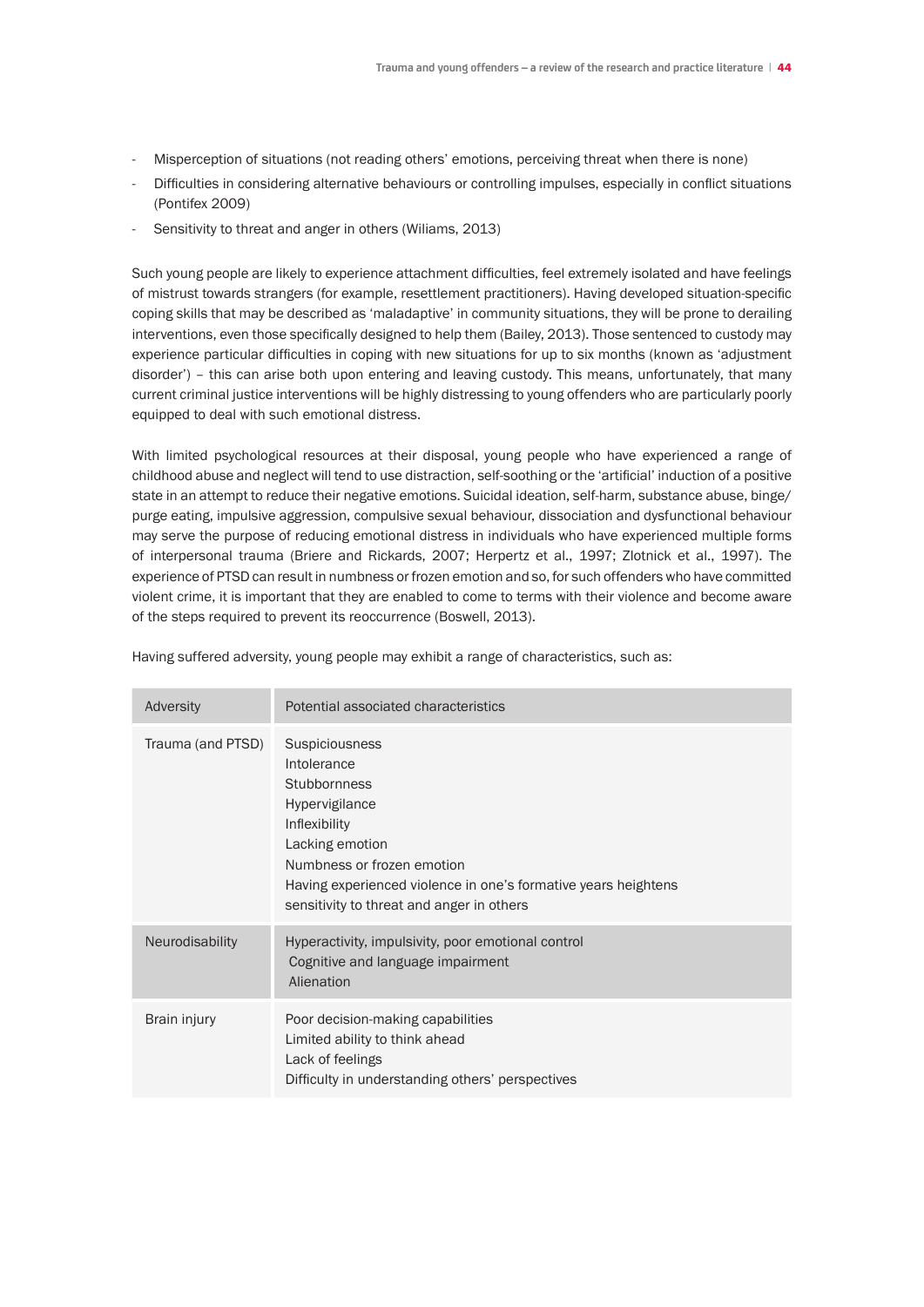# **4.6.1 Trauma and 'problematic behaviours'**

Traumatic experience is very strongly linked in the literature to higher risks of a range of problematic behaviours including aggression and violence (Widom, 1989), antisocial/criminal behaviour (Greenwald, 2002), sex offending (Ward and Siegert, 2002), gambling (Scherrer et al., 2007) and substance misuse (Kilpatrick et al., 2003; Ouimette and Brown, 2003; Steward, 1996).

The links between offending behaviour and 'psychosocial adversity' are well documented (Harrington et al., 2005).

Williams et al. (2010) also found that those with self-reported TBI had an average of two more convictions than those without, while Kenney and Lennings (2007) found that history of head injury was significantly associated with severe violent offending. As is common in such studies, TBI was found to be associated with wide-ranging cognitive and behavioural problems. Perron and Howard (2008) also report that moderate and severe TBI is associated with greater impairment of cognition and behaviour, psychiatric diagnosis, earlier onset of criminal behaviour and/or substance use, more lifetime substance use problems and past-year criminal acts. While Hux et al. (1998) found that the majority of TBIs appeared to be mild and had no lasting effects, long-term effects on academic performance, behaviour, emotional control, activity level, and/or interactions with friends and family members were reported by over one-third of the parents of delinquent youth. It should also be noted that TBI can cause acquired speech and language difficulties (Ponsford et al., 1995).

All of these forms of abuse were strongly associated with poorer mental health outcomes (including selfharm and suicidal thoughts) and higher levels of problematic behaviour. For example, young people aged 11–17 years who had been severely maltreated by a parent or guardian were six times as likely to have current suicidal ideation and five times as likely to have self-harming thoughts than those who had not been severely maltreated. Those aged between 18 and 24 years who were severely maltreated by a parent or guardian adult were four times more likely to have current self-harming thoughts than those who had not been severely maltreated.

# 4.7 Impacts of combined and cumulative traumas

 The relationship among different traumas – and the symptoms and difficulties they cause in a given individual's life history – can be complex. Childhood abuse, for example, may produce various symptoms and maladaptive behaviours in adolescence and adulthood (for example, substance abuse, indiscriminate sexual behaviour, and reduced danger awareness via dissociation or denial) that, in turn, increase the likelihood of later interpersonal victimisation... These later traumas may then lead to further behaviours and responses that are additional risk factors for further trauma, and subsequent, potentially even more complex mental health outcomes.

 Briere and Scott (2013:16-17)

Some young people who have difficulty regulating emotions and impulses have been exposed to complex trauma (Briere and Scott, 2013). Complex trauma can hinder the development of thinking, relationship skills, sense of self-worth, memory, and a sense of meaning and purpose in life. Therefore, 'At the core of traumatic stress is the breakdown in the capacity to regulate internal states such as fear, anger, and sexual impulses.' (van der Kolk 2005: 403).

So, while isolated traumatic incidents tend to produce discrete conditioned behavioural and biological responses to reminders of the trauma (such as identified in a PTSD diagnosis), chronic maltreatment or inevitable repeated traumatisation, in contrast, have pervasive effects on the development of mind and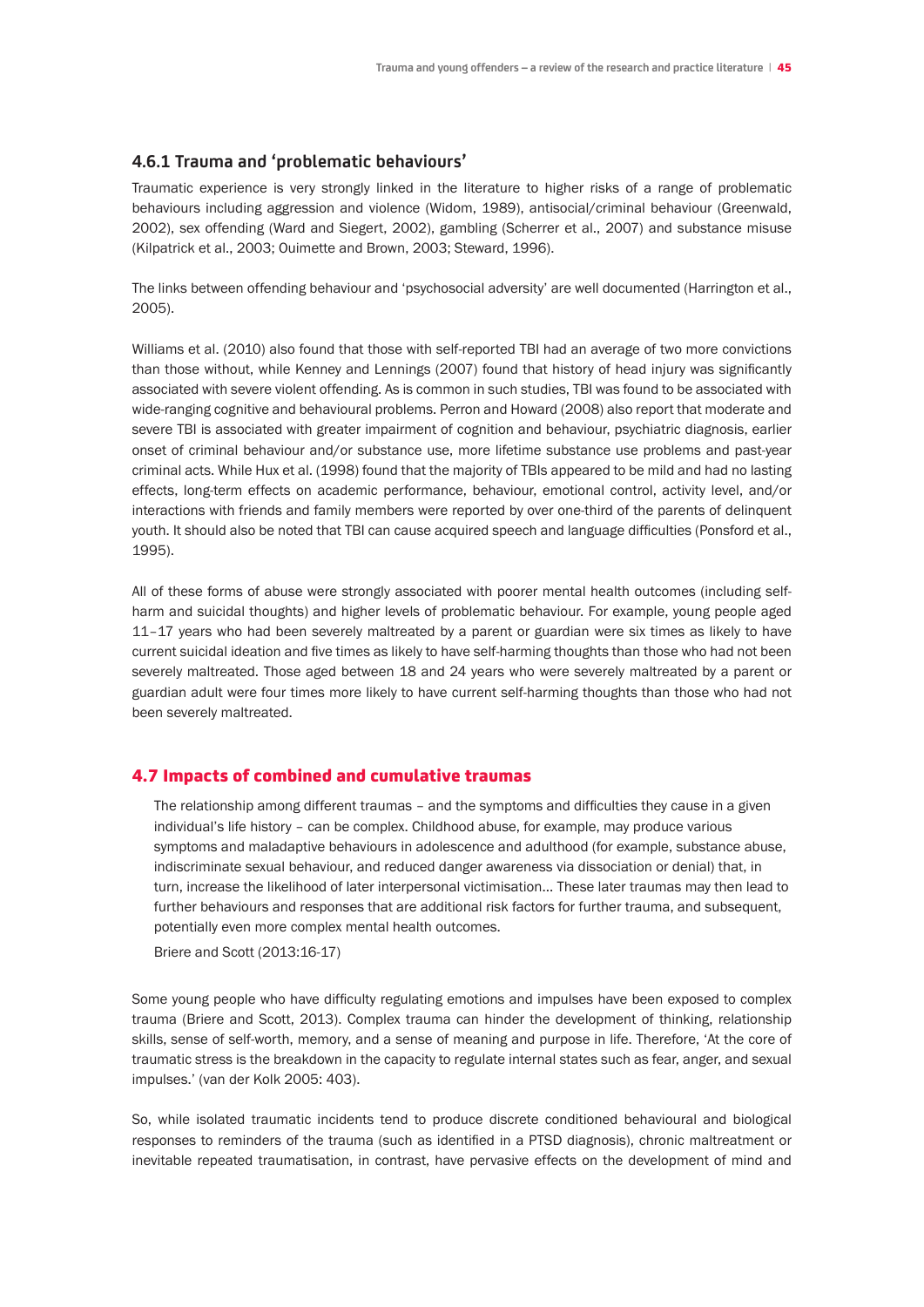brain. Chronic trauma interferes with neurobiological development and the capacity to integrate sensory, emotional and cognitive information into cohesive whole (van der Kolk, 2005).

It is, therefore, extremely important for professionals to take, sensitively, a full life history direct from the young person they are working with, to ensure that complex trauma is recognised and worked with appropriately. The dangers of not doing so are highlighted in research into young offenders sentenced to long periods of custody for offences of serious violence and murder, 35% of whom were found to have experienced the double trauma of abuse and loss in their earlier lives (Boswell, 1996).

As Briere and Scott (2013) point out, by listing separately described traumas, one might erroneously assume that such traumas are independent of one another. But, in some cases, experiencing one trauma may actually increase the likelihood of experiencing another. Although not true of 'noninterpersonal' traumas (such as natural disasters), victims of interpersonal traumas are statistically at greater risk of additional interpersonal traumas. Such revictimisation occurs in a number of ways – those who have experienced childhood abuse are considerably more like to be victimised again as adults (Classen et al., 2002; Tjaden and Thoennes, 2000) and other lifestyle, environmental, behavioural, personality, and/or social issues can increase the likelihood of the individual being repeatedly victimised. So, child abuse and neglect not only produce significant, sometimes enduring, psychological dysfunction, but are also associated with a greater likelihood of being sexually or physically assaulted later in life (Classen et al., 2005).

Childhood and adult traumas can produce psychological difficulties, so the symptoms and difficulties experienced by adult survivors may represent (1) the effects of childhood trauma that have lasted into adulthood, (2) the effects of more recent trauma, (3) the additive effects of childhood and adult trauma (for example, flashbacks to both childhood and adult victimisation experiences), and/or (4) the exacerbating interaction of childhood trauma and adult assault, such as especially severe, regressed, dissociated, or selfdestructive responses to the adult trauma. This complicated mixture of multiple traumas and multiple symptomatic responses means that it is extremely difficult – even for clinicians specialising in this field – to connect certain symptoms to certain traumas, and other symptoms to other traumas or, in fact, to discriminate trauma-related symptoms from less trauma-specific symptoms. Briere and Scott's 2013 book describes assessment and treatment approaches to clarify these various trauma-symptom connections or examine alternative ways of approaching multi-trauma-multi-symptom presentations.

Behaviour such as suicidality, substance abuse, dissociation and dysfunctional behaviour may, among other things, specifically serve the purpose of reducing emotional distress in individuals who have experienced multiple forms of interpersonal trauma. It may not be the level of PTSD alone that triggers and reinforces such behaviours but, more importantly, the effects of having reduced capacity to control ones emotional responses (Briere et al., 2010).

# 4.8 Impacts related to brain injury

Brain injury typically affects an individual's capacity to make decisions, think ahead, and understand feelings and the perspectives of others (Williams, 2013). In addition, neurodisability (including brain injury) has also been associated with a range of outcomes that include:

- Hyperactivity and impulsivity
- Alienation
- Cognitive and language impairment
- Poor emotional control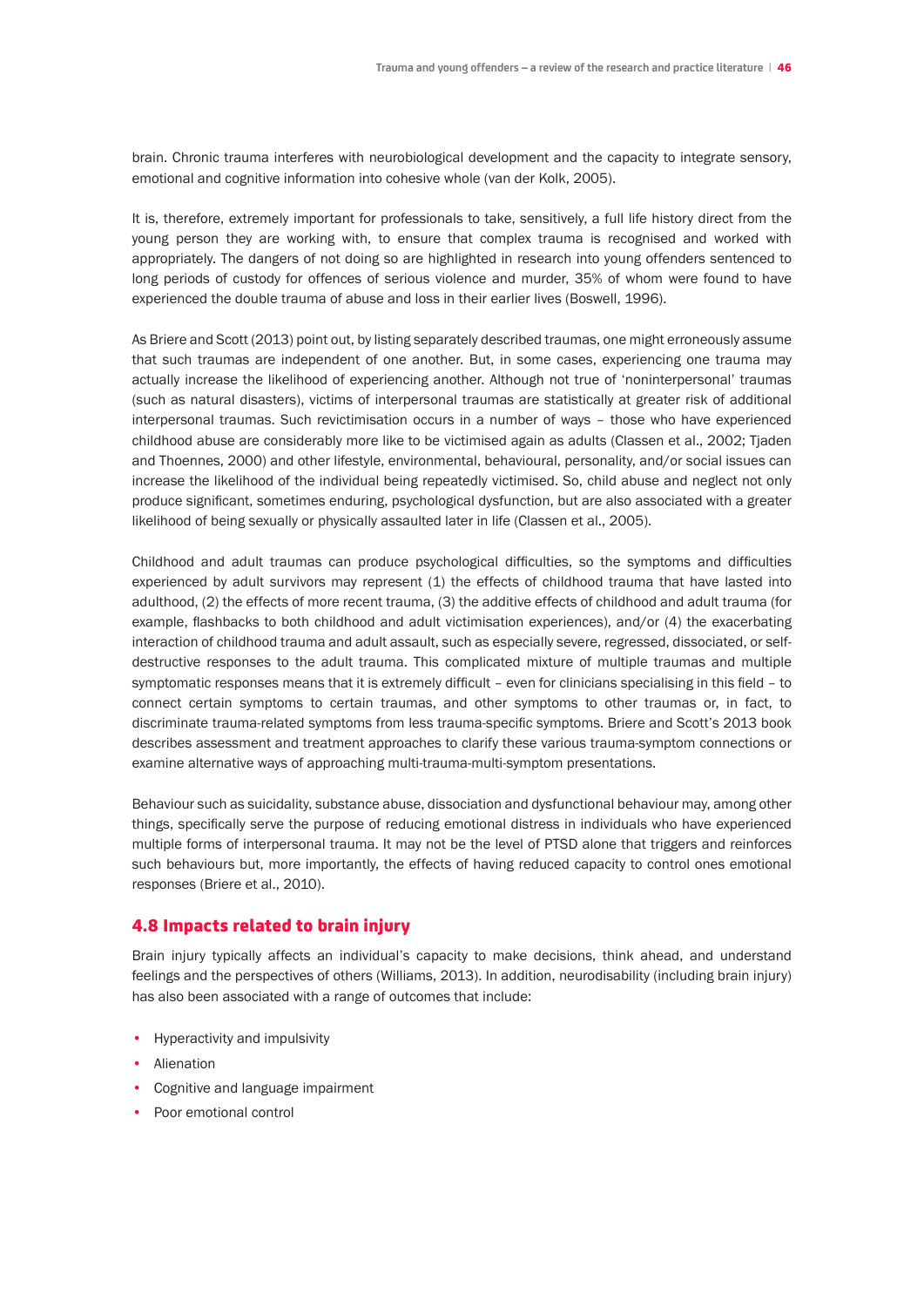These outcomes increase the risk of offending among the individuals and are also linked with other risk factors such as truancy, peer delinquency and illicit drug use. Even only mild brain injury among children and young people can set them on the pathway from experiencing attention difficulties to exhibiting poor behaviour, to school exclusion and then to offending. Such risk is further increased by factors such as:

- Detachment from education
- Challenges in parenting
- Failure of services to recognise and meet specialist needs

It is well established that particular neurological systems are of key importance to the way in which individuals make decisions and anticipate the longer term consequences of their behaviour, and also to the way in which individuals control their impulses (Teicher, 2002). It is also well known that these systems normally grow and develop during childhood and adolescence, and that this development can be adversely affected by brain injury. It is, therefore, not surprising that there is a particularly strong link between brain injury and offending behaviour. Williams describes this connection:

 As children develop, their brains become evolved to manage more complexity, and skills, such as these, come 'on line'. Children and young people therefore have a degree of neurologically-based immaturity relative to adults. Unfortunately, this is a time-period also where risk of TBI is very high – the impact of which limits maturity still further. Not surprising, then, TBI in early life seems to be a major issue within offender groups. It is associated with earlier onset, more serious, and more frequent offending. Of course, it is important to note that it is not possible to know for certain how brain injury increases likelihood of offending, and there may be underlying risk factors for TBI and offending behaviour, including deprivation, lack of life opportunities, low concern for self-care, and even being a person who 'takes risks'.

 The research, however, seems to show that TBI is a very strong 'marker' for these other factors. It is fair to say that the cognitive and behavioural problems noted here are commonly observed within the young and adult offender cohorts. Early recognition and intervention when there is a TBI in childhood and adolescence, as well as in adults, could help to reduce crime.

 (Williams, 2012: 29)

Findings from a number of studies support that general connection between TBI and offending, and the presence of reported TBI within offending groups. A study of young offenders (aged 16-18 years ) in custody in the UK found that of 186 participants, 65% reported that a traumatic brain injury (TBI) rendered them 'dazed and confused' (Williams et al., 2010). Forty-six per cent suffered an additional loss of consciousness and for 17% that had lasted for more than 10 minutes. Just under one-third of the sample (32%) reported having suffered more than one TBI. Suffering a TBI during childhood or early adolescence markedly increased the risk of criminal offending among mentally disordered males in the cohort. Furthermore, the onset age of offending was significantly earlier among those having TBIs before the age of 12 than for those who had a TBI between the ages of 12 and 15. TBI was also strongly associated with co-morbid mental health disorders and alcoholism.

Similar rates have been found by Davies et al. (2012), who reported that 72% of young offenders in custody in the UK report having experienced at least one TBI of any severity. Forty-one per cent reported having lost consciousness and 46% reported suffering more than one injury.

These links between brain injury and offending behaviour are also anchored in the more general impacts of such injury – including loss of memory or concentration, a diminished ability to monitor emotional states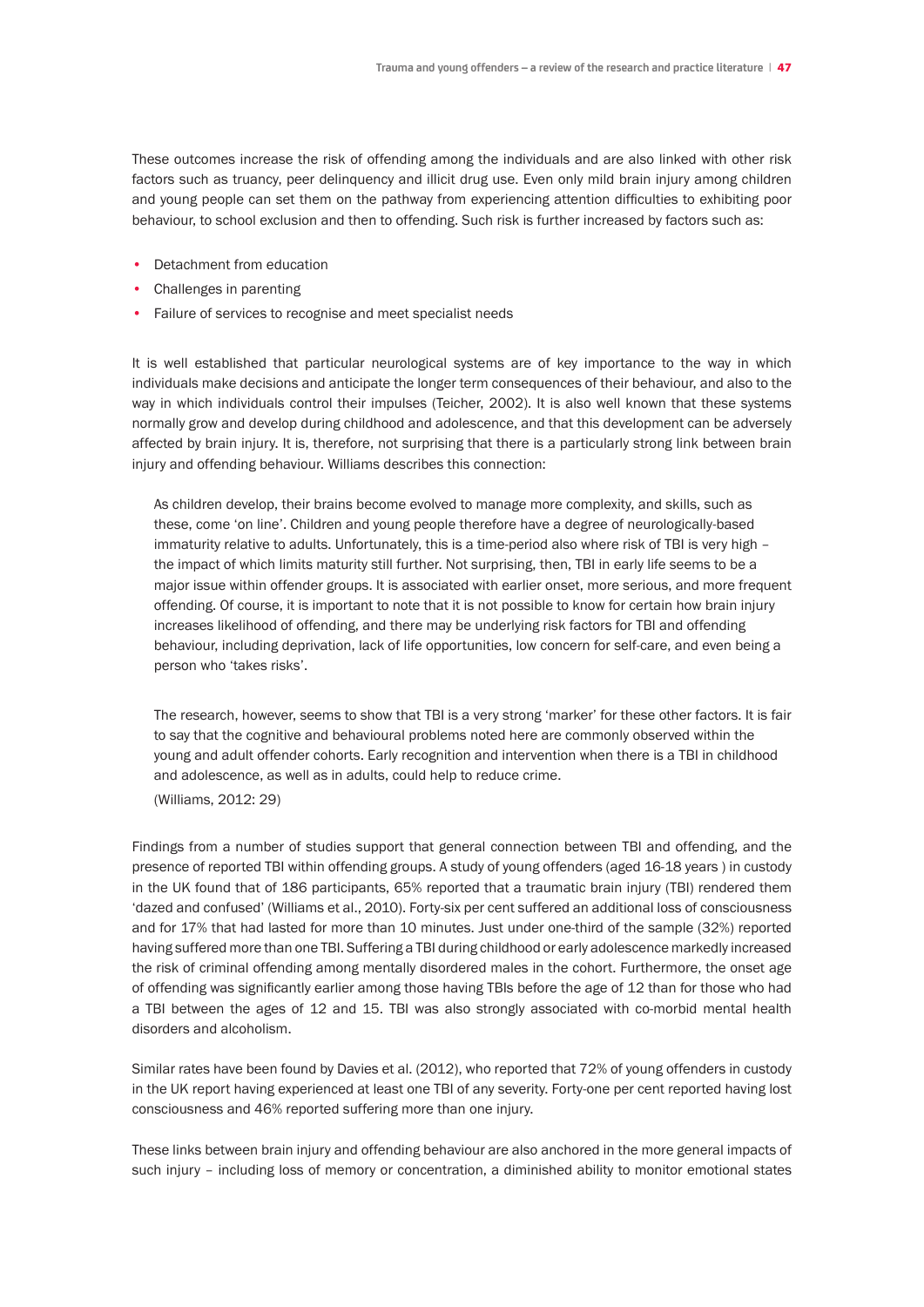(both one's own, and those of others), and difficulties in assessing and navigating social situations (Turkstra et al., 2003; Williams, 2012). For those who have suffered brain injury it is more likely that immature and antisocial behaviour, as well as difficulties controlling impulses and exercising restraint in the use of aggression (Anderson et al., 2009), will continue further beyond adolescence.

Some of these impacts are also of clear relevance to the ability of young offenders who have suffered TBIs, to engage in interventions designed to reduce offending, to comply with conditions imposed on them by some sentences and monitoring arrangements, and to follow advice about how to better manage difficult situations. It is because of difficulties of this kind that researchers such as Williams recommend that a broad focus be adopted, and that service provision both for those already in the system and for those at risk of TBI might require 'close cooperation between criminal justice, health, social and educational systems' (Williams, 2012: 29).

# 4.9 Summary

Trauma can have a very wide range of impacts, with these impacts also being mediated by a number of key factors including the type of event that gave rise to the trauma, previous experience of traumatic events, individual resilience, the degree of support that an individual has, and the socio-economic context in which the individual lives. Because of wide variations in terms of these factors and their presence in individual cases, similar events can have widely varying impacts on different individuals.

In terms of development, trauma can have adverse effects on socialisation and also on the individual's scope for forming relationships or attachments. These adverse effects are multiplied or compounded where traumatic events have been chronic or ongoing, and where they are interpersonal in nature.

Trauma is also associated with difficulties concerning memory and dissociation, where traumatised individuals distance themselves psychologically from experience that is perceived to be overwhelming and too difficult to process or resolve.

In terms of behaviour, trauma is strongly associated with a range of 'problematic behaviours' including aggression and violence, antisocial/criminal behaviour, sex offending, gambling, and substance misuse. Traumatic experience is found disproportionately in the backgrounds of individuals who engage in such behaviour, and such experience also increases the likelihood that individuals will suffer from particular mental health difficulties including depression and PTSD, and more generally, from anxiety and stress, and perceptions of low self-worth.

There is evidence to suggest that previous traumatic experience is also related to a greater likelihood of subsequent re-victimisation.

Although the impact of trauma on brain development is relatively new area of research, it is clear from the evidence that traumatic experience does affect brain systems that play a key role in regulating emotion, and that trauma can alter brain systems in such a way that there is an increased likelihood of aggression, anxiety, and suicide and self-destructive behaviour. The most recent research suggests that trauma-related stress (and the biochemical correlates of stress) plays a key role in such changes.

Traumatic brain injury itself can also have impacts that are quite similar to those of trauma more generally, and there is a strong overlap between the risks of having such injury, and the risks of suffering from other kinds of traumatic experience (such as child abuse, neglect, or interpersonal violence).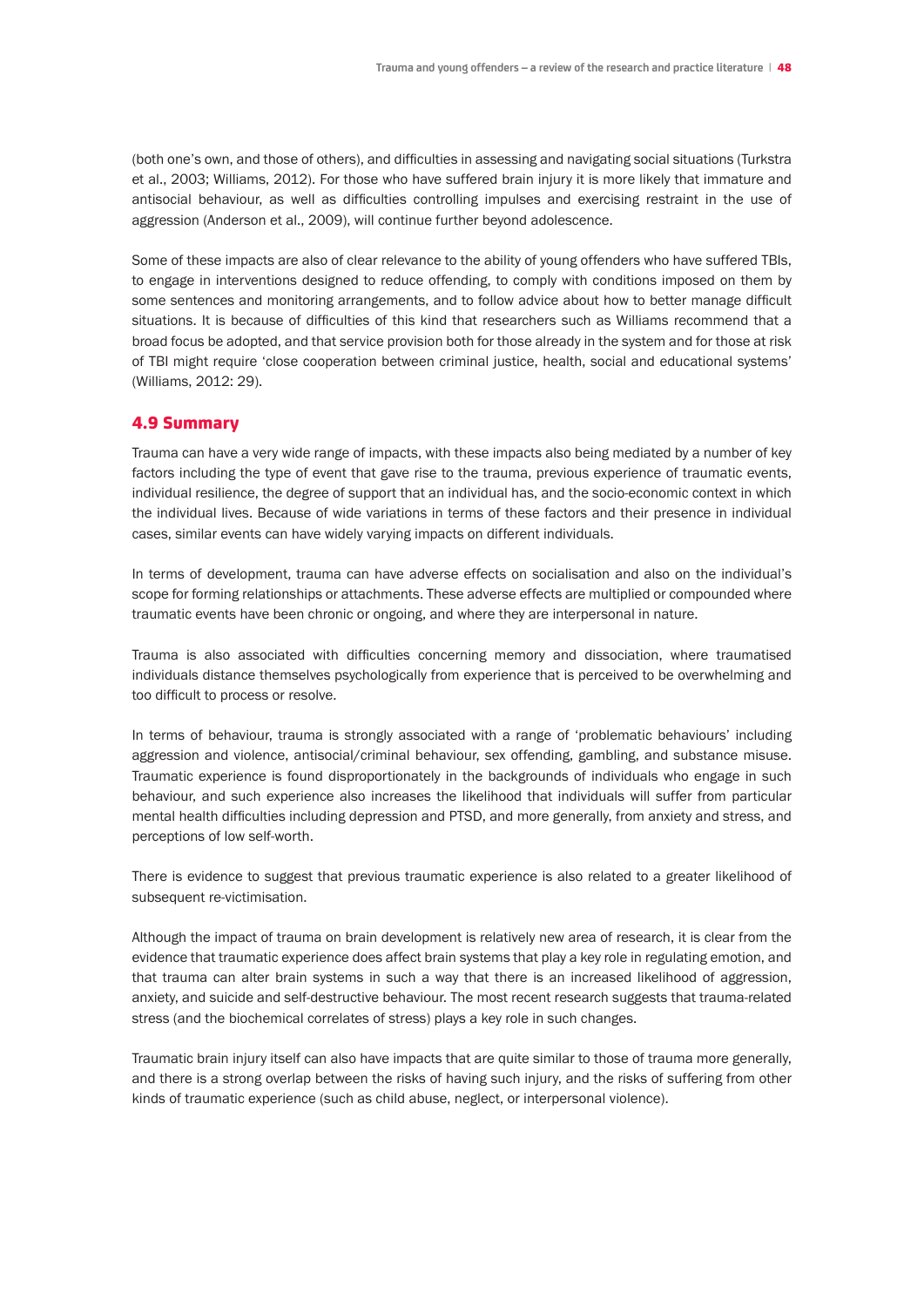# **5. TRAUMA-INFORMED PRACTICE**

 People with childhood histories of trauma, abuse and neglect make up almost our entire criminal justice population.

(Teplin et al., 2002)

## 5.1 Why is trauma an important consideration for resettlement practice?

As earlier sections of this report have explored, young offenders' histories can involve a wide range of adverse childhood and adolescent experience, including assaults and bullying, domestic violence, abandonment, separation and bereavement, as well as witnessing family, school or community violence. Offenders are also more likely to have suffered brain injury during childhood and adolescence than is typical for non-offending groups. The available evidence makes it clear that offenders are more likely than nonoffenders to have suffered adverse emotional, social, neurological and developmental effects from these traumatic experiences, and that some of these impacts also appear to be linked to offending behaviour. For those reasons alone it would be important for practitioners to have some awareness of issues concerning trauma. The available evidence also suggests that the effects of previous trauma can narrow the scope for generating positive resettlement outcomes with young people and young adults – it is therefore crucial that understanding of, and appropriate responses to, trauma form part of any resettlement activity.

The effects of previous trauma can, for example, erode a young person's capacity to judge social situations, form attachments, cope with stress, consider long-term consequences, negotiate their way out of difficult situations and respond to authority.

We know that adversity affects children's brain development and that experiencing violence in one's formative years heightens sensitivity to perceived threat and anger in others. But in addition to increasing the risk of offending, the impairment of neuro-cognitive development may make it more difficult for these young people to understand and comply with criminal justice interventions and also to comprehend the consequences of breaching them.

When taken together, the evidence presented in this report strongly suggests not only that people involved in offending are more likely to have had a disproportionate amount of traumatic experience, but that the impact of those experiences is also likely to reduce the scope for traditional 'change programmes' to generate positive outcomes. There are several reasons for this. There are, of course, many people who simply do not have an interest in changing, but even this lack of motivation to change may be linked to previous exposure to trauma. As Greenwald (2009) puts it:

 Exposure to trauma or loss is extremely common among those with problem behaviours and can lead to a range of treatment impediments. Trauma-exposed individuals may have impaired empathy and not care about the pain they cause others. Posttraumatic stress symptoms may cause your clients to feel reluctant to trust you, dubious about the value of treatment (nothing good's going to happen anyway, so why bother?), fearful of facing emotions, and highly reactive to apparently minor provocations or other stressors. In short, posttraumatic stress symptoms may not only contribute to the client's behaviour problems but also prevent you from being able to help your client to resolve the problems. (Greenwald, 2009: ix)

The challenge faced by these young people in trying to comply with the criminal justice system is apparent when one reflects that they are likely to have difficulty in controlling impulses and making plans, and in assessing social situations and longer term consequences of their actions (see section 4.6).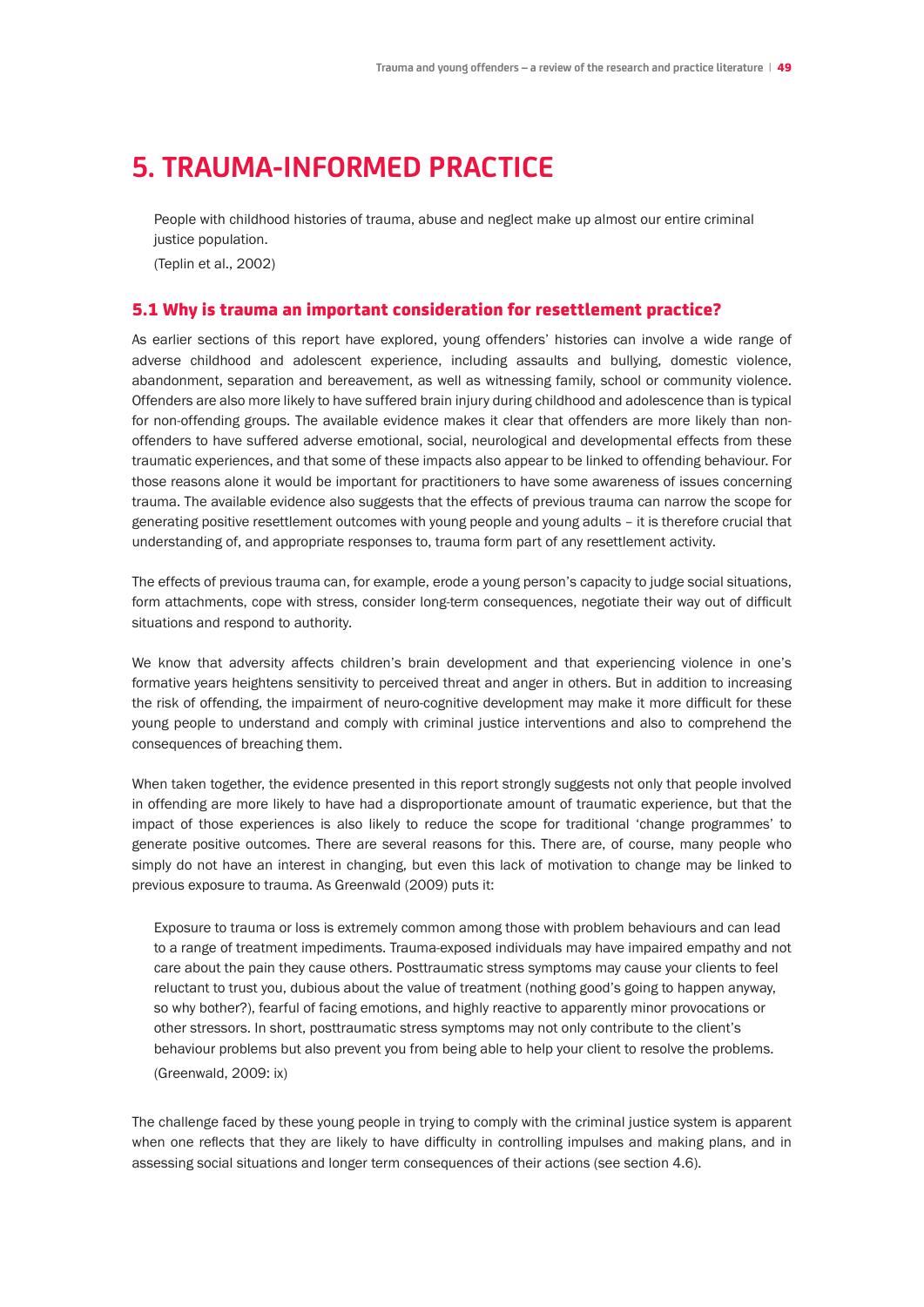So, young people with histories of trauma face a number of impediments to engaging with and sustaining involvement in interventions – even those explicitly designed with their best interests at heart. Therefore, acknowledgement of trauma and its effects is highly important to the way in which providers work with young offenders, the approaches taken to engagement and the effectiveness of efforts to generate positive resettlement outcomes.

At the current time however, knowledge about the complexities of exposure to trauma, its impact upon offending and the implications for effective resettlement practice is very limited. Research into the potential for psychological interventions with traumatised young offenders is not sufficiently advanced to allow absolute certainty about how best to meet their needs. Substantial investment in mental health support for young offenders is needed, both in terms of screening/assessment and, equally importantly, the actual provision of treatment. As Grimshaw explains, 'Unless there is an adequate mental health services framework for this group of young people the extent and characteristics of their traumas will not be brought to the surface.' (Grimshaw et al., 2011)

Yet, given the available evidence concerning the prevalence of traumatic experience in the backgrounds of young offenders and the impact of that experience on development and behaviour, there are already some clear implications for resettlement practice. As we saw in section 4.2, traumatised young people often feel extremely isolated and have a deep mistrust of strangers. Interaction with the criminal justice system will be perceived as highly threatening and extremely distressing to these young people who are particularly poorly equipped to deal with such stress. Custodial sentences may be extremely damaging to them.

# 5.2 Trauma and desistance

Given the details outlined in previous sections concerning the impacts of trauma, it should be clear that background trauma in the lives of young offenders will be of key importance to processes of desistance, and to the capacity of young people to engage with interventions designed to promote desistance.

In a presentation of their Trauma Recovery Model (TRM), Skuse and Matthew (2015) argue that the impacts of trauma on individual development tend to blunt the 'cognitive readiness' of young offenders in several key respects and that this, in turn, reduces their scope for deriving benefits from many programmes – such as anger management and victim empathy programmes, and some cognitive behaviour therapy (CBT) – designed to promote desistance.

Interventions of this kind tend to be designed to address behaviour rather than what Skuse and Matthew call the 'underlying developmental and psychological drivers' (2015:15) of such behaviour. Hence, the impacts of trauma may be linked to higher rates of non-engagement or disengagement of young people in such programmes.

What is required instead are approaches that are layered or sequential, with early stages of work focusing more directly on basic routines and physical safety, since these are prerequisites for later articulation about (and processing of) previous traumatic experience. In short, effective desistance requires a level of selfawareness and self-efficacy which can be blunted by the effects of previous trauma – as Skuse and Matthew put it:

 Non-offending lifestyles within the community and the opportunities to adopt them are more likely to be available and attainable to young people who have processed some of their own experiences and who have an ongoing supportive relationship with an adult or agency who can guide them. (Skuse and Matthew, 2015)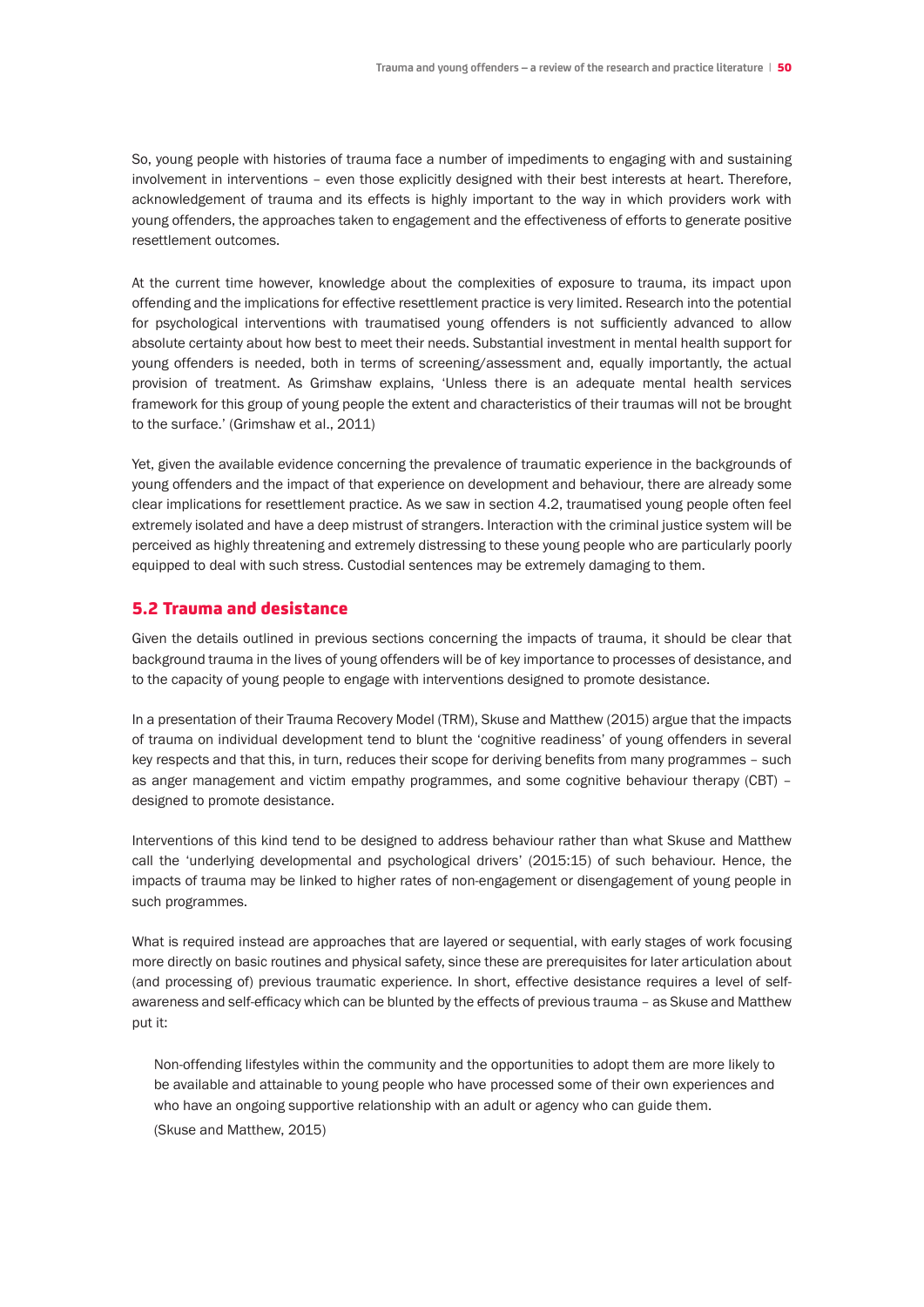Similar comments about the need for 'sequencing' support for desistance in order to recognise and address background trauma has also been offered by Wilkinson (2009), who describes how participants in her research needed to address emotional issues relating to feelings of personal control and self-awareness, before they could move on to develop what would normally be regarded as key 'stakes in conformity'. More generally, she describes the way in which the experience of previous trauma can have a key effect on the readiness of individual offenders to develop new non-offending narratives.

Anderson (2016) also forges useful links between desistance research and the literature on trauma, and argues that bearing witness to offenders' previous victimisation and trauma can be a crucial form of support for the desistance process itself.

Links of this kind are highly promising for the field, although research focusing directly on them has begun to appear only very recently.<sup>20</sup>

# 5.3 What is trauma-informed resettlement?

There is now an extensive (and growing) literature on trauma-informed practice which focuses on a range of areas including violence/aggression, offending and antisocial behaviour, and substance misuse and other addictive behaviour. Trauma-informed practice is defined in a number of ways but most definitions focus on awareness-raising and training, the provision of safe environments, reducing the scope for re-traumatisation, and the coordination of provision designed to increase resilience and support.

Cooper et al. (2007) offer the following definition:

 Trauma-informed practices refer to an array of interventions designed with an understanding of the role of violence and/or trauma in the lives of children, youth, and their families. Trauma-informed strategies ultimately seek to do no further harm; create and sustain zones of safety for children, youth, and families who may have experienced trauma; and promote understanding, coping, resilience, strengths-based programming, growth, and healing. Strategies include an array of services and supports that screen and assess appropriately, provide trauma-specific services when needed, coordinate services when necessary, and that create environments that facilitate healing.

Another, much referred to definition describes trauma-informed approaches as incorporating three key elements: an understanding of the prevalence of trauma, recognition of the effects of trauma both on clients and on those who work with them, and the design of services which are informed by this knowledge. In other words:

 A program, organisation, or system that is trauma-informed realizes the widespread impact of trauma and understands potential paths for healing; recognizes the signs and symptoms of trauma in staff, clients, and others involved with the system; and responds by fully integrating knowledge about trauma into policies, procedures, practices, and settings.

Substance Abuse and Mental Health Services Administration (SAMHSA)

Key features of trauma-informed approaches relate to four key areas of focus which are explored in the following sections of the report:

<sup>20</sup> Given some of the key findings presented in this report however, it is perhaps surprising that documents such as the recent HMI Probation inspection focusing on 'Desistance and young people' (HMIP, 2016) do not even mention trauma or its links with offending by young people. Within the broader desistance literature as well, there have been few references to the impact of trauma until very recently.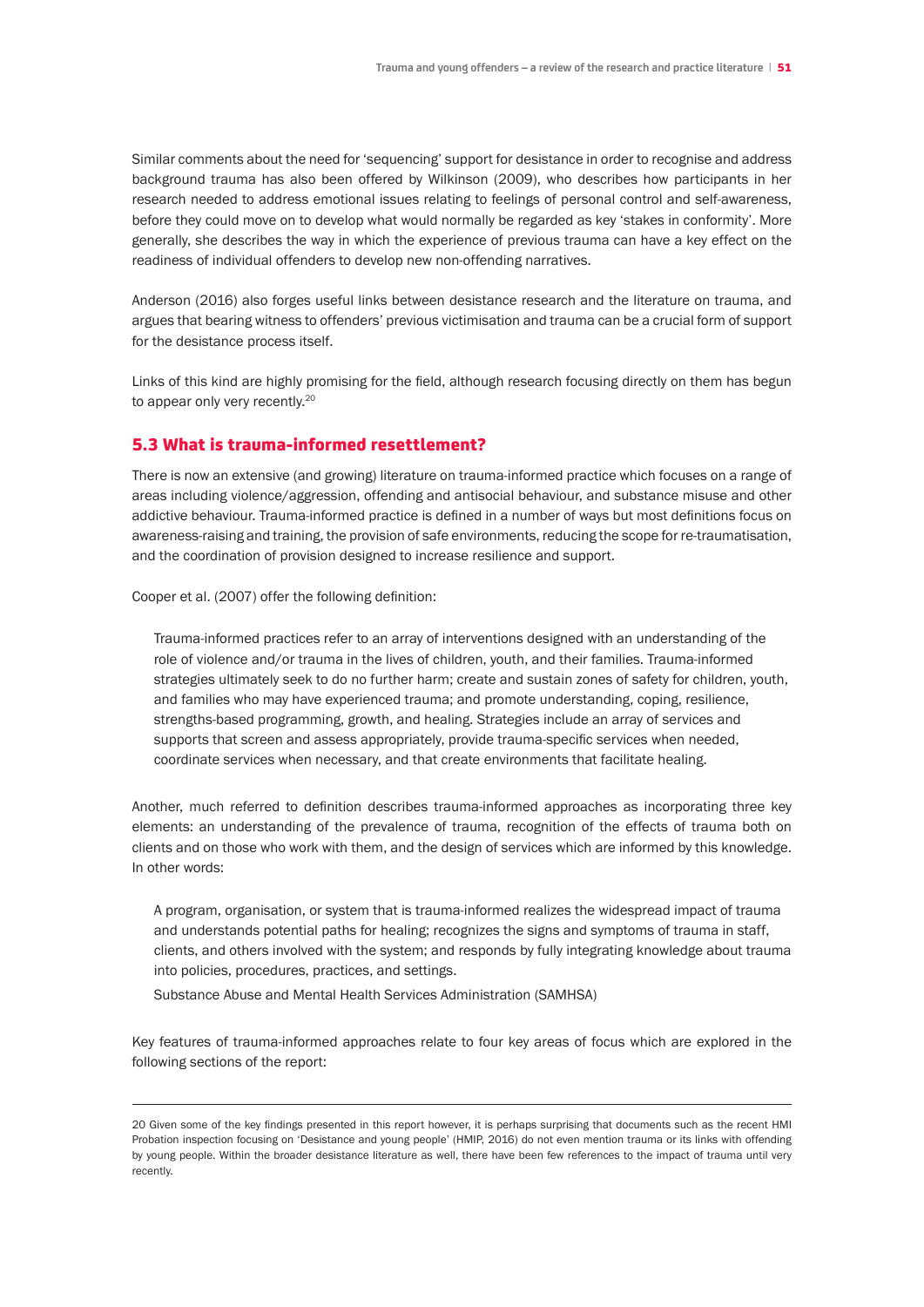- Staff awareness, training and support
- Assessment
- Approaches to working with young offenders
- Consideration of the therapeutic window

# **5.3.1 Staff awareness, training and support**

The development of trauma-informed practice involves equipping key staff with knowledge about trauma and its effects and supporting them in their work with potentially traumatised young people, both by ensuring that there are mechanisms in place for individual monitoring and debriefing and by promoting integrated teamwork.

Psychologically aware approaches recognise that young people with challenging behaviour have particular support needs, often arising directly from their experiences of earlier trauma and abuse. Training enables practitioners to develop clear and suitably consistent responses to young people who may be chaotic and distressed and who have learned not to trust. With more insight into how traumatised young people behave, staff can work more effectively with them, helping them to gain an understanding of their own behaviour, take responsibility for themselves and develop negotiated, positive relationships. This approach leads to much better risk management. It enables staff to work with the challenging behaviour of young people – rather than restricting their access to support until behaviour changes – so that vulnerable and chaotic young people are not excluded from services. This approach is sometimes called 'elastic tolerance' (Woodcock and Gill, 2014), allowing behaviour that might normally result in exclusion from a service to be tackled creatively and with flexibility, thereby addressing the behaviour without rejecting the individual.

Such trauma-informed resettlement is delivered by practitioners who understand that traumatised young people are likely to be in an almost permanent state of emotional arousal – prone to emotional outbursts, frustration, fury, depression and despair. These young people also display high levels of impulsivity and risk taking, and in groups may display 'emotional contagion'. Therefore, one key goal for any resettlement intervention is to constantly de-escalate emotional tension, rather than seek to punish or 'teach a lesson'; a person flooded by emotion is unable to understand such 'lessons' (Bath, 2008).

Staff working intensively with young offenders should also be assisted in building their own psychological resilience – mapping out their own vulnerabilities and strengths and protecting themselves against vicarious trauma.<sup>21</sup> It is important to acknowledge that particular young people may generate some negative feelings in staff, including frustration, despair, anger and hatred. Staff need to be able to disclose and explore their emotions in a supportive environment in order to manage their feelings effectively. But, while staff may struggle to empathise with all of the young people they support, it is perhaps even more risky for staff to over-identify with young people. In these cases, staff can leave themselves vulnerable if they have fantasies about being able to 'rescue' young people as this may lead them to underestimate the risks that they may pose.

It is already recognised that YOT staff and those working within the secure estate require support and supervision, but that the necessary levels of support are non-existent or inadequate, even following major incidents (Harrington et al., 2005). It is imperative then that substantial investment is devoted to training, supervision and support for staff working intensively with traumatised young offenders.

<sup>21</sup> Telephone conversation with Dr Andy Cornes, Everton Free School, October 2014.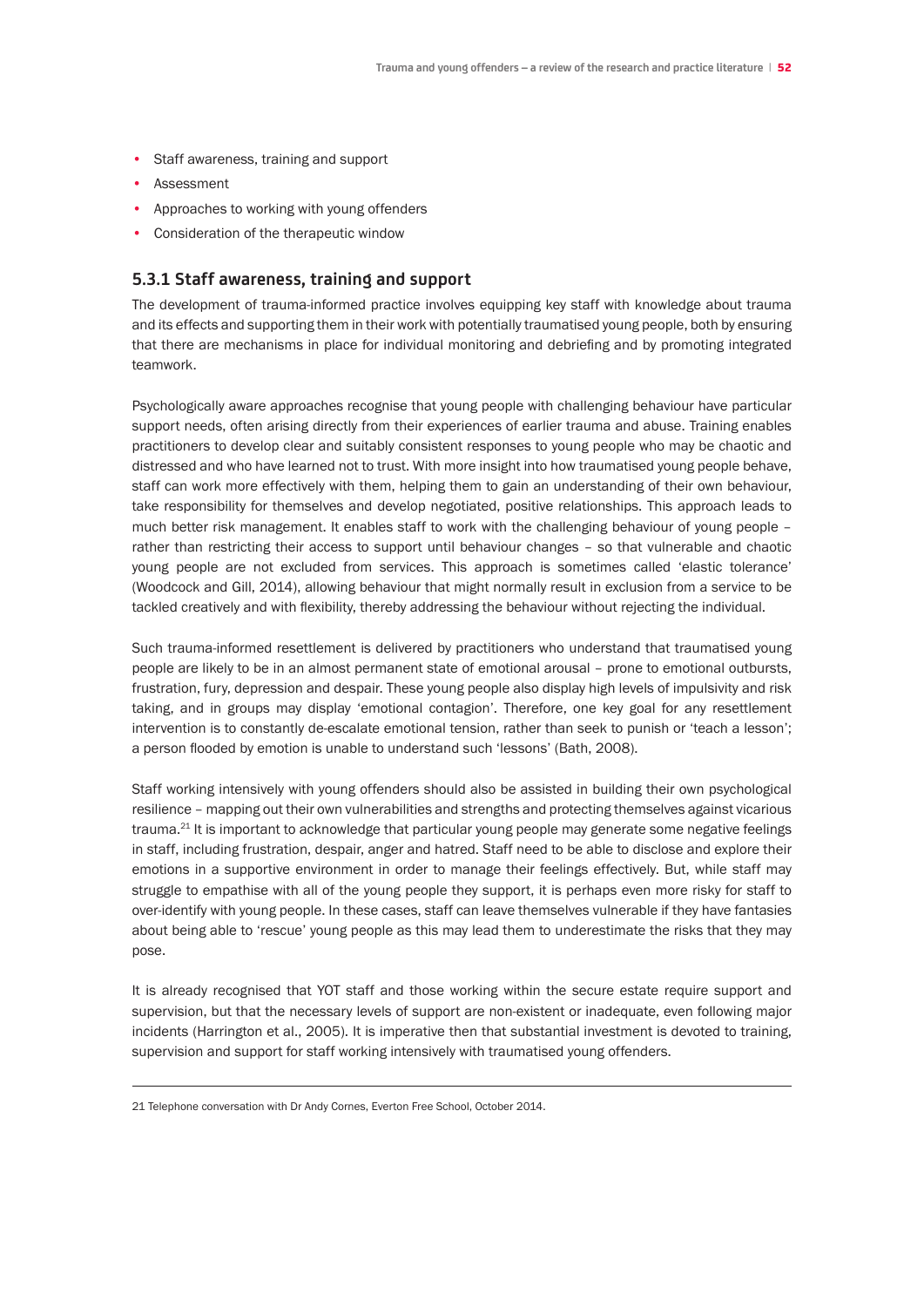In summary:

- Professionals need to be equipped with a firm knowledge base about trauma and how to recognise it; staff and partners may need training in attachment/trauma principles
- Staff will need support to manage their own emotions and deal with stress
- Work will need to be structured in a way that facilitates staff working as part of a united team

# **5.3.2 Screening and assessment**

As previously stated, because trauma undermines a child's developmental progression, most young offenders have specific support needs, particularly in relation to their emotional health and functioning. As Boswell also points out (2013),<sup>22</sup> it should not be suggested that trauma is the sole cause of offending or that every abused child becomes an offender. However, trauma is so prevalent among this group of young people that systematic screening and thorough assessment is warranted.

Because trauma and mental health problems are likely to influence the success of resettlement work, it is vital that young offenders' mental health needs are systematically screened for, and responded to with timely provision of appropriate specialist support (Harrington et al., 2005). Previous processes and methods of assessing mental health needs among young offenders have been ineffective. The Harrington et al. (2005) study revealed substantial levels of missing or non-completed assessments for young offenders under YOT supervision.<sup>23</sup> Furthermore, having assessed 600 Asset forms, they found that only 15% of young offenders were identified as having mental health problems, whereas their national study (which used a fully validated mental health screening tool) identified 31% of young offenders as having a mental health need. They concluded: 'Asset, therefore, is not sufficiently sensitive in identifying mental health needs in young offenders.'

While integrated mental health assessment is now being rolled out across YOIs, it is imperative that this is supplemented by sufficient community-based mental health resources and fully trained staff (Harrington et al., 2005).

- Expectations for progress need to be informed by an understanding of trauma and its impact.
- Participants need regular and reliable feedback about their progress.
- Positive shifts in resilience, impulsivity, hope, self-confidence are important and suggest positive longer term outcomes (e.g. reduced re-offending, employability and trauma resolution).

In the community, structured risk and mental health assessment should form the basis for planning interventions. Specific assessment for PTSD, abuse and significant loss among violent offenders would be beneficial (Boswell et al., 2003), although the timing of such work needs careful consideration. Close liaison with other agencies working with the young offender may be necessary to provide fuller insight into their backgrounds. Moreover, as Nader (2011) points out, because developmental issues influence the nature of children's reactions to trauma, it is crucial that diagnostic criteria and assessment measures are specifically designed for different developmental age groups in order to facilitate the selection of appropriate treatment.

<sup>22</sup> See also: Smith and McVie (2003); Lösel and Bender (2006).

<sup>23</sup> In 46 (8%) of cases, Asset had not been completed when it should have been. In an equal number of cases (n=46), the files of the young people could not be found to ascertain whether the Asset had been completed or not. In Asset, those identified with mental health problems score a three or four on the mental health section. Of the 600 Asset forms evaluated, only 15% of young offenders were identified as having mental health problems. This is much lower than the 31% identified as having a mental health need in this national study, using the S.NASA – the fully validated mental health screening tool.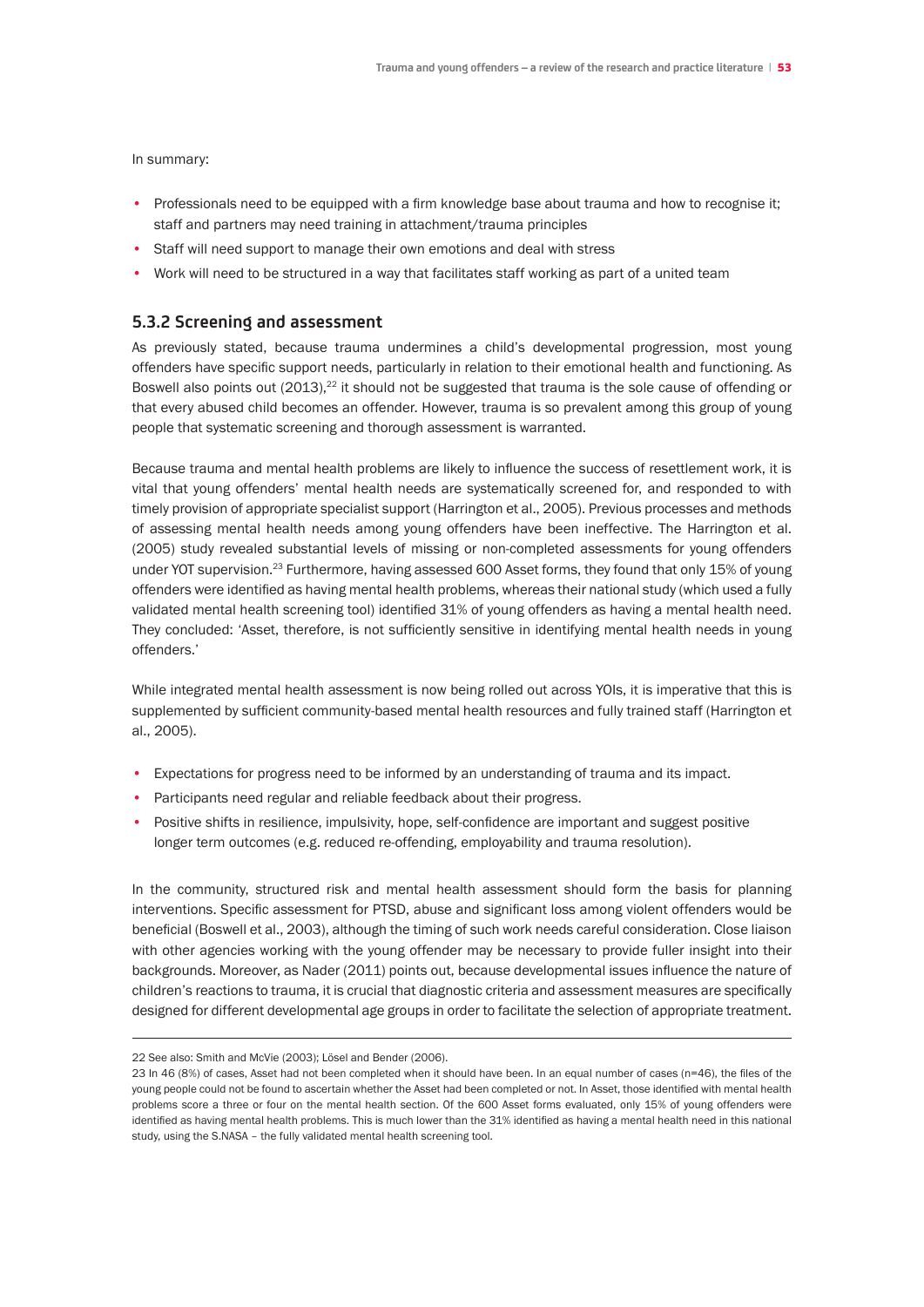However, when considering appropriate arrangements for assessment it is worth keeping in mind that:

- Young custody-leavers frequently complain about what they regard as over-assessment (and many of the young people that the BYC research team has spoken with over the years have pointed this out directly to us).
- Young people are often resistant to assessments which are perceived to label them as victims or as having emotional/mental health problems.
- There is a more general problem concerning assessments that they are perceived not to be followed up by any meaningful service provision; many young people have commented to our research team that they are subjected to numerous tests and then "nothing happens".

The general point to make here – which applies to trauma-informed practice as well as to resettlement practice more generally – is that assessment of need ideally should be linked to decisions about accessing appropriate services, rather than being part of a more general approach to fit young people into services that are available.

# **5.3.3 Interventions with young offenders**

 Placing children's welfare at the heart of efforts to tackle their offending does not mean overlooking or minimising the difficulties and harm that these children's behaviour causes. Ensuring that children understand and take responsibility for their wrongdoing, and make amends wherever possible, can and should be an integral part of a welfare-based approach to offending. This is an approach, therefore, that recognises just how troublesome is the behaviour of most children who are sentenced to custody, whilst also recognising that these children are themselves very troubled.

(Jacobson et al., 2010)

Understanding the impact of trauma upon young offenders leads to more effective interventions, and helping young people to build their personal resilience and social support systems should form an important part of all resettlement work. There are a range of interventions that can significantly improve the emotional wellbeing and desistance outcomes for young people. Educational and social services can help to prevent the onset of serious violence (Krug et al., 2002; Silvestri et al., 2009; Rose, 2010), support for parents and children affected by domestic violence can reduce harms (WHO/Liverpool JMU, 2009), and children convicted of grave offences can benefit from the services provided by Local Authority Secure Units (Cavadino and Allen, 2000:14).

There is great scope for being able to help young offenders manage their emotions and behaviours. By addressing the emotional and psychological needs of young people, services can enable them to better manage their emotions and behaviours as a first step towards making other long-lasting positive changes in their lives. Trauma-informed approaches that seek to build young people's strengths and attachment can help to minimise the impact of their complicated lives and traumatic experiences, reducing the likelihood that they will engage in high-risk and anti-social behaviour. In other words, 'The more strengths these children have developed, the less likely they are to engage in high-risk behaviours. This resilience has major implications for both prevention and treatment' (Griffin et al., 2009).

As Leon (2002) identifies, meeting the mental health support needs of young offenders is critical for desistance-focused work. Early detection of young people's trauma and/or mental health difficulties may reduce both their potential to develop a more chronic disorder in adulthood and the likelihood that they persist with offending into adulthood. Of course, providing access to treatment is not as simple as it sounds.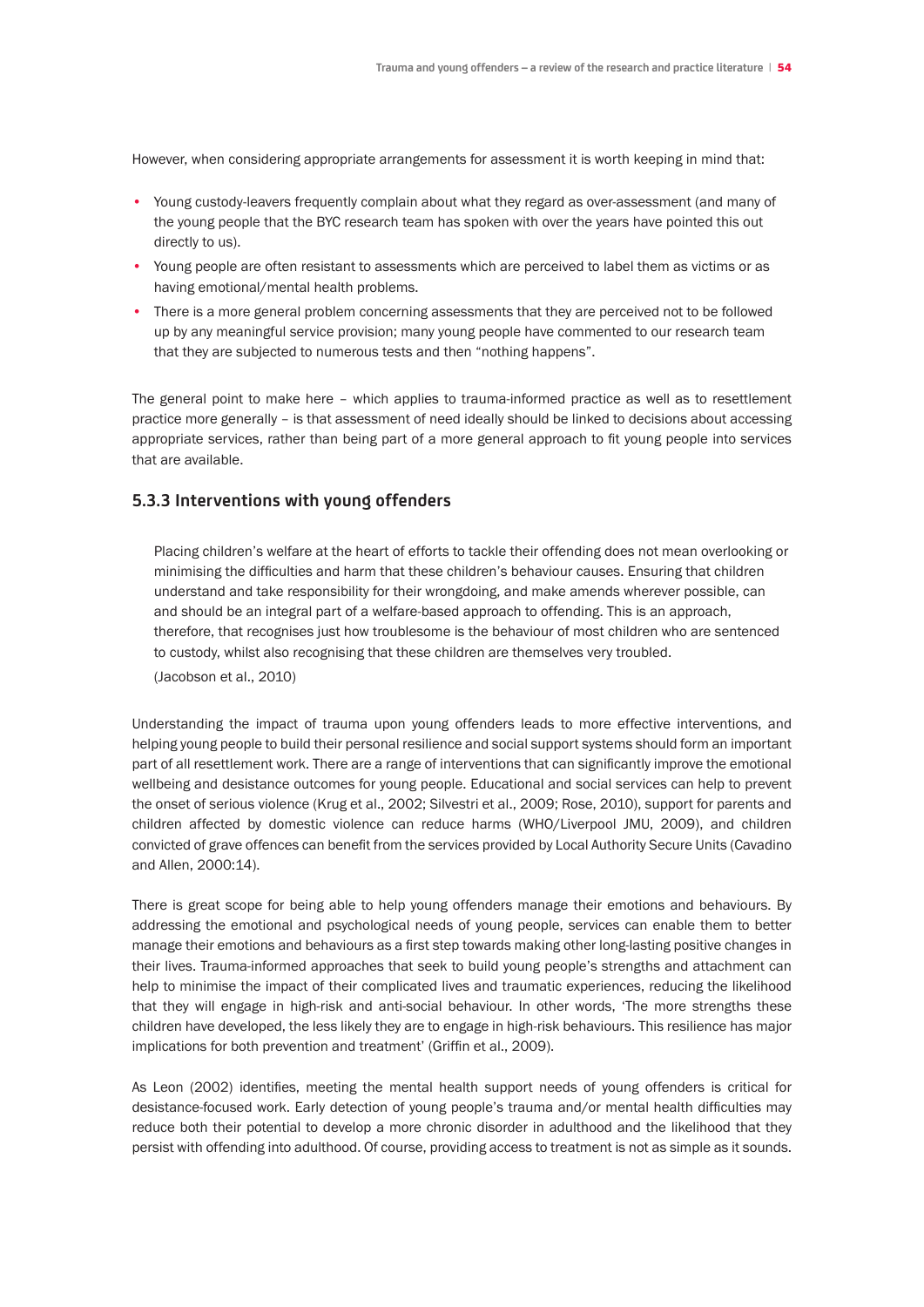Most people, including young people in the criminal justice system – and even those with severe psychiatric disorders – have a negative attitude towards the issue of mental health and a strong reluctance to engage with any psychological treatment. Failure to attend appointments or engage with the treatment process is common and, perversely, mental health services typically refuse to work with potential clients who either misuse substances or miss appointments, no matter how intertwined with mental health difficulties those behaviours are.

This is a complex field of work and no simple blueprint for intervention can be established. While every individual will have their own specific support needs and preferred styles of engagement and communication, there are also personal characteristics that warrant consideration. Young people from ethnic minorities are over-represented in custody and are likely to have specific needs that warrant further study. Gender should always be considered with respect to antisocial behaviour and offending because of the different rates of antisocial behaviour attributable to young men and young women. There is also the issue of the relationship between mental health problems and physical health problems which further complicates the development of effective interventions for these groups.<sup>24</sup>

Resettlement interventions need to be informed by an understanding of the roots of young offenders' challenging behaviour and awareness of the appropriate responses. This includes a more sophisticated interpretation of their disinclination to engage – not simply labelling them as an individual 'unmotivated to change', but rather being in need of support to build and foster their optimism, confidence and commitment. It is, therefore, important to openly acknowledge both the degree of adversity faced by young offenders and the specific challenges they face in adapting to new situations (particularly adjusting to custody, or returning to the community).

NICE (2005) offer practitioners the following guidance on addressing the mental health needs of children and young people (and in particular where those needs are linked to trauma-related depression):

- Healthcare professionals in primary care, schools and other relevant community settings should be trained to detect symptoms of depression, and to assess children and young people who may be at risk of depression. Training should include the evaluation of recent and past psychosocial risk factors, such as age, gender, family discord, bullying, physical, sexual or emotional abuse, comorbid disorders, including drug and alcohol use, and a history of parental depression; the natural history of single loss events; the importance of multiple risk factors; ethnic and cultural factors; and factors known to be associated with a high risk of depression and other health problems, such as homelessness, refugee status and living in institutional settings.
- Healthcare professionals in primary care, schools and other relevant community settings should be trained in communications skills such as 'active listening' and 'conversational technique', so that they can deal confidently with acute sadness and distress ('situational dysphoria') that may be encountered in children and young people following recent undesirable events.
- A child or young person who has been exposed to a recent undesirable event, such as bereavement, parental divorce or separation or a severely disappointing experience and is identified to be at high risk of depression (the presence of two or more other risk factors for depression), or where one or more family members (parents or children) have multiple-risk histories for depression, then should be offered the opportunity to talk over their recent negative experiences with a professional in tier 1 and assessed for depression. Early referral should be considered if there is evidence of depression and/or self-harm.

<sup>24</sup> For further reading on these complex resettlement issues, see 'Recognising diversity in resettlement: a practitioner's guide' (BYC, 2015), 'Ethnicity, faith and culture in resettlement: a practitioner's guide' (BYC, 2015) and 'Developing a gender-sensitive approach to resettlement: policy briefing' (BYC, 2015)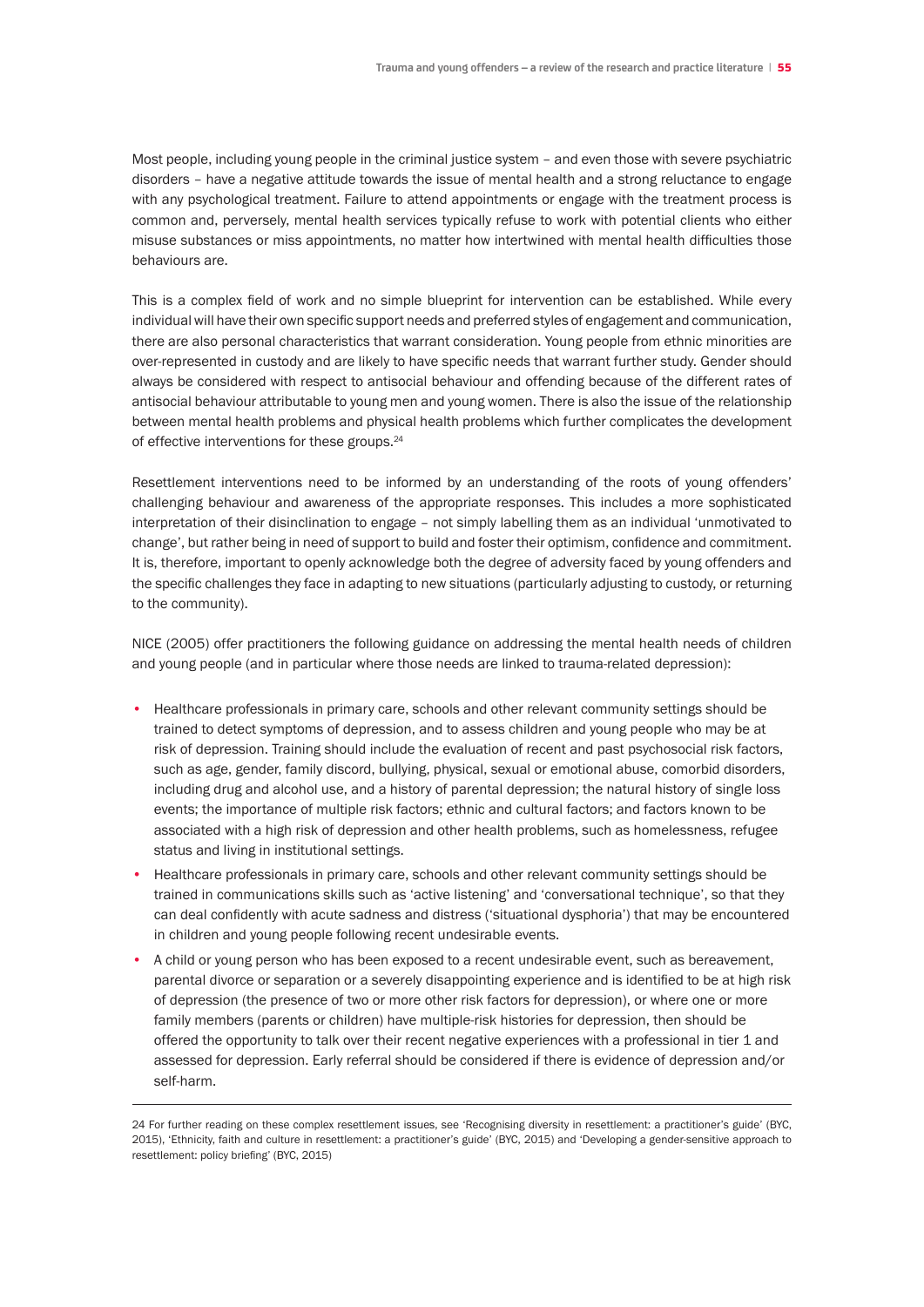- Whenever healthcare professionals come into contact with children and young people who live in families undergoing emotional upheaval, the mental health needs of the children/young people should be considered. Recommended action may include referral to relevant support groups (for example, relating to young carers, substance misuse, bereavement) or other targeted self-help options (e.g. leaflets). Due to the common occurrence of depression in the offspring of depressed parents, special consideration should be given to assessing and supporting children with family members being treated for depression.
- Family risk factors for depression in children and adolescents include parent-child conflict, parental discord, divorce and separation, parental death, parental mental illness and parental substance misuse... The risk is thought not to lie in the variable per se but in its effects on attitudes, behaviour and relationships within the family.
- Depression may not be recognised as such by those working with the child or young person (teachers and school support staff, youth workers, sports coaches, social workers and so on, who may be employed by statutory agencies in primary healthcare, social care, education, or in the voluntary sector. Their primary concern may be a behavioural manifestation associated with the depression, like substance misuse, delinquency, bullying or child abuse. Shame and fear of blame may make it hard to assess this in such settings. Interventions may not have input from CAMHS [Child and Adolescent Mental Health Services] professionals.
- When assessing a child or young person with depression, healthcare professionals should routinely consider, and record in the patient's notes, potential comorbidities, and the social, educational and family context for the patient and family members, including the quality of interpersonal relationships, both between the patient and other family members and with their friends and peers.

However, in addition to this, an awareness of trauma and its effects is also required in order to usefully inform our understanding of young offenders' challenging behaviour, and inform decisions about appropriate responses. For example, violent or aggressive behaviour can sometimes be adaptive for traumatised young people, rather than an indication of a lack of discipline or an absence of motivation to change. Punitive or reactive responses can serve to entrench problematic behaviour in such cases rather than address it, whereas support to build and foster optimism, confidence and commitment can be more effective.

Although initially developed for looked after and adopted children, one model that is also helpful in considering and prioritising approaches and interventions for working with young offenders is Golding's (2007) pyramid of need. This is presented below:

# Figure 4 Pyramid of need (Golding 2007) FEELING SAFE PHYSICALLY AND EMOTIONALLY **DEVELOPING RELATIONSHIPS COMFORT & CO-REGULATION** ELICITING CARE FROM RELATIONSHIPS **EMPATHY & REFLECTION** MANAGING BEHAVIOUR IN RELATION TO OTHERS **RESILIENCE & RESOURCES** SELF-ESTEEM & IDENTITY **EXPLORE TRAUMA, MOURN LOSSES**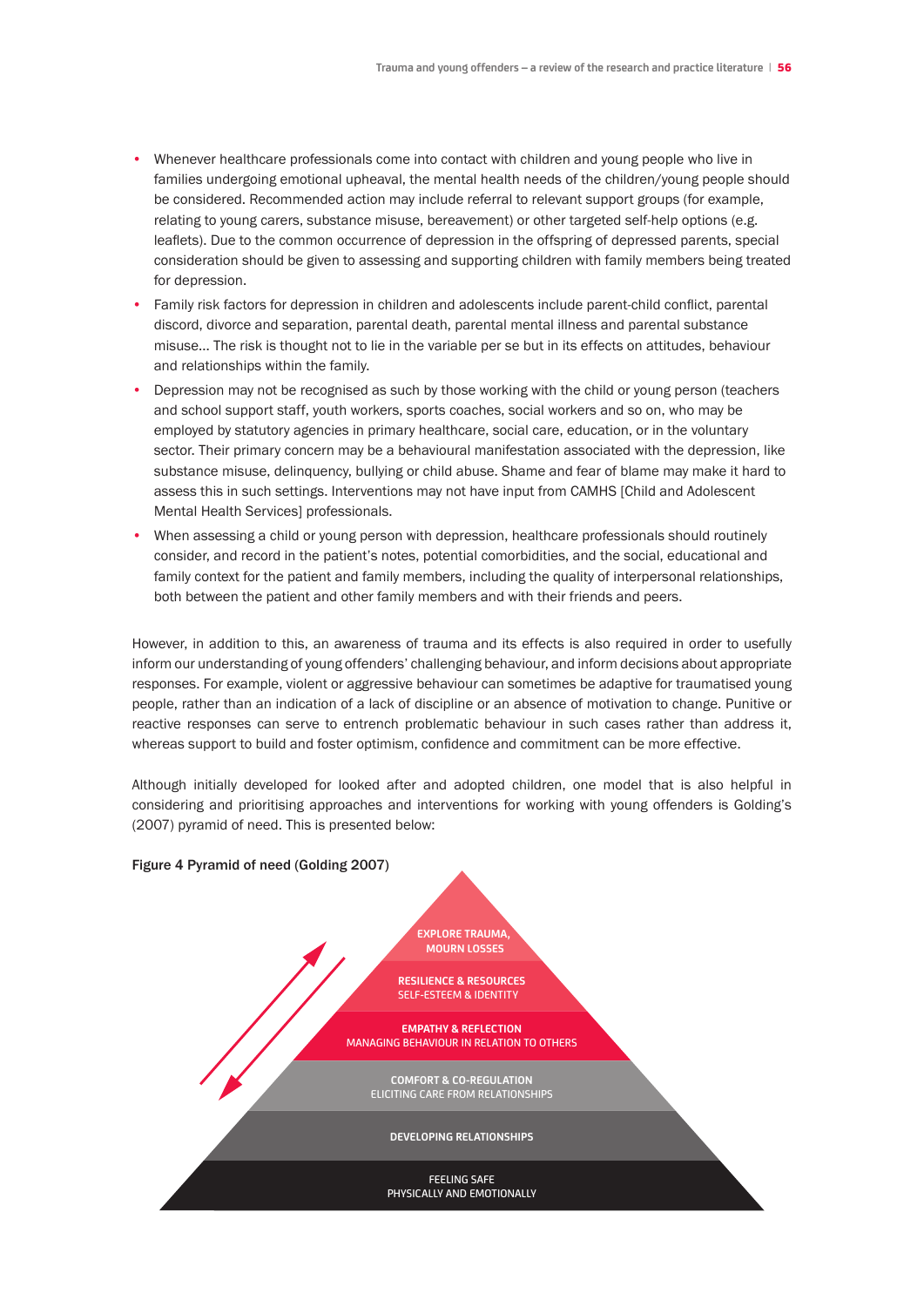As this diagram highlights, the first priority is to create an environment where young people can feel physically and emotionally safe – any group work activities should be carefully planned to ensure that the risk of conflict between young people is minimised and can be controlled. The next consideration is about developing positive relationships so that young people are able to receive comfort and care from practitioners in a carefully boundaried manner. This provides space for young people to reflect on their interactions, enabling them to develop empathy and better manage their relationships and behaviour with others. The young person is then able to develop their self-esteem, identity and resilience and, from such a position, can begin to address the trauma(s) that they have suffered and make positive progress.

The development of trust between young people and staff is important in order to help them overcome 'maladaptive' responses that may undermine the effectiveness of any interventions. Young people's full engagement and ownership are key as they need to feel part of their own change process. Young offenders may need specific support to overcome emotional constraints and to learn to manage their emerging feelings appropriately. Young people with PTSD who have committed violence are likely to need help to come to terms with their actions and the consequences. Even where it is not possible to alter an individual's cognitive ability, practitioners can seek to change behaviour (Williams 2013), enabling young people to better manage their changing emotional states.

While the key aim of the criminal justice system is to reduce or prevent offending, trauma-informed resettlement practice requires us also to consider the young person's safety – both from others who may seek to victimise them, but also from the frustration, despair and anger that they may feel at themselves. Such practice also involves another consideration: the personal safety and emotional wellbeing of staff working closely with them. These three priorities are considered in more detail below:

| <b>Helping young people</b>     | The development of a trusting working relationship is necessary before<br>undertaking in-depth assessment, in order to identify the young<br>person's trigger points for (self-) destructive behaviour and plan<br>appropriate interventions. An emphasis on helping young people to<br>develop and sustain positive support networks is crucial.                                                                                                                                                                                           |
|---------------------------------|---------------------------------------------------------------------------------------------------------------------------------------------------------------------------------------------------------------------------------------------------------------------------------------------------------------------------------------------------------------------------------------------------------------------------------------------------------------------------------------------------------------------------------------------|
| <b>Protecting the community</b> | The full range of agencies working with the young person needs to<br>cooperate to strategise and manage risk. Safe, accountable and<br>defensible practice must be delivered consistently by staff from all<br>agencies.                                                                                                                                                                                                                                                                                                                    |
| <b>Ensuring staff safety</b>    | The development of trusting relationships can be quite threatening to<br>some young people - especially if attempts to control behaviour<br>replicate aspects of previously abusive relationships. While it is<br>important to encourage young people to develop (temporary)<br>attachments to project staff, this needs to be approached carefully as<br>getting it wrong can provoke abuse, aggression and violent behaviour. It<br>is therefore highly important that staff develop skills in de-escalating<br>and diffusing aggression. |

Resettlement practitioners will also need to develop a strong understanding of the familial and community context of young offenders' behaviour. Young people may need help to overcome their labelling as a 'bad kid', through the creation of a new 'tolerable' self and shared (family and community) acceptance of this positive new identity.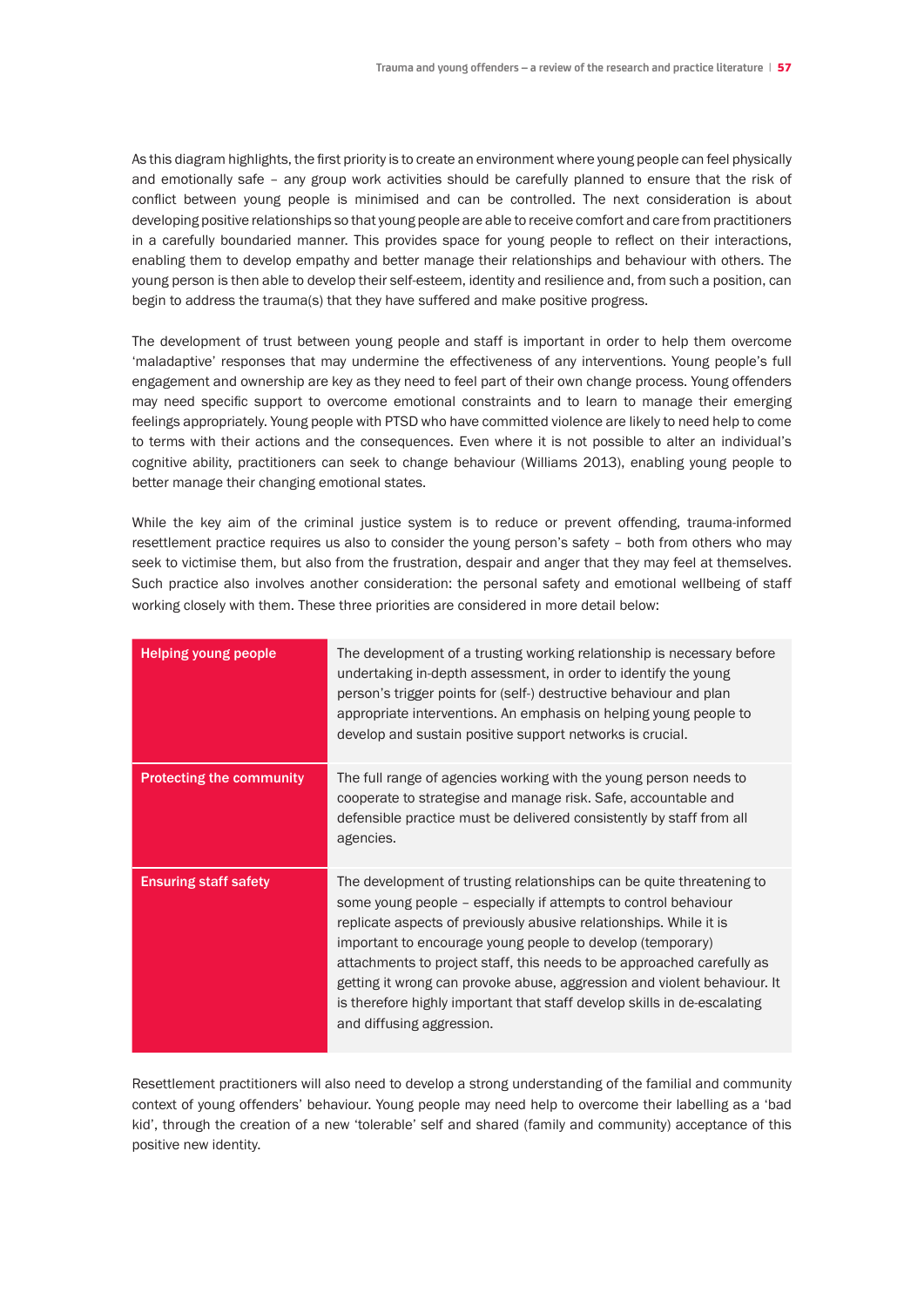Key lessons about the content, delivery and partnership support of resettlement interventions can be summarised as follows:

# **Programme content**

- Programme content must be informed by an understanding of individual participant's trauma issues to avoid inadvertently reinforcing problematic behaviour.
- "Start from where young people are at" 'misaligning' programme content and individual need can cause retraumatisation.

## **Programme delivery**

- Work on the principle that services should 'do no more harm', using empathetic approaches rather than reactive/punitive ones.
- Provision of a safe and predictable environment is very important.
- Staff need to have realistic expectations and take longer-term approaches.
- A 'whole system' relationship-based approach is best.

## **Coordinated partnership delivery**

- The provision of services for these young people requires an integrated approach from all the agencies involved, including the Criminal Justice System, social services and mental health services.
- Greater awareness of trauma issues can lead provider teams to understand their own limitations and acknowledge when they need to access other specialists.

Therapy for young people can enable them to acknowledge their emotional needs and help improve their relationships, enabling them to develop fuller lives as citizens, parents and productive individuals (Bailey, 1996). Professionals overseeing and supporting young people to tell the story of their own trauma is a key positive step on the therapeutic journey towards recovery, enabling them to begin the process of, as Judith Herman puts it, 'Undertaking remembrance and mourning' (2001:175). Recovery is then followed by 'reconnection' – a stage that enables young people to develop a new identity and form new, positive relationships (Herman, 2001:196).

While the therapeutic literature is too enormous to be examined in detail in this report, it is worth highlighting some key concepts of relevance to the resettlement of young offenders.

### **5.3.4 The use of attachment theory to help understand and resolve trauma**

Left unresolved, trauma can manifest itself at any point in the lives of children and young people, who may become depressed, disturbed, violent or all three (Boswell, 2013). There are gender differences here: girls tend to internalise and boys to externalise their responses (American Psychiatric Association, 2013). But the impact of trauma can be mediated by good attachment (Nilsson et al., 2011), so enabling young people to develop positive attachment strategies, thereby improving both how they deal with historical experiences of trauma and their potential to build strong and supportive relationships in the future, is imperative.

In the United States, awareness of the prevalence of trauma and its developmental impact upon young people in custody has led Inomaa-Bustillos (2012) to recommend that probation officers be sufficiently trained to recognise emotional and behavioural indicators that may attest to experiences of trauma when formulating their sentencing recommendations, planning and delivering interventions, and instituting any breach actions.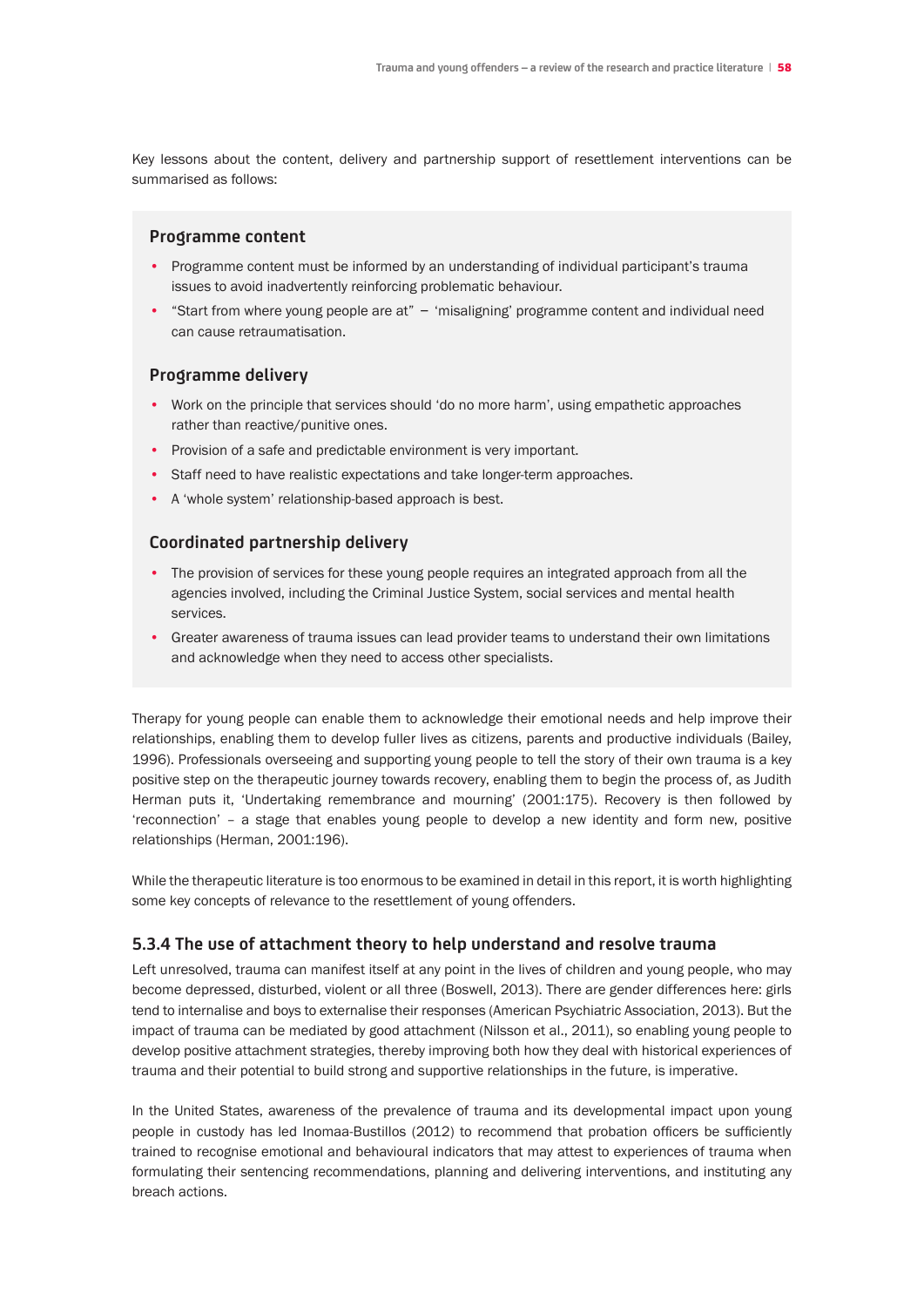Renn (2002) examined the links between attachment patterns, unresolved childhood trauma, emotional detachment, substance misuse and violent offending in adulthood. This study demonstrates how attachment theory can help practitioners to better understand offending behaviour and more thoroughly assess risk. By helping offenders to develop their own 'narrative intelligibility' in relation to their life stories and relationships, such an approach can also help young people to integrate their dissociated thoughts and emotions, often resulting in a cessation of violent behaviour. By strengthening the offender's capacity for reflective thought, each individual can rectify their previously 'maladaptive, perceptually-distorted cognitive-affective internal working models'.

Attachment strategies can be enhanced even in adulthood, so it is highly important that interventions are delivered in an environment that provides a secure base and helps clients to work through unresolved traumas. A focus on attempting to facilitate progress towards clients developing a more secure attachment strategy in such a way that will improve their ability to handle close relationships in future is crucial (Purnell 2010).

## **5.3.5 The need for positive social support**

 It is loving that saves us, not loss that destroys us.

 (George Vaillant, 1985)

Like adults, young people with support have better mental health (Green et al., 2013; Office of National Statistics, 2013) and 'having someone to count on' is known to significantly decrease violent offending among those who have been exposed to trauma (Maschi, 2006).

Levels of perceived social support are low among young offenders. This is of concern because having a small primary support group – defined as three close friends/relatives or fewer – has been associated with a greater risk of psychiatric morbidity (Brugha et al., 1993); Meltzer et al., 1995).<sup>41</sup> In a survey of psychiatric morbidity, 6% of women and 7% of men living in private households said they had a primary support group of three or less (Meltzer et al., 1995).<sup>25</sup> However, twice as many young offenders report this (13% of male remand and 11% of male sentenced young offenders and 19% of the females in custody); such rates are closer to figures reported by residents of institutions catering for people with mental disorder (Lader et al., 2000). So the development and maintenance of informal support networks is crucial for the facilitation of positive outcomes for these groups.

Maschi (2006) investigated the moderating role of social support on the relationship between male youths' exposure to violence and other stressful life events and their violent behaviour. Self-report interviews from a nationally representative sample of male adolescents aged 12 to 17 and their caretakers were used to assess youths' lifetime exposure to violence (i.e., being a victim and/or witness to physically abusive punishment, physical assault, sexual assault, and witnessing violence), past-year stressful life events (i.e., the loss of positively valued stimuli and the blockage of positively valued goals), levels of social support, and their violent offending behaviour. Having 'someone to count on' was found to have a positive mediating effect on the impacts associated with being a victim of physical abuse and witnessing violence on violent offending.

# **5.3.6 Consideration of the therapeutic window**

Young people often move within the youth justice system between community and secure sites quite frequently, but there have been few longitudinal studies describing how their needs change. Such studies,

<sup>25</sup> More than a quarter of respondents in custody reported a severe lack of social support compared with a little over one-tenth of those aged 16–24 in the private household survey. A further third reported a moderate lack of social support. There were no significant differences between remand and sentenced young offenders or between men and women in the proportions reporting a lack of social support.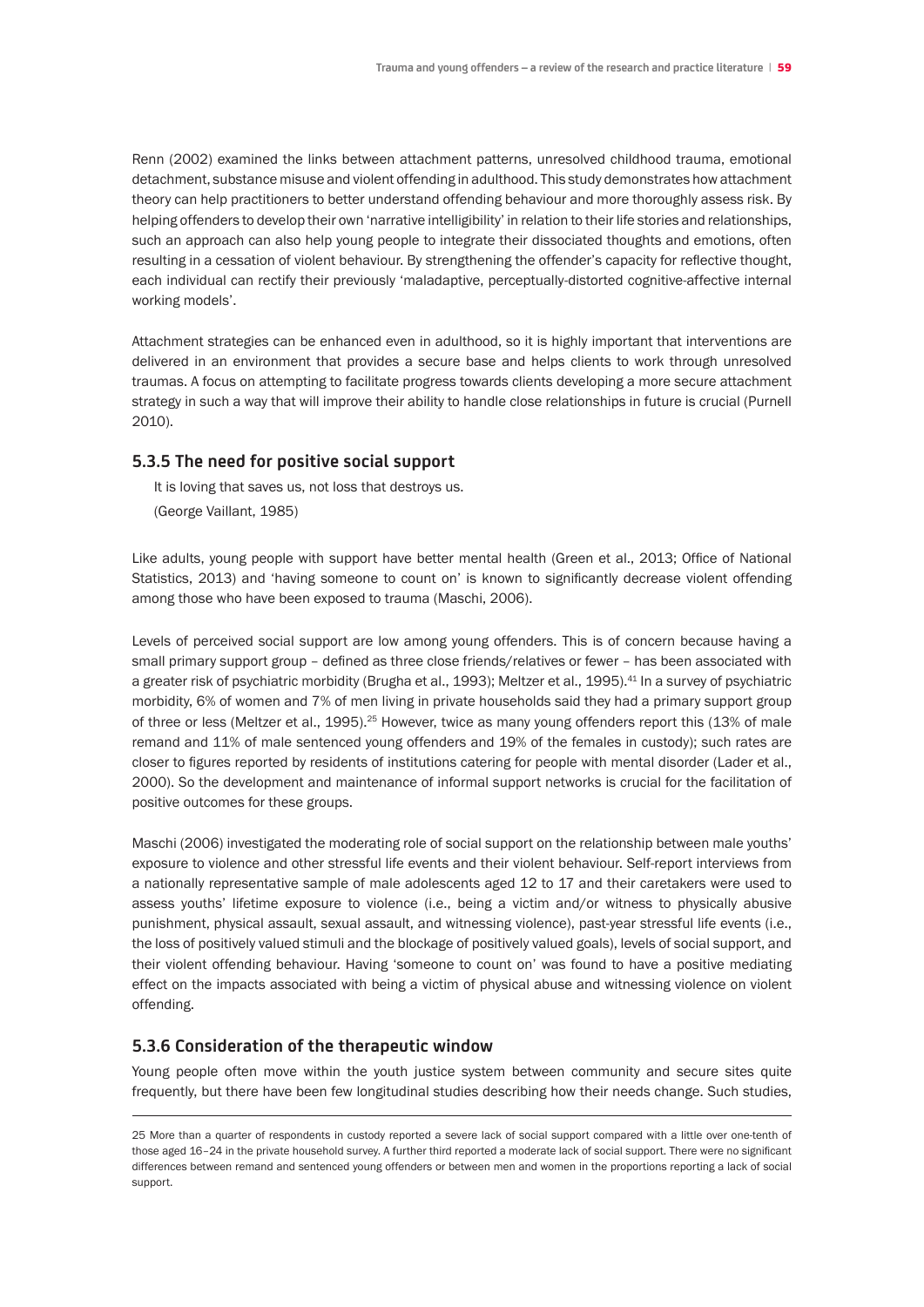although difficult to conduct, are vital when considering what mental health resources are necessary to meet their changing needs (Harrington et al. 2005).

In relation to work with traumatised young people, however, it is clear that psychological interventions will have a greater scope for effectiveness if they are provided during what has been usefully referred to as the 'therapeutic window'; this is the stage when the participant is ready to address their difficulties but is also in a secure enough position not to feel overwhelmed by that process (Briere, 1996, 2003; Briere and Scott, 2013). It is a delicate balancing act between exposing them to challenges that promote psychological growth, and ensuring that those challenges are not so powerful as to reactivate the initial trauma and further diminish self-capacity. The trauma-informed notion of 'safe environments' is particularly important in this context.

Interventions that miss the therapeutic window can have negative consequences instead:

- Overshooting the therapeutic window (providing interventions that are too intense or fast-paced). This may lead to resistance, although in worst case scenarios can lead to self-harming and other avoidance behaviours such as substance misuse.
- Undershooting the therapeutic window (avoiding the issue of trauma despite a participant being able to tolerate addressing it) is rarely dangerous, but may waste resources when greater progress could be made.

So, resettlement practitioners need to exert careful control over the psychological intensity of their work – with a carefully managed, sequential approach to individual progress. Young people need to be given the opportunity to consolidate their psychological development before moving on to more challenging goals. It is important to maintain an appropriate balance between psychological security and development with the assumption that, when in doubt, the former is always more important than the latter.

# 5.4 Summary

There is now a substantial body of research evidence to suggest that:

- Offenders have a disproportionate amount of childhood and adolescent trauma in their backgrounds
- Offenders are more likely than non-offenders to have suffered adverse impacts from traumatic experiences in childhood and adolescence
- Some of the impacts of such trauma appear to be linked to offending behaviour
- Previous trauma can have an adverse impact on our scope for generating positive resettlement outcomes with young people and young adults

This is an extremely complex field of work and the stigma attached to experiences of trauma makes it difficult for many people to disclose what has happened to them. Having developed detrimental methods of dealing with their distress – perhaps including distrust and rejection of those in authority – these individuals tend not to engage with services. In doing so, they run the risk of further negative consequences for breaching criminal justice requirements. Without tailoring interventions in a way that acknowledges young people's traumatic experiences and supports them in learning new coping skills, the long-term impact of any intervention may be quite short-lived.

Most young offenders have experienced adverse (if not traumatic) childhood experiences and so it is important for resettlement work to build their personal resilience and social support systems. Where multiple or chronic adversity has been experienced, the young person's health and development will be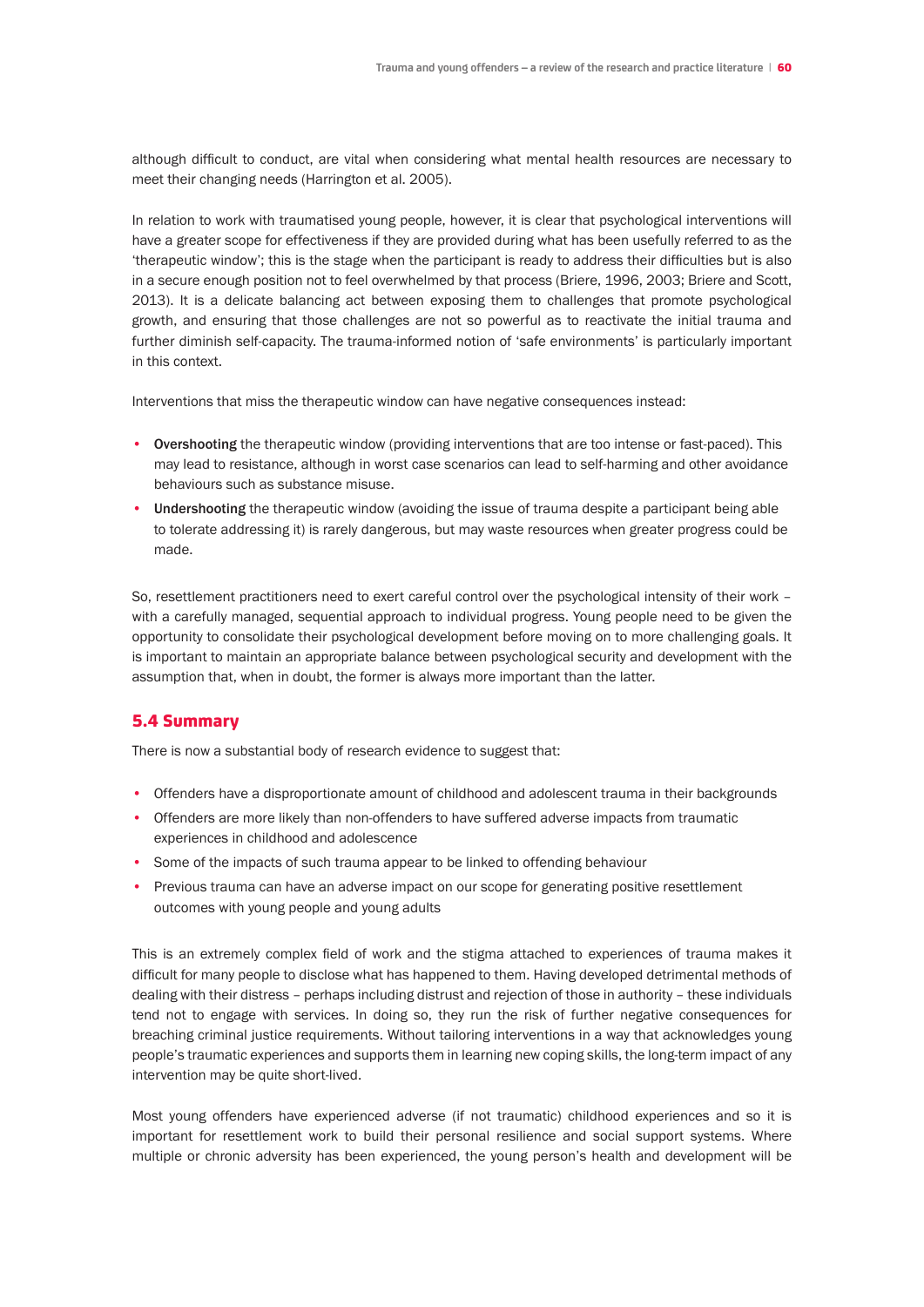impeded – a situation that can be exacerbated by a lack of protective factors. The emotional consequences of such experiences of trauma can limit the effectiveness of direct work with them and also have implications for their potential progress and longer-term outcomes.

However, our own research has highlighted the extent to which it is possible even for highly traumatised people, with appropriate support and guidance, to re-shape their life trajectories, to be successful in accessing opportunities and achieving positive life outcomes. Indeed, some of the individual case studies that BYC has developed and presented count as examples of how individuals with even some of the most negative stories of childhood and adolescent trauma, can successfully navigate the kind of change processes which are the very definition of effective resettlement.

For those who work with young offenders, the scope for generating positive outcomes of that sort can be aided by an understanding of the prevalence and impacts of trauma, and by an understanding of how resettlement outcomes can be affected by trauma.

Specialist medical rehabilitation can also reduce the propensity for violence among young people who have suffered brain injury (Williams, 2013). Significant long-lasting positive impact can still be achieved even with highly traumatised young people whose development has been severely constrained. This is because the brain's neuroplasticity – its ability to 'rewire' itself – lasts at least into an individual's late thirties (Bailey, 2013). A focus on helping young people to build their personal resilience and social support systems can form an important part of that work.

As Bowlby comments more generally on the scope for change:

 'Change continues throughout the life cycle, but changes for better or worse are always possible. It is continuing potential for change that means that at no time is a person invulnerable to every possible adversity, and at no time is a person impermeable to favourable influence.'

 (Bowlby, 1988)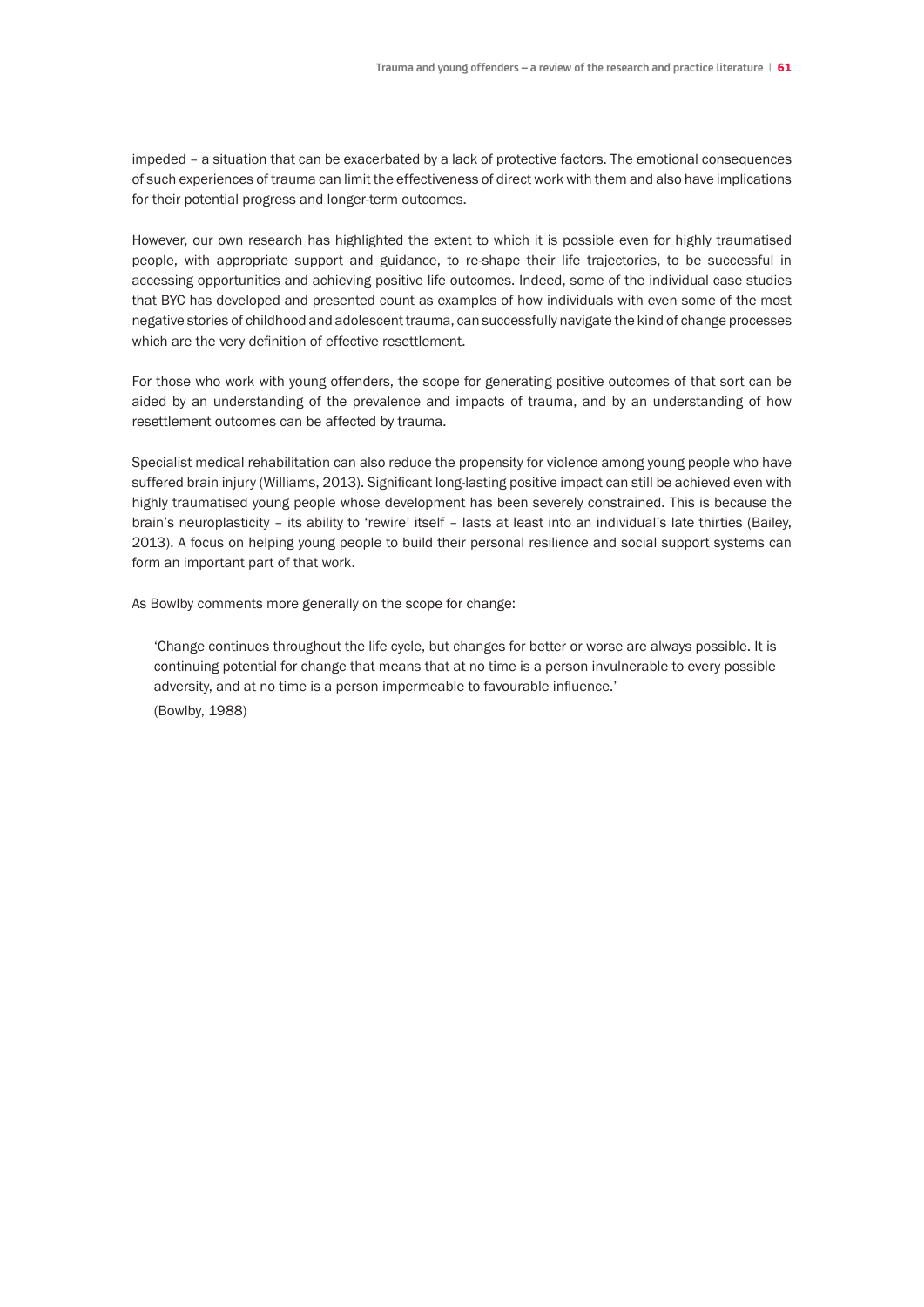# **6. REFERENCES**

Abel, E. L. and Sokol, R. J. (1987) Incidence of fetal alcohol syndrome and economic impact of FAS-related anomalies. *Drug and Alcohol Dependency* 19:51-70.

Alisic, E., Zalta, A. K., van Wesel, F., Larsen, S. E., Hafstad, G. S., Hassanpour, K., and Smid, G. E. (2014). Rates of post-traumatic stress disorder in trauma-exposed children and adolescents: Meta-analysis. *The British Journal of Psychiatry*, 204, 335-340.

Allen, J. (2001). *Traumatic relationships and serious mental disorders*. New York: John Wiley.

American Psychiatric Association. (1980). *Diagnostic and statistical manual of mental disorders.* 3rd ed. Washington, DC: American Psychiatric Association.

American Psychiatric Association. (1987). *Diagnostic and statistical manual of mental disorders*. Revised 3rd ed. Washington, DC: American Psychiatric Association.

American Psychiatric Association. (2000). *Diagnostic and statistical manual of mental disorders*. 4th ed. (Text Revision). Washington, DC: American Psychiatric Association.

American Psychiatric Association. (2013). *Diagnostic and statistical manual of mental disorders.* 5th ed. Washington, DC: American Psychiatric Association.

American Psychological Association. (2015). *Psychology Topics,* [online] Available at: http://www.apa.org/topics/trauma [Accessed 10.14.2015].

Anckarsater, H., Nilsson, T., Stahlberg, O., Gustafson, M., Saury, J. M., Rastam, M., and Gillberg C. (2007) Prevalences and configurations of mental disorders among institutionalized adolescents. *Developmental Neurorehabilitation* 10: 57-65

Anderson, S. (2016). The value of 'bearing witness' to desistance. *Probation Journal*, [online]. Available at: http://prb.sagepub.com/ content/early/2016/08/30/0264550516664146. [Accessed 03.10.2016].

Anderson, S. W., Barrash, J., and Bechara, A. (2006). Impairments of emotion and real-world complex behavior following childhood- or adult-onset damage to ventromedial prefrontal cortex. *Journal of the International Neuropsychological Society*, 12, 224–235.

Anderson, V., Spencer-Smith, M., Leventer, R., Coleman, L., Anderson, P., Williams, J. and Jacobs, R. (2009). Childhood brain insult: can age at insult help us predict outcome? *Brain*, 132(1), 45-56.

Association, A. P. (2015). Trauma. *American Psychological Association*, [online]. Available at: http://www.apa.org/topics/trauma/

Audit Commission. (2004). *Youth Justice 2004: A Review of the Reformed Youth Justice System*. London: Audit Commission.

Auerhahn, N. (1998). Intergenerational Memory of the Holocaust. In: Y. Danieli, ed., *Intergenerational Handbook of Multigenerational Legacies of Trauma* (pp. 21-42). New York: Plenum.

Australian Institute of Health and Welfare. (2003). *Australia's young people - their health and wellbeing*. Canberra: Australian Institute of Health and Welfare.

Bailey, S. (1996). Psychiatric assessment of the violent child and adolescent: towards understanding and safe intervention. In: V. Varma, ed., *Violence in Children and Adolescents* (pp. 37-47). London: Jessica Kingsley.

Bailey, S. (2013). *Childhood and adolescent trauma – impacts on development, and on individual health across the lifecourse.*  Presentation to Beyond Youth Custody Trauma Conference, 19 November, 2013.

Bailey, S., Binder, E. B., Bradley, R. G., Liu, W., Epstein, M. P., Deveau, T. C., and Mercer, K. (2008). Association of FKBP5 polymorphisms and childhood abuse with risk of posttraumatic stress disorder symptoms in adults. *JAMA*, 299, 1291-1305.

Baird, G., Simonoff, E., Pickles, A., Chandler, S., Loucas, T., Meldrum, D. and Charman, T. (2006) Prevalence of disorders of the autism spectrum in a population cohort of children in South Thames: the Special Needs and Autism Project (SNAP). *The Lancet* 368: (9531) 210-5.

Bath, H. I. (2008). Calming together: The pathway to self-control. *Reclaiming Children and Youth*, 16(4), 44-46, [online]. Available at: http://www.cyc-net.org/cyc-online/cyconline-mar2010-bath.html [Accessed 26.10.2015].

Bell, G. and Sander, J. (2001) The epidemiology of epilepsy: the size of the problem. *Seizure* 10:306—14.

Blades, R., Hart, D., Lea, J. and Willmott, N. (2011). C*are - a stepping stone to custody? The views of children in care on the links between care, offending and custody*. Prison Reform Trust.

Boldero, J. and Fallon, B. (1995). Adolescent help-seeking: What do they get help for and from whom? *Journal of Adolescence*, 18, 193- 209.

Boswell, G. R. (1996). *Young and Dangerous: the Backgrounds and Careers of Section 53 Offenders*. Aldershot: Avebury.

Boswell, G. R. (1997). The Backgrounds of Violent Young Offenders. In: V. Varma, ed., *Violence in Children and Adolescents*. London: Jessica Kingsley Publisher.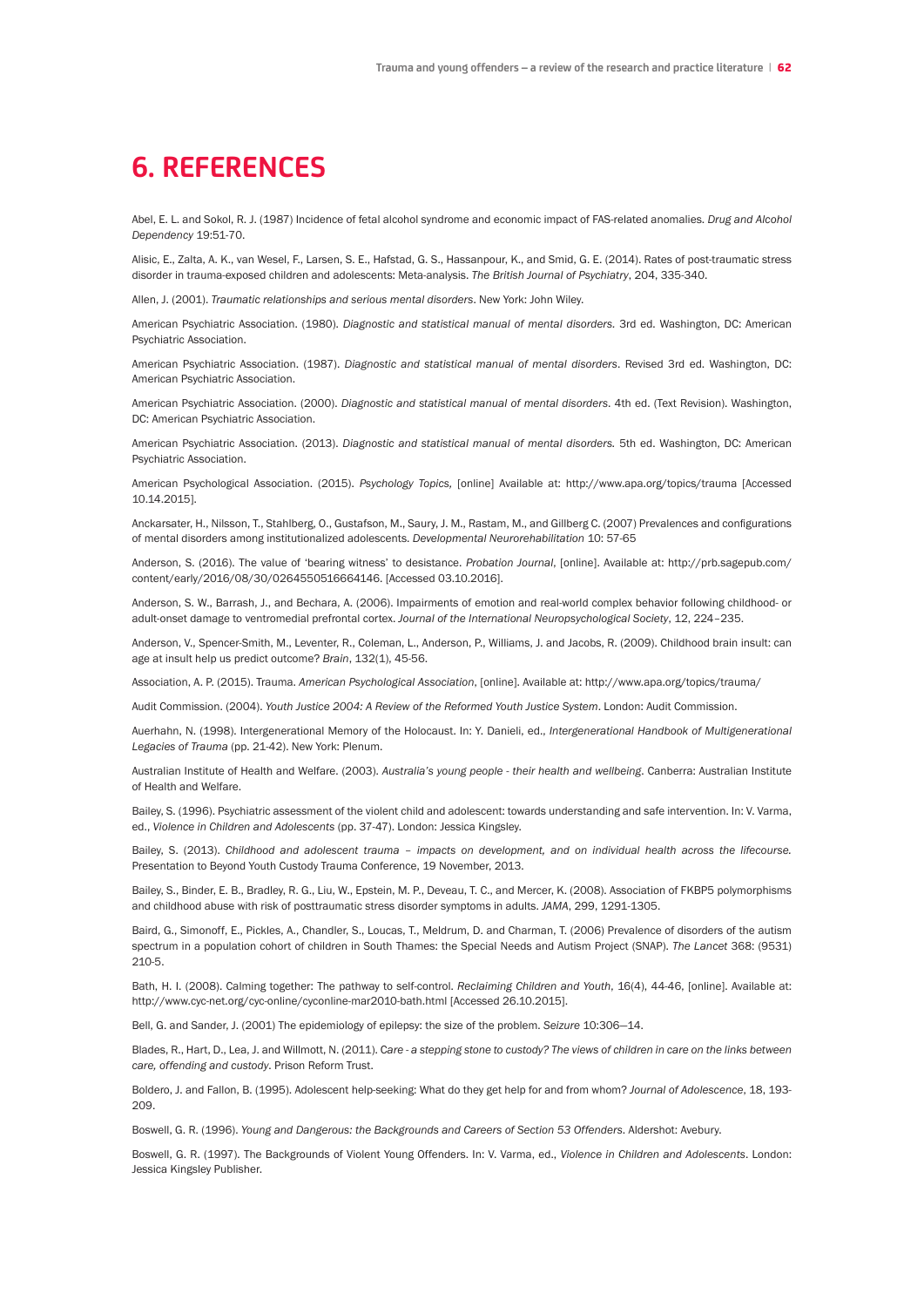Boswell, G. R. (2006). Adult Outcomes of Different Treatment Options. In: R. J. Dent and A. Hagell, ed., *Children who Commit Acts of Serious Interpersonal Violence: messages for practice*. London and Philadelphia: Jessica Kingsley Publishers.

Boswell, G. (2013). *Trauma experiences in the backgrounds of violent young offenders*. Presentation to Beyond Youth Custody Trauma Conference, 19.11.2013.

Boswell, G.R., Wedge, P. and Price, A. (2003). *Evaluation of an enhanced YOI unit.* London: Youth Justice Board.

Boswell, G.R., Wedge, P. and Price, A. (2003). An Evaluation of Regimes for Section 90/91 Offenders at HM Young Offender Institutions Feltham, and Carlford Unit, Warren Hill. A Report to the Youth Justice Board (unpublished).

Bowlby, J. (1969). Attachment. *Attachment and loss.* New York: Basic Books.

Bowlby, J. (1973). Attachment and Loss: *Separation: anxiety and anger.* 2nd ed. Basic Books.

Bowlby, J. (1980). Loss: Sadness & depression. *Attachment and loss* (vol. 3); (International psycho-analytical library no.109) (Vol. 3). London: Hogarth Press.

Bowlby, J. (1988). *A secure base: Parent-child attachment and healthy human development*. New York: Basic Books.

Brandell, J. R. (2012). *Psychoanalytic Theory (Part I)*. S. Ringel and J. R. Brandell, eds.

Brennan, K. A., and Shaver, P. R. (1995). Dimensions of adult attachment, affect regulation, and romantic relationship functioning. *Personality and Social Psychology Bulletin*, 21, 267-283.

Breuer, J., and Freud, S. (1895). *Studien über Hysterie*. Leipzig and Vienna: Franz Deuticke.

Briere, J. and Conte, J. (1993). Self-reported amnesia for abuse in adults molested as children. *Journal of Traumatic Stress*, 6: 21–31

Briere, J. (1996). *Therapy for Adults Molested as Children*. 2nd ed., New York, NY: Springer.

Briere, J. (2002). Treating adult survivors of severe childhood abuse and neglect: Further development of an integrative model. In: J. E. Myers, L. Berliner, J. Briere, T. Hendrix, Reid and C. Jenny, eds., *The APSAC handbook on child maltreatment* (pp. 175-202). Newbury Park, CA: SAGE.

Briere, J. (2006). Dissociative symptoms and trauma exposure: Specificity, affect dysregulation, and posttraumatic stress. *Journal of Nervous and Mental Disease*, 194, 78-82.

Briere, J. N., and Scott, C. (2013). *Principles of Trauma Therapy: A Guide to Symptoms, Evaluation, and Treatment.* 2nd ed., Thousand Oaks, CA: SAGE.

Briere, J., and Elliott, D. M. (2003). Prevalence and symptomatic sequelae of self-reported childhood physical and sexual abuse in a general population sample of men and women. *Child Abuse and Neglect*, 27, 1205-1222.

Briere, J., and Jordan, C. E. (2009). Childhood Maltreatment, Intervening Variables, and Adult Psychological Difficulties in Women: an overview. *Trauma Violence Abuse*, 10(375).

Briere, J., and Rickards, S. (2007). Self-awareness, affect regulation, and relatedness: Differential sequels of childhood versus adult victimisation experiences. *Journal of Nervous and Mental Disease*, 195, 497-503.

Briere, J., and Runtz, M. (1990). Differential adult symptomology associated with three types of child abuse histories. *Child Abuse and Neglect*, 14, 357-364.

Briere, J., Hodges, M., and Godbout, N. (2010). Traumatic Stress, Affect Dysregulation, and Dysfunctional Avoidance: A Structural Equation Model. *Journal of Traumatic Stress*, 23(6), 767-774., [online]. Available at: http://www.johnbriere.com/dysf\_avoid\_JTS.pdf. [Accessed October 2014]

Briere, J., Kaltman, S., and Green, B. L. (2008). Accumulated childhood trauma and symptom complexity. *Journal of Traumatic Stress*, 21, 223-226.

Briquet, P. (1859). *Traité de l'Hystérie*. Paris: J.B. Bailliere et Fils.

British Dyslexia Association. (2015). About the British Dyslexia Association. Retrieved October 21, 2015, from www.bdadyslexia.org.uk/ about-us.html

Brugha, T. S., Wing, J. K., Brewin, C. R., MacCarthy, B., and Lesage, A. (1993). The relationship of social network deficits with deficits in social functioning in long-term psychiatric disorders. *Social Psychiatry and Psychiatric Epidemiology,* 28, 218–224.

Bryan, K. (2004) Preliminary study of the prevalence of speech and language difficulties in young offenders. *International Journal of Language and Communication Disorders* 39(3), 391-400.

Bryan, K., Freer, J., and Furlong, C. (2007) Language and communication difficulties in juvenile offenders. *International Journal of Language and Communication Disorders* 42, 505-520.

Burstow, B. (2003). Toward a Radical Understanding of Trauma and Trauma Work. *Violence Against Women*, 1293-1317.

Burstow, B. (2005). A Critique of Posttraumatic Stress Disorder and the DSM. *Journal of Humanistic Psychology*, 429-445.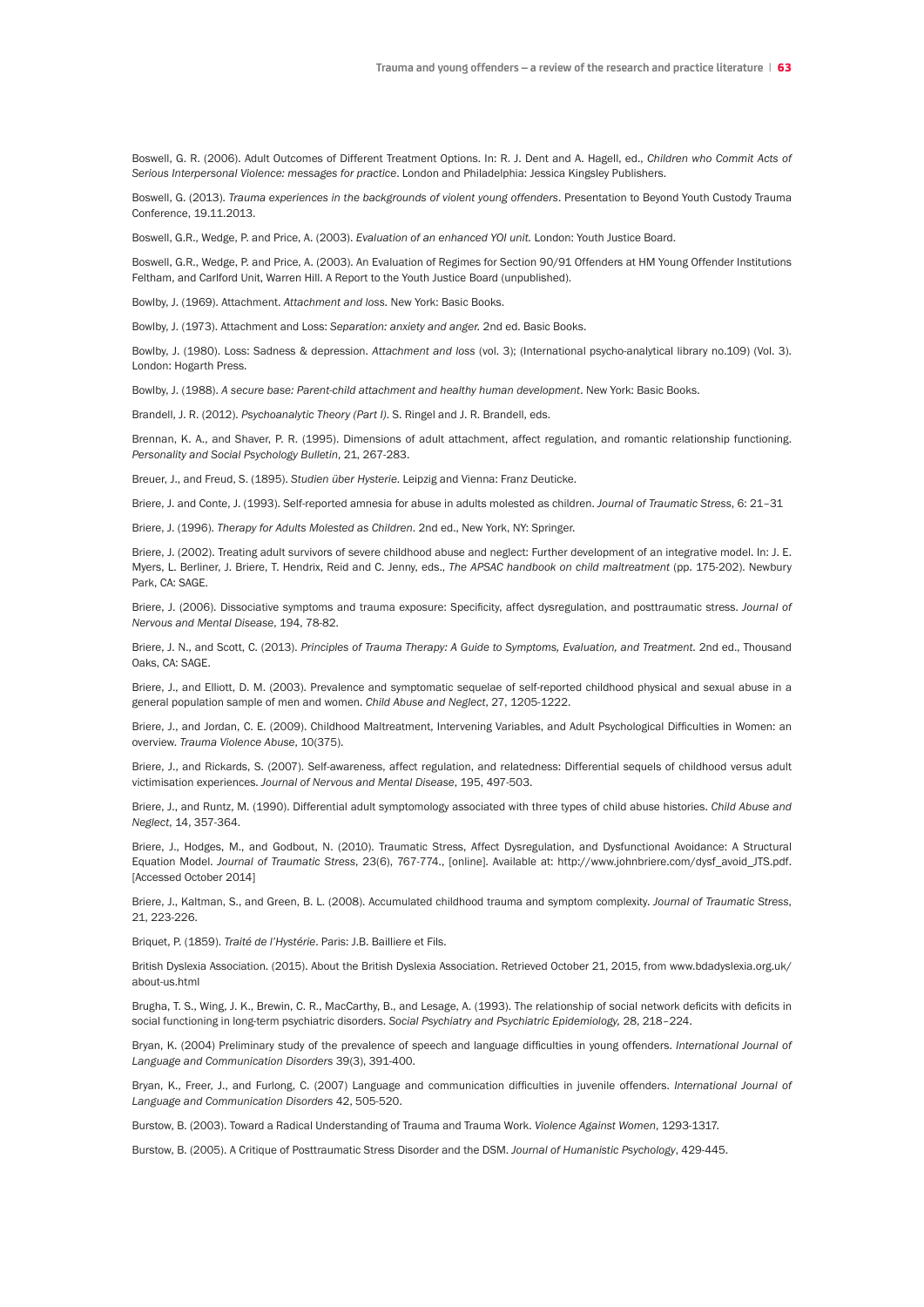Caplan, G. (1961). *An approach to community mental health*. New York: Grune and Stratton.

Cassidy, J., and Shaver, P. R. (2008). *Handbook of attachment: Theory, research, and clinical implications*. New York: Guilford Press.

Cavadino, M., and Allen, R. (2000). Children who kill: trends, reasons and procedures. In: G. Boswell, ed., *Violent children and adolescents: asking the question why* (p. 14). London: Whurr.

Cawson, P., Wattam, C., Brooker, S., and Kelly, G. (2000). *Child maltreatment in the United Kingdom: a study of the prevalence of child abuse and neglect.* London: NSPCC.

Chakrabarti, S., and Fombonne, E. (2005). Pervasive developmental disorders in preschool children: Confirmation of high prevalence. *The American Journal of Psychiatry*. 162, 1133–1141.

Charcot, J. M. (1887). Leçons sur les maladies du système nerveux faites à la Salpêtrière [Lessons on the illnesses of the nervous system held at the Salpêtrière]. In: A. Delahaye and E. Lecrosnie, eds., *Progrès Médical* (Vol. 3). Paris.

Chitsabesan, P., Kroll, L., Bailey, S., and Kenning, C. (2006). Mental health needs of young offenders in custody and in the community. *The British Journal of Psychiatry,* 188(6), 534-540.

Cicchetti, D., and Toth, S. L. (1995). Developmental psychopathology and disorders of affect. In: D. Cicchetti and D. J. Cohen, eds., *Developmental psychopathology. Vol. 2: Risk, disorder, and adaptation* (pp. 369-420). New York: John Wiley and Sons.

Classen, C. C., Palesh, O. G., and Aggarwal, R. (2005). Sexual revictimisation: A review of the empirical literature. *Trauma, Violence and Abuse: A Review Journal*, 6, 103-129.

Classen, C., Nevo, R., Koopman, C., Nevill-Manning, K., Gore-Felton, C., and Rose, D. S. (2002). Recent stressful life events, sexual revictimization, and their relationship with traumatic stress symptoms among women sexually abused in childhood. *Journal of Interpersonal Violence*, 17(12), 1274–1290.

Cloitre, M., Tardiff, K., Marzuk, P. M., Leon, A. C., and Portera, L. (1996). Childhood abuse and subsequent sexual assault among female inpatients. *Journal of Traumatic Stress*, 9(3), 473-82.

Cocker, C., Scott, S., Turner, C., and Smith, N. (2003). *Mental health of looked after children and young people in public care.* Barnardo's.

Cook, A., Spinnazzola, J., Ford, J., Lanktree, C., Blaustein, M., and Cloitre, M. (2005). Complex Trauma in children and adolescents. *Psychiatric Annals,* 35, 390-398.

Cook, S. L., Smith, S. G., Tusher, C. P., and Raiford, J. (2005). Self-Reports of Traumatic Events in a Random Sample of Incarcerated Women. *Women and Criminal Justice,* 16(1-2), 107-126.

Cooper, J., Masi, R., Dababnah, S., Aratani, Y., and Knitzer, J. (2007). *Strengthening Policies to Support Children, Youth, and Families Who Experience Trauma*. Columbia University: National Center for Children in Poverty (NCCP).

Cozolino, L. (2006). *The neuroscience of human relationships: Attachment and the developing brain*. New York: W.W.Norton and Co.

Crimes Against Children Research Center. (n.d.). National Survey of Children's Exposure to Violence (NatSCEV) [online]. Available at: http://unh.edu/ccrc/projects/natscev.html [Accessed 19.10.2015]

CriminalJustice Joint Inspection (CJJI). (2011). *Thematic Inspection Report: Equal but different? An inspection of the use of alternatives to custody for women offenders.* Available at: http://www.justiceinspectorates.gov.uk/hmiprisons/wp-content/uploads/sites/4/2014/04/ womens-thematic-alternatives-to-custody-2011.pdf

Crittenden, P. M. (1992). Treatment of anxious attachment in infancy and early childhood. *Developmental Psychopathology*, 4, 575-602.

Danieli, Y. (1998). *Internationall Handbook of Multigenerational Legacies of Trauma*. New York: Plenum.

Davies, R. C., Williams, W. H., Hinder, D., Burgess, C.N., and Mounce, L. T. (2012). Self-Reported Traumatic Brain Injury and Postconcussion Symptoms in Incarcerated Youth. *The Journal of head trauma rehabilitation*, 27(3), E21-7.

Day, A. (2009). Offender emotion and self-regulation: implications for offender rehabilitation programming. *Psychology, Crime and Law Special Issue: Offender Cognition and Emotion*, 15(2-3), 119-130.

Day, C., Hibbert, P., and Cadman, S. (2008). *A Literature Review into Children Abused and/or Neglected Prior Custody*. [online], Youth Justice Board. Available at: http://yjbpublications.justice.gov.uk/en-gb/Resources/Downloads/Abused%20prior%20to%20custody.pdf. [Accessed October 2014]

De Zulueta, F. (2006). *From pain to violence: The traumatic roots of destructiveness*, 2nd ed., Chichester: John Wiley & Sons.

De Zulueta, F. (2009). Post-traumatic stress disorder and attachment: Possible links with borderline personality disorder. *Advances in Psychiatric Treatment,* 15(3), 172-180.

Department of Health. (2004). *The National Service*.[online],Availableat:http://webarchive.nationalarchives.gov.uk/20130107105354/ http://www.dh.gov.uk/prod\_consum\_dh/groups/dh\_digitalassets/@dh/@en/documents/digitalasset/dh\_4099122.pdf. [Accessed October 2014].

Department of Health. (2004). *The National Service Framework for Mental Health: Five Years On* (Samaritans Information Resource Pack, 2004). [online], Available at: http://www.dsm5.org/Documents/PTSD%20Fact%20Sheet.pdf [Accessed 02.11.2015]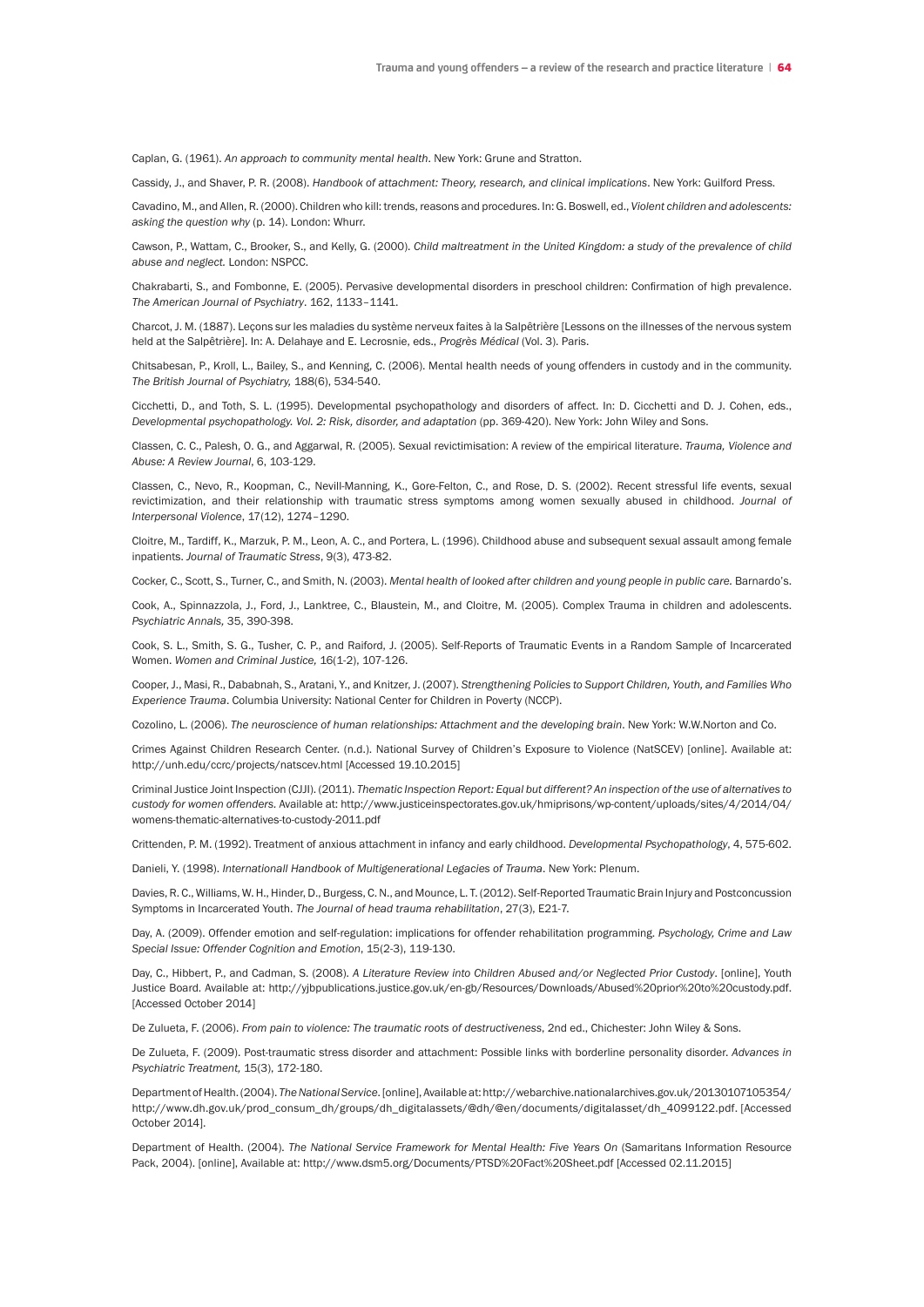Dixon-Gordon, K., Harrison, N., and Roesch, R. (2012). Non-suicidal self-injury within offender populations: a systematic review. *International Journal of Forensic Mental Health*, 11(1), 33-50.

Dowd, H. and McGuire, B. (2011). Psychological treatment of PTSD in children: an evidence-based review. *The Irish Journal of Psychology*, Volume 32, 2011 - Issue 1-2: 25-39.

Drossman, D. A., Leserman, J., Nachman, G., Gluck, H., Toomey, T. C., and Mitchel, C. M. (1990). Sexual and physical abuse in women with functional or organic gastro intestinal disorders. *Annals of International Medicine*, 113(11), 828-833.

Duran, E. (1998). Healing the American Indian soul wound. In: Y. Danieli, ed., *Intergenerational Handbook of Multigenerational Legacies of Trauma* (pp. 342-372). New York: Plenum.

Durcan, G. (2008). From the Inside: Experiences of prison mental health care. Sainsbury Centre for Mental Health.

Egeland, B., Carlson, E., and Sroufe, L. A. (1993). Resilience as process. *Development and Psychopathology*, 5(4), 517-528.

Elliott, D. M., Mok, D. S., and Briere, J. (2004). Adult sexual assault: Prevalence, symptomatology, and sex differences in the general population. *Journal of Traumatic Stress*, 17(3), 203-211.

Erichsen, J. (1875). *On Concussion of the Spine, Nervous Shock and Other Obscure Injuries of the Nervous System*. London: Longman, Green.

Erickson, M. F., and Egeland, B. (2011). Child neglect: The invisible assault. In: J. E. Myers, ed., *The handbook of child maltreatment,* 3rd ed., pp. 103-124). Thousand Oaks, CA: Sage Publications.

Fahlberg, V. (1991). *A child's journey through placement.* Indianapolis: Perspectives Press.

Fazel, S., Doll, H. and Langstrom, N. (2008). Mental disorders among adolescents in juvenile detention and correctional facilities: a systematic review and metaregression analysis of 25 surveys. *Journal of the American Academy of Child and Adolescent Psychiatry*, 47(9): 1010-1019.

Fazel, S., Vassos, E. and Danesh, J. (2002). Prevalence of epilepsy in prisoners: systematic review. *British Medical Journal*. 324(7352): 1495.

Fazel, S., and Danesh, J. (2002). Serious mental disorder in 23000 prisoners: a systematic review of 62 surveys. *The Lancet,* 359(9306), 545-50.

Fazel, S., Benning, R., and Danesh, J. (2005). Suicides in male prisoners in England and Wales 1978-2003. *The Lancet*, 366, 1301-02.

Felsen, I. (1998). Transgenerational Transmission of Effects of the Holocaust: The North American Perspective. In: Y. Danieli, ed., *Intergenerational Handbook of Multigenerational Legacies of Trauma* (pp. 43-68). New York: Plenum.

Ferenczi, S. (1933/1955). The Confusion of Tongues Between Adults and the Child. In: *The selected papers of Sandor Ferenczi* (Vol. 3, pp. 156-167). New York: Basic Books.

Finkelhor, D. T. (2011). Polyvictimization: Children's Exposure to Multiple Types of Violence, Crime, and Abuse. *Juvenile Justice Bulletin*, 1-12.

Finkelhor, D., Hotaling, G., Lewis, I. A., and Smith, C. (1990). Sexual abuse in a national survey of adult men and women: Prevalence, characteristics, and risk factors. *Child Abuse and Neglect*, 14, 19-28.

Finkelhor, D., Ormrod, R. K., and Turner, H. A. (2007). Poly-victimisation: A neglected component in child victimisation. *Child Abuse and Neglect,* 31, 7-26.

Finkelhor, D., Turner, H. A., Ormrod, R. K., and Hamby, S. L. (2009b). Violence, crime, and exposure in a national sample of children and youth. *Paediatrics*, 124(5).

Finkelhor, D., Turner, H. A., Ormrod, R. K., Hamby, S. L., and Kracke, K. (2009a). Children's Exposure to Violence: A Comprehensive National Survey. *Juvenile Justice Bulletin.*

Fleminger, S. and Ponsford, J. (2005). Long term outcome after traumatic brain injury. *British Medical Journal*, 331(7530), 1419-1420.

Follette, V. M., Polusny, M. A., Bechtle, A. E., and Naugle, A. E. (1996). Cumulative trauma: The impact of child sexual abuse, adult sexual assault, and spouse abuse. *Journal of Traumatic Stress*, 9, 25-35.

Ford, J. D. (2009). Neurobiological and developmental research: Clinical implications. In: C. A. Courtois and J. D. Ford, eds., *Treating complex stress disorders: An evidence-based guide* (pp. 31-58). New York: Guilford.

Fournier, A. K., Hughes, M. E., Hurford, D. P., and Sainio, C. (2011). Investigating Trauma History and Related Psychosocial Deficits of Women in Prison: Implications for Treatment and Rehabilitation. *Women and Criminal Justice*, 21(2).

Freud, S. (1896). Heredity and the Aetiology of the Neuroses. *The Standard Edition of the Complete Psychological Works of Sigmund Freud*, Volume III (1893-1899): *Early Psycho-Analytic Publications*, (1962:141-156). London: The Hogarth Press.

Freud, S. (1896/1962). The aetiology of hysteria. In J. Strachey (Ed.), *The Standard Edition of the Complete Psychological Works of Sigmund Freud* (Vol. 3, pp. 189-221). London: Hogarth. (Original work published 1896).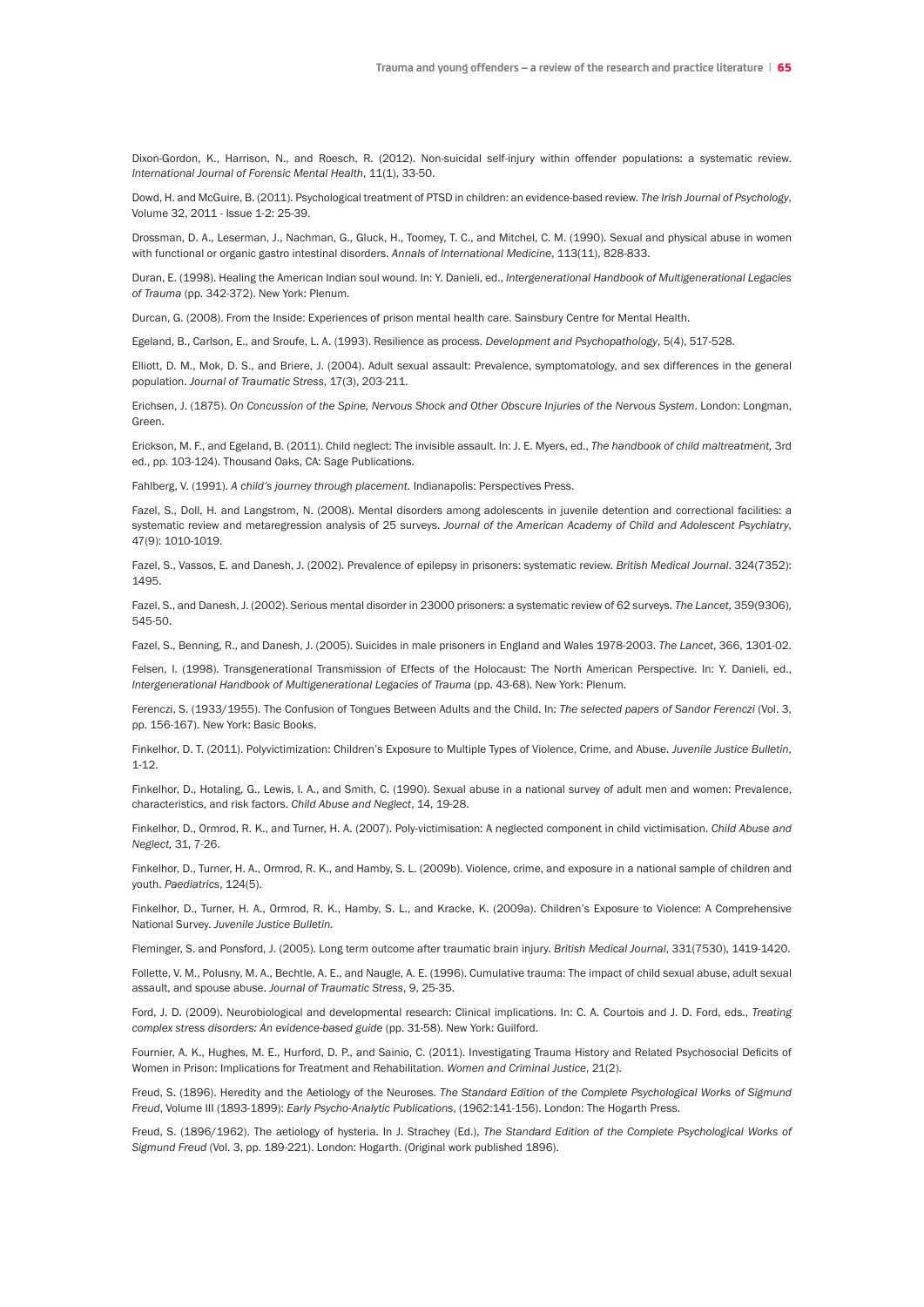Freud, S. (1925/1959). An Autobiographical Study. In: J. Strachey, ed., *The standard edition of the complete psychological works of Signund Freud* (Vol. 20, pp. 3-74). London: Hogarth Press.

Freyd, J. J., Klest, B., and Allard, C. B. (2005). Betrayal trauma: Relationship to physical health, psychological distress, and a written disclosure intervention. *Journal of Trauma and Dissociation*, 6, 83–104.

Friedman, M. (2014). *PTSD History and Overview.* [online] Washington DC: National Center for PTSD. Available at: http://www.ptsd. va.gov/professional/PTSD-overview/ptsd-overview.asp [Accessed 19.10.2015]

Frissa, S., Hatch, S. L., Gazard, B., Fear, N. T., and Hotopf, M. (2013). Trauma and current symptoms of PTSD in a South East London community. *Social Psychiatry and Psychiatric Epidemiology*, 8(48), 1199-1209.

Gerber, M.M. (1984). The department of education's sixth annual report to congress on P.L. 94-142: Is congress getting the full story? *Exceptional Children*, 51, 209-224.

Gillberg, C. (1995). The Prevalence of Autism and Autism Spectrum Disorders. In: F. C. Verhulst and H. M. Koot, eds., *The Epidemiology of Child and Adolescent Psychopathology*, pp. 227-257. Oxford: Oxford University Press.

Golding, K., Dent, H. R., Nissim, R., and Stott, E. (2006). *Thinking Psychologically about Children who are Looked After and Adopted: Space for Reflection*. Chichester: Wiley.

Green, B., and Solomon, S. (1995). The mental health impact of natural and technological disasters. In: J. Freedy and S. Hobfoll, eds., *Traumatic Stress: From Theory to Practice* (pp. 163-180). New York: Plenum.

Green, H., McGinnity, A., Meltzer, H., Ford, T., and Goodman, R. (2013). Mental health of children and young people in Great Britain, 2004. Office of National Statistics. [online], Palgrave macmillan. Available at: http://www.ons.gov.uk/ons/about-ons/business-transparency/ freedom-of-information/what-can-i-request/previous-foi-requests/people-and-places/mental-health-of-children-from-separatedparents/mental-health-of-children-young-people.pdf [Accessed 2.11.2014]

Greenberg, G. (2013). *The Book of Woe - The DSM and the Unmaking of Psychiatry*. New York: Scribe.

Greenwald, R. (2002). The role of trauma in conduct disorder. *Journal of Aggression*, Maltreatment and Trauma, 6, 5-23.

Greenwald, R. (2009). Treating Problem Behaviours. *A Trauma-Informed Approach*. New York London: Routledge.

Gregory, J. and Bryan, K. (2011) Speech and language therapy intervention with a group of persistent and prolific young offenders in a non-custodial setting with previously un-diagnosed speech, language and communication difficulties. *International Journal of Language and Communication Disorders*, 46, 202-215.

Grella, C. E., Lovinger, K., and Warda, U. S. (2013). Relationships Among Trauma Exposure, Familial Characteristics, and PTSD: A Case-Control Study of Women in Prison and in the General Population. *Women and Criminal Justice*, 23(1), 63-79.

Griffin, G., Martinovich, Z., Gawron, T., and Lyons, J. S. (2009). Strengths moderate the impact of trauma on risk behaviors in child welfare. *Residential Treatment for Children & Youth*, 26, 105–118.

Gudjonsson, G. H., Clare, I., Rutter, S., and Pearse, J. (1993). Persons at risk during interviews in police custody: The identification of vulnerabilities. *Royal Commission on Criminal Justice*. London: HMSO.

Gunn, J. and Fenton, G. (1969). Epilepsy in prisons: a diagnostic survey. *British Medical Journal.* 4(5679): 326-328.

Gunn, J., Maden, T., and Swinton, M. (1991). *Mentally disordered prisoners*. London: The Home Office.

Hanson, R. F., Self-Brown, S., Fricker-Elhai, A. E., Kilpatrick, D. G., Saunders, B. E., and Resnick, H. S. (2006). The relations between family environment and violence exposure among youth: Findings from the National Survey of Adolescents. *Child Maltreatment*, 11, 3-15.

Harrington, R., Bailey, S., Chitsabesan, P., Kroll, L., Macdonald, W., Sneider, S., and Barrett, B. (2005). *Mental Health Needs and Effectiveness of Provision for Young Offenders in Custody and in the Community*. London: Youth Justice Board for England and Wales.

Hart, S. N., Brassard, M., Davidson, H. A., Rivelis, E., Diaz, V., and Binggeli, N. J. (2011). Psychological maltreatment. In: J. E. Myers ed., *American Professional Society on the Abuse of Children (APSAC) handbook on child maltreatment* (pp. 125-144). Thousand Oaks, CA: Sage Publications.

Healthcare Commission. (2009). Actions speak louder: a second review of healthcare in the community for young people who offend. *Commission for Healthcare Audit and Inspection and HM Inspectorate of Probation.*

Heim, C., and Nemeroff, C. B. (2001). The role of childhood trauma in the neurobiology of mood and anxiety disorders: Preclinical and clinical studies. *Biological Psychiatry*, 49, 1023-1039.

Herman, J. (1997). *Trauma and recovery: The aftermath of violence - from domestic abuse to political terror*. New York, NY: Basic Books.

Herman, J.(2001). *Trauma and Recovery*, 3rd ed., New York: Pandora – Basic Books.

Herman, J., and Schatzow, E. (1987). Recovery and verification of memories of childhood sexual trauma. *Psychoanalytic Psychology*, 4, 1-14.

Herpertz, S., Gretzer, A., Steiinmeyer, E. M., Muehlbauer, V., Schuerkens, A., and Sass, H. (1997). Affective instability and impulsivity in personality disorder: Results of an experimental study. *Journal of Affective Disorders*, 44, 31-37.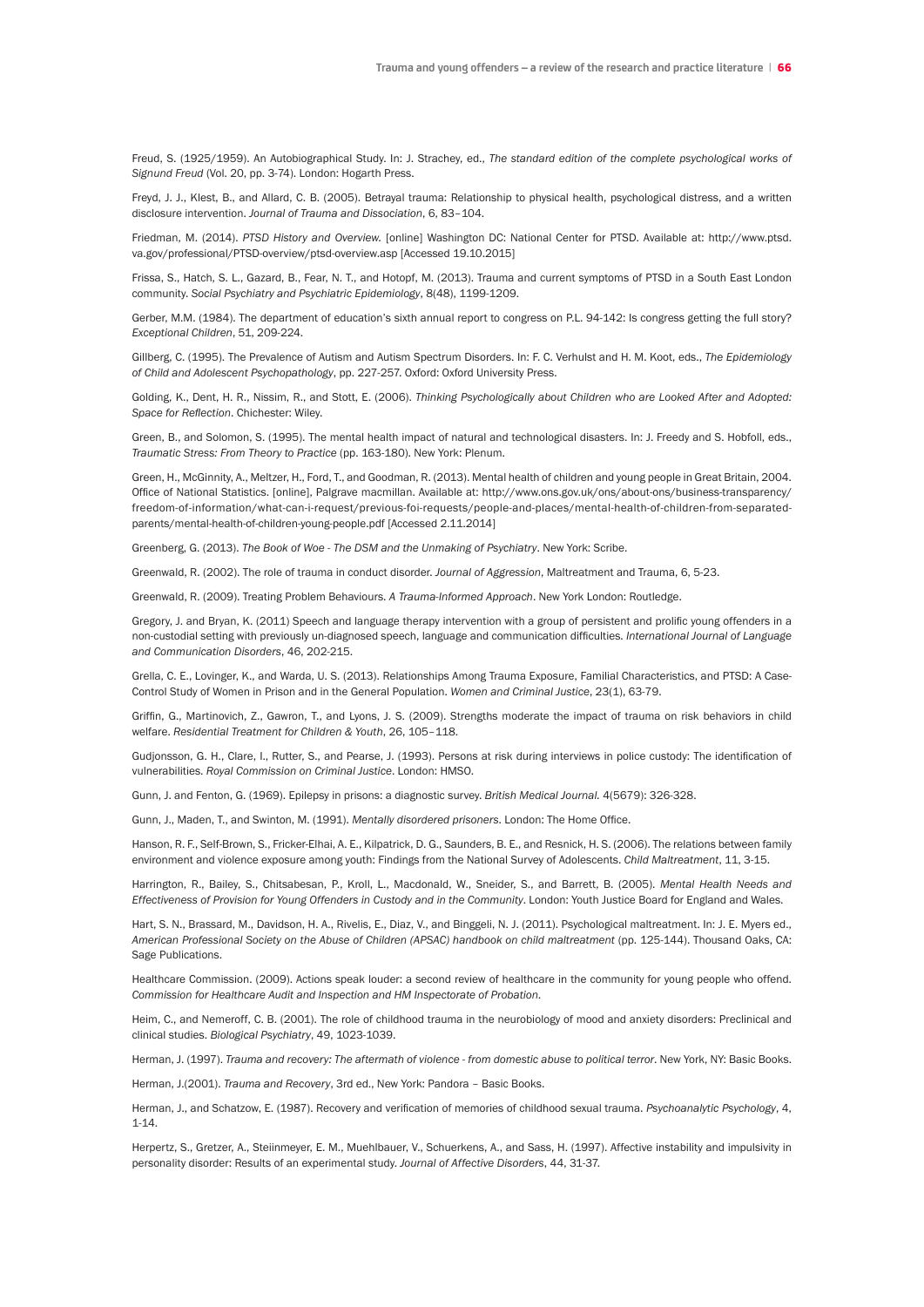Hesse, E., and Main, M. (2000). Disorganized infant, child, and adult attachment: Collapse in behavioral and attentional strategies. *Journal of the American Psychoanalytic Association*, 48, pp. 1097-1127.

Hesse, E. (1999). The adult attachment interview: Historical and current perspectives. In: J. Shaver and P. R. Shaver, eds., *Handbook of attachment: Theory, research and clinical applications* (pp. 395-433). New York: Guilford Press.

Higgins, D., and McCabe, M. (2003). Maltreatment and family dysfunction in childhood and the subsequent adjustment of children and adults. *Journal of Family Violence*, 18, 107-120.

Hillsborough Independent Panel. (2012). *Hillsborough: Report of the Hillsborough Independent Panel.* London: Norwich: The Stationery Office.

HM Inspectorate of Prisons. (2011). *The care of looked after children in custody - A short thematic review.* London: HMIP.

HM Inspectorate of Prisons for England and Wales. (2011-12). Annual Report. [online] Available at: http://www.justice.gov.uk/ downloads/publications/corporate-reports/hmi-prisons/hm-inspectorate-prisons-annual-report-2011-12.pdf [Accessed 02.11.2015]

HM Inspectorate of Prisons. (2016). *Desistance and young people.* Manchester: HMIP.

HM Prison Service. (2000). *Prison Service Order No. 4950: Regimes for Prisoners Under 18 Years Old.* London: HM Prison Service.

Holmes, J. (2000). Attachment theory and psychoanalysis: A Rapprochement. *British Journal of Psychotherapy,* 17, 152-172.

Home Office. (2007). *The Corston Report.* London: Home Office.

Hughes, N., Williams, H., Chitsabesan, P., Davies, R., and Mounce, L. (2012). *Nobody made the connection: The prevalence of neurodisability in young people who offend.* London: Office of the Children's Commissioner.

Hux, K., Bond, V., Skinner, S., Belau, D., and Sanger, D. (1998). Parental report of occurrences and consequences of traumatic brain injury among delinquent and non-delinquent youth. *Brain Injury*, 8(3), 667–681.

Inomaa-Bustillos, E. (2012). Probation officers' conceptualisation of externalising behavious in juvenileoffenders. *Trauma, International Journal of Psychology*, 47: sup1, 769-787.

Jacobson, J., Bhardwa, B., Gyateng, T., Hunter, G., and Hough, M. (2010). *Punishing Disadvantage: A Profile of Children in Custody.*  London: Prison Reform Trust.

Jamieson, E., and Taylor, P. (2004). A Re-Conviction Study of Special (High Security) Hospital Patients. *British Journal of Criminology*, 44(5), 783-802.

Kardiner, A. (1941). *The traumatic neuroses of war*. New York: Hoeber.

Kendall, K., Andre, G., Pease, K. and Boulton, A. (1992). Health histories of juvenile offenders and a matched control group in Saskatchewan, Canada. *Criminal Behaviour and Mental Health* 2(3): 269-286.

Kennedy, E. (2013). *Children and Young People in Custody 2012–13.* London: HM Inspectorate of Prisons and Youth Justice Board.

Kenney, D. T., and Lennings, C. J. (2007). The relationship between head injury and violent offending in juvenile detainees. *Contemporary Issues in Crime and Justice*, 107, 1–15.

Kerig, P. K., and Alexander, J. F. (2012). Family Matters: Integrating Trauma Treatment into Functional Family Therapy for Traumatized Delinquent Youth. *Journal of Child and Adolescent Trauma. Special Issue: Trauma and Juvenile Delinquency, Part II: New Directions in Interventions*, 5(3), 295-223.

Kessler, R. C., Sonnega, A., Bromet, E., Hughes, M., and Nelson, C. B. (1995). Posttraumatic stress disorder in the national comorbidity survey. Archives of *General Psychiatry*, 52, 1048-1060.

Kilpatrick, D. G., Ruggiero, K. J., Acierno, R., Saunders, B. E., Resnick, H. S., and Best, C. L. (n.d.). Violence and Risk of PTSD, Major Depression, Substance Abuse/Dependence, and Comorbidity: Results From the National Survey of Adolescents. *Journal of Consulting and Clinical Psychology*, 71(4), 692–700.

Kluft, R. P. (1990). In: R. P. Kluft, ed., *Incest-related Syndromes of Adult Psychopathology*. Washington: American Psychiatric Press.

Koenen, K. C., Harley, R. M., Lyons, M. J., Wolfe, J., Simpson, J. C., and Goldberg, J. (2002). A twin registry study of familial and individual risk factors for trauma exposure and posttraumatic stress disorder. *Journal of Nervous and Mental Disease*, 190, 209-218.

Koenen, K. C., Moffitt, T. E., Poulton, R., Martin, J., and Caspi, A. (2007). Early childhood factors associated with the development of posttraumatic stress disorder: Results from a longitudinal birth cohort. *Psychological Medicine*, 37, 181-192.

Kolakowsky-Hayner, J. S. (2001). Pre-injury crime, substance abuse, and neurobehavioural functioning after traumatic brain injury. *Brain Injury*, 15(1), 53-63.

Komarovskaya, I. A., Booker, Loper, A., Warren, J., and Jackson, S. (2011). Exploring gender differences in trauma exposure and the emergence of symptoms of PTSD among incarcerated men and women. *Journal of Forensic Psychiatry and Psychology*, 22(3).

Koplewicz, H. S., Vogel, J. M., Solanto, M. V., Morrissey, R. F., Alonso, C. M., Abikoff, H., and Novick, R. M. (2002). Child and parent response to the 1993 World Trade Center bombing. *Journal of Traumatic Stress*, 15, 77-85.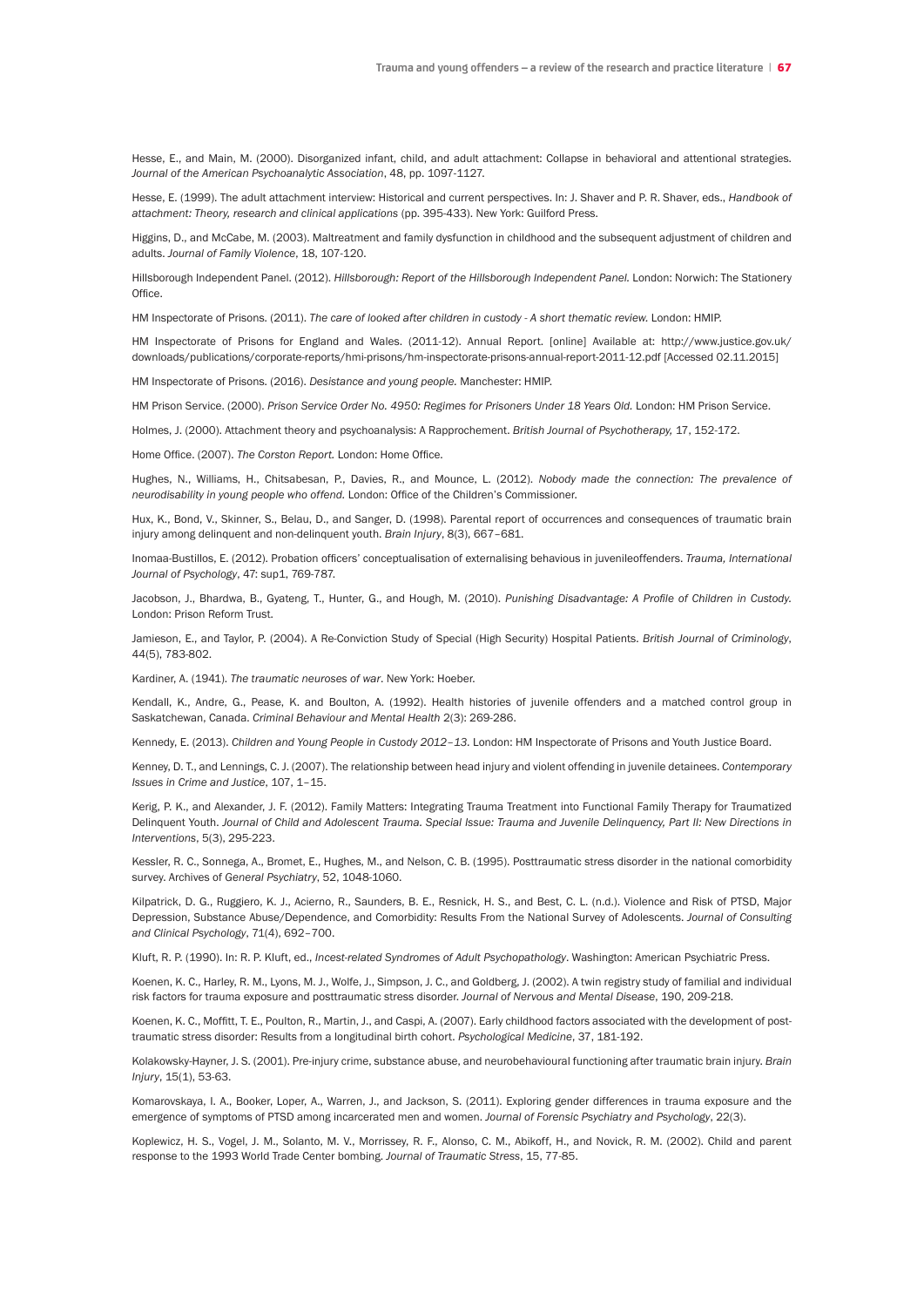Kroll, L., Rothwell, J., Bradley, D., Shah, P., Bailey, S., and Harrington, R. C. (2002). Mental health needs of boys in secure care for serious or persistent offending: A prospective, longitudinal Study. *The Lancet,* 359, 1975–1979.

Krug, E., Dahlberg, L., Mercy, J., Zwi, A., and Lozano, R. (2002). *World report on violence and health.* [online] Geneva: World Health Organization. Available at: http://apps.who.int/iris/bitstream/10665/42495/1/9241545615\_eng.pdf [Accessed 02.11.2015]

Krystal, J. H., and Neumeister, A. (2009). Noradrenergic and serotonergic mechanisms in the neurobiology of posttraumatic stress disorder and resilience. *Brain Research*, 1293, 13-23.

Kulka, R., Schlenger, W. E., Fairbank, J. A., Hough, R. L., Jordan, B. K., and Marmar, C. R. (1990). *Trauma and the Vietnam War generation: Report of findings from the National Vietnam Veterans Readjustment Study*. New York: Brunner/Mazel.

Kutchins, H., and Kirk, S. (1997). *Making Us Crazy - DSM: the Psychiatric Bible and the Creation of Mental Disorders*. New York: Free Press.

Lader, D., Singleton, N., and Meltzer, H. (2000). *Psychiatric Morbidity Among Young Offenders in England and Wales - 1997*. [online] Department of Health (commissioned by the Department of Health in 1997, released 31 January 2003). Available at: http://www. ons.gov.uk/ons/rel/psychiatric-morbidity/psychiatric-morbidity-among-young-offenders/psychiatric-morbidity-among-young-offenders/ index.html [Accessed 21.10.2015].

Lamprecht, F., and Sack, M. (2002). Posttraumatic stress disorder revisited. *Psychosomatic Medicine*, 64(2), 222-237.

Larsen, V. and McKinlay, N. (1995) Language Disorders in Older Students. *Eau Claire*, WI: Thinking.

Lasiuk, G. C. (2006a). Postraumatic Stress Disorder Part I: Historical Development of the Concept. *Perspectives in Psychiatric Care*, 13-20.

Lasiuk, G. C., and Hegadoren, K. M. (2006b). Posttraumatic Stress Disorder Part II: Development of the Construct Within the North American Psychiatric Taxonomy. *Perspectives in Psychiatric Care*, 42(2), 72-81.

Leon, L. (2002). *The Mental Health Needs of Young Offenders*. The Mental Health Foundation. [online] Available at: www.mentalhealth. org.uk/content/assets/PDF/publications/mental\_health\_needs\_young\_offenders.pdf?view=Standard. [Accessed October 2014].

Light, M., Grant, E., and Hopkins, K. (2013). Gender Differences in Substance Misuse and Mental Health Amongst Prisoners. *Results from the Surveying Prisoner Crime Reduction (SPCR) Longitudinal Cohort Study of Prisoners.* London: Ministry of Justice Analytical Series. [online] Available at: https://www.gov.uk/government/uploads/system/uploads/attachment\_data/file/220060/gendersubstance-misuse-mental-health-prisoners.pdf [Accessed 20.02.2015].

Lindemann. (1944/1994). Symptomatology and management of acute grief. *American Journal of Psychiatry*, 151(6 suppl), 155-60.

Linehan, M. M. (1993). Cognitive-behavioural treatment of borderline personality disorder. New York: Guilford Press.

Liotti, G. (2004). Trauma, Dissociation, and Disorganized Attachment: Three Strands of a Single Braid. Psychotherapy: Theory, research, practice, training, 41, 472-486.

Lipschitz, D., Morgan, C., and Southwick, S. (2008). Neurobiological Disturbances in Youth with Childhood Trauma and in Youth with Conduct Disorder. Journal of Aggression, Maltreatment & Trauma, 149-174.

Lowenstein, R. J. (1990). Somatoform Disorders in Victims of Incest and Child Abuse. In R. Kluft (Ed.), Incest-Related Syndromes of Adult Psychopathology (1990 ed., pp. 75-112). Washington, DC: American Psychiatric Press.

MacDonald BK, Cockerell OC, Sander JW, and Shorvon SD. (2000) The incidence and lifetime prevalence of neurological disorders in a prospective community-based study in the UK. Brain. 123 (4): 665-76.

Mai, F. M. (1983, Oct). 19th century savant with 20th century ideas. Canadian Journal of Psychiatry, 28(6), pp. 418-21.

Mai, F. M., and Merskey, H. (1981, Feb). Briquet's concept of hysteria: an historical perspective. Canadian Journal of Psychiatry, 26(1), pp. 57-63.

Mair, G., and May, C. (1997). *Offenders on probation. A Research and Directorate Report*. London: Home Office. [online] Available at:

http://www.ohrn.nhs.uk/resource/Policy/OffendersonProbation.pdf [Accessed 03.11.2015].

Manly, J. T., Kim, J. E., Rogosch, F. A., and Cicchetti, D. (2001). Dimensions of child maltreatment and children's adjustment: Contributions of developmental timing and subtype. *Development and Psychopathology*, 13, 759-782.

Maschi, T. (2006). Trauma and Violent Delinquent Behaviour among Males: The Moderating Role of Social Support. *Stress, Trauma, and Crisis: An International Journal*, 9(1), 45-72.

May, P. A., Gossage, J. P. (2001) Estimating the prevalence of fetal alcohol syndrome: a summary. *Alcohol Research and Health*. 25:159– 167.

May, P. A., Gossage, J. P., Kalberg, W. 0., Robinson, L. K., Buckley, D., and Manning, M. (2009). Prevalence and epidemiologic characteristics of FASD from various research methods with an emphasis on recent in-school studies. *Developmental Disabilities Research Reviews*, 15: 176-192.

McGowan, P. O., Sasaki, A., D'Alessio, A. C., Dymov, S., Labonte, B., Szzyf, M., and Meaney, M. J. (2009). Epigenetic Regulation of the Glucocorticoid Receptor in Human Brain Associates with Childhood Abuse. *Nature Neuroscience*, 12, 342-348.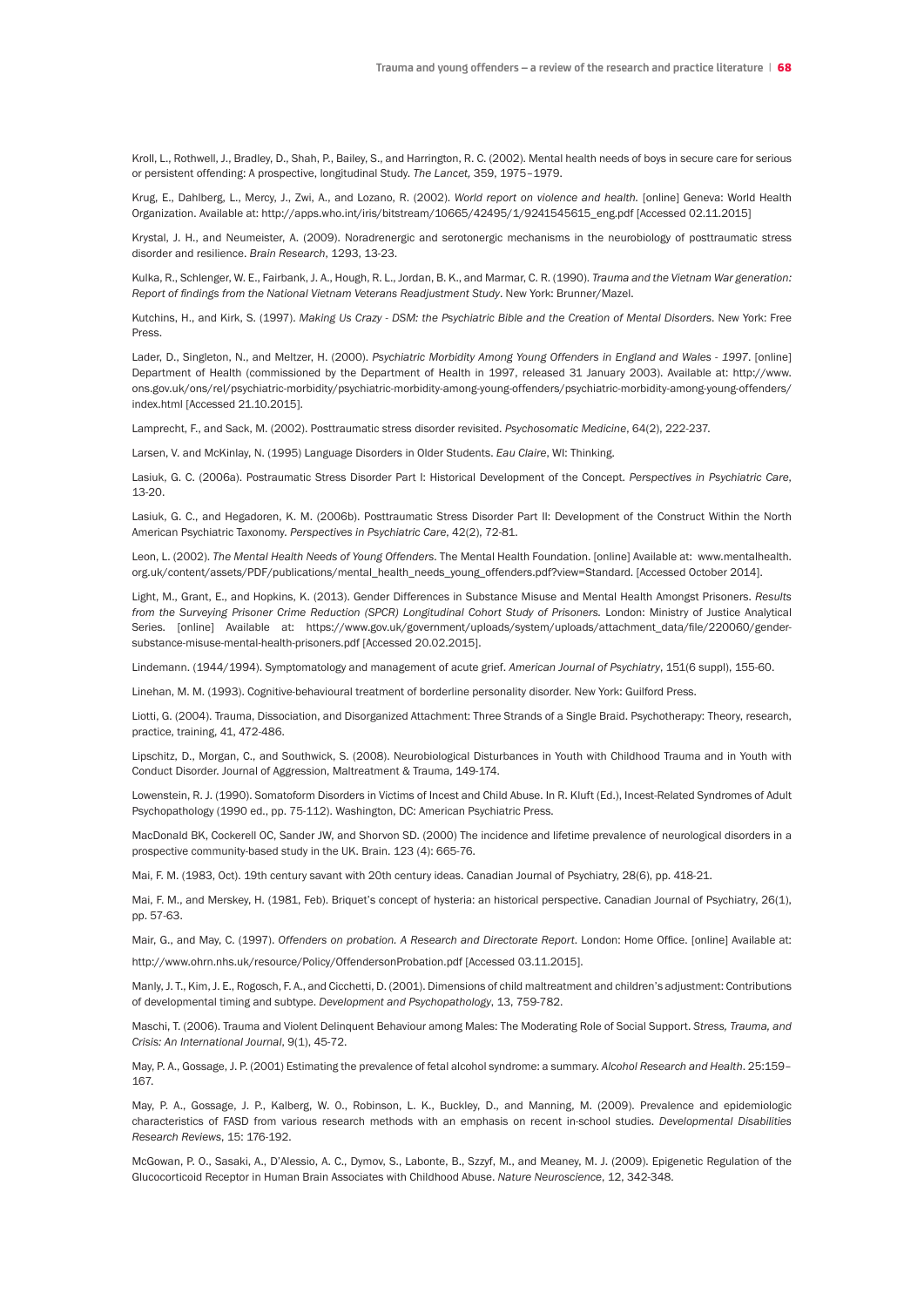McGuire, L. M., Burright, R. G., Williams, R., and Donovick, P. J. (1998). Prevalence of traumatic brain injury in psychiatric and nonpsychiatric subjects. *Brain Injury*, 12(3), 207-214.

McKay, J. and Neal, J. (2009). Diagnosis and disengagement: exploring the disjuncture between SEN policy and practice. *Journal of Research in Special Educational Needs*. 9(3): 164-172.

McKinlay, A., Grace, R., Horwood, L., Ridder, E., MacFarlane, M. and Fergusson, D. (2008) Prevalence of traumatic brain injury among children, adolescents, and young adults: prospective evidenced from a birth cohort. *Brain Injury*. 22(2): 175–181.

McMackin, R. A., Leisen, M. B., Sattler, L., Krinsley, K., and Riggs, D. S. (2002). Preliminary Development of Trauma-Focused Treatment Groups for Incarcerated Juvenile Offenders. *Journal of Aggression, Maltreatment and Trauma*, 6(1), 175-199.

McVeigh, T. (2015). Paris stories: the trauma expert, the rescuer, the victims, the survivor, the heroine. *The Guardian*, [online]. Available at: https://www.theguardian.com/world/2015/nov/22/paris-attack-stories-trauma-expert-police-rescuer-victims-survivor-heroine [Accessed 22.11.2015].

Meltzer, H., Corbin, T., Gatward, R., Goodman, R., and Ford, T. (2002). *The mental health of young people looked after by local authorities in England.* Office of National Statistics. [online] Available at: http://www.ons.gov.uk/ons/rel/psychiatric-morbidity/mental-health-ofyoung-people-looked-after-by-local-authorities/2002-survey/mental-health-of-young-people-looked-after-by-local-authorities-in-england- -summary-report.pdf. [Accessed October 2014].

Meltzer, H., Gill, B., Petticrew, M., and Hinds, K. (1995). *OPCS Surveys of Psychiatric Morbidity in Great Britain, Report 3: Economic Activity and Social Functioning of Adults with Psychiatric Disorders*. London: HMSO.

Mental Health Foundation. (3 November 2015). *Mental Health Statistics: Prisons*. Available at: http://www.mentalhealth.org.uk/helpinformation/mental-health-statistics/prisons/. [Accessed October 2014].

Merrell, C. and Tymms, P. (2001). Inattention, hyperactivity and impulsiveness: Their impact on academic achievement and progress. *British Journal of Educational Psychology*. 71(1): 43-56.

Milders, M., Fuchs, S., and Crawford, J. (2003). Neuropsychological Impairments and Changes in Emotional and Social Behaviour Following Severe Traumatic Brain Injury. *Journal of Clinical and Experimental Neuropsychology*, 25(2), 157-172.

Moran, P. (2002). The epidemiology of personality disorders. *Psychiatry*, 1(1), 8-11.

Murphy, A., and Chittenden, M. (2005). *Time out II: A profile of BC youth in custody*. Vancouver, BC: The McCreary Centre Society.

Myers, C. S. (1915). A contribution to the study of shell shock. *The Lancet*, 316-320.

Nacro. (2003). *Counting the cost, reducing child imprisonment.* London: Nacro.

Nacro. (2012). *Reducing reoffending by looked after children*. London: Nacro.

Nader, K. (2011). Trauma in Children and Adolescents: Issues Related to Age and Complex Traumatic Reactions. Journal of Child & Adolescent Trauma. *Special Issue: Understanding and Assessing Trauma in Children and Adolescents: Issues of Age and Complex Reactions: Part I*, 4(3), 161-180.

National Center for PTSD. (2014). *DSM-5 Validated Measures*. [online] Available at: http://www.ptsd.va.gov/professional/assessment/ DSM\_5\_Validated\_Measures.asp [Accessed 15.02.2015].

National Child Traumatic Stress Network (NCTSN). (2004). *Children and Trauma in America - A Progress Report of the National Child Traumatic Stress Network*. Los Angeles/Durham: National Centre for Child Traumatic Stress.

National Child Traumatic Stress Network (NCTSN). (2011). *Understanding the impacts of childhood trauma*. Powerpoint presentation; Los Angeles/Durham: National Centre for Child Traumatic Stress.

National Society for the Prevention of Cruelty to Children (NSPCC). (2000). *Child abuse and neglect in the UK today.* 

NICE. (2005). *Depression in children and young people: identification and management - Clinical guideline* [CG28] [Accessed October 2014].

NICE. (2008). *Attention deficit hyperactivity disorder: diagnosis and management - clinical guideline* [CG72] [Accessed October 2014].

Nilsson, D., Holmqvist, R., and Jonson, M. (2011). Self-reported attachment style, trauma exposure and dissociative symptoms among adolescents. *Attachment and human development*, 13(6), 579-595.

Norris, F. H., Friedman, M. J., and Watson, P. J. (2002). 60,000 disaster victims speak: Part II. Summary and implicaitons of the disaster mental health research. *Psychiatry*, 65(3), 240-60.

Norris, F. H., Friedman, M. J., Watson, P. J., Byrne, C. M., Diaz, E., and Kaniasty, K. (2002). 60,000 disaster victims speak: Part I, An empirical review of the empirical literature, 1981-2001. *Psychiatry*, 65(3), 207-39.

Offer, D., Howard, K. I., Schonert, K. A., and Ostrov, E. J. (1991). To whom do adolescents turn for help? Differences between disturbed and nondisturbed adolescents. between disturbed and nondisturbed adolescents. *Psychiatry*, 30, 623-630.

Office of National Statistics. (2013). *Suicides in the United Kingdom*. [online] Available at: www.ons.gov.uk/ons/publications/rereference-tables.html?edition=tcm%3A77-288089. [Accessed October 2014].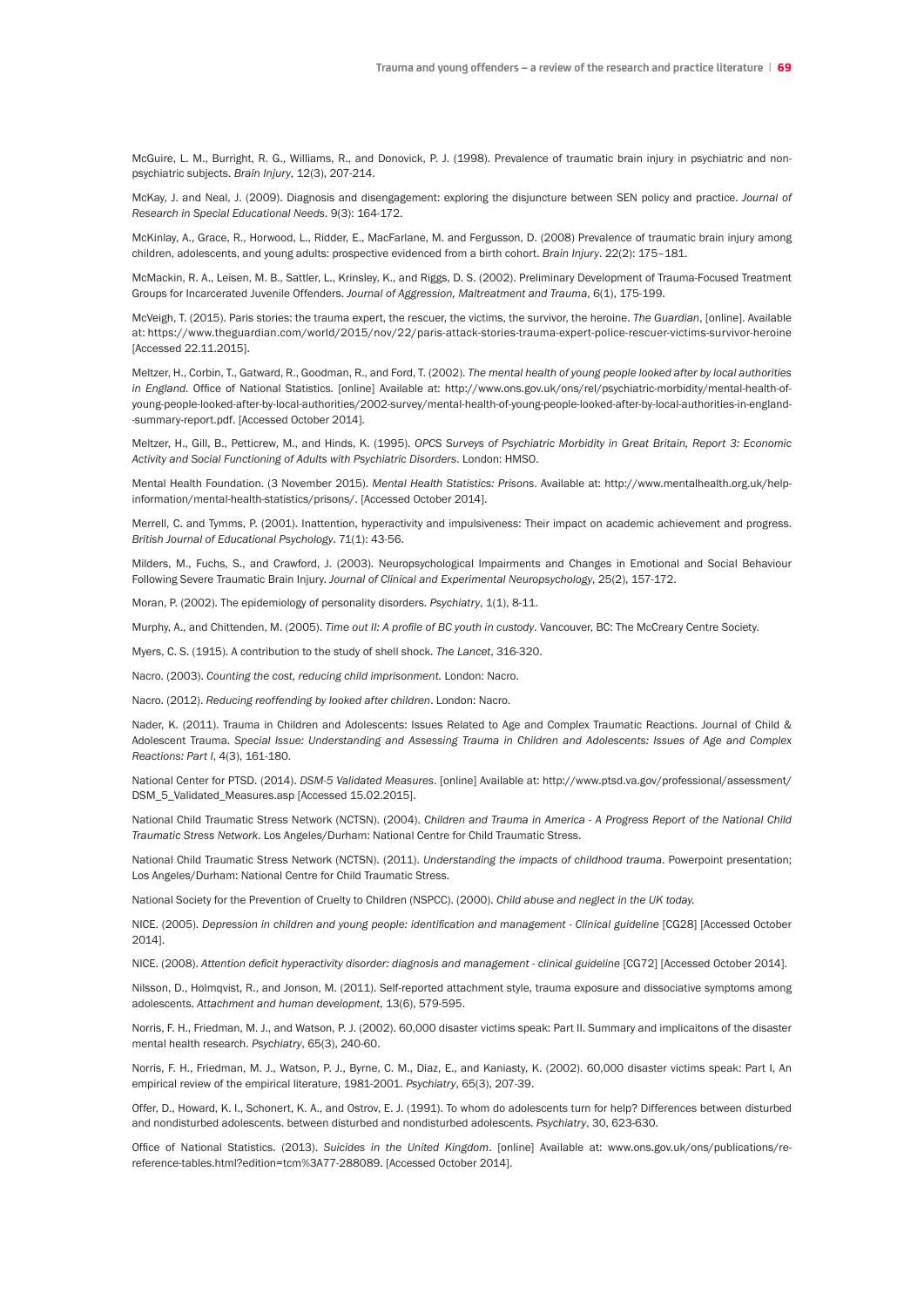Oppenheim, H. (1889). *The traumatic neuroses (Die traumatisehen Neurosen)*. Berlin: Hirschwald.

Ouimette, P., and Brown, P. (2003). *Trauma and Substance Abuse: Causes, Consequences, and Treatment of Comorbid Disorders*. Washington DC: American Psychological Association.

Palidofsky, M., and Stolbach, B. C. (2012). Dramatic Healing: The Evolution of a Trauma-Informed Musical Theatre Program for Incarcerated Girls. *Journal of Child and Adolescent Trauma. Special Issue: Trauma and Juvenile Delinquency, Part II: New Directions in Interventions*, 5(3), 239-256.

Parad, H., and Caplan, G. (1960). A framework for studying families in crisis. Social Work, 5(3), 3-15.

Perron, B. E., and Howard, M. O. (2008). Prevalence and correlates of traumatic brain injury among delinquent youths. *Criminal Behaviour and Mental Health*, 18(4), 243–255.

Perry, B. D., and Szalavitz, M. (2007). *The boy who was raised as a dog: What traumatized children can teach us about loss, love and healing.* New York: Basic Books.

Ponsford, J. L., Olver, J. H., Curran, C., and Ng, K. (1995). Prediction of employment status two years after traumatic brain injury. *Brain Injury*, 9, 11-20.

Pontifex, M., O'Connor, P., Broglio, S., and Hillman, C., (2009) The association between mild traumatic brain injury history and cognitive control. *Neuropsychologia 47* (2009) 3210–3216.

Popova, S., Lange, S., Bekmuradov, D., Mihic, A. and Rehm, J. (2011). Fetal alcohol spectrum disorder prevalence estimates in correctional systems: a systematic literature review. *Canadian Journal of Public Health*. 102(5): 336-340.

Prins, A., Ouimette, P., Kimerling, R., Cameron, R. P., Hugelshofer, D. S., Shaw-Hegwer, J., and Sheikh, J. I. (2003). The primary care PTSD screen (PC-PTSD): development and operating characteristics. *Primary Care Psychiatry*, 9(1), 9–14.

Prison Reform Trust. (2015). *Mental Health Care in Prisons*. [online] Available at: http://www.prisonreformtrust.org.uk/projectsresearch/ mentalhealth [Accessed 20.02.2015].

Purnell, C. (2010). Childhood trauma and adult attachment. *Healthcare Counselling and Psychotherapy Journal*, 10(2). [online] Available at: www.iasa- (Purnell, 2010)dmm.org/images/uploads/Attachment%20and%20trauma,%20Purnell,%202010.pdf. [Accessed October 2014].

Pynoos, R. S., Steinberg, A. M., Layne, C. M., Briggs, E. C., Ostrowski, S. A., and Fairbank, J. A. (2009). DSM-V PTSD diagnostic criteria for children and adolescents: developmental perspective and recommendations. *Journal of Traumatic Stress,* 22, 391-398.

Rack, J. (2005). The *Incidence of Hidden Disabilities in the Prison Population*. Yorkshire and Humberside. UK: York, The Dyslexia Institute.

Radford, L., Corral, S., Bradley, C., Fisher, H., Bassett, C., Howat, N., and Collishaw, S. (2011). *Child abuse and neglect in the UK today.* London: NSPCC.

Ramsay, M., ed., (2003). *Prisoners' drug use and treatment: Seven Studies*. London: Home Office Research, Development and Statistics Directorate. Available at: http://www.dldocs.stir.ac.uk/documents/hors267.pdf

Rantakallio, P., Koiranen, M. and Mottonen, J. (1992). Association of perinatal events, epilepsy, and central nervous system trauma with juvenile delinquency. *Archives of Disease in Childhood* 67(12): 1459-1461.

Rayner J., Kelly T. P. and Graham F. (2005) Mental health, personality and cognitive problems in persistent adolescent offenders require long-term solutions: a pilot study. *Journal of Forensic Psychiatry and Psychology*. 16: 248–62.

Reid, G. and Kirk, J. (2002) *Dyslexia in Adults: Education and Employment.* Chichester, UK: Wiley.

Renn, P. (2002). The link between childhood trauma and later violent offending: The application of attachment theory in a probation setting. *Attachment and Human Development,* 4(3), 294-317.

Rickwood, D. J., and Braithwaite, V. A. (1994). Social-psychological factors affecting seeking help for emotional problems. *Social Science and Medicine*, 39, 563-572.

Ringel, S., and Brandell, J. R. (2012). *Trauma: Contemporary Directions in Theory, Practice, and Research*. London: Sage Publications.

Rojas, E. Y. and Gretton, H. M. (2007) Background, offence characteristics, and criminal outcomes of Aboriginal youth who sexually offend: A closer look at Aboriginal youth intervention needs. *Sexual Abuse: A Journal of Research and Treatment.* 19(3): 257-83.

Rose, J. (2010). *How nurture protects children*. London: Responsive Solutions.

Rowan-Szal , G. A., Joe, G. W., Bartholomew, N., Pankow, J., and Simpson, D. D. (2012). Brief Trauma and Mental Health Assessments for Female Offenders in Addiction Treatment. *Addiction Treatment Journal of Offender Rehabilitation. Special Issue: Brief Addiction Interventions and Assessment Tools for Criminal Justice*., 51(1-2), 57-77.

Rubonis, A., and Bickman, L. (1991). Psychological impairment in the wake of disaster: The disaster-psychopathology relationship. *Psychological Bulletin,* 109, 384-399.

SACCS website. (2015). Available at: http://saccs.co.uk/about-us/introduction/. [Accessed October 2014].

Samaritans. (2004). *Samaritans Information Resource Pack.*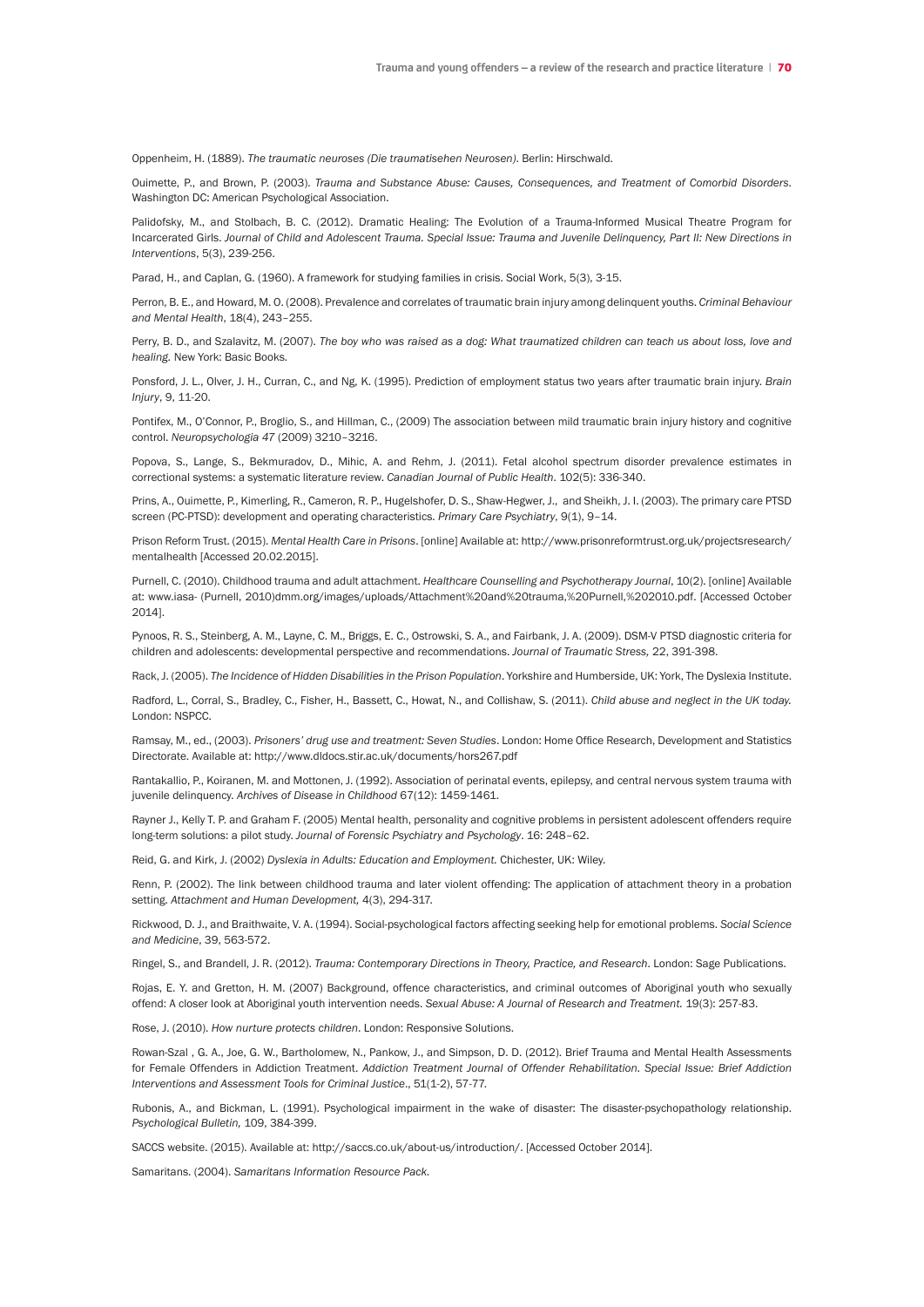Sar, V., and Ozturk, E. (2005). What Is Trauma and Dissociation? *Journal of Trauma Practice*, 4(1-2), 7-20.

Sarkar, J., Mezey, G., Cohen, A., Singh, S. P., and Olumoroti, O. (2005). Comorbidity of post traumatic stress disorder and paranoid schizophrenia: A comparison of offender and non-offender patients. *Journal of Forensic Psychiatry and Psychology*., 16(4), 660-670.

Scheeringa, M. S., Zeanah, C. H., and Cohen, J. A. (2011). PTSD in children and adolescents: Toward an empirically based algorithma. *Depression and Anxiety*, 770-782.

Scherrer, J. F., Xian, H., Kapp, J. M., Waterman, B., Shawh, K. R., Volberg, R., and Eisen, S. A. (2007). Association between exposure to childhood and lifetime traumatic events and lifetime pathological gambling in a twin cohort. *Journal of Nervous and Mental Disease,* 195(1), 72-78.

Schore, A. (1994). *Affect regulation and the origin of the self: the neurobiology of emotional development.* Hillsdale, NH: Lawrence Erlbaum Associates.

Schore, A. N. (2003). *Affect dysregulation and disorders of the self*. New York: Norton.

Schwartz, J., and Wingfield, R. (2011). *My Story: Young people talk about the trauma and violence in their lives*. R. Grimshaw ed., London: Centre for Crime and Justice Studies. Available at: http://www.crimeandjustice.org.uk/publications/my-story-young-people-talk-abouttrauma-and-violence-their-lives. [Accessed October 2014].

Shaw, J., Creed, F., Price, J., Huxley, P., and Tomenson, B. (1999). Prevalence and detection of serious psychiatric disorder in defendants attending court. *The Lancet*, 353(9158), 1053-56.

SIGN (Scottish Intercollegiate Guidelines Network). (2001). *Attention deficit and hyperkinetic disorders in children and young people: a national clinical guideline.* Edinburgh: Scottish Intercollegiate Guidelines Network.

Silver, J. M., Kramer, R., Greenwald, S., and Weissman, M. (2001). The association between head injuries and psychiatric disorders: findings from the New Haven NIMH Epidemiologic Catchment Area Study. *Brain Injury*, 15(11), 935-945.

Silvestri, A., Oldfield, M., Squires, P., and Grimshaw, R. (2009). *Young people, knives and guns. A comprehensive review, analysis and critique of gun and knife crime strategies*. London: Centre for Crime and Justice Studies.

Singleton, N., Bumpstead, R., O'Brien, M., Lee, A., and Meltzer, H. (2001). *Psychiatric morbidity among adults living in private households, 2000*. Office of National Statistics. London: The Stationery Office.

Singleton, N., Meltzer, H., Gatward, R., Cold, J., and Deasy, D. (1998). *Psychiatric Morbidity among Prisoners in England and Wales*. London: HMSO.

Skuse, T., and Matthew, J. (2015). The Trauma Recovery Model: Sequencing Youth Justice Interventions For Young People With Complex Needs. *Prison Service Journal*, July 2015, No. 220:16-25.

Smith, C. A., and Thornberry, T. P. (1995). The relationship between childhood maltreatment and adolescent involvement in delinquency. *Criminology*, 33, 451-477.

Smith, D. K., Chamberlain, P., and Deblinger, E. (2012). Adapting Multidimensional Treatment Foster Care for the Treatment of Cooccurring Trauma and Delinquency in Adolescent Girls. *Journal of Child and Adolescent Trauma. Special Issue: Trauma and Juvenile Delinquency, Part II: New Directions in Interventions*, 5(3), 224-238.

Smith, J. K., and McVie, S. (2003). Theory and Method in the Edinburgh Study of Youth Transitions and Crime. *British Journal of Criminology*, 43(1), 169-195.

Snowling, M. J., Adams, J. W., Bowyer-Crane, C. and Tobin, V. (2000). Levels of literacy among juvenile offenders: the incidence of specific reading difficulties. *Criminal Behaviour and Mental Health* 10(4): 229-241.

Social Exclusion Unit. (2004). *Mental Health and Social Exclusion*. London: Office of the Deputy Prime Minister.

Solomon, B. J., Campero, J., Llamas, J., and Sweetser, C. B. (2012). Psychosocial Contributors to Delinquent Decision Making: Toward a Conceptual Framework for Adolescent Female Offending. *Women and Criminal Justice*, 22(4), 265-288.

Solomon, B.J.,Davis, L. E., and Luckham, B. (2012). The Relationship between Trauma andDelinquentDecision Making among Adolescent Female Offenders: Mediating Effects. *Journal of Child and Adolescent Trauma. Special Issue: Trauma and Juvenile Delinquency, Part I: Dynamics and Developmental Mechanisms,* 5(2), 161-172.

Solomon, E. P., Solomon, R. M., and Heide, K. M. (2009). EMDR: An Evidence-Based Treatment for Victims of Trauma. *Victims and Offenders: An International Journal of Evidence-based Research, Policy, and Practice,* 4(4), 391-397.

Stanford Medicine, 2016. *Traumatic stress changes brains of boys, girls differently.* [online] Available at: https://med.stanford.edu/ news/all-news/2016/11/traumatic-stress-changes-brains-of-boys-girls-differently.html [Accessed 13.11.2016]

Steward, S. (1996). Alcohol abuse in individuals exposed to trauma: a critical review. *Psychological Bulletin*, 120, 83-112.

Stuart, M., and Baines, C. (2004). *Safeguards for Vulnerable Children: Three studies on abusers, disabled children and children in prison.* York: Joseph Rowntree Foundation.

Substance Abuse and Mental Health Services Administration (SAMHSA). (2014). *SAMHSA's Concept of Trauma and Guidance for a Trauma-Informed Approach*. HHS Publication No. (SMA) 14-4884. Rockville, MD: Substance Abuse and Mental Health Services Administration.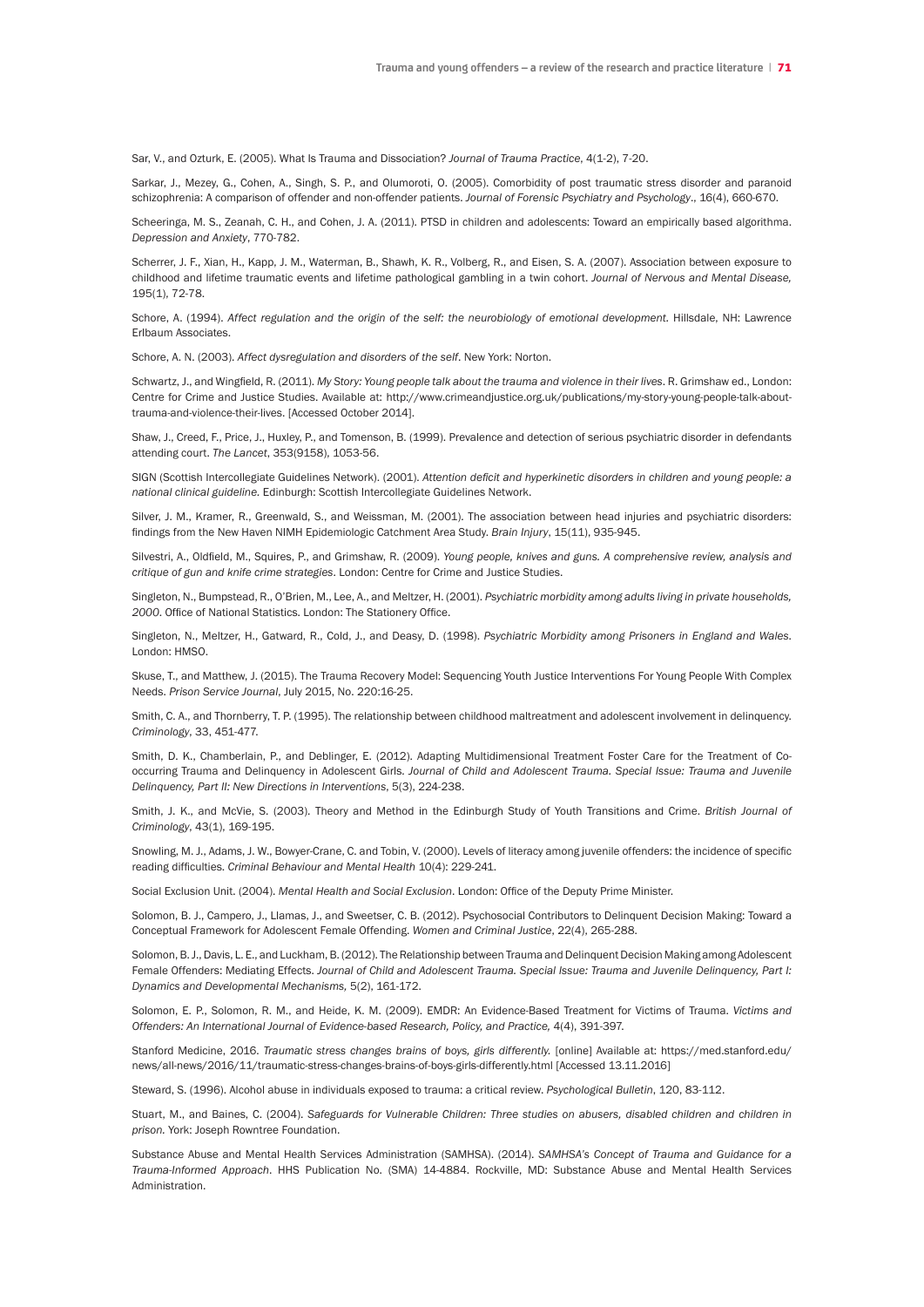Summit, R. C. (1983). The child sexual abuse accommodation syndrome. *Child Abuse and Neglect,* 7, 177-193.

Teicher, M. H. (2002). Scars that won't heal: The neurobiology of child abuse. *Scientific American*, 286(3), 68-85.

Teplin, L. A., Abram, K. M., McClelland, G. M., Dulcan, M. K., and Mericle, A. A. (2002). Psychiatric disorders in youth in juvenile detention. *Archives of General Psychiatry*, 9(12), 1133-1143.

Tjaden, P., and Thoennes, N. (2000). *Full Report of the Prevalence, Incidence, and Consequences of Violence Against Women: Findings From the National Violence Against Women Survey*. NIJCDC.

Tomblin, J. B., Zhang, X., Buckwater, P., and Catts, H. (2000). The association of reading disability, behavioural disorders and language impairment among second-grade children. *Journal of Child Psychology and Psychiatry*, 41(4), 473- 482.

Tomlinson,P.(2008).Assessing theneedsoftraumatisedchildrentoimproveoutcomes.*Journal of Social Work Practice: Psychotherapeutic Approaches in Health, Welfare and the Community,* 22(3), 359-374.

Tonks, J., Williams, W. H., Frampton, I., Yates, P., Wall, S. E., and Slater, A. (2008). Reading emotions after childhood brain injury: Case series evidence of dissociation between cognitive abilities and emotional expression processing skills. *Brain Injury*, Apr;22(4):325-32.

Troy, M., and Sroufe, L. A. (1987). Victimization among pre-schoolers: Role of attachment relationship history. *Journal of the American Academy of Child & Adolescent Psychiatry*, 26(2), 166-172.

Turkstra, L., Jones, D., and Toler, H. L. (2003). Brain injury and violent crime. *Brain Injury*, 17(1), 39-47.

Valentine, P. V. (2000a). Traumatic Incident Reduction II Re-Traumatized Women Inmates: Maria's Story. *Journal of Offender Rehabilitation,* 31(3-4), 17-27.

Valentine, P. V. (2000b). Traumatic Incident Reduction In Traumatized Women Inmates: Particulars of Practice and Research. *Journal of Offender Rehabilitation*, 31(3-4), 1-15.

van der Hart, O., Nijenhuis, E., and Steele, K. (2006). *The Haunted Self: Structural Dissociation and Chronic Traumatization*. London: Norton.

van der Kolk. (2005). Deverlopmental trauma disorder: Towards a rational diagnosis for children with complex trauma histories. *Psychiatric Annuals,* 33(5), 401-408.

van der Kolk, B. A., and Courtois, B. A. (2005). Editorial comments: Complex developmental trauma. *Journal of Traumatic Stress*, 18(5), 385-388.

van der Kolk, B. A., McFarlane, A. C., and Weisaeth, L. (2007). *Traumatic Stress: The Effects of Overwhelming Experience on Mind, Body, and Society.* New York, London: The Guilford Press.

van der Kolk, B. A., Pelcovitz, D., Roth, S., Mandel, F. S., McFarlane, A., and Herman, J. (1996). Dissociation, affect dysregulation and somatisation: The complexity of adaptation to trauma. *American Journal of Psychiatry,* 153, 83-93.

van der Kolk, B. A., Weisaeth, L., and van der Hart, O. (1996). History of trauma in psychiatry. In: B. A. van der Kolk, A. McFarlane and L. Weisaeth eds., *Traumatic stress: The effects of overshelming experience on mind, body and society* (pp. 47-76). New York: Guilford.

Ward, T., and Siegert, R. J. (2002). Toward a comprehensive theory of child sexual abuse: a theory knitting perspective. *Psychology, Crime and Law,* 8, 319-351.

Watson, C., Watson, C. G., Juba, M. P., Manifold, V., Kucala, T., and Anderson, P. E. (1991). The PTSD Interview: Rationale, Description, Reliability and Concurrent Validity of a DSM-III-based Technique. *Journal of Clinical Psychology* , 47(2), 179-188.

Watts-English, T., Fortson, B. L., Gibler, N., Hooper, S. R., and De Bellis, M. D. (2006). The psychobiology of maltreatment in childhood. *Journal of Social Issues*., 62, 717-736.

Weckowicz, T. E., and Liebel-Weckowicz, H. (1990). A History of Great Ideas in Abnormal Psychology. In: *Advances in Psychology*. Amsterdam: North-Holland.

Weder, N., Yang, B., Douglas-Palumberi, H., Massey, J., Krystal, J., Gelernter, J., and Kaufman, J. (2009). MAOA genotype, maltreatment, and aggressive behavior: the changing impact of genotype at varying levels of trauma. *Biological Psychiatry*, 65(5), 417-424.

Weisaeth, L., and Eitinger, L. (1991). Research on PTSD and other traumatic reactions. *European Literature. PTSD Research Quarterly*, 2(2), pp. 1-2.

Widom, C. S. (1998). Child Abuse, Neglect, and Adult Behaviour: Research Design and Findings on Criminality, Violence and Child Abuse. *American Journal of Orthopsychiatry*, 59(3), 355-67.

Widom, C. S. (2000). *Childhood Victimisation and the Derailment of Girls and Women to the Criminal Justice System: Research on Women and Girls in the Justice System*. Washington: US Department of Justice.

Wileman, B., Gullone, E., and Moss, S. (2008). The juvenile persistent offender, primary group deficiency and persistent offending into adulthood: A Qualitative Analysis. *Psychiatry, Psychology, and Law*, 15(1), 56-69.

Wilkinson, K. (2009). *The Doncaster Desistance Study*. Sheffield: Hallam Centre for Community Justice; Sheffield Hallam University.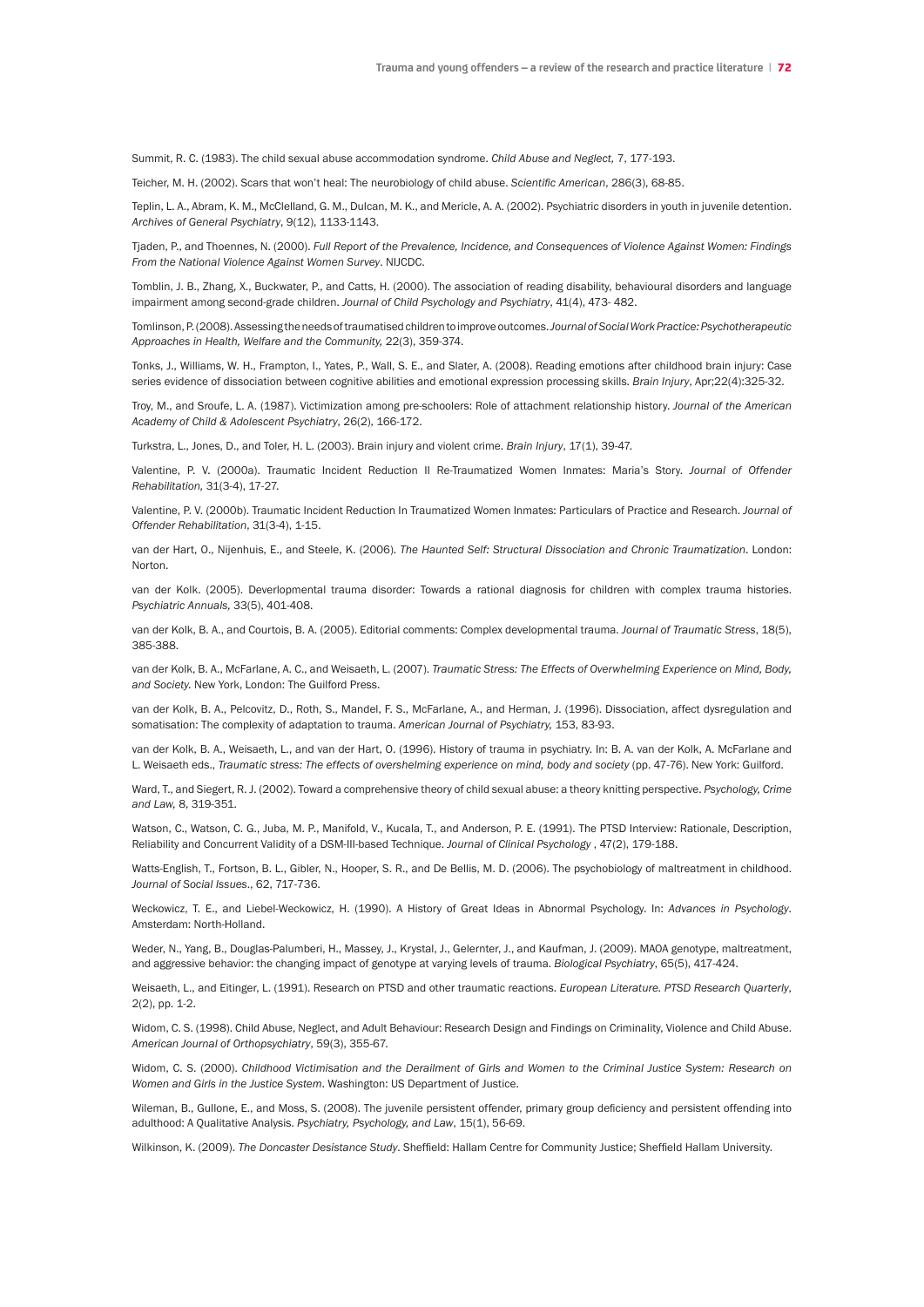Williams, H. (2012). *Repairing Shattered Lives: Brain Injury and its Implications for Criminal Justice.* (Transition to Adulthood (T2A) Barrow Cadbury Trust) [online] Available at: www.t2a.org.uk/wp-content/uploads/2012/10/Repairing-Shattered-Lives\_Report.pdf [Accessed 17.02.2015].

Williams, H. (2013). *Traumatic Brain Injury and Crime*. Presentation to Beyond Youth Custody Trauma Conference, 19 November, 2013.

Williams, W. H., Mewse, A. J., and Tonks, J. (2010). *Traumatic brain injury in a prison population: prevalence and risk for re-offending. Brain Injur*y, 24(10), 1184-1188.

Willow, C. (2015). *Children Behind Bars: Why the Abuse of Child Imprisonment Must End. Bristol, Chicago, IL: Policy Press.* 

Woodcock, J., and Gill, J. (2014). Implementing a psychologically informed environment in a service for homeless young people. *Housing, Care and Support*, 48-57.

World Health Organisation. (1992). *The ICD-10 Classification of Mental and Behavioural Disorders.* Geneva, Switzerland: World Health Organisation.

World Health Organization/Liverpool John Moores University. (2009). Reducing violence through victim identification, care and support programmes. *Violence Prevention: The evidence*. Geneva, Switzerland: World Health Organisation.

Wright, S., and Liddle, M. (2014a). *Young offenders and trauma: experience and impact: a practitioner's guide.* London: Beyond Youth Custody/Nacro.

Wright, S., and Liddle, M. (2014b). *Developing trauma-informed resettlement for young custody leavers: a practitioner's guide*. London: Beyond Youth Custody/Nacro.

Yates, P. J., Williams, W. H., Harris, A., Round, A., and Jenkins, R. (2006). An epidemiological study of head injuries in a UK population attending an emergency department. *Journal of Neurology, Neurosurgery & Psychiatry*, 77(5), 699-701.

Young, N. K. (1997). Effects of alcohol and other drugs on children. *Journal of Psychoactive Drugs*. 29(1): 23-42.

Youth Justice Board. (2004). *Substance Misuse and the Juvenile Secure Estate*. London: Youth Justice Board. [online] Available at: http://yjbpublications.justice.gov.uk/en-gb/Resources/Downloads/SubstanceMisuseJSEsummary.pdf [Accessed 21.10.2015]

Youth Justice Board. (2007). *Accommodation needs and experiences of young people who offend*. London: Youth Justice Board.

Zlotnick, C., Donaldson, D., Spirito, A., and Pearlstein, T. (1997). Affect regulation and suicide attempts in adolescent inpatients. *Journal of the American Academy of Child and Adolescent Psychiatry*, 36, 793-798.